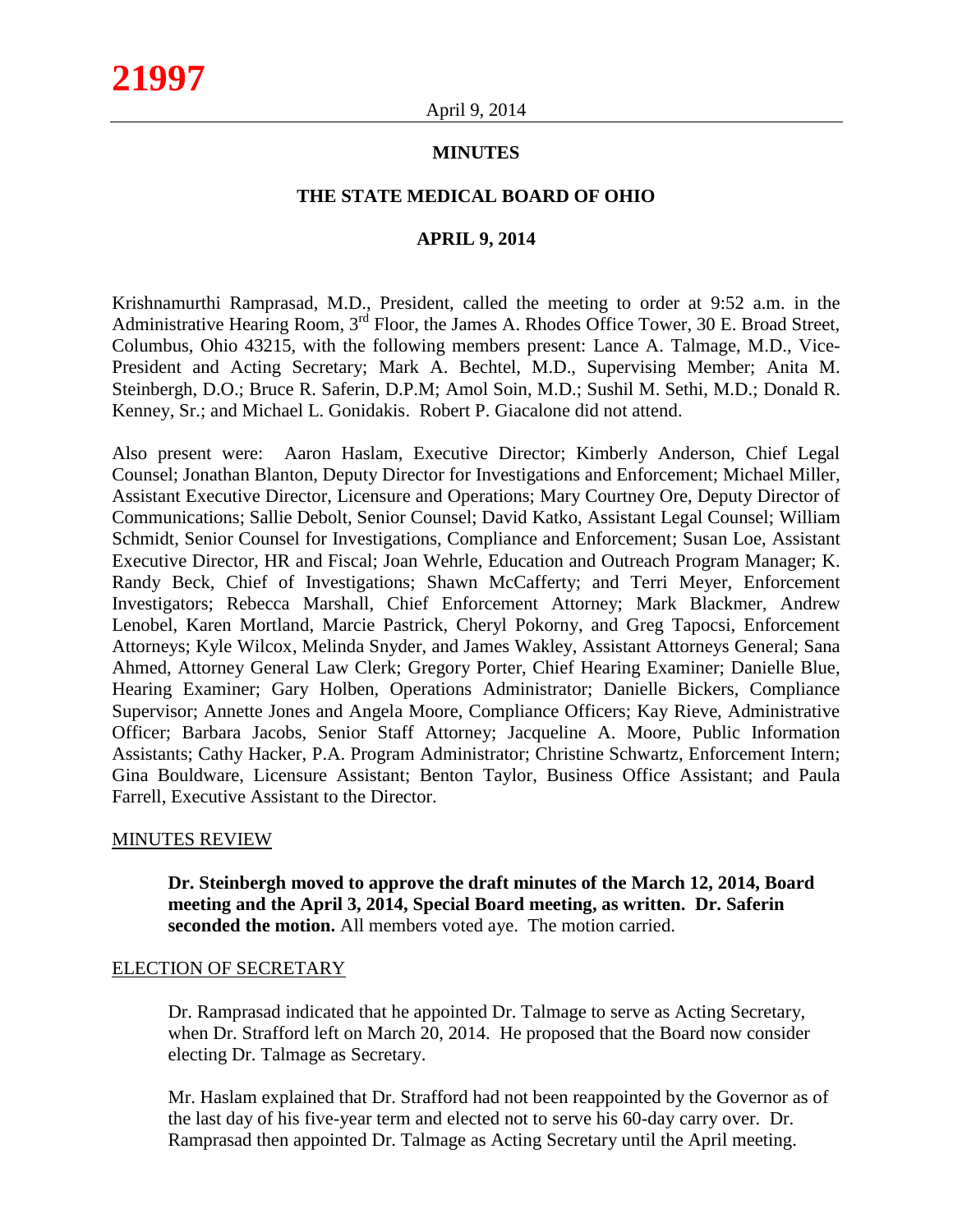| Dr. Steinbergh moved to elect Dr. Talmage as Secretary. Dr. Saferin seconded the |  |
|----------------------------------------------------------------------------------|--|
| <b>motion.</b> A roll call was taken:                                            |  |

| <b>ROLL CALL:</b> | Dr. Bechtel:    | - aye     |
|-------------------|-----------------|-----------|
|                   | Dr. Saferin:    | - aye     |
|                   | Dr. Soin:       | - aye     |
|                   | Dr. Steinbergh: | - aye     |
|                   | Dr. Ramprasad:  | - aye     |
|                   | Dr. Sethi:      | - aye     |
|                   | Dr. Talmage:    | - abstain |
|                   | Mr. Kenney      | - aye     |
|                   | Mr. Gonidakis:  | - aye     |
|                   |                 |           |

The motion carried.

# ADMINISTRATIVE REPORT

Mr. Haslam indicated he received an email from Blanchard Valley Hospital commending the work of Investigator Chad Yoakum. Mr. Haslam provided each Board member with a copy of the document.

Dr. Steinbergh commented that it was a very nice email and gave kudos to Mr. Yoakum.

Mr. Haslam highlighted portions of the Administrative Report and stated that the transition of Dr. Talmage to Acting Secretary has gone smoothly and Board matters are moving forward.

Mr. Haslam announced that a public rules hearing regarding physician assistant and anesthesiologist assistant rules will be held on April 23, 2014. Mr. Haslam indicated that notice was sent to licensees and interested parties on March 31, 2014, inviting comments regarding the Board's proposed rules regarding Office Based Opioid Treatment. Those rules will be filed with the Common Sense Initiative (CSI).

Mr. Haslam stated terms for a physician Board member and consumer member on the Physician Assistant Policy Committee (PAPC) end on May 16, 2014, and the Board should begin considering appointments for these positions. Mr. Haslam provided the Board with the current roster of and the statutory reference to the PAPC.

Mr. Haslam said that the letter to Michael Botticelli, Acting Director, Office of National Drug Control Policy regarding Zohydro was prepared, reviewed by Dr. Soin, and presented to the Board for consideration. Mr. Haslam asked for the Board's approval to send the letter with Dr. Ramprasad's signature.

**Dr. Saferin moved to send the letter to the Office of National Drug Control Policy with Dr. Ramprasad's signature. Dr. Bechtel seconded the motion.** All members voted aye. The motion carried.

Mr. Haslam indicated that he met with consulting group Strategic Public Partners (SPP)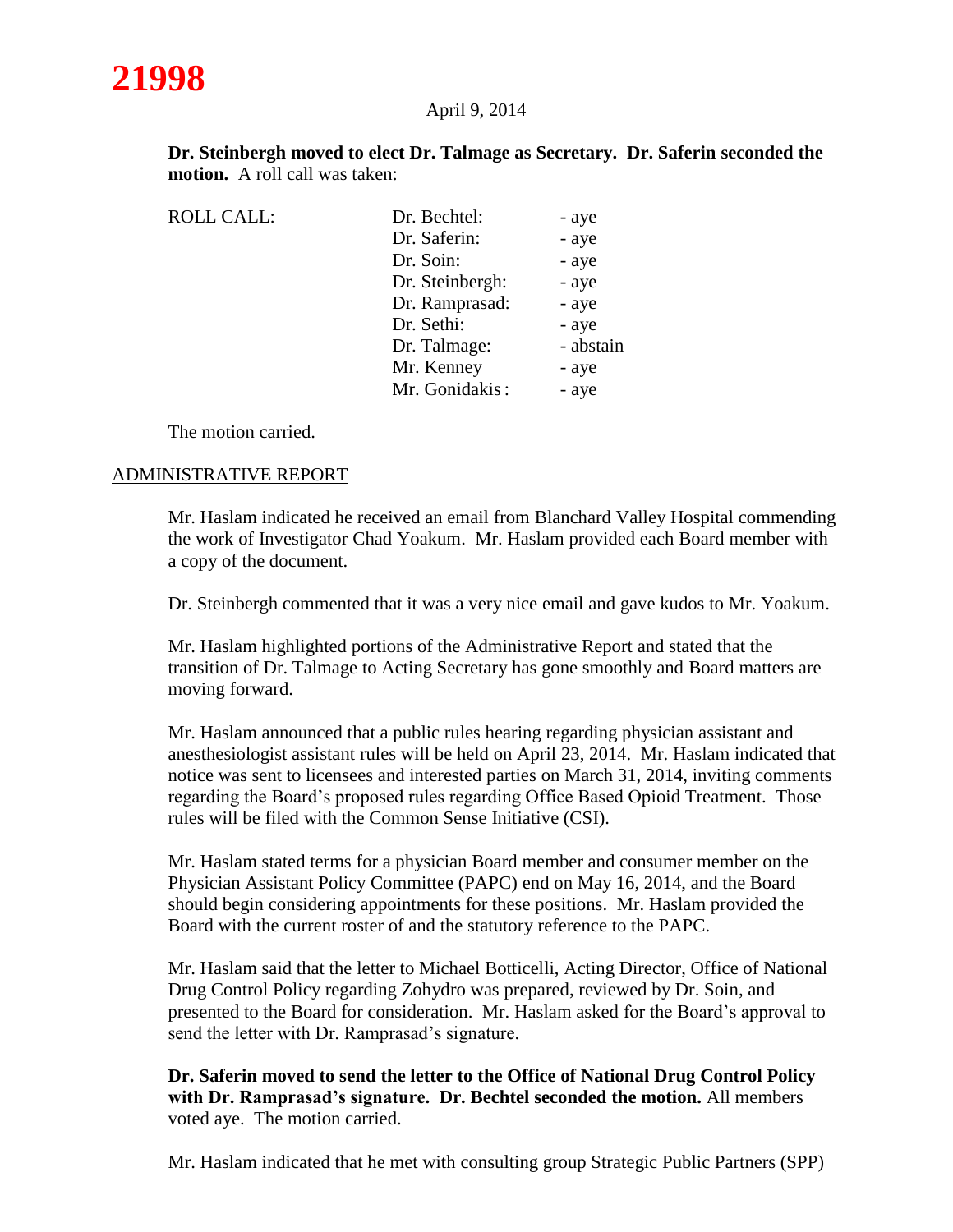to discuss a contract for marketing, publications and branding for the State Medical Board. SPP will work for the Board on an hourly basis, up to a cost of \$4,000 a month and up to \$48,000 annually. The contract has a 30-day escape clause for both parties without cause. The quoted amounts fall below the \$5,000 monthly or \$50,000 annual standard requiring Board and/or Controlling Board approval. However, Mr. Haslam indicated because this is not an action the Board historically performs, he wanted Board approval before signing the contract.

Dr. Steinbergh asked if there were any conflicts with the Board and this consulting group, what the length of the contract was, and how the Board found and selected this group.

Mr. Haslam stated the Board did a conflict check and found no conflicts with the Board or any of its employees and SPP, the length of the contract would be a year or less, and he had worked indirectly with this company in the past. Mr. Haslam indicated that SPP is very reputable with many notable clients, such as Google and Ford and the contract also includes the training of Ms. Ore and other Board employees.

**Dr. Steinbergh moved to approve the contract with Strategic Public Partners for the purposes of marketing and branding the Board. Dr. Sethi seconded the motion.** All members voted aye. The motion passed.

Mr. Gonidakis added that he and Board staff met recently and discussed the communication efforts of the office. The group talked about messaging and communication, with not only the licensees, but also the public. Mr. Gonidakis feels the Board can become recognized as a national leader with the help of SPP's guidance and by retooling and refining the process.

Dr. Steinbergh indicated that perhaps the Board should consider waiting to sign the contract until an Interim Director was appointed.

Dr. Ramprasad stated he felt the Board should move forward because of the time constraints. Dr. Ramprasad said the publication of the Your Report had been halted until reformatting can be done and SPP will be helpful in that process. Dr. Ramprasad said Mr. Gonidakis suggested that once the Your Report is reformatted, the Board should send it to physicians to get their thoughts and feedback. During the meeting, staff reviewed formats, colors and other issues relating to the reformatting process and Dr. Ramprasad felt the decision had been properly vetted.

Dr. Talmage said that communication is a common problem for Medical Boards across the country. Dr. Talmage suggested we keep a log of the procedure and submit it to the FSMB to use as a model project for other Boards.

Dr. Ramprasad wanted to reaffirm the importance of communication tools and told a story about his son writing a hand written note to his teacher and the impression that it made. Dr. Ramprasad reiterated the importance of communication and how successful it can be personally and professionally.

Mr. Haslam directed the discussion to proposed amended orders. Mr. Haslam indicated that Mr. Porter and the Hearing Unit would now be preparing the proposed amended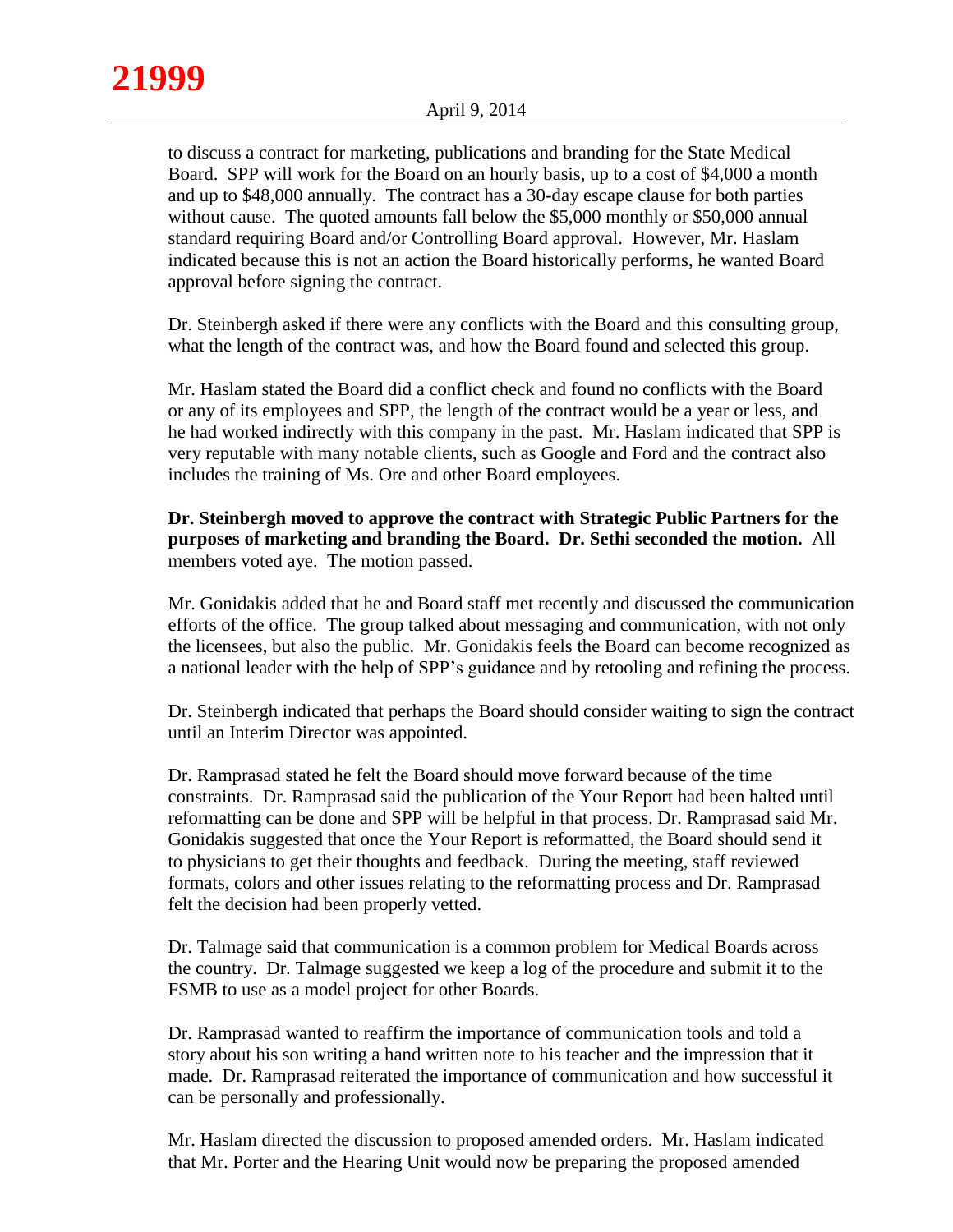

orders to ensure that all processes were handled correctly and without an appearance of impropriety. Mr. Haslam said he spoke to the Hearing Unit staff and they assured him they would not be offended if changes were requested by Board members and would be able to make those requested changes. Mr. Haslam invited Mr. Porter to speak regarding this matter.

Mr. Porter addressed the Board and indicated the members should feel free to contact him or Ms. Blue with questions and concerns about the cases and with changes to the orders. Mr. Porter stated that he and Ms. Blue would welcome the Board's input and are not out to defend their product. Mr. Porter said that he and Ms. Blue embrace the concept that the Board has the final word on all cases because the members have the expertise that the two of them lack. Mr. Porter will ensure that both his and Ms. Blue's contact information is provided to the Board members after the meeting. Mr. Porter also indicated that when sending information to the Board regarding the orders, it will be identified who prepared each case, whether it was one of them or a contract Hearing Examiner.

Dr. Steinbergh asked if Mr. Porter and Ms. Blue would be handling the changes to the cases, even if they were originally handled by one of the contract Hearing Examiners.

Mr. Porter indicated affirmatively and said the Board should reach out to either he or Ms. Blue at any time during work hours to discuss their changes. Mr. Porter said that either one of the Hearing Examiners can work with the Board to get the suggested changes made.

Dr. Sethi asked how they should handle their proposed changes during the Board meeting.

Mr. Haslam indicated that proposed amendments made during the meeting would be handled and processed during the meeting, as they are done currently. However, if changes are suggested prior to the meeting, the Board member should work directly with Mr. Porter and/or Ms. Blue.

Dr. Ramprasad asked if there are legal implications with the Board using the Hearing Examiners for this process.

Mr. Porter assured the Board that this process would not compromise cases.

Dr. Steinbergh commented that Ms. Debolt did a very good job with the amended orders and met the needs of the Board members. Dr. Steinbergh indicated that no potential conflict was evident and Ms. Debolt was very objective and thorough.

Mr. Haslam concurred and said Ms. Debolt may be assigned to assist the Hearing Unit with these matters in the future. Mr. Haslam clarified the assignment of these duties are, in part, due to the reorganization of the office.

Mr. Haslam moved on to the subject of Board Retreats and said they are being planned on Thursdays after Board meetings to discuss Disciplinary Guidelines and the office's strategic plan. Mr. Haslam indicated an email would be sent asking each Board member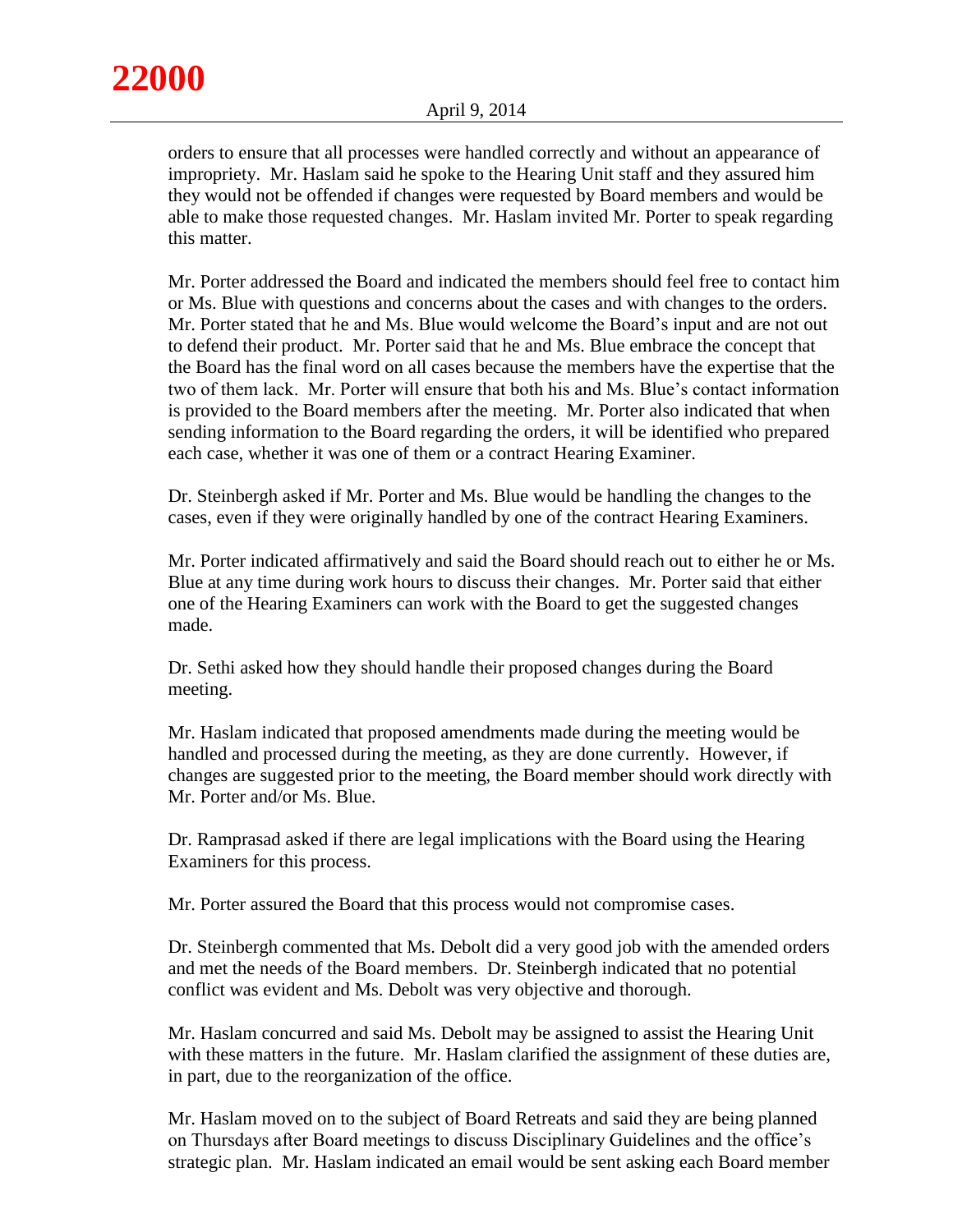for their availability for the Retreats. Mr. Haslam noted that historically, Disciplinary Guidelines were reviewed by a committee, but he felt they should be reviewed and determined by the Board.

Mr. Haslam concluded by passing out a copy of his letter of resignation and asked that the Board accept it, with an effective date of April 25, 2014.

Discussion followed about whether or not the Board should accept Mr. Haslam's resignation, because he has done a good job and many of the members do not want him to leave.

**Dr. Saferin moved to accept Mr. Haslam's letter of resignation. Dr. Soin seconded the motion.** A roll call was taken:

| <b>ROLL CALL:</b> | Dr. Bechtel:    | - aye |
|-------------------|-----------------|-------|
|                   | Dr. Saferin:    | - aye |
|                   | Dr. Soin:       | - aye |
|                   | Dr. Steinbergh: | - aye |
|                   | Dr. Ramprasad:  | - aye |
|                   | Dr. Sethi:      | - aye |
|                   | Dr. Talmage:    | - aye |
|                   | Mr. Kenney      | - aye |
|                   | Mr. Gonidakis:  | - aye |
|                   |                 |       |

The motion carried.

It is noted that many Board members voted with hesitancy and reluctance to accept Mr. Haslam's letter of resignation, stating they wished he would reconsider.

Mr. Haslam thanked the Board for their kind comments and stated this was the conclusion of his last Administrative Report.

## **MISCELLANEOUS**

Dr. Ramprasad indicated he asked Mr. Haslam to discuss with Senior Staff moving the Reports and Recommendations to the morning on the Board meeting agenda.

Mr. Haslam indicated staff had already sent letters for the May meeting and asked that the change not be made until June.

Dr. Ramprasad agreed that the change could occur in June.

Dr. Ramprasad informed all in attendance that the former director's suite is now the Albert Room.

Mr. Haslam indicated the move was made and photos and other memorabilia honoring Mr. Albert will be placed in the room. The Albert Room and the other conference room will be available to the entire staff for meetings and lunch gatherings.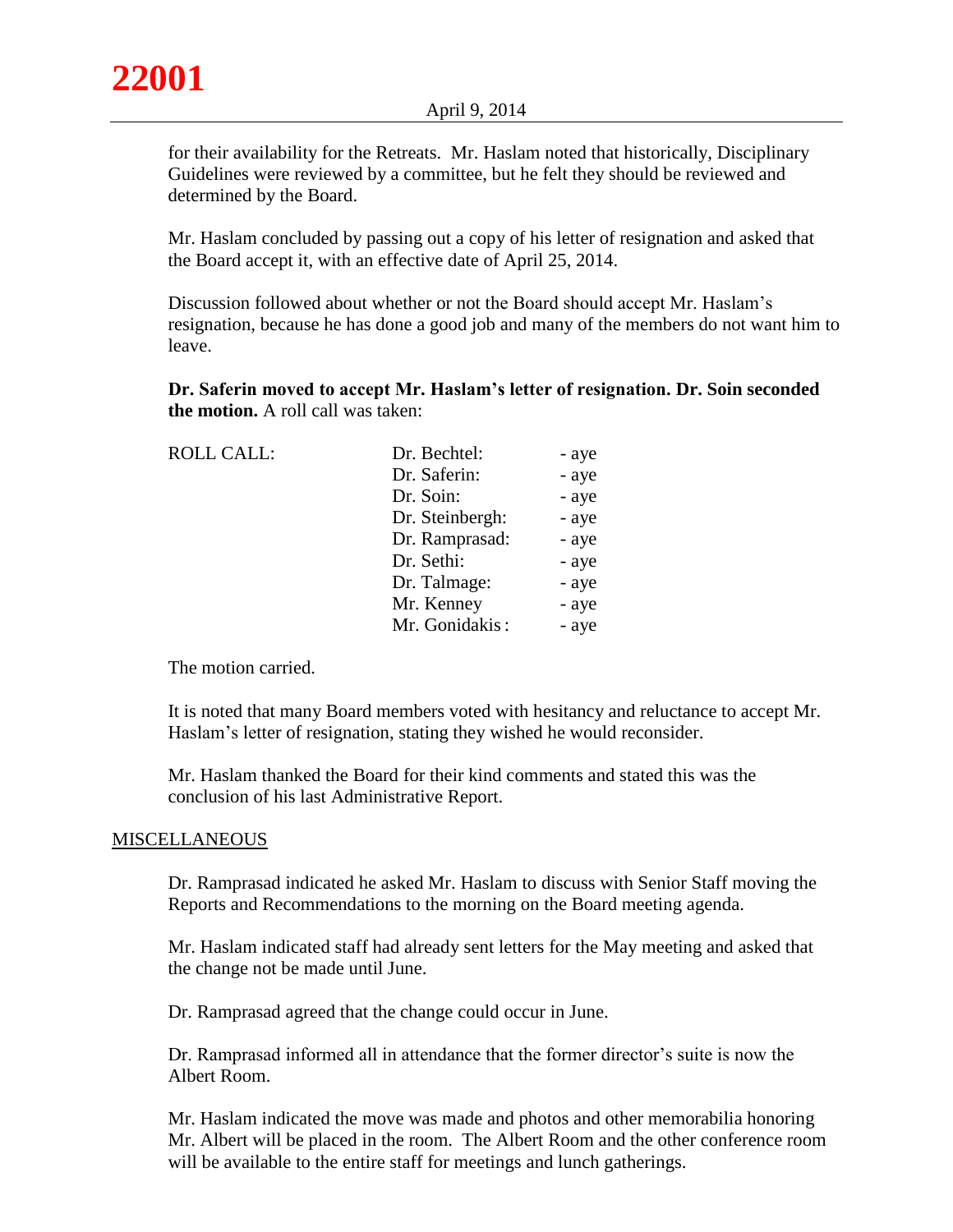Dr. Ramprasad stated a new Interim Director would be announced. Dr. Ramprasad noted he would do his due diligence, will consult with others, and make decisions that he feels is best for the Board.

Dr. Ramprasad said he, Mr. Haslam and Mr. Lenobel recently attended the Telemedicine Conference. Dr. Ramprasad said the technology was amazing and the conference was worthwhile. Dr. Ramprasad indicated they visited Children's Hospital the following day and he was struck by a unit that housed mostly teenagers that had failed suicide attempts. Dr. Ramprasad spoke about a conversation he had with a psychiatrist who indicated that more males complete suicides than females. The psychiatrist said that the early intervention is important and makes a difference. It was also indicted to Dr. Ramprasad that there are not enough child psychiatrists.

Dr. Steinbergh noted the language of "complete" or "not complete" is being used when it relates to suicides and that language was more appropriate than using the word "commit." Dr. Steinbergh asked the Board to use that language, and indicated it seems to strike a less negative and more understanding tone of what happens when a person comes to that point in his or her life when the concept of suicide is appealing.

# RULES AND POLICIES

Ms. Anderson indicated that the Rules and Policies were tabled until May.

# REPORTS BY ASSIGNED COMMITTEES

## **Physician Assistant/Scope of Practice Committee**

## **Physician Assistant Matters**

Dr. Steinbergh noted there was a correction in the application of Ms. Rae E. Bunyak, P.A., and Ms. Bunyak applied for a physician assistant certificate to practice, not a provisional certificate to prescribe. The Committee considered whether Ms. Bunyak's Masters of Science in Kinesiology from Louisiana State University was consistent with a Masters of Exercise Physiology, which is one of the courses of study accepted under the Board's rules. The Committee discussed the fact that Ms. Bunyak had practiced in several states. Dr. Steinbergh said in the letter to the Board, Ms. Bunyak discussed her past career. Ms. Bunyak said she worked for the Department of Defense for the past seven years and had worked as a P.A. with prescriptive authority, although that is not what the Committee was considering at the meeting.

Dr. Steinbergh continued by saying the Committee disagreed on Ms. Bunyak's comments about her Masters of Science Degree in Kinesiology having cardiac rehabilitation specialization. After reviewing Ms. Bunyak's transcript, the Committee did not feel that the course had an emphasis on cardiac rehabilitation, but agreed that Ms. Bunyak did take the course. However, in considering Ms. Bunyak's course of study and non-ARCPA Master's Degree, the Committee felt that it was clinically relevant and consistent with Exercise Physiology. The motion of the committee was to approve the request and deem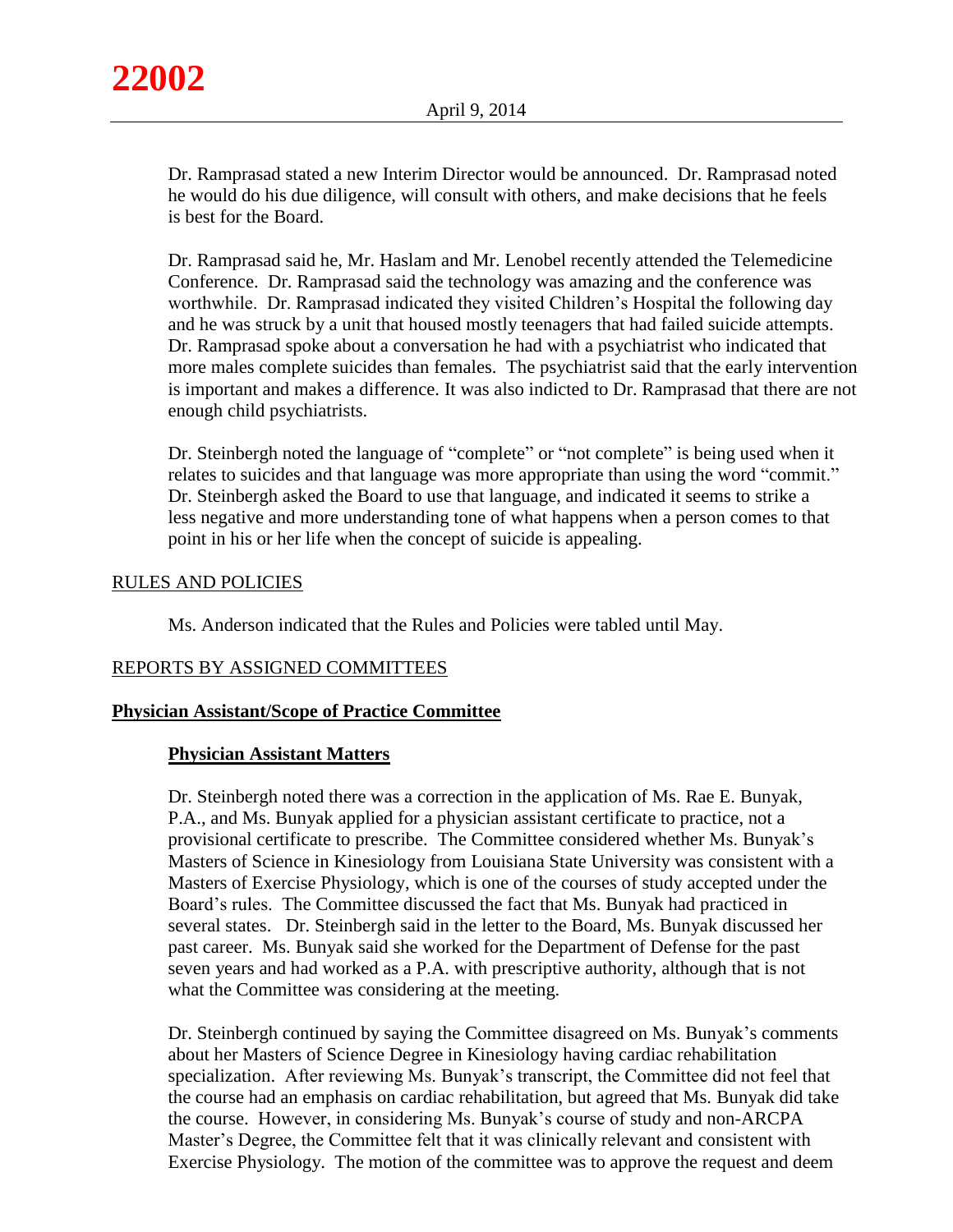the coursework clinically relevant.

**Dr. Saferin moved to accept the Masters in Kinesiology as clinically relevant to the practice of a Physician Assistant and grant the Certificate to Practice as a Physician Assistant for Rae E. Bunyak, P.A. Dr. Soin seconded the motion.** A roll call was taken:

| <b>ROLL CALL:</b> | Dr. Bechtel:    | - aye |
|-------------------|-----------------|-------|
|                   | Dr. Saferin:    | - aye |
|                   | Dr. Soin:       | - aye |
|                   | Dr. Steinbergh: | - aye |
|                   | Dr. Ramprasad:  | - aye |
|                   | Dr. Sethi:      | - aye |
|                   | Dr. Talmage:    | - aye |
|                   | Mr. Kenney      | - aye |
|                   | Mr. Gonidakis:  | - aye |

The motion carried.

## **Special Services Plan**

Dr. Steinbergh indicated that the Physician Assistant Policy Committee (PAPC) reviewed a Special Services Plan for Orthopaedic Specialists and Sports Medicine and tabled the matter. Therefore, it is not under consideration at this time.

Dr. Steinbergh moved on to the Special Services Plan for Reconstructive Orthopaedics and Sports Medicine and stated that the PAPC and the P.A. Committee approved all 11 of the requests, which meet or exceed the guidelines for orthopedic injections and/or aspirations.

**Dr. Saferin moved to approve the Special Services Plans for Subacromial Bursa injections, Ganglion Cyst injections/aspiration, Lateral/Medial Epicondyle injections, A.C. joint injections, Olecranon Bursa injection/aspiration, Trigger Finger injections, Intra-articular hip injections, Greater Trochanter Bursa hip injections, CMC Thumb Joint injection, Plantar Fascia injection, and DeQuervain's injection submitted by Reconstructive Orthopaedics and Sports Medicine. Dr. Soin seconded the motion.** A roll call was taken:

| Dr. Bechtel:    | - aye |
|-----------------|-------|
| Dr. Saferin:    | - aye |
| Dr. Soin:       | - aye |
| Dr. Steinbergh: | - aye |
| Dr. Ramprasad:  | - aye |
| Dr. Sethi:      | - aye |
| Dr. Talmage:    | - aye |
| Mr. Kenney      | - aye |
| Mr. Gonidakis:  | - aye |
|                 |       |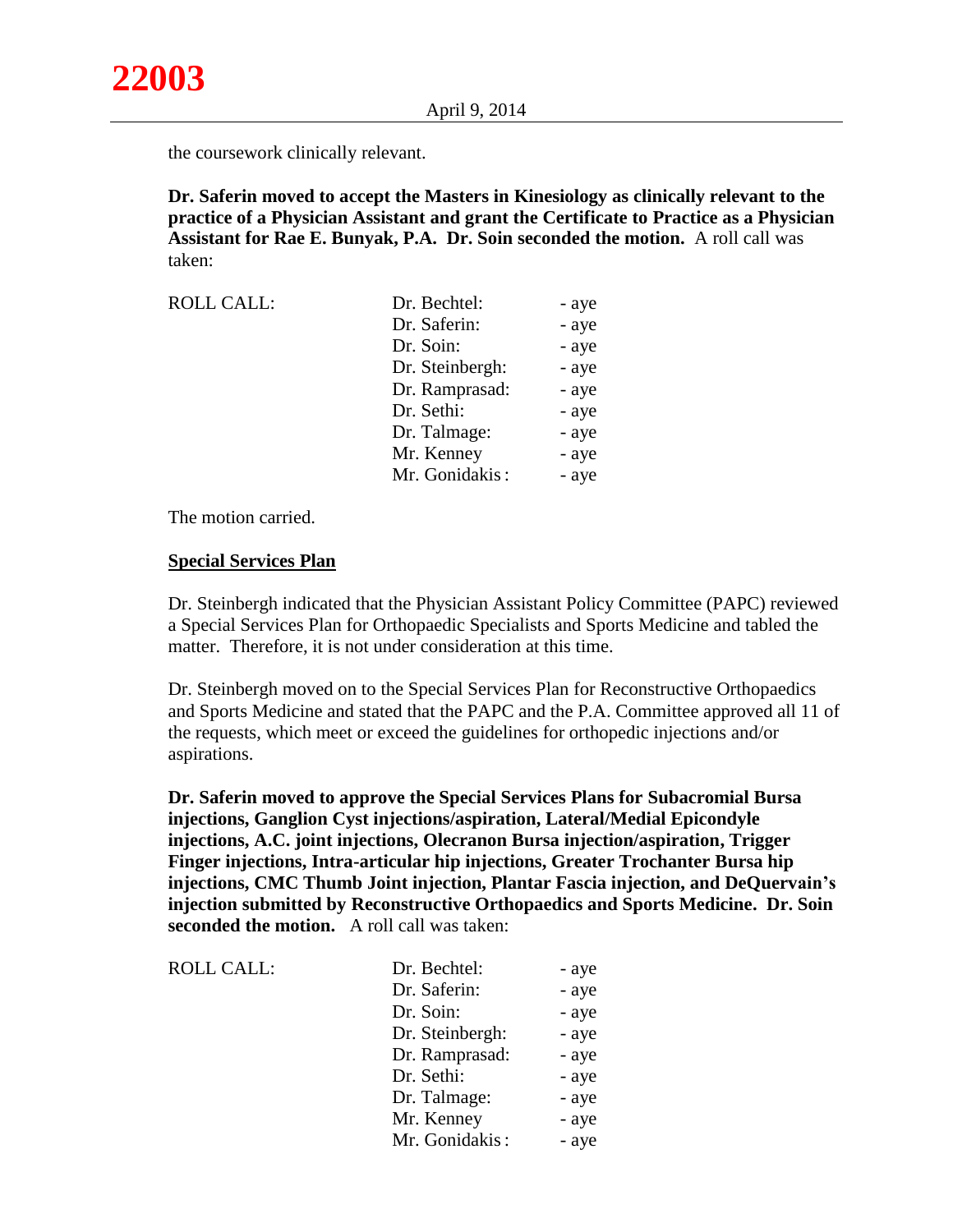The motion carried.

Dr. Steinbergh stated that the Special Services Plan for Universal Dermatology and Vein Clinic was reviewed and tabled by the PAPC because the application for the two plans was incomplete and further discussion and clarification was needed.

Dr. Steinbergh noted that the Special Services Plan for Family Medical Group was referred to the P.A. Committee of the Board by the PAPC. Discussion was initiated during the meeting earlier in the day and it was determined the opinion of the Committee was warranted.

Dr. Bechtel stated the request of Family Medical Group was very concerning for several reasons. First, Dr. Bechtel did not feel that a thorough or well-detailed didactic plan for teaching existed. Dr. Bechtel said the Group requested the ability to freeze superficial malignancies. His concerns were that these are non-dermatologist and family doctors who are not trained in diagnosing skin lesions and cryosurgery on superficial skin cancers. Dr. Bechtel indicated in dermatology, only in rare circumstances with very small basal cells would that procedure be done and with very special equipment. Dr. Bechtel reiterated his concern and said it is not the technique that puts patients at risk, because it is a fairly conservative technique, but freezing lesions that should not be frozen, such as skin cancers and melanomas. Dr. Bechtel ended by saying the proposal puts patients at risk.

Dr. Ramprasad asked how proper education/training could be accomplished.

Dr. Bechtel indicated the group would need documentation of formal didactic training on identifying benign and malignant lesions.

Dr. Steinbergh thanked Dr. Bechtel for his comments and reiterated this matter would be reviewed by the PAPC with these and other comments that were received.

# **Review Changes to the Model Orthopaedic Plan**

Dr. Steinbergh stated that changes to the Model Orthopaedic Plan were discussed at the PAPC and the matter was tabled in order to continue the discussion and redraft language. The matter was, however, presented to the P.A. Committee to inform them of the status. Dr. Steinbergh indicated that additional comments should go to Ms. Debolt.

# **Licensure Committee**

# **Licensure Application Reviews**

# **Raewyn Campbell, M.D.**

Dr. Saferin stated that Raewyn Campbell, M.D., had submitted a licensure application. The Committee's recommendation is to grant Dr. Campbell equivalency for 24 months of Graduate Medical Education (GME) through second year level of GME and experience in Australia and New Zealand. Dr. Saferin also said that Dr. Campbell has nine months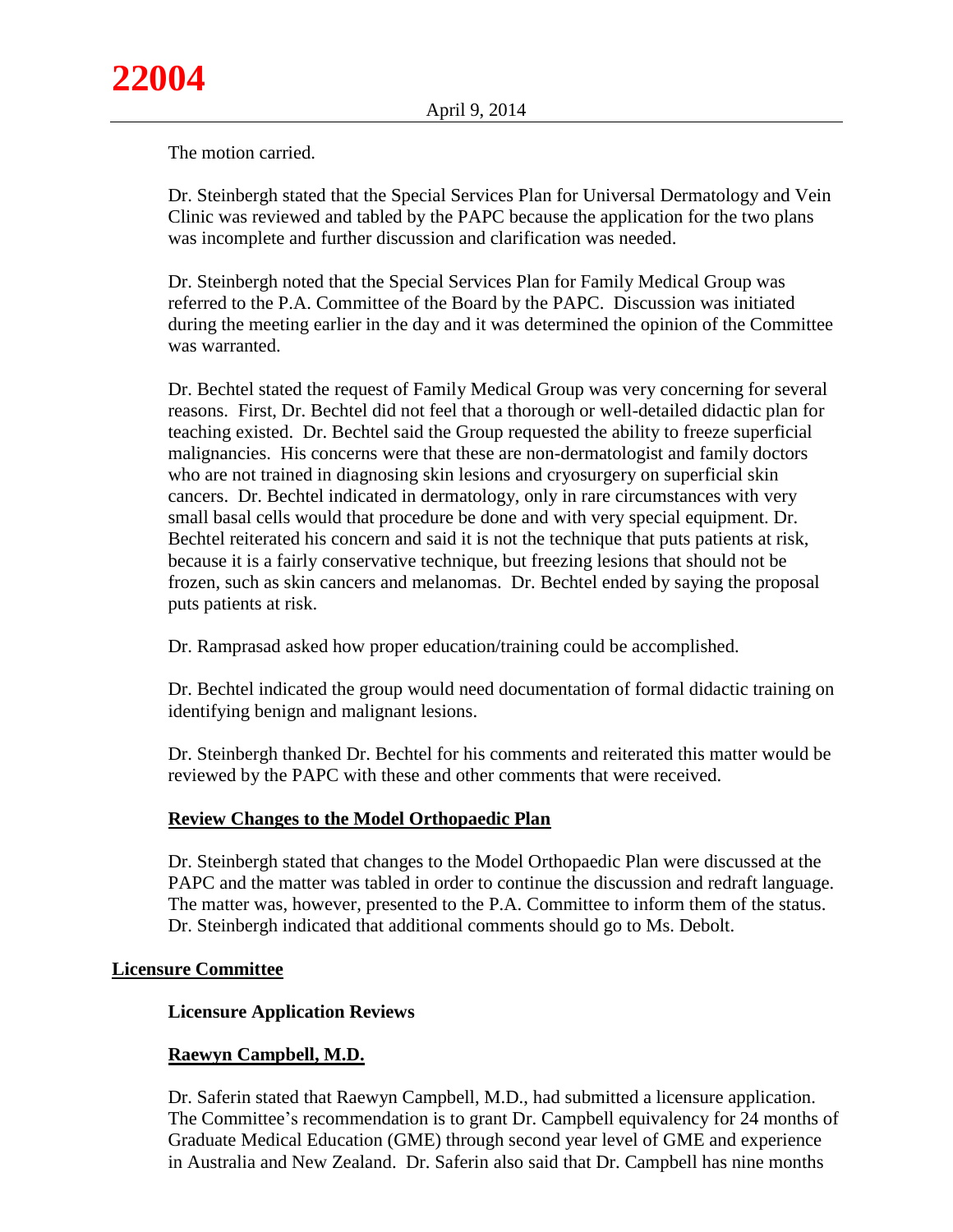of fellowship training that she is currently participating in at the University of Pennsylvania. Additionally, the Committee spoke with Dr. Campbell that morning and gathered additional and appropriate information. Therefore, the Committee recommends approval of the request.

**Dr. Steinbergh moved to grant Dr. Campbell's request for Ohio licensure as presented. Dr. Soin seconded the motion.** A roll call was taken:

| <b>ROLL CALL:</b> | Dr. Bechtel:    | - aye |
|-------------------|-----------------|-------|
|                   | Dr. Saferin:    | - aye |
|                   | Dr. Soin:       | - aye |
|                   | Dr. Steinbergh: | - aye |
|                   | Dr. Ramprasad:  | - aye |
|                   | Dr. Sethi:      | - aye |
|                   | Dr. Talmage:    | - aye |
|                   | Mr. Kenney      | - aye |
|                   | Mr. Gonidakis:  | - aye |

The motion carried.

#### **Stefanie Avril, M.D.**

Dr. Saferin stated that Stefanie Avril, M.D., applied for a Clinical Research Faculty Certificate in Ohio. Dr. Saferin noted that Dr. Avril meets the guidelines and was offered a job at University Hospital in Cleveland, Ohio. Therefore, the Committee recommends approval of the request.

**Dr. Steinbergh moved to grant Dr. Avril's request for a Clinical Research Faculty Certificate. Dr. Soin seconded the motion.** A roll call was taken:

| <b>ROLL CALL:</b> | Dr. Bechtel:    | - aye |
|-------------------|-----------------|-------|
|                   | Dr. Saferin:    | - aye |
|                   | Dr. Soin:       | - aye |
|                   | Dr. Steinbergh: | - aye |
|                   | Dr. Ramprasad:  | - aye |
|                   | Dr. Sethi:      | - aye |
|                   | Dr. Talmage:    | - aye |
|                   | Mr. Kenney:     | - aye |
|                   | Mr. Gonidakis:  | - aye |
|                   |                 |       |

The motion carried.

## **Khalid Mumtaz, M.D.**

Dr. Saferin stated that Khalid Mumtaz, M.D., applied for a Clinical Research Faculty Certificate in Ohio. Dr. Saferin indicated that Dr. Mumtaz meets all the guidelines and was offered a position at The Ohio State University. Therefore, the Committee requests approval of the request.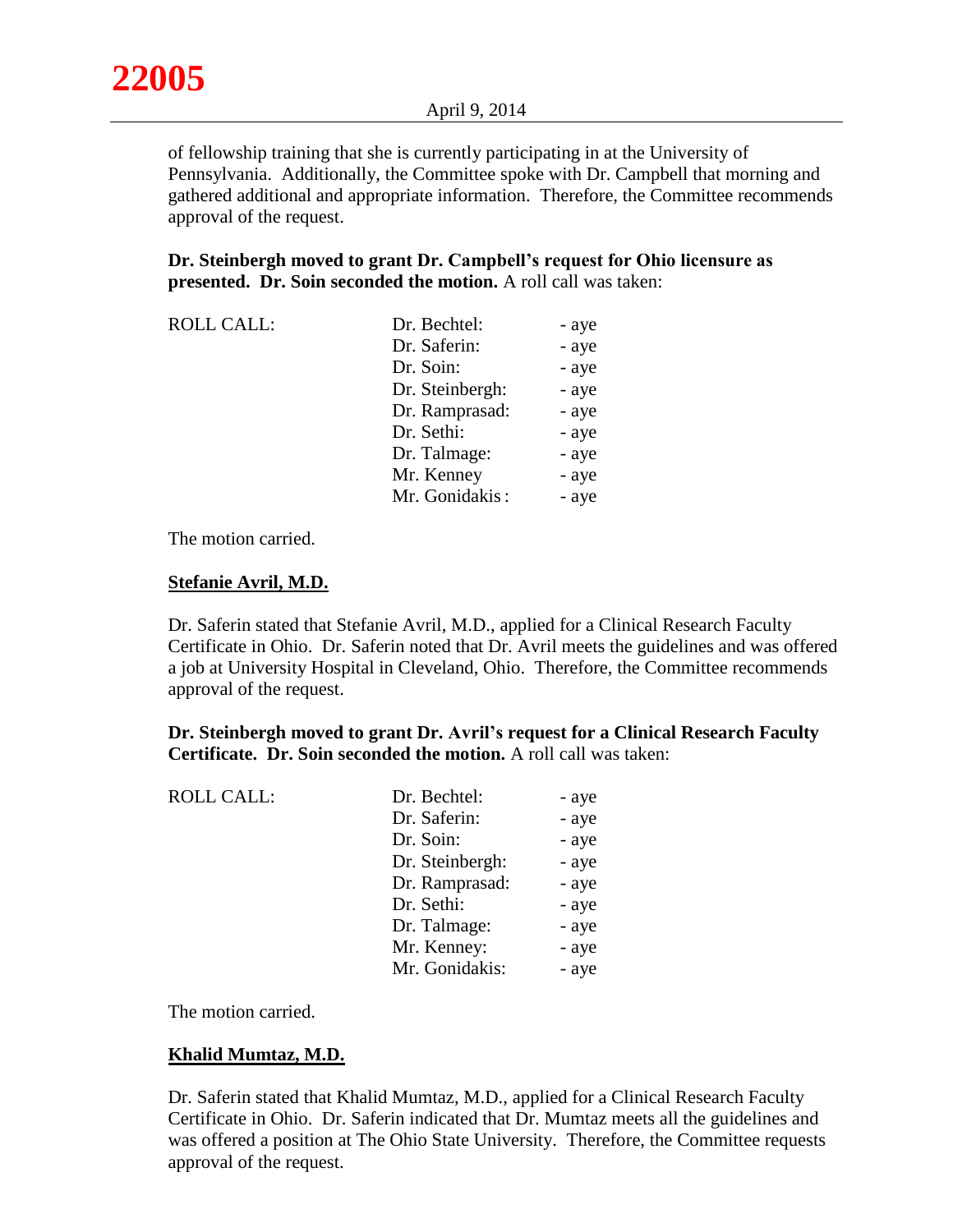## **Dr. Steinbergh moved to grant Dr. Mumtaz's request for a Clinical Research Faculty Certificate. Dr. Soin seconded the motion.** A roll call was taken:

| <b>ROLL CALL:</b> | Dr. Bechtel:    | - abstain |
|-------------------|-----------------|-----------|
|                   | Dr. Saferin:    | - aye     |
|                   | Dr. Soin:       | - aye     |
|                   | Dr. Steinbergh: | - aye     |
|                   | Dr. Ramprasad:  | - aye     |
|                   | Dr. Sethi:      | - aye     |
|                   | Dr. Talmage:    | - aye     |
|                   | Mr. Kenney:     | - aye     |
|                   | Mr. Gonidakis:  | - aye     |
|                   |                 |           |

The motion carried.

# **Finance Committee**

Mr. Kenney indicated that the Committee reviewed several matters during the meeting. The main issues discussed were the fining authority and how to collect those fines. Mr. Kenney then asked Ms. Loe to give a brief fiscal report.

Ms. Loe indicated that due to under spending, because of staff vacancies, the fund balance is higher than anticipated. Although the fund balance looks better than expected, this is only temporary as the Board continues to fill those positions.

Mr. Haslam echoed those comments.

Mr. Kenney stated that several Board and staff members met with Representative Anne Gonzales and Tim Maglione regarding fining authority legislation. Documentation that links the fines with the Board's current disciplinary guidelines was provided to all Board members for review. Mr. Kenney asked that all Board members review the documentation and stated he would like to vote on this matter at the May meeting.

Mr. Haslam indicated the proposed legislation will be emailed to Board members, once all groups have met to ensure that all are satisfied with the language.

Dr. Steinbergh suggested, when the Board is discussing fining authority in regards to physicians, that the Executive Directors for the Ohio Osteopathic Association (OOA) and the Ohio Podiatric Medical Association (OPMA) be included. These organizations have members who would be affected by the fines and not all of these physicians are represented by the Ohio State Medical Association (OSMA).

Mr. Kenney said one of the changes being made, would include all of the Board's licensees. All licensees would be subject to fines according to the Ohio Revised Code (ORC) and the Board's Disciplinary Guidelines.

Mr. Haslam stated all licensees will be included. LSC is drafting the remaining licensees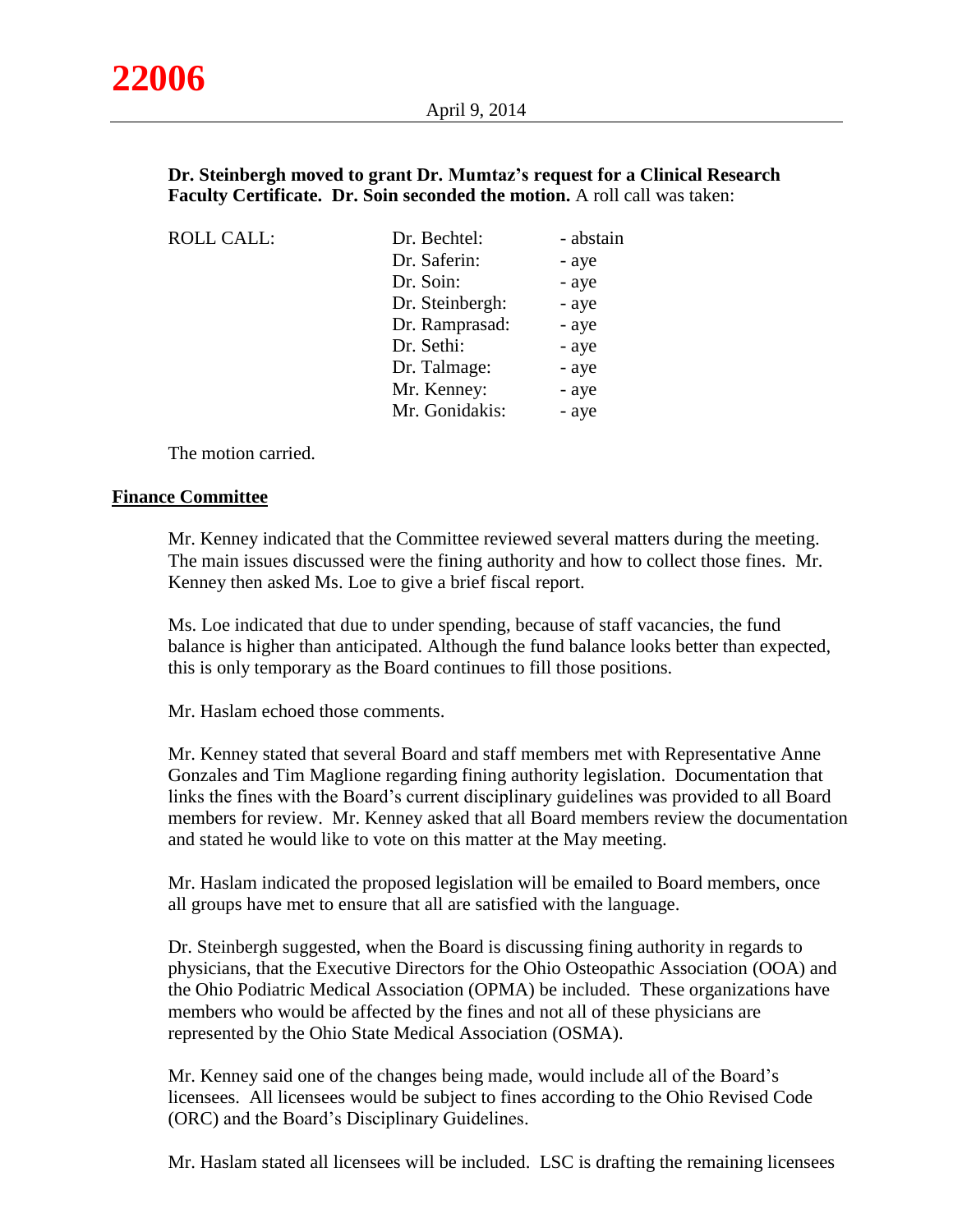

sections and the Board will reach out to all of the other associations for an interested parties meeting.

Mr. Kenney indicated the next step was to determine how these fines were going to be collected. To gather information on this process, Committee members met with the Attorney General's (AG) staff to discuss liens or judgments for licensee fines that are owed to the Board. The Committee was informed the AG's office send such matters to special counsel or collection agencies. The AG's office indicated, if the appropriate language is included in the legislation and approved, they could pursue liens and judgments more expeditiously.

Dr. Soin asked if a physician has broken a single statute 20 times on 20 different patients, will that individual receive 20 times the fine or multiple fines and which level of fine would the physician receive?

Mr. Haslam indicated the Board wanted to ensure the fines are linked directly to the disciplinary guidelines, so it is consistent and due process is occurring. Currently, if the Board cites a physician for multiple violations, the maximum regulation of that license is based on the highest offense committed. With the new fining authority, the licensee would be subject to the fine analogous with that offense. Mr. Haslam clarified essentially, there would be only one fine and would be concurrent, not consecutive.

Dr. Steinbergh commented that the Board needs to be clear that these fines are not in lieu of disciplinary actions against the licensees.

Dr. Sethi asked how the Board will collect if the licensee declares bankruptcy.

Mr. Kenney indicated that sometimes you cannot. It was indicated the AG collection fees are charged in addition to what is owed to the Board. Mr. Kenney was also told tax refunds and lottery winnings of a licensee can be seized to pay the fines.

Mr. Haslam moved the conversation to another legislative matter and said the Legislature's Finance Committee passed the Board's forfeiture legislation last night. This legislation will allow the Board to accept proceeds from forfeitures from criminal prosecutions of our licensees where our investigators have been involved. If a licensee is criminally convicted, there are typically forfeitures involved. Previously, the Board was not able to receive any of the forfeited funds for our involvement in the investigation because the Board is not a law enforcement agency. This legislation allows the Board to receive a portion of the forfeited funds for the cases that our investigators are involved with, without being designated as a law enforcement agency.

Mr. Haslam also said that Mr. LaCross was attending the Health Committee meeting because Representative Terry Johnson was submitting a bill that would allow our Board and other Boards to hold committee meetings via teleconference. The Board could hold these meetings throughout the month and the public could come in to participate, but the members could participate via telephone.

Dr. Steinbergh asked if that would qualify as a public meeting in terms of Board members per diem.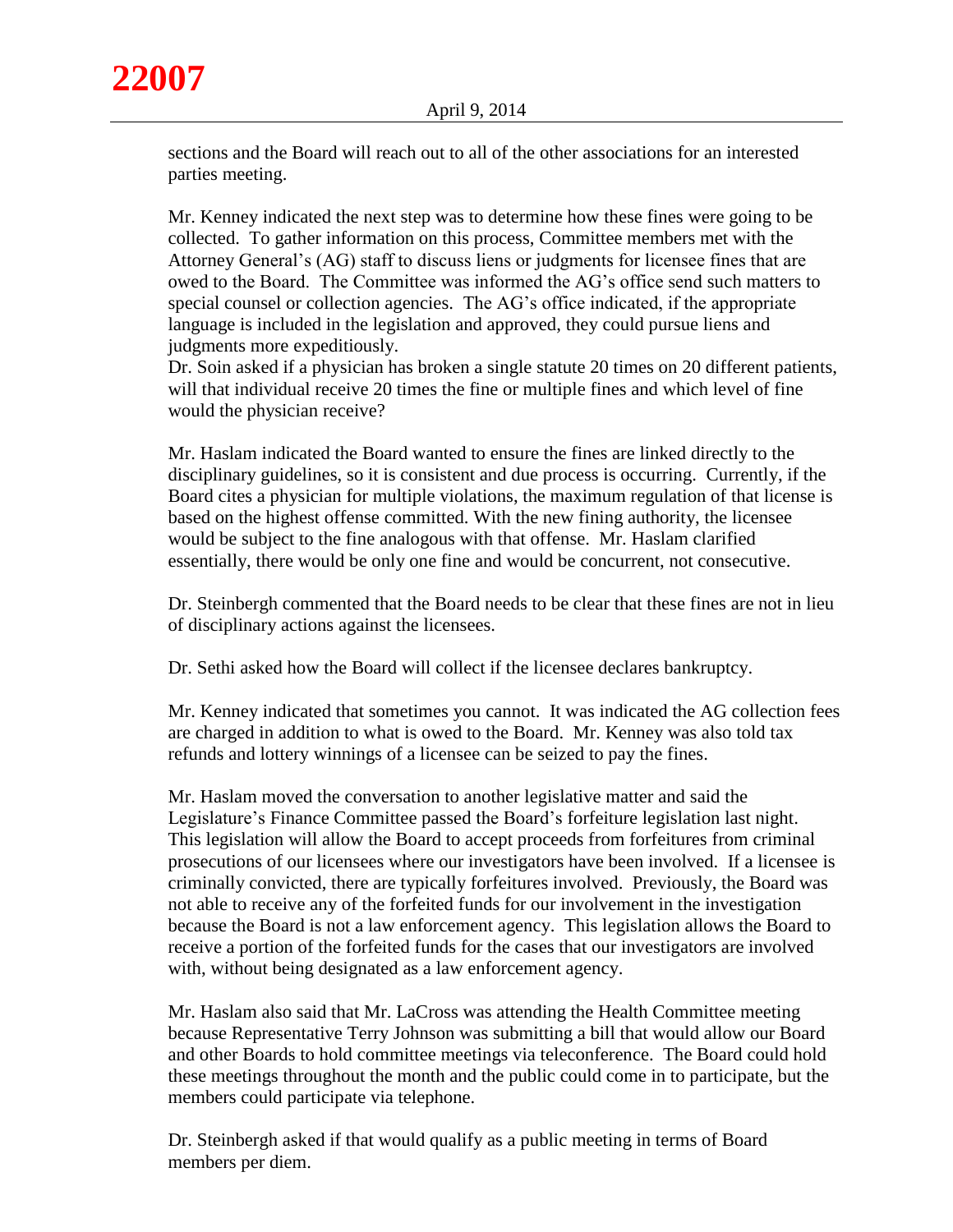Mr. Haslam indicated that it would.

#### **Policy Committee**

Mr. Gonidakis said the Suboxone rules were submitted and the Board is accepting comments at this time. Mr. Gonidakis stated the Board has positioned itself to be light years ahead of the curve and he encourages anyone who wants to be involved in the Policy Committee to join them. Mr. Gonidakis asked Ms. Anderson to speak about telemedicine.

Ms. Anderson addressed the Board saying last month she reported the Committee had provided comments to the Department of Medicaid on their telemedicine rules. Those rules are tied to reimbursement, mostly in consulting situations with patients in health facilities consulting with physicians via telemedicine. Those situations would be reimbursed by Medicaid. The Board had some technical comments and the Department of Medicaid reached out to Ms. Anderson regarding the Board's rule 4731-11-09. Some technical conflicts may exist. Ms. Anderson said the Board will be proposing some changes to that rule, to clarify what constitutes an exam, based on our interpretive guideline. The Board may also be expanding where telepsychiatry can occur to include those definitions that Medicaid uses in their rules.

Ms. Anderson then spoke on One-bite and said that the Committee received comments and a large volume of journal articles provided by the Ohio Physicians Health Program. Those articles will be provided to the Board members electronically The Committee is making a proposal to start the process of statutory and rules changes for One-bite. The proposal is that all reports go to the Compliance Department, with licensees who are diagnosed with substance use disorders making a report to the Board. These changes would not affect the way other issues that must be reported to the Board are handled, for instance DUIs. Ms. Anderson said the individual would report to the Board and Ms. Bickers or the Compliance manager would work with the Secretary and Supervising Member to see if that individual meets One-bite and could have private monitoring. If the licensee qualifies, a letter would be sent indicating they qualify for One-bite and what steps that individual needs to take. If the individual does not meet the exemption, a complaint would be filed and the case would work through the Board process. Ms. Anderson reiterated while the Committee continues to move forward on this matter, there will be many opportunities for public comment.

Mr. Haslam agreed and said some groups did not comment until late in the process and it was disingenuous for those groups to say they did not have enough time to make remarks regarding this matter.

Mr. Gonidakis concurred.

Dr. Steinbergh noted that the Committee is assuming that the Medical Board wants to move forward at this time. Dr. Steinbergh said it is important the Board talk amongst themselves to determine whether the One-bite process should be changed. Dr. Steinbergh asked if the Board had come to that decision.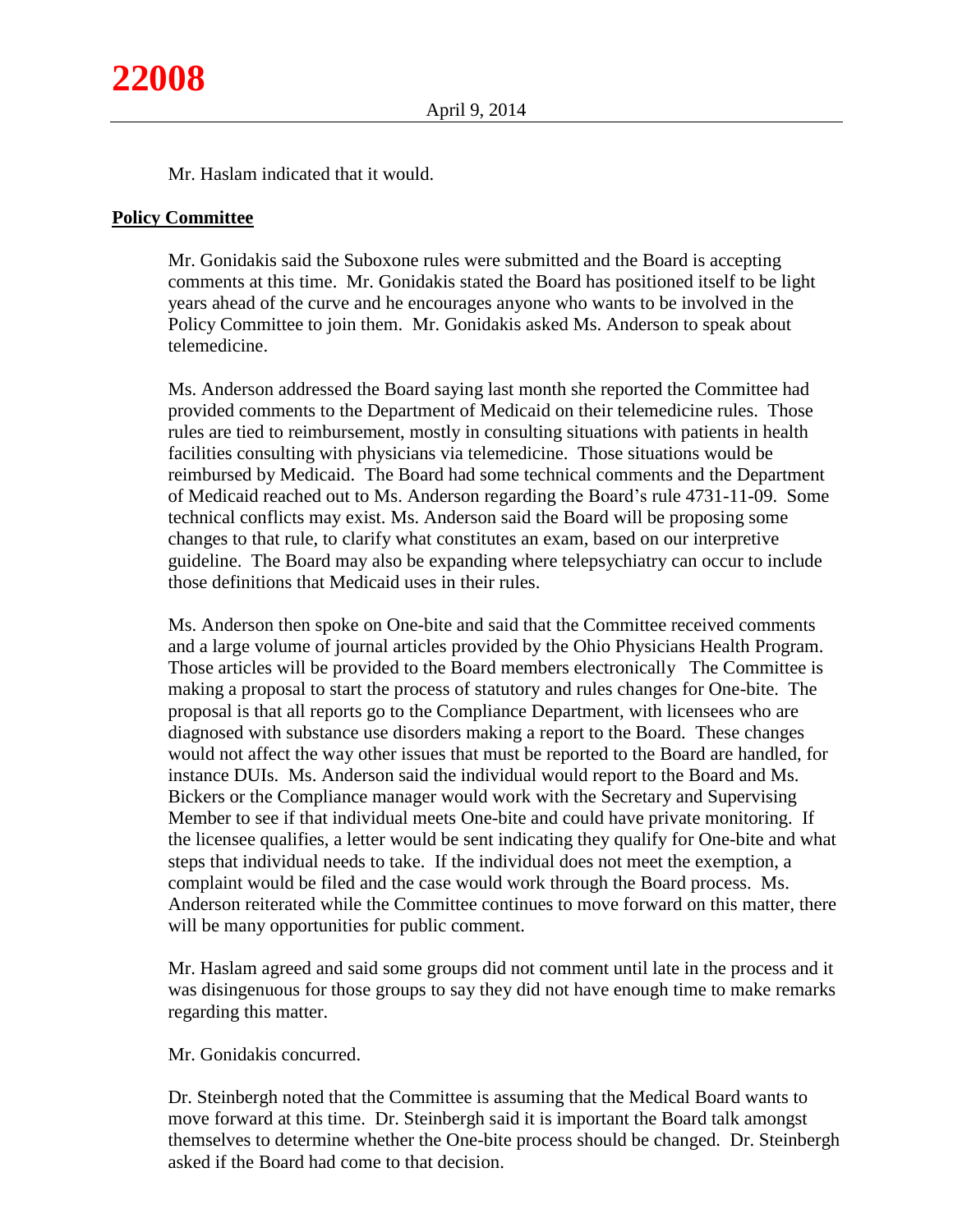Mr. Gonidakis stated prior to changing the committee structure, determination was made to elevate and take the next step with One-bite and the Board, several months ago, decided to start the process. Mr. Gonidakis recommends continuing and said he believes good can come of this matter and ultimately, statute and rule changes may not be needed.

Dr. Ramprasad concurred.

## **Dr. Saferin made a motion for the Committee to move forward with drafting the One-bite rule and bring the matter back to the Board for further discussions.**

Ms. Anderson stated the concerns are about the chilling affect and indicated the question is, does the Board want to study it further or move forward.

Dr. Saferin asked for clarification about the chilling affect and whether it pertained to protecting the physicians or protecting the citizens of Ohio from the physicians.

Ms. Anderson indicated the issue raised is licensees may be hesitant to report to the Medical Board, because the licensees are not sure what would happen and if formal discipline may occur. Therefore, these individuals may not report and would not seek treatment, which would put Ohioans at risk.

Mr. Gonidakis said this process forces associations and the Board to work together.

Dr. Ramprasad said coordination and communication is necessary and the Committee should continue to work together with these associations to receive their comments.

**Dr. Steinbergh seconded the motion.** A vote was taken. All members voted aye.

## **Compliance Committee**

No report was given from the March meeting.

## APPLICANTS FOR LICENSURE

**Dr. Bechtel moved to approve licensure, contingent upon all requested documents being received and approved in accordance with licensure protocols, the physician applicants, listed in Exhibit "A" and the additional handout, the physician assistant applicants listed in Exhibit "B," the massage therapist applicants listed in Exhibit "C." Dr. Saferin seconded the motion.** A roll call was taken.

| <b>ROLL CALL:</b> | Dr. Bechtel:    | - aye |
|-------------------|-----------------|-------|
|                   | Dr. Saferin:    | - aye |
|                   | Dr. Soin:       | - aye |
|                   | Dr. Steinbergh: | - aye |
|                   | Dr. Ramprasad:  | - aye |
|                   | Dr. Sethi:      | - aye |
|                   | Dr. Talmage:    | - aye |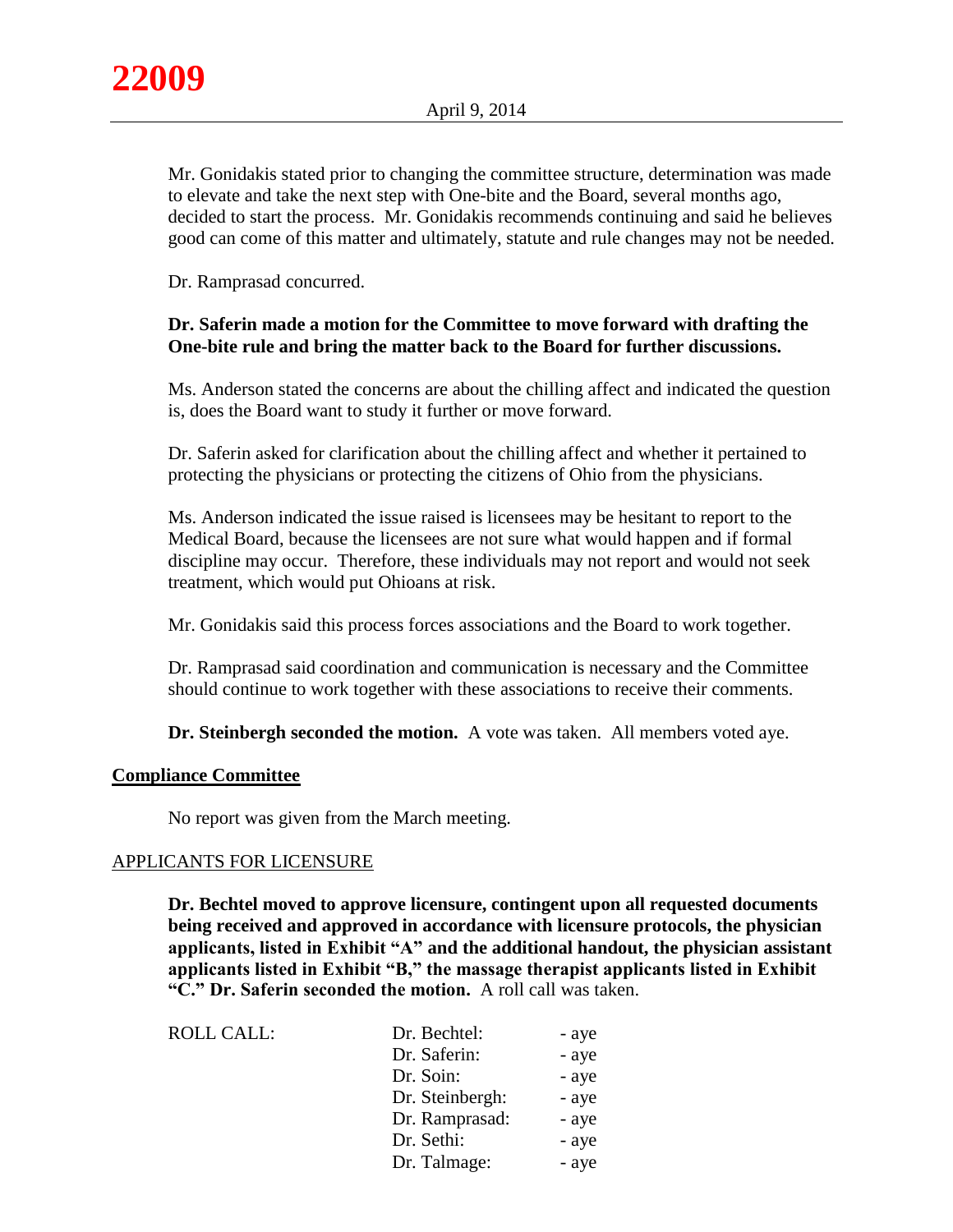April 9, 2014

| Mr. Kenney     | - aye |
|----------------|-------|
| Mr. Gonidakis: | - aye |

The motion carried.

#### EXECUTIVE SESSION

Dr. Ramprasad indicated he would entertain a motion to go into Executive Session to consider matters concerning the employment of a public employee.

**Dr. Steinbergh moved to enter into Executive Session to consider matters concerning the employment of a public employee. Dr. Saferin seconded the motion.** A roll call was taken:

| <b>ROLL CALL:</b> | Dr. Bechtel:    | - aye |
|-------------------|-----------------|-------|
|                   | Dr. Saferin:    | - aye |
|                   | Dr. Soin:       | - aye |
|                   | Dr. Steinbergh: | - aye |
|                   | Dr. Ramprasad:  | - aye |
|                   | Dr. Sethi:      | - aye |
|                   | Dr. Talmage:    | - aye |
|                   | Mr. Kenney      | - aye |
|                   | Mr. Gonidakis:  | - aye |
|                   |                 |       |

The motion carried.

Pursuant to Section 121.22(G)(3), Ohio Revised Code, the Board went into executive session with Mr. Haslam and Mr. Blanton.

The Board recessed at 12:15 p.m. for lunch and resumed at 1:00 p.m. and returned to public session.

#### APPOINTMENT OF INTERIM EXECUTIVE DIRECTOR

Dr. Ramprasad indicated that he would entertain a motion to name an Interim Executive Director.

**Dr. Saferin moved that Jonathan D. Blanton, Esquire, be named Interim Executive Director, effective April 26, 2014, at a salary to be determined, to serve until such time as an Executive Director is hired and has commenced work for the Board.** 

**I further move to authorize the Interim Executive Director to act as the appointing authority as follows:**

**1. For day-to-day operations of the agency, including but not limited to, hiring, firing, accepting resignations, imposing employee disciplinary action, and approving or denying leave requests, and**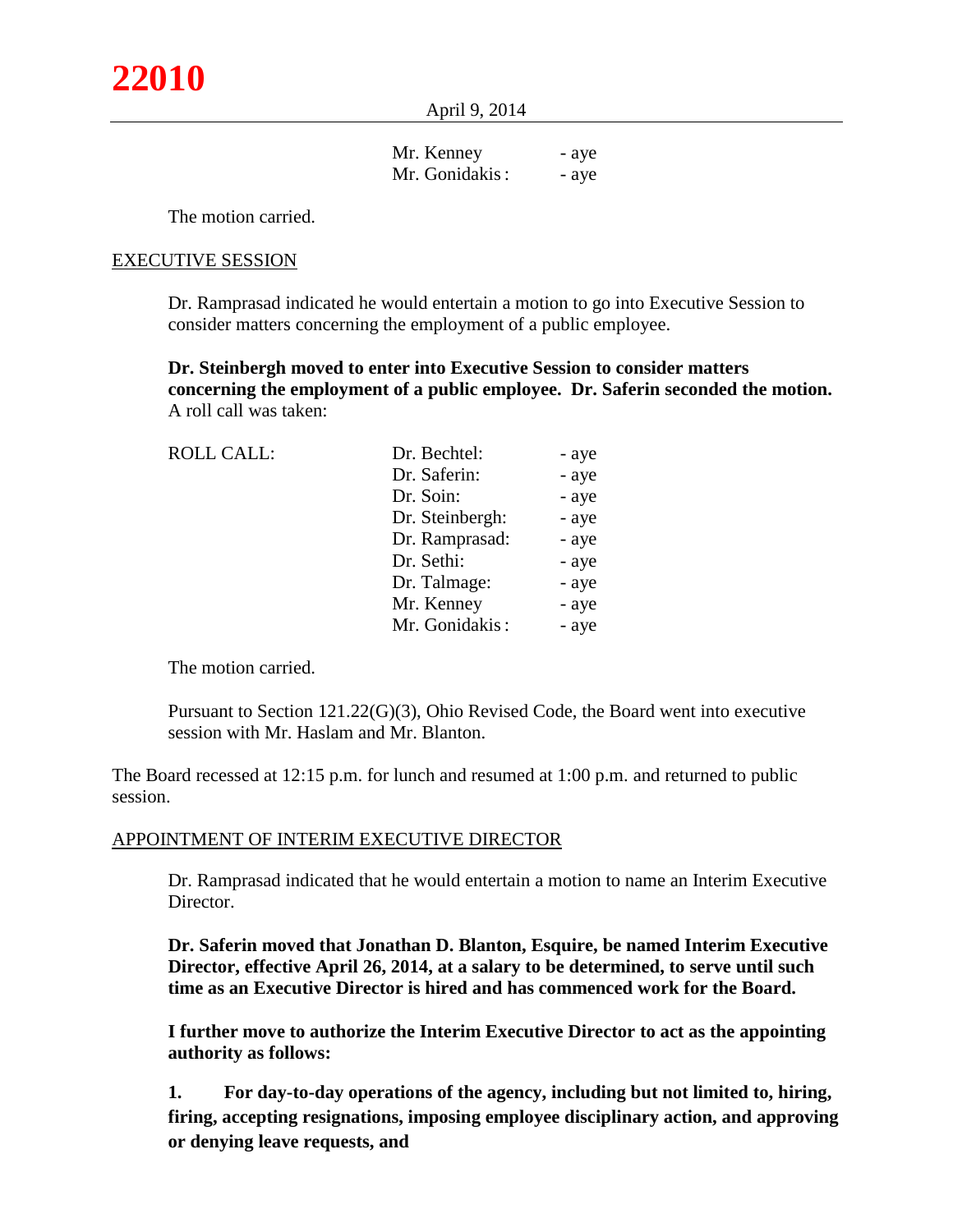**2. For signing any fiscal or administrative documents.**

**I further move to authorize the Interim Executive Director to contract for services as necessary to carry out the Board's responsibilities, with the stipulation that all contracts of \$5,000 or higher must bear the signature of the President in addition to that of the Interim Executive Director.**

**I further move to designate the Interim Executive Director as the custodian of the Board's records and to grant the Interim Executive Director the authority to delegate certification of documents to other staff members as the need arises.**

**I further move to grant the Interim Executive Director the authority to designate other staff members to sign personnel, fiscal, and administrative documents as the need arises.**

**Dr. Bechtel seconded the motion.** All members voted aye. The motion carried.

#### EXECUTIVE SESSION

**Dr. Steinbergh moved to go into Executive Session to confer with the Medical Board's attorneys on matters of pending or imminent court action and for the purpose of deliberating on proposed consent agreements in the exercise of the Medical Board's quasi-judicial capacity. Dr. Saferin seconded the motion.** A roll call was taken:

| <b>ROLL CALL:</b> | Dr. Bechtel:    | - aye |
|-------------------|-----------------|-------|
|                   | Dr. Saferin:    | - aye |
|                   | Dr. Soin:       | - aye |
|                   | Dr. Steinbergh: | - aye |
|                   | Dr. Ramprasad:  | - aye |
|                   | Dr. Sethi:      | - aye |
|                   | Dr. Talmage:    | - aye |
|                   | Mr. Kenney      | - aye |
|                   | Mr. Gonidakis   | - aye |

The motion carried.

Pursuant to Section 121.22(G)(3), Ohio Revised Code, the Board went into executive session with Mr. Haslam, Mr. Blanton, Ms. Ore, Mr. Beck, Ms. Anderson, Mr. Miller, Ms. Marshall, Mr. Schmidt, Ms. Loe, Ms. Meyer, Mr. McCafferty, Ms. Pokorny, Ms. Mortland, Mr. Taposci, Ms. Wehrle, Ms. Schwartz, Mr. Katko, Ms. Bickers, Ms. Jones, Ms. Debolt, Ms. Rieve, Ms. Jacobs, Ms. Jackie Moore, Ms. Angela Moore, Ms. Pastrick, Mr. Blackmer, Ms. Hacker, Mr. Wilcox, Mr. Wakley, Ms. Snyder, Mr. Taylor and Ms. Farrell.

The Board returned to public session.

# RATIFICATION OF SETTLEMENT AGREEMENTS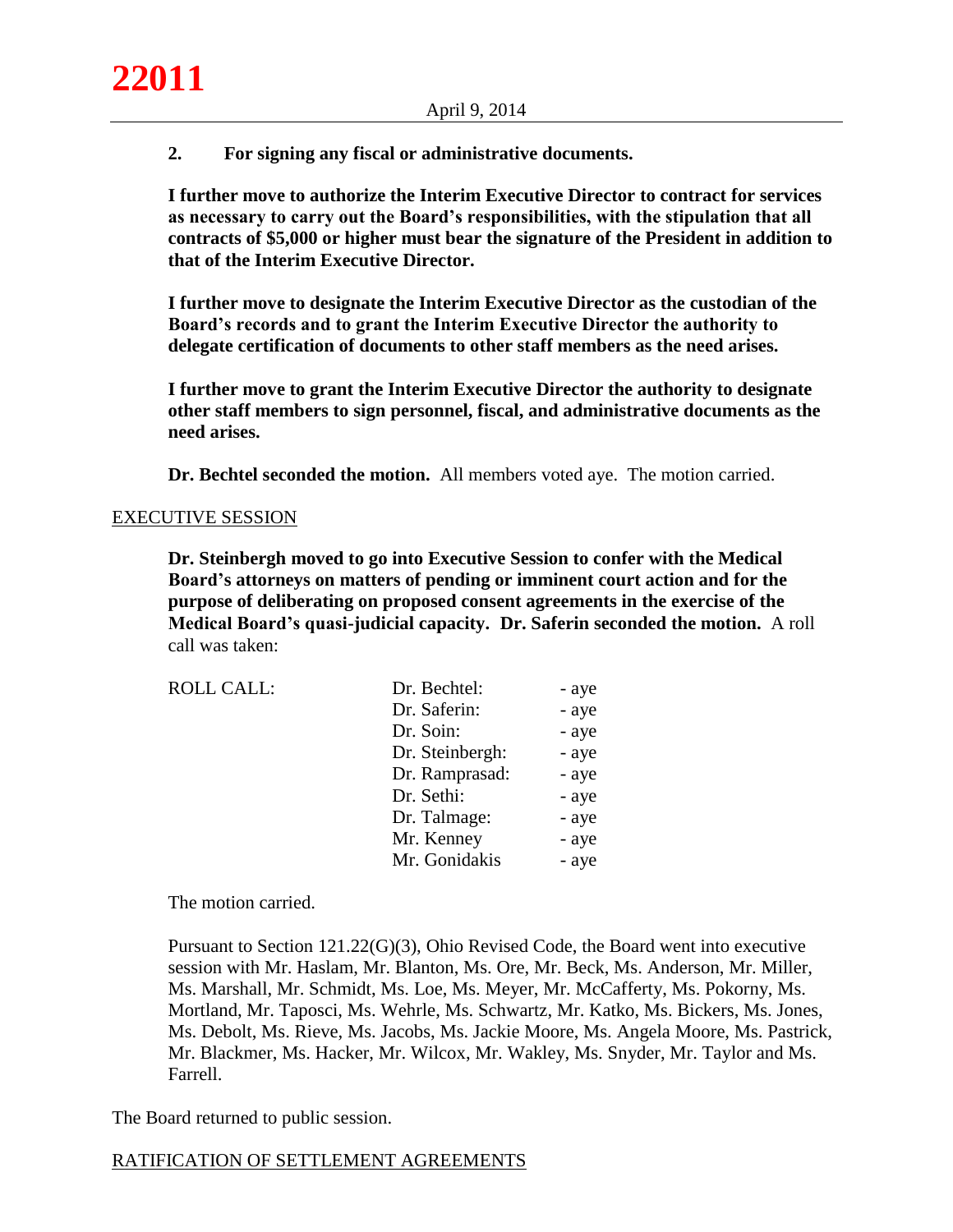## **Sohail Aman, M.D. – Consent Agreement**

**Dr. Steinbergh moved to ratify the Consent Agreement with Dr. Aman. Dr. Soin seconded the motion.** A roll call was taken:

| <b>ROLL CALL:</b> | Dr. Bechtel:    | - abstain |
|-------------------|-----------------|-----------|
|                   | Dr. Saferin:    | - aye     |
|                   | Dr. Soin:       | - aye     |
|                   | Dr. Steinbergh: | - aye     |
|                   | Dr. Ramprasad:  | - aye     |
|                   | Dr. Sethi:      | - aye     |
|                   | Dr. Talmage:    | - abstain |
|                   | Mr. Kenney:     | - aye     |
|                   | Mr. Gonidakis:  | - aye     |

The motion carried.

# **Joanna Chandra Salmon Kauffman, M.D. – Consent Agreement**

**Dr. Soin moved to ratify the Consent Agreement with Dr. Kauffman. Dr. Saferin seconded the motion.** A roll call was taken:

| <b>ROLL CALL:</b> | Dr. Bechtel:    | - abstain |
|-------------------|-----------------|-----------|
|                   | Dr. Saferin:    | - aye     |
|                   | Dr. Soin:       | - aye     |
|                   | Dr. Steinbergh: | - aye     |
|                   | Dr. Ramprasad:  | - aye     |
|                   | Dr. Sethi:      | - aye     |
|                   | Dr. Talmage:    | - abstain |
|                   | Mr. Kenney:     | - aye     |
|                   | Mr. Gonidakis:  | - aye     |
|                   |                 |           |

The motion carried.

#### **Tina Marie D. Nelson, M.D. – Consent Agreement**

**Dr. Soin moved to ratify the Consent Agreement with Dr. Nelson. Dr. Steinbergh seconded the motion.** A roll call was taken:

| <b>ROLL CALL:</b> | Dr. Bechtel:    | - abstain |
|-------------------|-----------------|-----------|
|                   | Dr. Saferin:    | - aye     |
|                   | Dr. Soin:       | - aye     |
|                   | Dr. Steinbergh: | - aye     |
|                   | Dr. Ramprasad:  | - aye     |
|                   | Dr. Sethi:      | - aye     |
|                   | Dr. Talmage:    | - abstain |
|                   | Mr. Kenney:     | - aye     |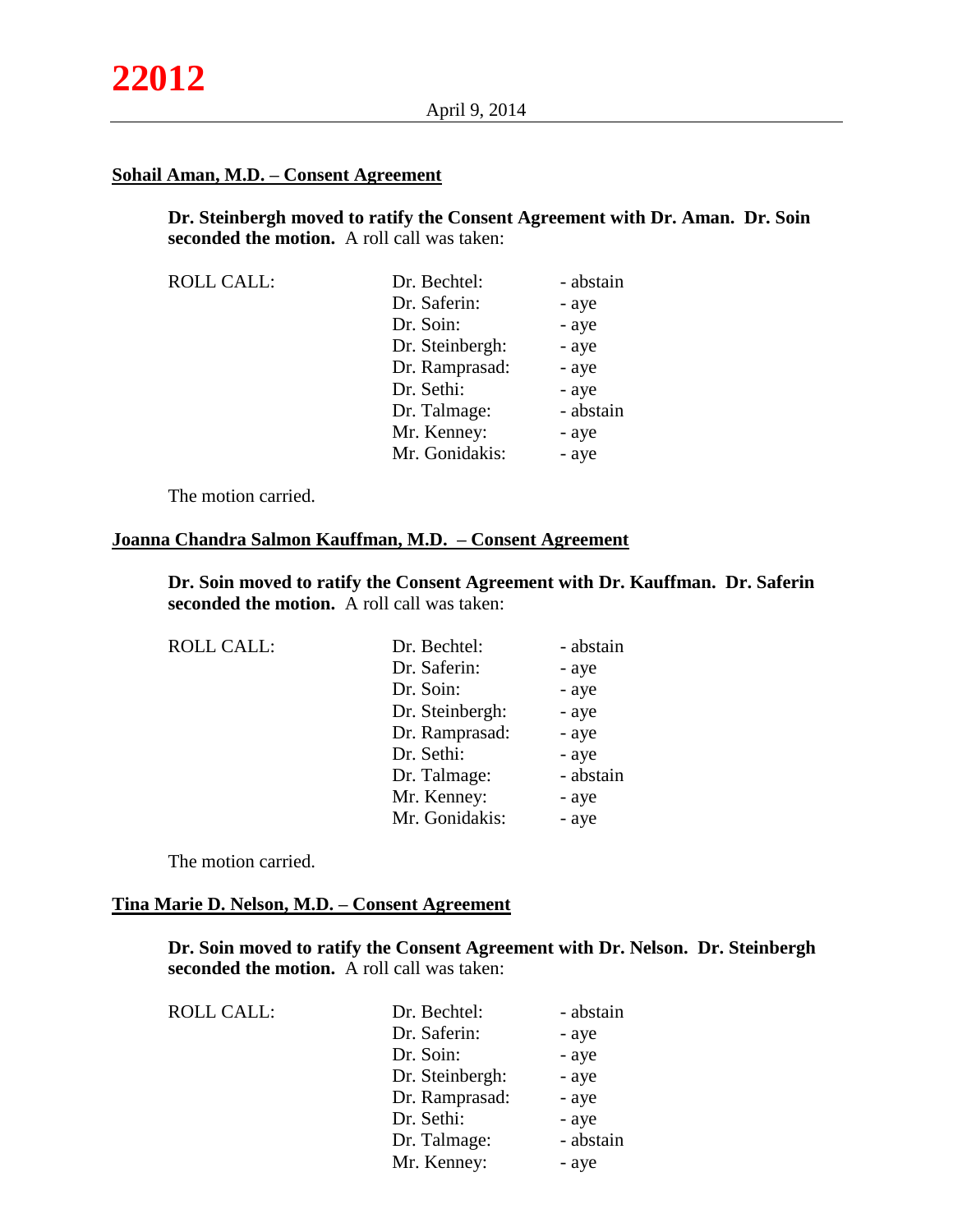#### April 9, 2014

#### Mr. Gonidakis: - aye

The motion carried.

# **John Louis Ratz, M.D. – Voluntary Permanent Surrender of Certificate to Practice Medicine and Surgery**

**Dr. Soin moved to ratify the Voluntary Permanent Surrender of Certificate to Practice Medicine and Surgery for Dr. Ratz. Dr. Saferin seconded the motion.** A roll call was taken:

| <b>ROLL CALL:</b> | Dr. Bechtel:    | - abstain |
|-------------------|-----------------|-----------|
|                   | Dr. Saferin:    | - aye     |
|                   | Dr. Soin:       | - aye     |
|                   | Dr. Steinbergh: | - aye     |
|                   | Dr. Ramprasad:  | - aye     |
|                   | Dr. Sethi:      | - aye     |
|                   | Dr. Talmage:    | - abstain |
|                   | Mr. Kenney:     | - aye     |
|                   | Mr. Gonidakis:  | - aye     |
|                   |                 |           |

The motion carried.

#### **Richard S. Skoblar, M.D. – Consent Agreement**

**Dr. Steinbergh moved to ratify the Consent Agreement for Dr. Skoblar. Dr. Soin seconded the motion.** A roll call was taken:

| <b>ROLL CALL:</b> | Dr. Bechtel:    | - abstain |
|-------------------|-----------------|-----------|
|                   | Dr. Saferin:    | - aye     |
|                   | Dr. Soin:       | - aye     |
|                   | Dr. Steinbergh: | - aye     |
|                   | Dr. Ramprasad:  | - aye     |
|                   | Dr. Sethi:      | - aye     |
|                   | Dr. Talmage:    | - abstain |
|                   | Mr. Kenney:     | - aye     |
|                   | Mr. Gonidakis:  | - aye     |

The motion carried.

# **Daniel A. Martelino, M.D. - Voluntary Permanent Surrender of Certificate to Practice Medicine and Surgery**

**Dr. Steinbergh moved to ratify the Voluntary Permanent Surrender of Certificate to Practice Medicine and Surgery in Ohio for Dr. Martelino. Dr. Soin seconded the motion.** A roll call was taken:

| <b>ROLL CALL:</b> | Dr. Bechtel: | - abstain |
|-------------------|--------------|-----------|
|-------------------|--------------|-----------|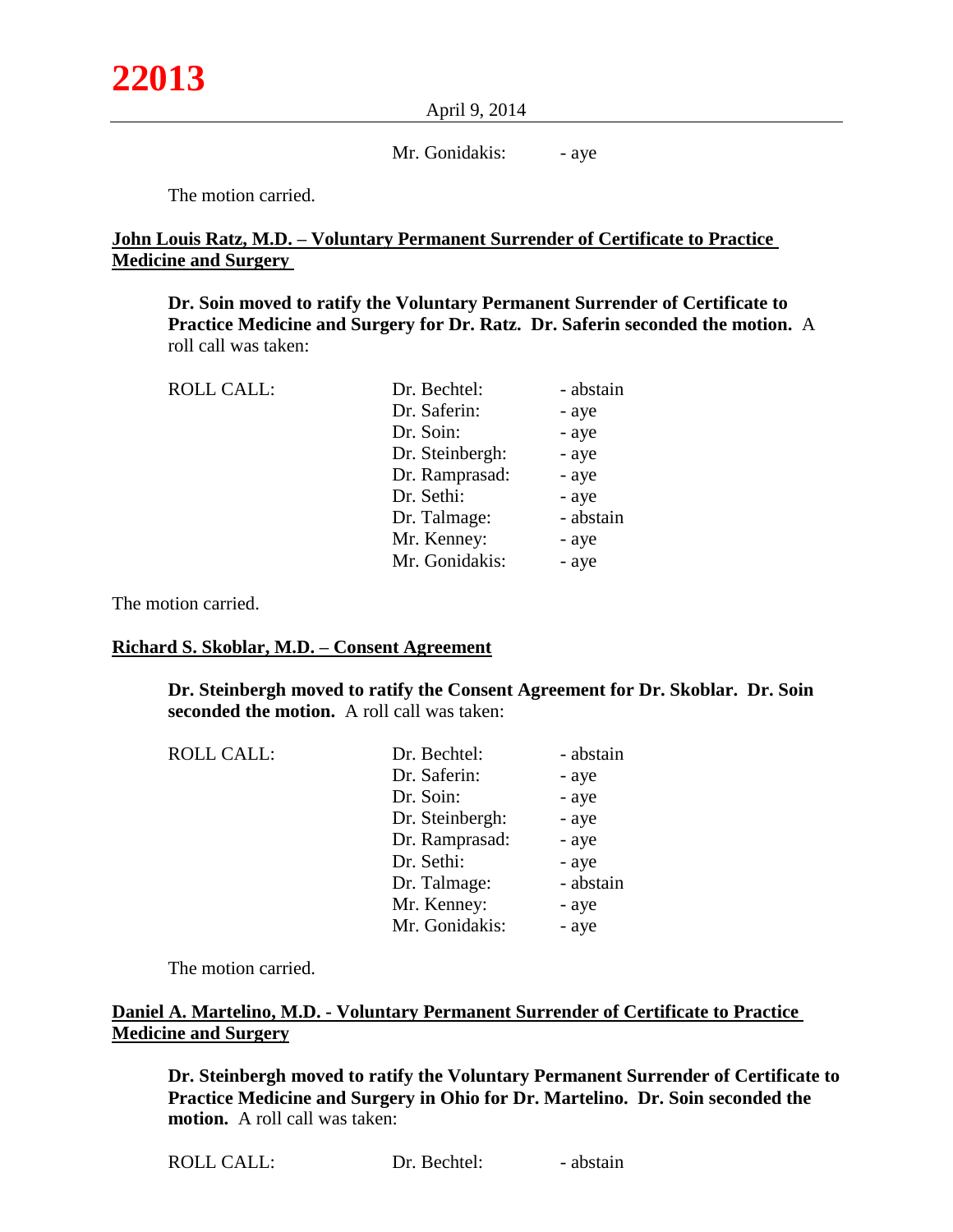April 9, 2014

| Dr. Saferin:    | - aye     |
|-----------------|-----------|
| Dr. Soin:       | - aye     |
| Dr. Steinbergh: | - aye     |
| Dr. Ramprasad:  | - aye     |
| Dr. Sethi:      | - aye     |
| Dr. Talmage:    | - abstain |
| Mr. Kenney:     | - aye     |
| Mr. Gonidakis:  | - aye     |
|                 |           |

The motion carried.

# **Bradley Taylor Jennings, D.P.M. - Voluntary Permanent Surrender of Certificate to Practice Podiatric Medicine and Surgery**

**Dr. Soin moved to ratify the Voluntary Permanent Surrender of Certificate to Practice Podiatric Medicine and Surgery in Ohio for Dr. Jennings. Dr. Saferin seconded the motion.** A roll call was taken:

| <b>ROLL CALL:</b> | Dr. Bechtel:    | - abstain |
|-------------------|-----------------|-----------|
|                   | Dr. Saferin:    | - aye     |
|                   | Dr. Soin:       | - aye     |
|                   | Dr. Steinbergh: | - aye     |
|                   | Dr. Ramprasad:  | - aye     |
|                   | Dr. Sethi:      | - aye     |
|                   | Dr. Talmage:    | - abstain |
|                   | Mr. Kenney:     | - aye     |
|                   | Mr. Gonidakis:  | - aye     |

The motion carried.

#### **Theodore Roosevelt Cubbison, D.O. - Consent Agreement**

**Dr. Steinbergh moved to ratify the Consent Agreement with Dr. Cubbison. Dr. Soin seconded the motion.** A roll call was taken:

| <b>ROLL CALL:</b> | Dr. Bechtel:    | - abstain |
|-------------------|-----------------|-----------|
|                   | Dr. Saferin:    | - aye     |
|                   | Dr. Soin:       | - aye     |
|                   | Dr. Steinbergh: | - aye     |
|                   | Dr. Ramprasad:  | - aye     |
|                   | Dr. Sethi:      | - aye     |
|                   | Dr. Talmage:    | - abstain |
|                   | Mr. Kenney:     | - aye     |
|                   | Mr. Gonidakis:  | - aye     |

The motion carried.

#### PROBATIONIONARY REQUESTS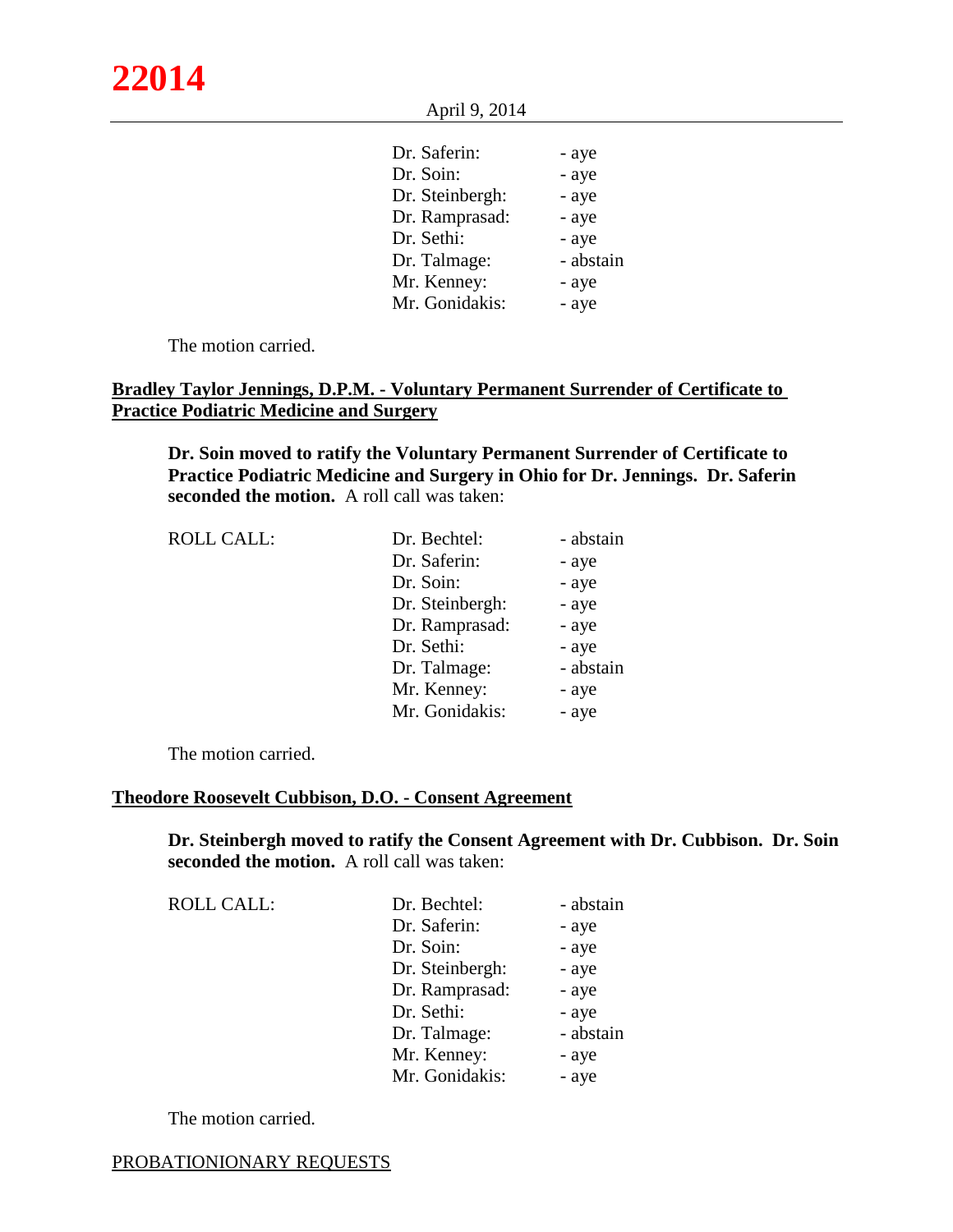Dr. Ramprasad advised that at this time the Board would consider the probationary requests on the consent agenda. Dr. Ramprasad asked if any Board member wished to discuss a probationary report or probationary request separately.

Dr. Soin indicated that he wanted to discuss Nilesh B. Jobalia, M.D. Not specifically in regards to this case, but what the Board does when a pain management physician is cited for prescribing issues, specifically how the Board handles the supervisory position. Dr. Soin asked that the Board keep in mind that H.B. 93 passed two years ago where specific pain management providers have to be licensed and vetted by the Board of Pharmacy. Dr. Soin's question was, when the Board has a pain management physician who has a prescribing issue that initially had a pain management doctor as a supervising physician, but switches to one that may not be, does the Board perceive that as a problem? Dr. Soin asked if the Board vets that new supervising physician.

## Mr. Gonidakis exited the meeting.

Dr. Steinbergh replied, in the past, the Board has always tried to have a monitoring physician in the same specialty. There are times because of geographic locations, perhaps in a small town with limited physicians, the Board may agree or approve a physician with a different specialty. However, Dr. Steinbergh said, the Board should be able to find a monitoring physician with the same specialty in the Cincinnati area, in Dr. Jobalia's situation.

Ms. Bickers interjected that Compliance would internally review the monitoring physician's Curriculum Vitae (CV) and determine whether there were concerns regarding that physician. There have been times when the Secretary or Supervising Member indicated the monitoring physician was not appropriate and the matter does not go to the Board until an appropriate monitoring physician was located.

Dr. Soin clarified his concerns and said his question was specifically regarding pain management and the new laws. When the Board has pain management physicians with prescribing issues, does the Board select or make the individuals select a supervising physician that meets the guidelines required in H.B. 93 to be a credentialed pain provider in the state. Dr. Soin wondered if the selection of a monitoring physician was in line with the statute.

Dr. Ramprasad joined the conversation and said it was a good idea and the Board could do that.

Dr. Steinbergh believes that it is not being done, but the Board could choose to do that. Dr. Steinbergh said that the Board has to be satisfied that the monitoring physician would appropriately manage. In Dr. Jobalia's case, the monitoring physician had experience with pain management.

Ms. Anderson noted that a physician that is Board Certified in Physical Medicine and Rehabilitation could meet the requirements for a pain management clinic.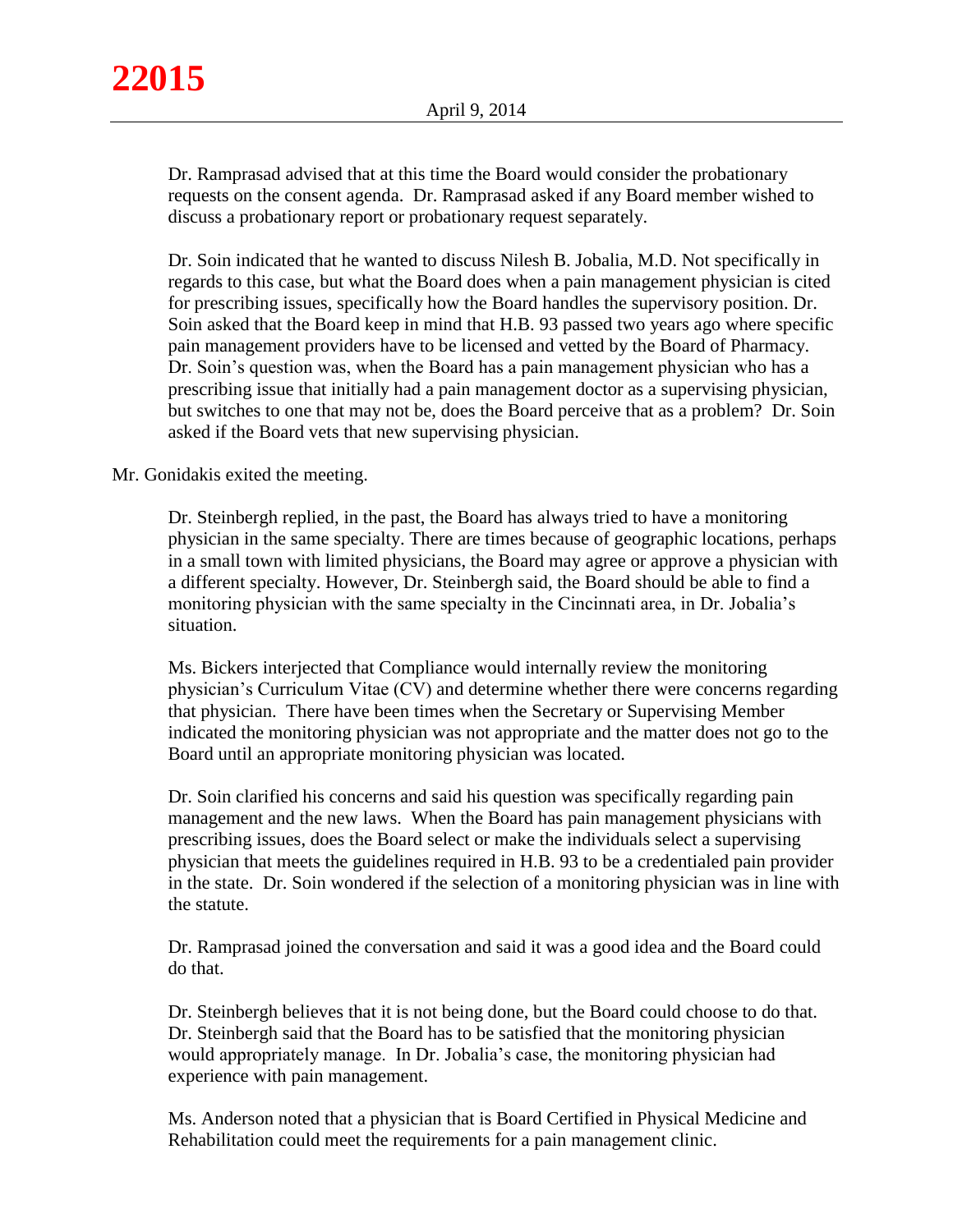Dr. Soin indicated that it could be difficult to enforce and track. Dr. Soin said that he did not have an issue with Dr. Jobalia's monitoring physician, and that he reviews these matters thoroughly. If, in the future, Dr. Soin has concerns, he will be sure to voice them.

Dr. Steinbergh reiterated that the Board needs to be comfortable with the monitoring physician or should voice their concern, so that a new monitoring physician can be selected.

**Dr. Steinbergh moved to accept the Compliance staff's Reports of Conferences and the Secretary and Supervising Member's recommendations as follows:** 

- **To grant Michael T. Bangert, M.D.'s request for approval of Peter Golden, Jr., M.D., to serve as the new treating psychiatrist;**
- **To grant Nilesh B. Jobalia, M.D.'s request for Approval of William J. Bajorek, D.O. to serve as the new monitoring physician;**
- **To grant John K. Krebs, M.D.'s request for acceptance of Compliance staff's report of conference on March 11, 2014 and reduction in drug and alcohol rehabilitation meeting attendance from three per week to two per week with a minimum of ten per month;**
- **To grant David Brian Levy, D.O.'s request for Approval of** *Coping with Stress and Burnout in Medicine,* **administered by the Texas Medical Association to fulfill the personal/professional ethics course requirement and to continue under the terms of the July 10, 2013 Board Order, with future appearances before the Board Secretary or designee;**
- **To grant Deborah S. Lubitz, M.D.'s request for approval of Zahid F. Awan, M.D., to serve as the treating psychiatrist;**
- **To grant Joseph Francis Lydon, Jr., M.D.'s request for acceptance of Compliance staff's report of conferences on March 11, 2014 and approval of Chris Adelman, M.D., to serve as the new monitoring physician;**
- **To grant Sharon L. McRae, M.D.'s request for approval of psychiatric assessment/treatment recommendation conducted by Samuel L. Bradshaw, M.D., approval of** *8 hour online Anger Management Class,* **administered by Conflict Coaching & Consulting PLC, approval of** *Stress Management 101*  **online course administered by UniversalClass, and to continue under the terms of the January 10, 2013, Board Order, with future appearances before the Board Secretary or designee;**
- **To grant Jerome A. McTague, M.D.'s request for** *Medical Ethics Boundaries and Professionalism* **administered by Case Western Reserve University to fulfill the ethics course requirement and** *Medical Records Keeping Course*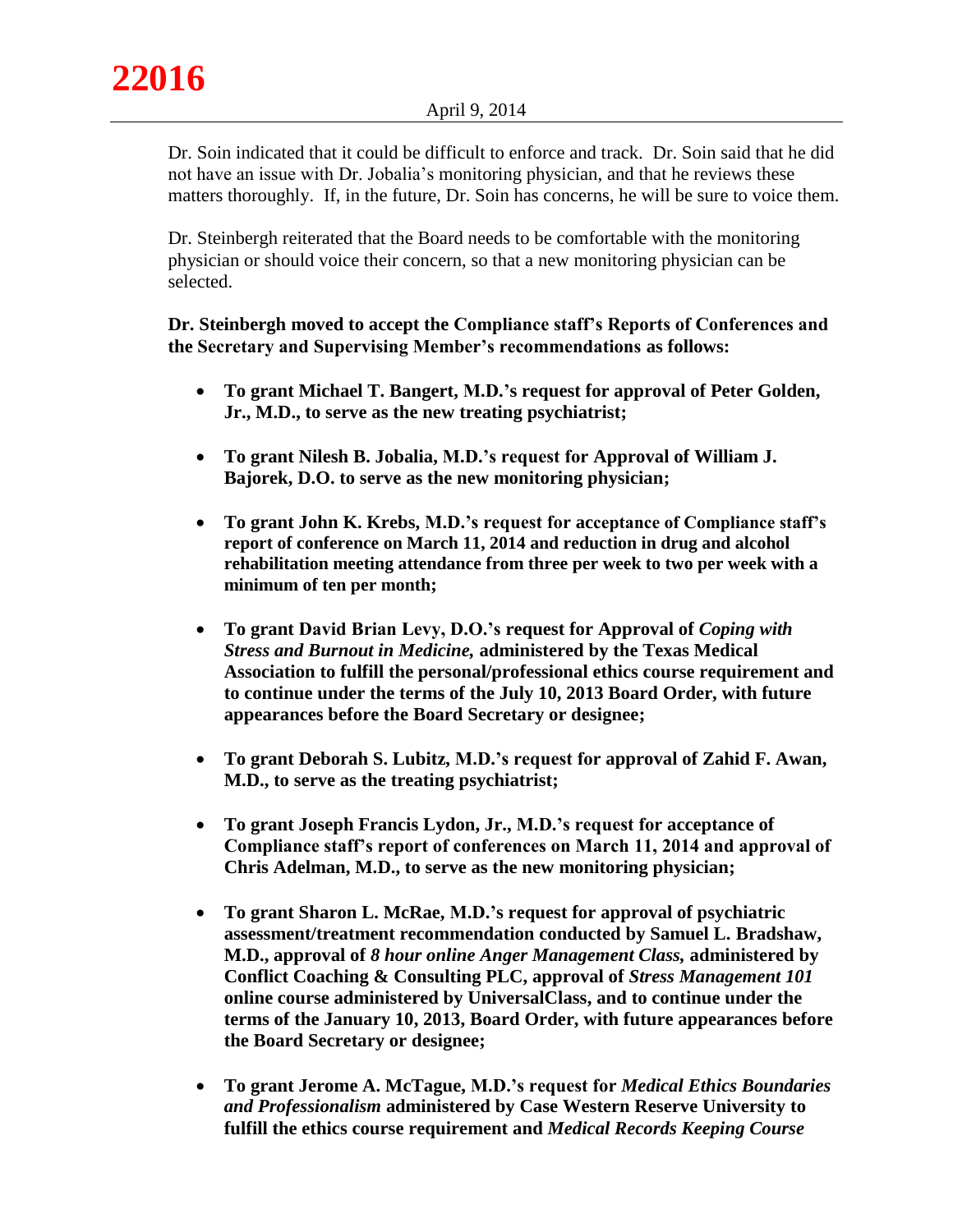**administered by Western Institute of Legal Medicine to fulfill the records keeping course requirement;**

- **To grant Juliana J. Oak, M.D.'s request for permission to travel between Pennsylvania and Ohio without prior approval;**
- **To grant Sudhir S. Polisetty, M.D.'s request for approval of Charles F. Francke, M.D., to serve as the new treating psychiatrist;**
- **To grant Jerry G. Purvis, Jr., M.D.'s request for acceptance of Compliance staff's report of conference on March 11, 2014, and reduction in appearances from every three months to every six months;**
- **To grant Robert J. Rosenstein, D.P.M.'s request for acceptance of Compliance staff's report of conference on March 11, 2014, approval of Michael G. Coppers, D.P.M., to serve as the monitoring physician with the review of 10 charts per month;**
- **To grant Sudesh S. Reddy, M.D.'s request for release from the terms of the January 12, 2011 Consent Agreement;**
- **To grant Wayne Marshall Williams, M.D.'s request for acceptance of Compliance staff's report of conference on March 11, 2014, and discontinuance of the controlled substance log requirement.**

**Dr. Saferin seconded the motion.** A roll call was taken:

| <b>ROLL CALL:</b> | Dr. Bechtel:    | - abstain |
|-------------------|-----------------|-----------|
|                   | Dr. Saferin:    | - aye     |
|                   | Dr. Soin:       | - aye     |
|                   | Dr. Steinbergh: | - aye     |
|                   | Dr. Ramprasad:  | - aye     |
|                   | Dr. Sethi:      | - aye     |
|                   | Dr. Talmage:    | - abstain |
|                   | Mr. Kenney:     | - aye     |

The motion carried.

#### REPORTS AND RECOMMENDATIONS AND PROPOSED FINDINGS AND PROPOSED ORDERS

Dr. Ramprasad announced that the Board would now consider the Reports and Recommendations appearing on its agenda.

Dr. Ramprasad asked whether each member of the Board had received, read and considered the hearing records; the Findings of Fact, Conclusions of Law, Proposed Orders, and any objections filed in the matters of: Betsy L. Cornell; Craig Whitaker Johnson, M.D.; David Edward Noonan, Jr.; and Nicholas Lawrence Pesa, M.D.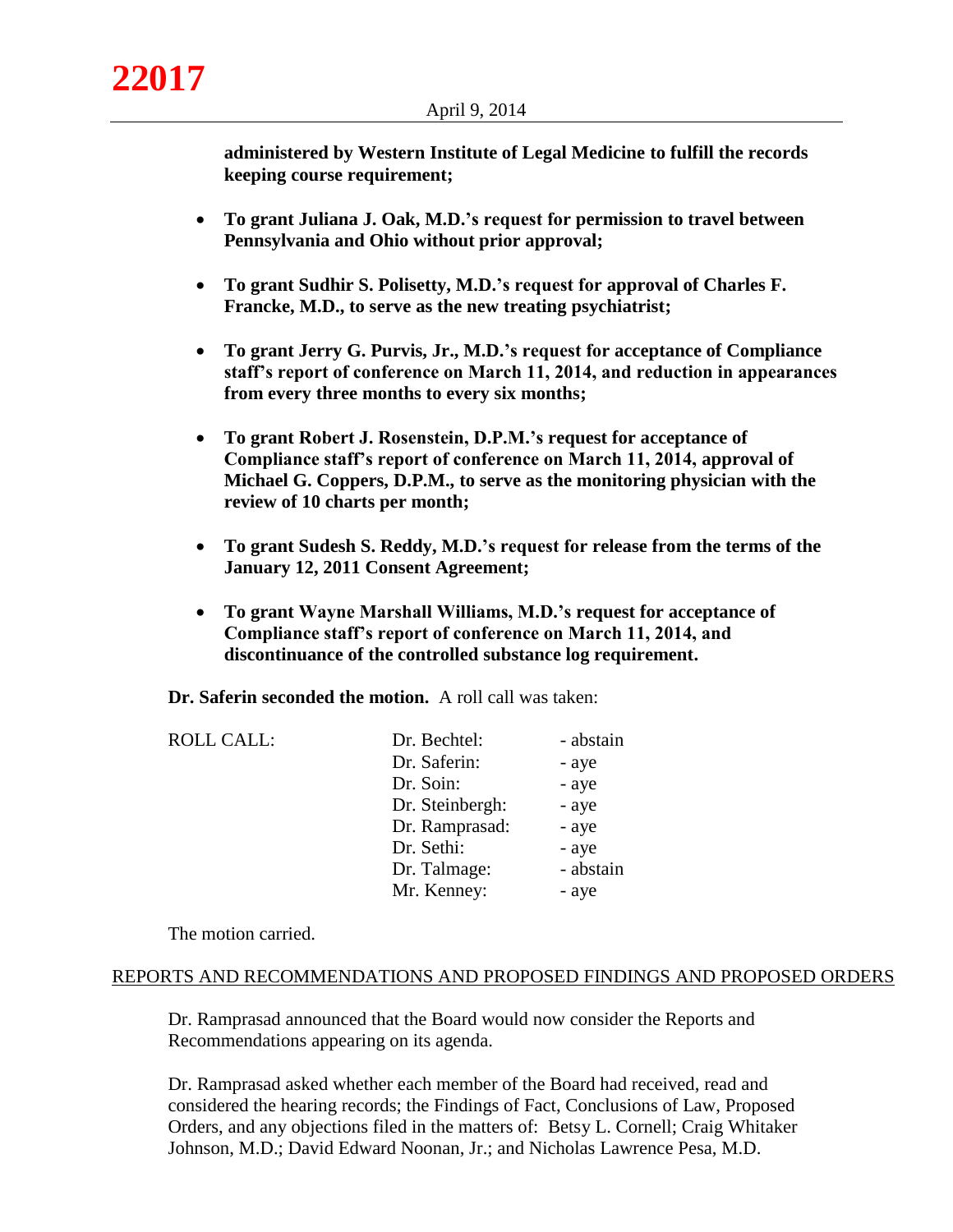A roll call was taken:

| <b>ROLL CALL:</b> | Dr. Bechtel    | - aye |
|-------------------|----------------|-------|
|                   | Dr. Saferin    | - aye |
|                   | Dr. Soin       | - aye |
|                   | Dr. Steinbergh | - aye |
|                   | Dr. Ramprasad  | - aye |
|                   | Dr. Sethi      | - aye |
|                   | Dr. Talmage    | - aye |
|                   | Mr. Kenney     | - aye |
|                   |                |       |

Dr. Ramprasad asked whether each member of the Board understands that the disciplinary guidelines do not limit any sanction to be imposed, and that the range of sanctions available in each matter runs from dismissal to permanent revocation.

A roll call was taken:

| <b>ROLL CALL:</b> | Dr. Bechtel    | - aye |
|-------------------|----------------|-------|
|                   | Dr. Saferin    | - aye |
|                   | Dr. Soin       | - aye |
|                   | Dr. Steinbergh | - aye |
|                   | Dr. Ramprasad  | - aye |
|                   | Dr. Sethi      | - aye |
|                   | Dr. Talmage    | - aye |
|                   | Mr. Kenney     | - aye |
|                   |                |       |

Dr. Ramprasad noted that, in accordance with the provision in section 4731.22(F)(2), Ohio Revised Code, specifying that no member of the Board who supervises the investigation of a case shall participate in further adjudication of the case, the Secretary and Supervising Member must abstain from further participation in the adjudication of any disciplinary matters. In the disciplinary matters before the Board today, Dr. Talmage served as Acting Secretary and Dr. Bechtel served as Supervising Member.

Dr. Ramprasad reminded all parties that no oral motions may be made during these proceedings.

The original Reports and Recommendations shall be maintained in the exhibits section of this Journal.

## **Betsy L. Cornell**

Dr. Ramprasad directed the Board's attention to the matter of Betsy L. Cornell, and stated that no objections have been filed. Ms. Clovis was the Hearing Examiner.

**Dr. Steinbergh moved to approve and confirm Ms. Clovis' Findings of Fact, Conclusions of Law, and Proposed Order in the matter of Betsy L. Cornell. Dr. Saferin seconded the motion.**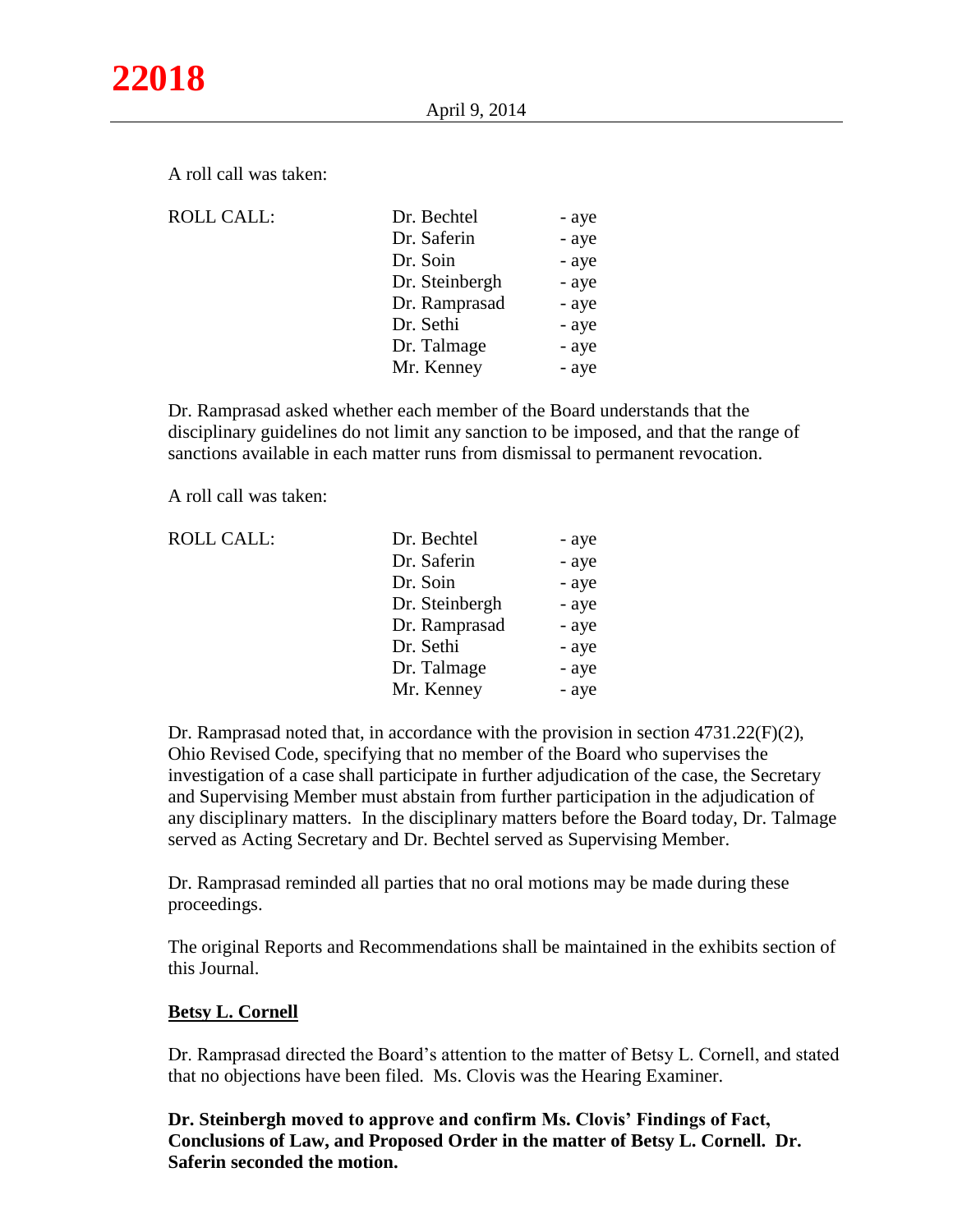Dr. Ramprasad indicated because Mr. Gonidakis was assigned to review the case with the Board and had stepped out of the meeting. Therefore, this matter would be heard by the Board later in the meeting.

# **Craig Whitaker Johnson, M.D.**

Dr. Ramprasad directed the Board's attention to the matter of Craig Whitaker Johnson, M.D., and stated that objections have been filed, however they were not filed in a timely manner. Ms. Blue was the Hearing Examiner.

**Dr. Saferin moved to accept Dr. Johnson's objections. Dr. Soin seconded the motion.**  A roll call was taken:

| <b>ROLL CALL:</b> | Dr. Bechtel    | - abstain |
|-------------------|----------------|-----------|
|                   | Dr. Saferin    | - aye     |
|                   | Dr. Soin       | - aye     |
|                   | Dr. Steinbergh | - nay     |
|                   | Dr. Ramprasad  | - aye     |
|                   | Dr. Sethi      | - aye     |
|                   | Dr. Talmage    | - abstain |
|                   | Mr. Kenney     | - aye     |
|                   |                |           |

The motion carried.

Dr. Ramprasad invited Dr. Johnson to address the Board.

Dr. Johnson introduced himself as a pediatrician, said he wasn't a public speaker, and indicated that he gets nervous around people. Dr. Johnson said his intention on January 2<sup>nd</sup> was never to have Patient 1 remove her clothes, but to put a gown on, so that he could do a blood pressure check. Dr. Johnson stated that he never denied the incident occurred and has told the truth consistently. Dr. Johnson said he apologized to Patient 1 for the misunderstanding and the embarrassment and said he is truly sorry for everything that happened. Dr. Johnson disclosed that he is 65 years old and has been a physician for 35 years and this is the only complaint the Board has ever had on him. Dr. Johnson said that this matter has been difficult for Patient 1's family and that it has also been difficult for him, his family and his office. In fact, Dr. Johnson said this has been the greatest stress of his entire life. Dr. Johnson said he has been stressed mentally, financially and spiritually and when the legal fees reached \$100,000, he and his wife decided they could not afford it anymore, so they have been working on the case together.

Dr. Johnson said he tried, at the hearing, to convey he was a very good person, goes to church weekly, and is a devout Christian, as are the rest of his family. Dr. Johnson said his fourth daughter did a year of ministry work in the U.S. and Central America and is currently on a six month mission in Africa. Dr. Johnson expressed he has wonderful children and believes they are because they have great grandparents and parents.

Dr. Johnson said Ms. Blue described him as narcissistic and admitted he looked it up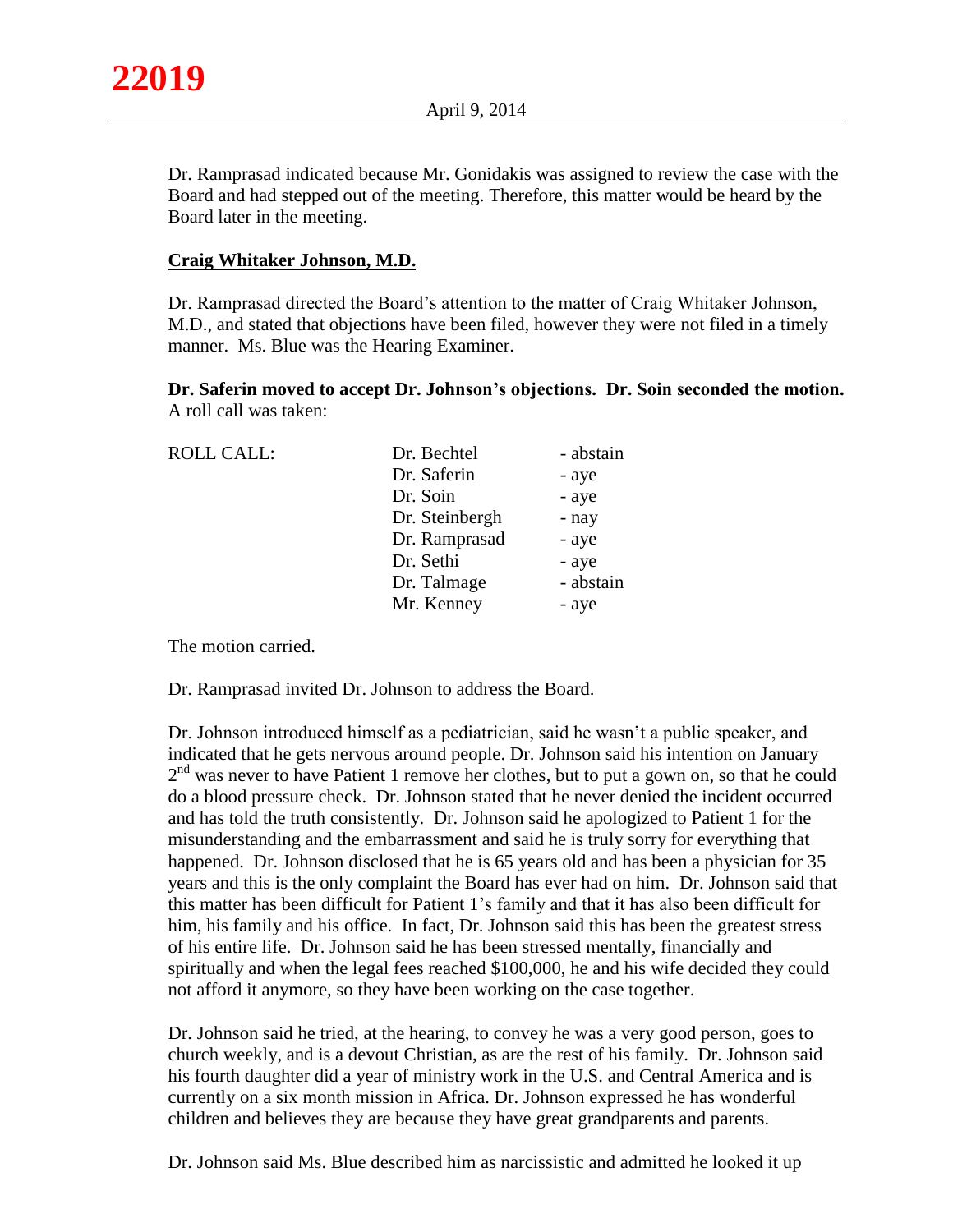because he didn't know the definition. Dr. Johnson stated he never expounds on what he does for others, except with his wife, but he felt it was necessary at the hearing to make those comments to defend his character. Dr. Johnson said, as it says in the Bible, the Lord requires you to do justly, love mercy and to walk humbly with your God.

Dr. Johnson said he has been an extremely hardworking physician over the last 35 years, with the health of his patients being most important. Dr. Johnson said he is a solo pediatrician without coverage, he attended labor, delivery and nursery for 20 years, being held accountable 24 hours a day with little notice. Dr. Johnson indicated that he doesn't go home until his last patients are seen and, very importantly, he sees every patient that calls him after hours, weekends, and holidays and usually sees them promptly at his office. Dr. Johnson stated that he answers all of his after hours phone calls personally. Dr. Johnson indicated that he has seen thousands of patients after hours over the past 30 years at his office, his house, and patients' homes, saving the patients emergency room and urgent care visits.

Dr. Johnson said he puts in IVs at the office for fluids and does his own stitches. Dr. Johnson stated the Board may find it hard to believe that a physician could work seven days a week, 365 days a year, but said he does. Dr. Johnson said he does not take vacation and he cares deeply about his patients. Dr. Johnson said there are physicians that are more intelligent than him, but felt that there are few who work harder than he. Dr. Johnson said his office may be locked but it is never closed and every day is the same, whether is Monday through Sundays and holidays.

Dr. Johnson said that he was approached on several occassions about a position for Patient 1, and he called the mother and asked if it was acceptable for him to call her daughter. Dr. Johnson told the mother that he would arrange for a meeting with Patient 1, and he cleared that with his wife, as well. Dr. Johnson said the job would probably be the most strenous job that Patient 1 had and he wanted to show Patient 1 what would be required. Dr. Johnson indicated that he may have to have her go up and down the stairs and if Patient 1 wanted the job, she could have it, but if she didn't want it, she didn't have to take it. Dr. Johnson said that there was a question on Patient 1's weight and that was a big issue. Dr. Johnson stated that Patient 1 gained 60 pounds and there was a question of her having hypertension. Dr. Johnson said he needed to see Patient 1 to see where her health was at that time.

Dr. Johnson stated that he has spent hours over the years taking care of this family and this situation was a terrible misunderstanding, was awkward and embarrassing, and he is sorry for it. Dr. Johnson indicated that he apologized to Patient 1 for it. Dr. Johnson indicated that he has never walked into a room with a patient that did not have clothes on in 35 years. Dr. Johnson said he has the utmost respect for the Board and they have a tough job to do and he understands how important it is. Dr. Johnson said he is in the fight for his life, for his family, and for his patients. Dr. Johnson said that he worries about his patients not having him as a physician, not because there aren't better physicians, but because he puts so much into his service. Dr. Johnson concluded by saying he hopes and trusts the Board's actions are fair.

Dr. Ramprasad asked if the Assistant Attorney General wished to respond.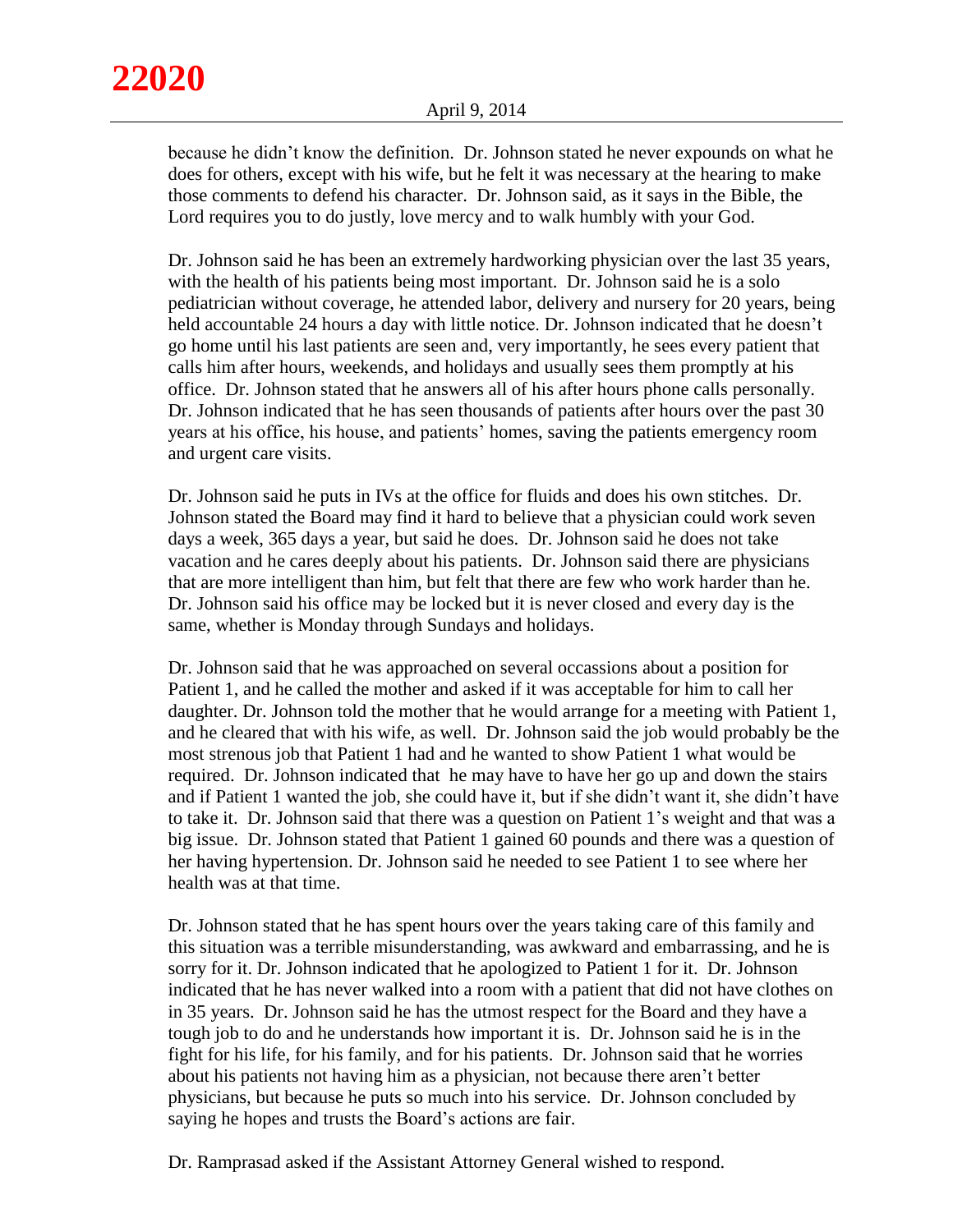Ms. Snyder indicated that she did wish to respond and said the problem with Dr. Johnson's story is it is completely unbelievable. The patient in this case had been a patient her entire life and was 23 at the time of this incident. Dr. Johnson arranged to have the young lady come to the office when it was closed and no one was going to be there. When the patient arrived, someone was at the office, so Dr. Johnson took her to lunch at Arby's, where he ate and the young lady sat and watched.

When Dr. Johnson and the female returned to the clinic, no one was there. Ms. Snyder said Dr. Johnson talked to the young lady about the position, never showed her the basement and never talked to her about going up and down the steps, and according to the young lady, never talked to her about her weight. Ms. Snyder said according to the records, Dr. Johnson then showed the female to an exam room and told the young lady to take everything off. The young lady asked, everything, and Dr. Johnson said yes, everything. The young lady proceeded to go into the exam room and took her clothes off, like Dr. Johnson had told her to do. Ms. Snyder continued by saying that Dr. Johnson walked into the exam room and said, this isn't what I like to see, but you passed the test. Ms. Snyder said Dr. Johnson stated he was shocked to see the young lady naked, and didn't expect to see her naked because he had given her a gown. However, Dr. Johnson's response doesn't coincide with his reaction. He did seem surprised and did not excuse himself so the young lady could put a gown on, but instead, tells her to walk down the hallway to the scales. Dr. Johnson followed behind the young lady as she walked to and from the scales. When they return to the exam room the female asks if she can put her clothes on and Dr. Johnson said yes. However, Ms. Snyder said, Dr. Johnson stayed in the room and watched as the female bends over to put on her pants first. Ms. Snyder said that Dr. Johnson told the young lady he knew this was embarassing, but indicated he would do it for her and told her to ask him to.

Ms. Snyder asked the Board to imagine the patient while considering this case. The young lady suffered from depression, had recently gained weight and was uncomfortable about it, and these were things Dr. Johnson was aware of. Dr. Johnson said this was a big misunderstanding, but Ms. Snyder indicated it was a well laid plan, a crime of opportunity, and all about degrading and humilating this patient and Dr. Johnson's sexual gratification. Ms. Snyder said that Dr. Johnson indicated there was no way he could have intended this situation to be sexually gratifiying, because he has a microphallus and is incapable of getting an erection. Ms. Snyder indicated that one does not need to get an erection to be sexually gratified from viewing something.

Ms. Snyder also said that this patient testified she had to go through therapy and indicated that she would never go to a male doctor again. Ms. Snyder said there are many facts to this case and the report is very comprehensive. Ms. Snyder reminded the Board that Ms. Blue does not hand out permanent revocation lightly, but Ms. Blue had the opportunity to watch Dr. Johnson and the witnesses testify, weighed the credibility, and believed the patient.

Mr. Gonidakis returned to the meeting at this time.

**Dr. Steinbergh moved to approve and confirm Ms. Blue's Findings of Fact, Conclusions of Law, and Proposed Order in the matter of Craig Whitaker Johnson,**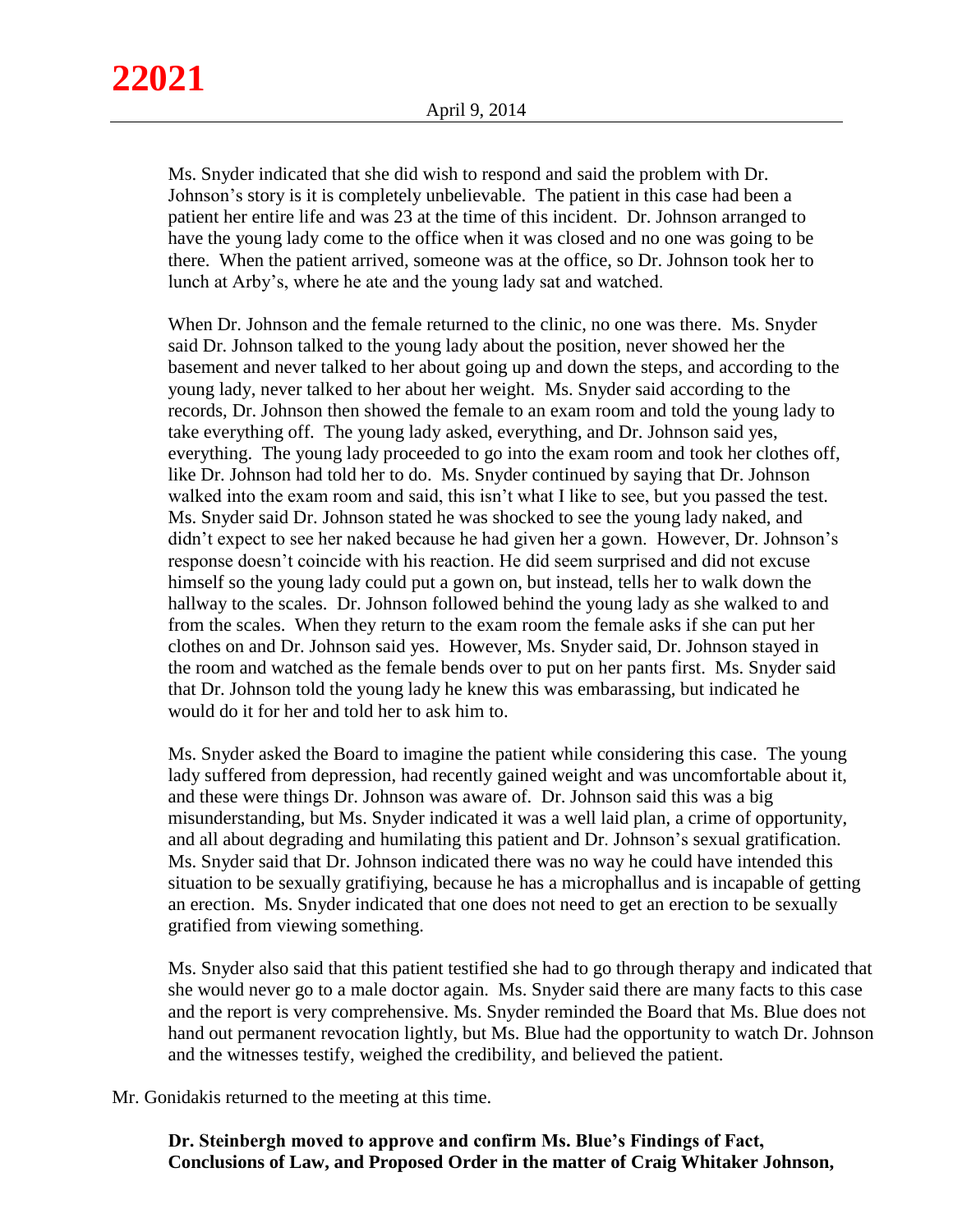# **M.D. Dr. Saferin seconded the motion.**

Dr. Ramprasad asked Mr. Gonidakis whether he had received, read and considered the hearing records; the Findings of Fact, Conclusions of Law, Proposed Orders, and any objections filed in the matters of: Betsy L. Cornell; Craig Whitaker Johnson, M.D.; David Edward Noonan, Jr.; and Nicholas Lawrence Pesa, M.D.

Mr. Gonidakis answered in the affirmative.

Dr. Ramprasad asked whether Mr. Gonidakis understands that the disciplinary guidelines do not limit any sanction to be imposed, and that the range of sanctions available in each matter runs from dismissal to permanent revocation.

Mr. Gonidakis answered affirmatively.

Dr. Soin reviewed the case with the Board saying that Dr. Johnson testified that since 1985 he had been a solo practitioner in Middletown. Dr. Johnson's testimony indicated that he treats pediatric patients from birth to college and sees about 30 patients a day in the winter and approximately 20 patients per day in the summer. This case focuses around Patient 1, a 25 year-old female. Dr. Soin said that Patient 1 testified that she is a college graduate and is currently employed. On July 28, 1988, Patient 1 became a patient of Dr. Johnson when she was two months old and left the practice on January 3, 2012. Dr. Soin continued by saying that Dr. Johnson testified that from July, 1988 through November 2011, he treated Patient 1 a total of 196 times, saying that Patient 1 had chronic asthma and came to his office weekly for allergy shots. Dr. Johnson also acknowledged in his testimony that he treated Patient 1 for depression and anxiety and prescribed Zoloft for her. Dr. Soin said Dr. Johnson indicated that Patient 1's depression was triggered by the death of a friend and dog. Dr. Soin continued by saying that Dr. Johnson testified that when Patient 1 was 20 years old, he became concerned about her weight, because over a course of two years Patient 1 went from 146½ pounds to 211 pounds. In the testimony, Dr. Johnson stated that Patient 1 was "obese and a pretty girl and probably outgoing." Dr. Soin said that Dr. Johnson acknowledged he had a good relationship with Patient 1, referring to her as his favorite patient and went to her high school graduation party and that she comes from a wonderful family.

Dr. Soin reiterated that this case stems from an incident on January 2, 2012, when she was 23 years old, Patient 1 went to Dr. Johnson's office to interview for a clerical position in the medical practice. Dr. Soin said that Patient 1 stated she was chosen to come to the office on that day at 10:00 a.m. and was told to come at 11:00 a.m. When Patient 1 arrived, Dr. Johnson told her he was on his way to lunch and offered to take her to Arby's. Dr. Johnson and Patient 1 went to Arby's and he ate, she did not. At that point and time, Dr. Johnson discussed job duties with the patient.

Dr. Soin continued saying that Patient 1 said, when returning to the office in the reception area, she removed her jacket because Dr. Johnson wanted to smell her to determine whether or not she smelled like smoke, since one of her family members smoked. In the testimony, the patient explained that Dr. Johnson lifted her arm and smelled her arms, her back and her waist area. Patient 1's testimony continued by stating, upon taking her back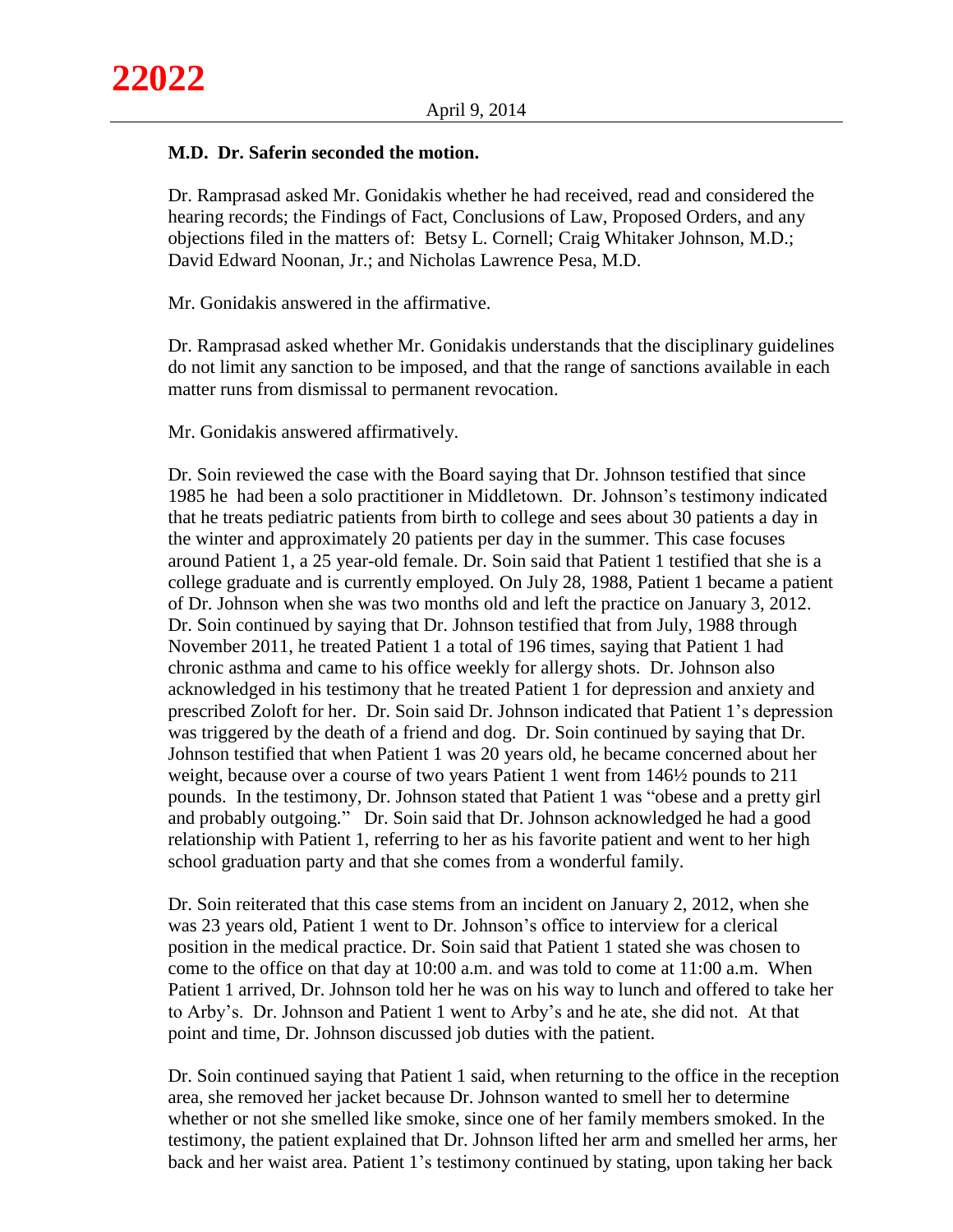to the examination room, Dr. Johnson told her to go into the room and take everything off. Patient 1 asked, everything and Dr. Johnson replied, yes everything. Patient 1 testified that while in the examination room she felt very vulnerable and wondered how she could get out of this situation. Patient 1 indicated that she hoped there would be a gown for her to wear, but there was not. The testimony says that Dr. Johnson returned to that room and at that time, the patient tried to cover herself up by placing her right arm across her chest and crossing her legs. Patient 1 testified that Dr. Johnson said, "This isn't what I like to see, but you pass the test." Patient 1 said she felt very vulnerable, nervous and scared and indicated that then, Dr. Johnson had her walk down the hallway and get her weight checked.

Dr. Soin continued review of the case, saying that Patient 1 testified that after the incident, she drove straight home and immediately told her parents what had happened. Subsequently, she and her family called the Middletown Police and went to the station to file a report. Patient 1 acknowledged that subsequently a civil lawsuit was settled against Dr. Johnson as a result of the incident.

Dr. Soin said he also wanted to note Dr. Johnson's testimony for the record. Dr. Soin said Dr. Johnson testified that on January 2, 2012, the roads were slippery and icy, so he contacted Patient 1 and told her she did not need to come to the office. Dr. Johnson indicated that Patient 1 said she wanted to come to the office and could use her parents vehicle. Dr. Johnson testified that he told Patient 1 to wait an hour and come to the office at that time. Dr. Johnson also testified that in the office he wanted to discuss with her the details of the job. When asked about Patient 1 taking off her clothes, Dr. Johnson, stated it meant just the sweater she was wearing because he wanted to take her blood pressure. Additionally, in the testimony, Dr. Johnson denied he asked to smell the patient.

Dr. Soin concluded by saying that the Report and Recommendation is very comprehensive and there is testimony from Dr. Johnson's wife and additional support from the fathers of two other patients. Being aware of the charges against Dr. Johnson, those fathers testified that he was a wonderful physician and was professional and caring. Dr. Soin stated, what the case boils down to is credibility. Dr. Soin said in a section of the Report and Recommendation, it says that Dr. Johnson's explanation for the January 2, 2012 incident defies common sense. Dr. Johnson did not have to interview Patient 1 because he had already offered her a job. Dr. Soin continued by reading that Dr. Johnson's explanation for wanting to interview her personally is ludicrous because he never showed her the basement where she would be working, and never discussed those job duties during the interview. Dr. Soin said first, Dr. Johnson could have explained the job duties and described the location over the telephone. Secondly, Dr. Johnson's wife confirmed that her husband had never hired a patient to work as office staff. Third, Dr. Johnson offered a strenuous position to Patient 1, who he described as overweight, asthmatic, and allergic to work in a basement that he described as dirty and dusty, even though Dr. Johnson claimed to be concerned about her health. Dr. Soin stated if Dr. Johnson was truly concerned about Patient 1's health, he would not have offered her a position in conditions that would have flared up her condition.

Dr. Soin indicated there was absolutely no need to examine Patient 1 during the job interview. Dr. Soin read pertinent rules of the Administrative Code. Rule 4731-26-01(H)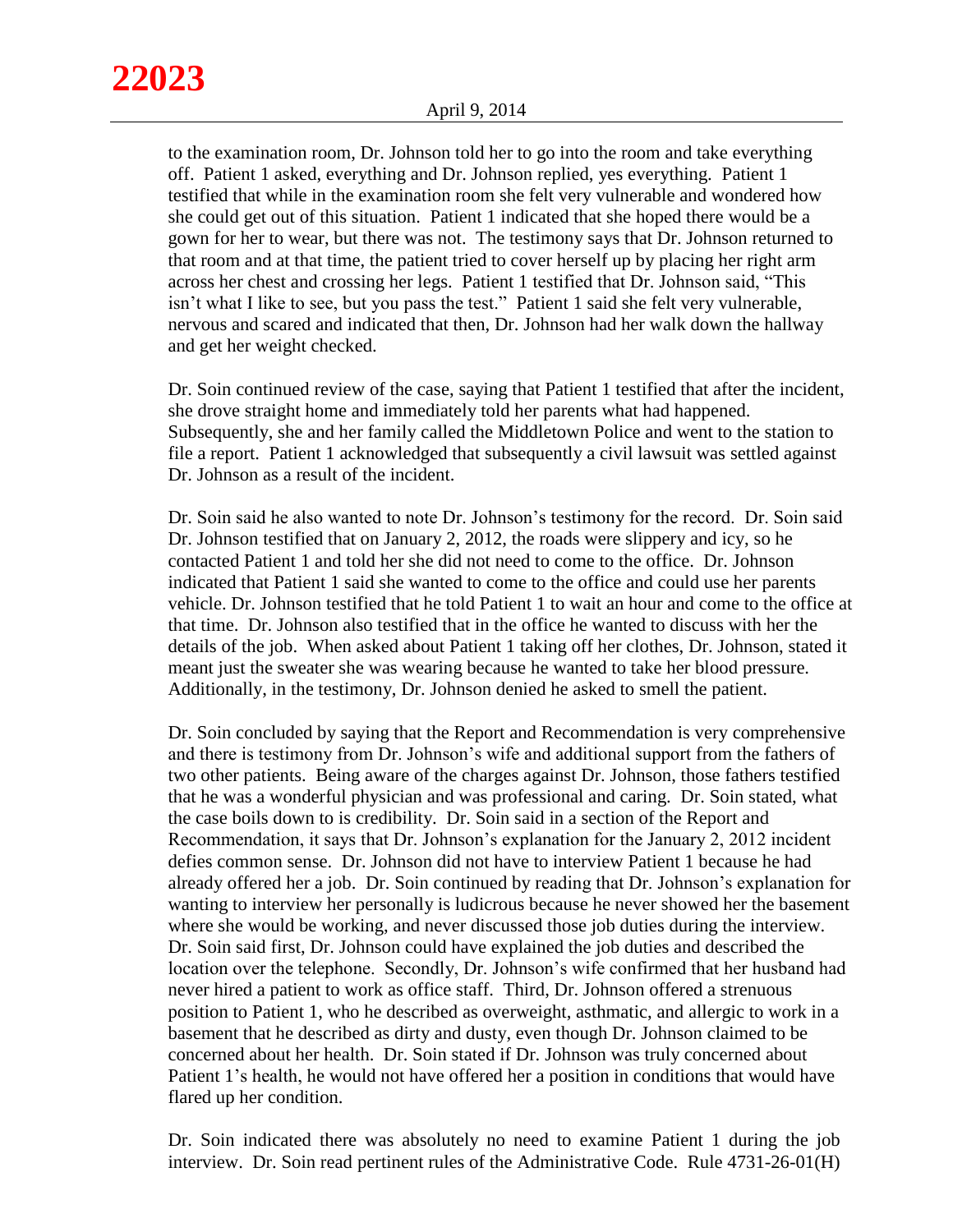"Sexual misconduct" means conduct that exploits the licensee-patient relationship in a sexual way, whether verbal or physical, and may include the expression of thoughts, feelings, or gestures that are sexual or that reasonably may be construed by a patient as sexual. Sexual misconduct includes sexual impropriety, sexual contact, or sexual interaction as follows:

(1) "Sexual impropriety" means conduct by the licensee that is seductive, sexually suggestive, disrespectful of patient privacy, or sexually demeaning to a patient, including but not limited to, the following:

(a) Neglecting to employ disrobing or draping practices respecting the patient's privacy;

Dr. Soin said that based on this information and the testimony, he supports the proposed order to permanently revoke Dr. Johnson's license.

Dr. Steinbergh agreed with Dr. Soin and said, as solo practitioner, she often interviewed potential employees after hours, so she was not concerned that Dr. Johnson was in the office after hours alone with Patient 1. Dr. Steinbergh said that Dr. Johnson apparently had a good relationship with Patient 1 and her family. However, Dr. Steinbergh was not convinced that Patient 1's story was fabricated and felt there was no potential for Patient 1 to make up this story. Dr. Steinbergh stated that she is convinced there was no misunderstanding. Dr. Steinbergh said there was no reason for the young woman to be undressed at that time and if Dr. Johnson had walked into the room and the young woman was naked, the physician should have immediately walked out of the room and said there was a misunderstanding. Dr. Steinbergh believed there was no misunderstanding, because Dr. Johnson proceeded to have Patient 1 walk down the hall and back.

Dr. Steinbergh indicated that the citizens of Dr. Johnson's communities know him for his more than 30 years of service and they may not understand this egregious action, as it is probably inconsistent with how they have known the pediatrician. However, the Medical Board considers these actions egregious and no physician should take advantage of anyone under circumstances like these. Therefore, Dr. Steinbergh noted that she supports the Report and Recommendation and agrees with permanent revocation of Dr. Johnson's license.

Mr. Kenney stated that he takes another view on this matter and asked where the proof was. Mr. Kenney said, in most cases the Board hears, there is testimony saying it happened, but this is one person saying it did and the other person saying it did not. Mr. Kenney said that these two individuals have known each other since Patient 1 was a baby and maybe that would cause Dr. Johnson to react differently with her being unclothed. Mr. Kenney noted that he disagrees with the Report and Recommendation of permanent revocation.

Dr. Sethi joined the discussion and said he has a question of credibility of Patient 1 and asked why the young woman would take off her clothes in this situation, even if the doctor said for her to do so. Dr. Sethi agreed with Mr. Kenney that he does not feel there is proof and indicated it is a he said/she said situation.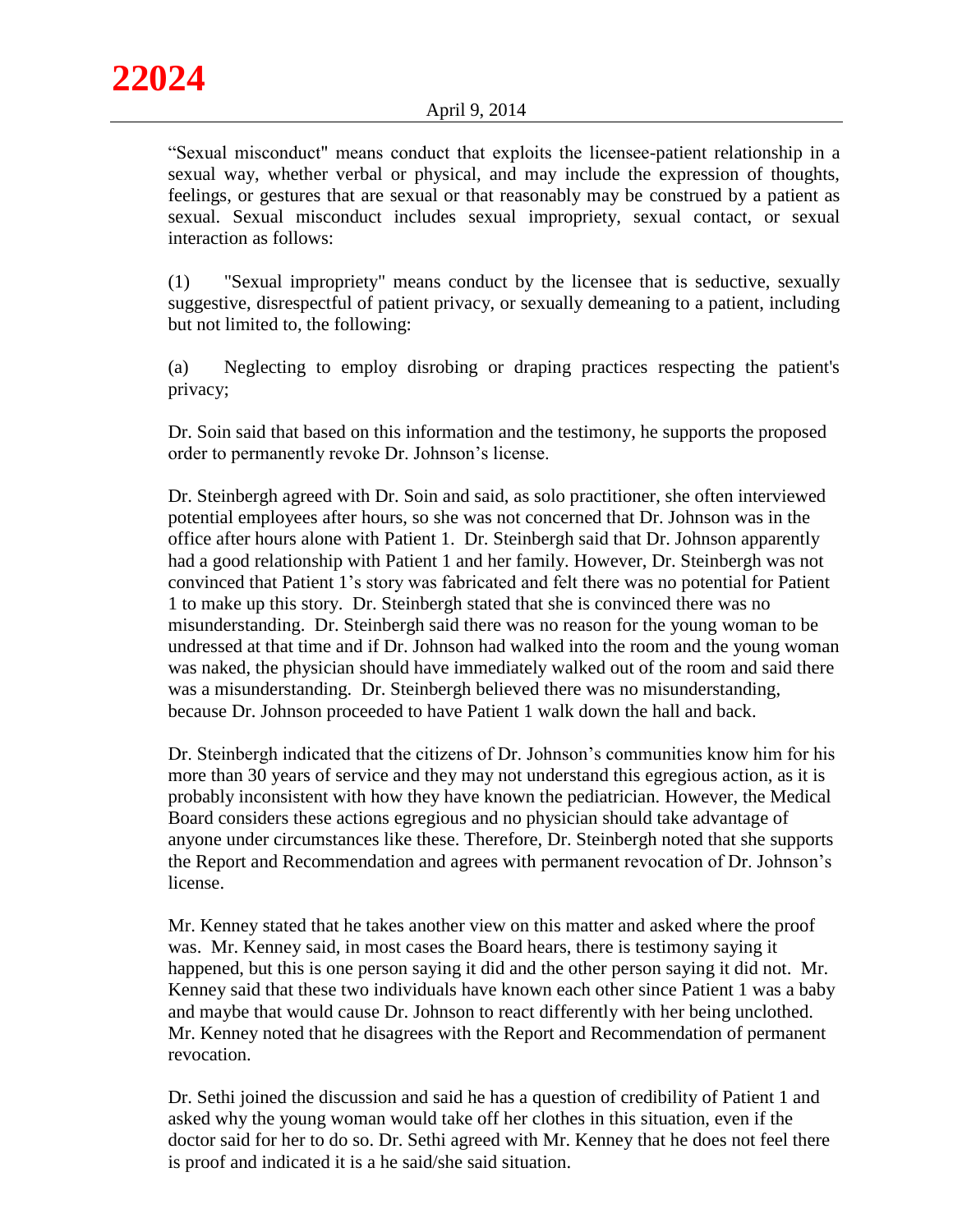Dr. Steinbergh interjected and said the young woman left the office and immediately went to police department, told her parents and filed a complaint, and she did not take the job. Dr. Steinbergh said she believes Patient 1 was telling the truth.

Mr. Kenney replied, you do not know that.

Dr. Ramprasad said that the answer is simple. When you have someone in power, a physician that you trust, it is very difficult to put oneself in that position and ask why an individual would do that. Dr. Ramprasad agreed that it does not make sense to the Board, but if he put himself in that position and walked into an examination room where a woman was naked, Dr. Ramprasad indicated he would not have entered the room. Dr. Ramprasad continued by asking why he would walk behind a naked individual and noted he would offer them something to cover up with. Dr. Ramprasad said he would be embarrassed as a physician if he did not communicate appropriately regarding the clothing issue. Dr. Ramprasad said he did not understand why Patient 1 was asked to take her clothes off and asked what the reasoning was if it was a job interview. Dr. Ramprasad said he does not have a daughter, but has family members who are female, and if it was his daughter or any of them that this happened to, he would be irate.

Mr. Kenney said that Dr. Johnson had not admitted to telling Patient 1 to take her clothes off and the physician had known Patient 1 since birth. Mr. Kenney indicated that Dr. Johnson said he asked the young woman to take her sweater off.

Dr. Soin interjected and said that he did not agree with Mr. Kenney on that particular point. Dr. Soin cited when Dr. Johnson spoke to the Board, he blatantly said it was a misunderstanding but did not deny the fact that he stayed in the room when the young woman was naked, or that he said she "passed the test." Dr. Soin also noted that Dr. Johnson settled a civil law suit and believed if the physician was innocent, he would have fought the lawsuit.

Mr. Kenney said that he could comment on civil lawsuits, but instead restated his opinion on the case.

A roll call was taken on the motion to approve:

ROLL CALL:  $\qquad \qquad \Box$ 

| Dr. Bechtel    | - abstain |
|----------------|-----------|
| Dr. Saferin    | - aye     |
| Dr. Soin       | - aye     |
| Dr. Steinbergh | - aye     |
| Dr. Ramprasad  | - aye     |
| Dr. Sethi      | - nay     |
| Dr. Talmage    | - abstain |
| Mr. Kenney     | - nay     |
| Mr. Gonidakis  | - aye     |
|                |           |

The motion failed.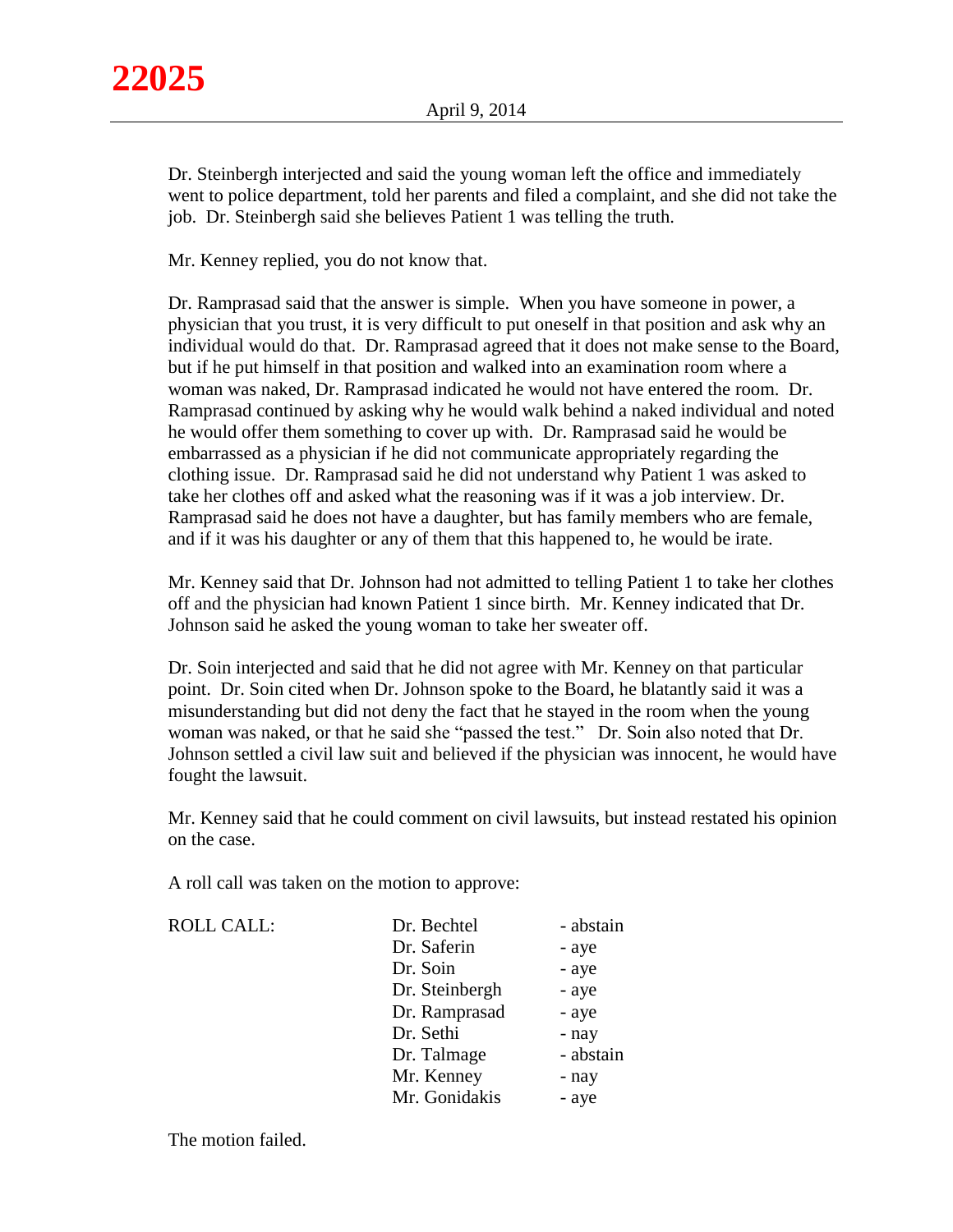# **Dr. Sethi moved to amend the proposed order to a one-year suspension with required ethics programs.**

Dr. Saferin noted that certain things make no sense and said, did Dr. Johnson sit in the room while Patient 1 was naked? Dr. Saferin said the answer to that question is yes. Did Dr. Johnson not offer Patient 1 a gown? The answer is yes. Dr. Saferin continued by saying, did Dr. Johnson watch Patient 1 walk down hallway to be weighed? The answer is yes. Dr. Saferin stated, that is not a misunderstanding, it is a direct act. Dr. Saferin said that maybe, the Board gives the benefit of the doubt that Dr. Johnson didn't mean to have Patient 1 take off her clothes completely. However, once Patient 1 was naked, the scenario continued and did not change. Dr. Saferin noted that Dr. Johnson did not walk out of the room, did not excuse himself, and did not offer a gown. Dr. Saferin thinks the Board should reevaluate the situation and determine that it was not a misunderstanding and indicated this is not the type of physician who should be practicing in the State of Ohio and treating patients.

Dr. Ramprasad noted that this is a case of patient safety.

The motion failed for lack of a second.

# **Dr. Saferin moved that the Board reconsider permanent revocation. Dr. Steinbergh seconded the motion.**

Dr. Saferin indicated that he does not believe it is a misunderstanding or a he said, she said situation because the young woman followed up with a police and a lawsuit.

Mr. Kenney indicated if he knew more about qualifications of one year, motion, he would have seconded it, because he would like to see a one-year suspension.

Dr. Steinbergh said she understands Mr. Kenney's he said/she said thought, but the record is clear as to what occurred. Dr. Steinbergh asked if Mr. Kenney would put himself in the physician's place and then asked Mr. Kenney why someone who was being interviewed for a job would be asked to disrobe.

Mr. Kenney indicated that Dr. Johnson said he did not ask Patient 1 to disrobe.

Dr. Steinbergh asked if it was acceptable for Dr. Johnson to ask Patient 1 to disrobe.

Mr. Kenney stated it was not acceptable, but Dr. Johnson had known Patient 1 she was an infant. Mr. Kenney asked why the young woman did not ask for a robe and indicated that there could have been a lack of communication.

Dr. Ramprasad explained that he would never, even though he may have known the patients well, ask them to disrobe.

Mr. Kenney agreed that it is not the right thing to do.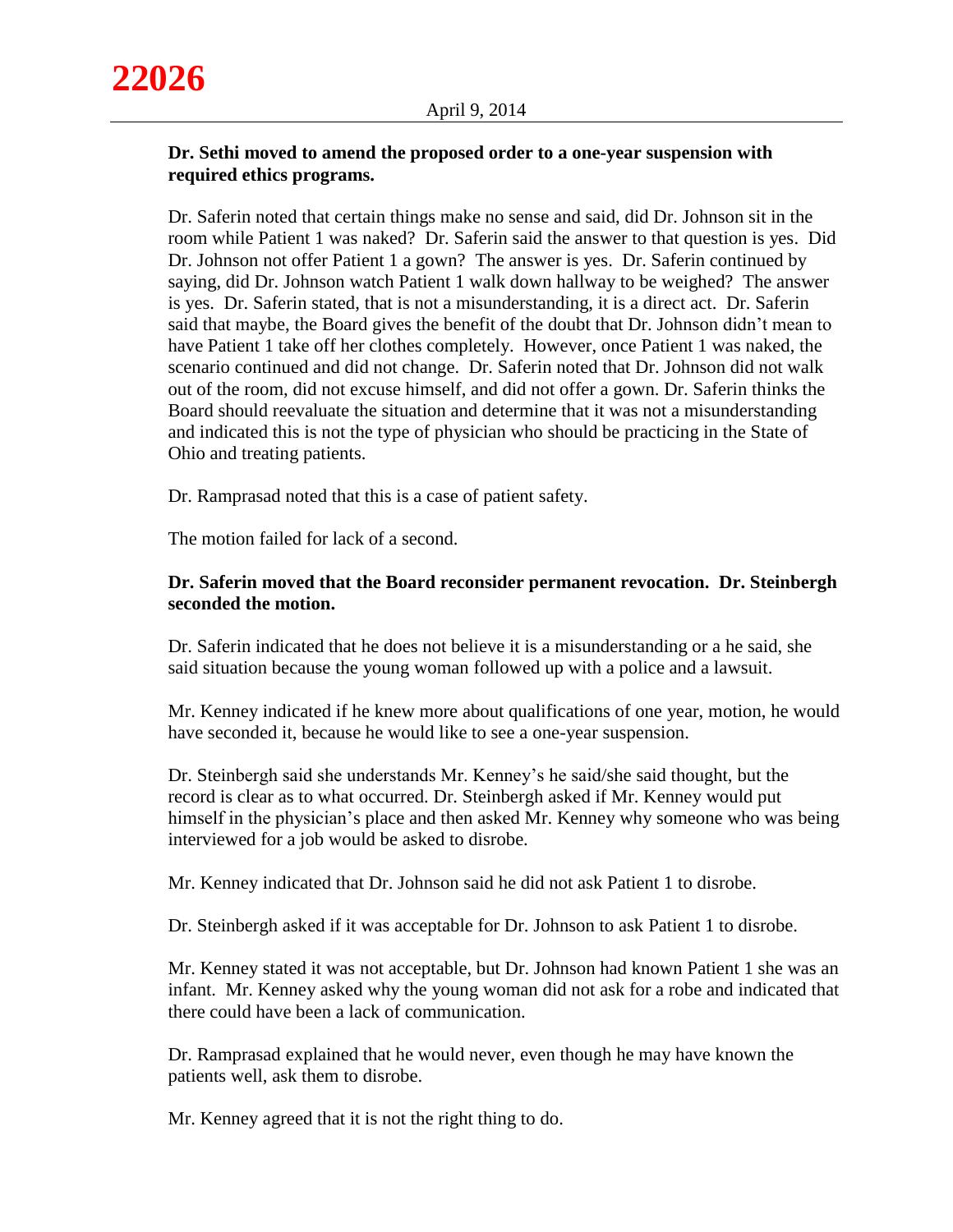Dr. Ramprasad said that Dr. Johnson stated he stayed outside, but why would the physician let the patient walk to the scales without clothes.

Mr. Kenney said, the Board looks at this situation as such a terrible situation, but then looks at a licensee that is doing drugs and performing surgery and we do not think that is egregious. Mr. Kenney believes it is misconceived, he believes a wrong was done, but does not believe that a physician should lose his license after all these years. The young woman had a friend and dog die and maybe that had something to do with the circumstances. Mr. Kenney said he questioned how the Board could take the physician's license away without really knowing what happened.

Dr. Steinbergh asked if Mr. Kenney agreed with the Conclusions of Law and not with the Proposed Order.

Mr. Kenney indicated that he could not say that and he would have to read the documents again.

Dr. Steinbergh asked if Mr. Kenney agreed with the Findings of Fact that Dr. Johnson engaged in behavior constituting sexual impropriety and/or sexual misconduct.

Mr. Kenney indicated that he did not agree with that statement.

A roll call was taken:

**Dr. Steinbergh moved to table the matter until the May meeting. Dr. Saferin seconded the motion.** A roll call was taken:

| <b>ROLL CALL:</b> | Dr. Bechtel    | - abstain |
|-------------------|----------------|-----------|
|                   | Dr. Saferin    | - aye     |
|                   | Dr. Soin       | - aye     |
|                   | Dr. Steinbergh | - aye     |
|                   | Dr. Ramprasad  | - aye     |
|                   | Dr. Sethi      | - aye     |
|                   | Dr. Talmage    | - abstain |
|                   | Mr. Kenney     | - aye     |
|                   | Mr. Gonidakis  | - aye     |

The motion carried.

#### **Betsy L. Cornell**

Dr. Ramprasad directed the Board's attention to the matter of Betsy L. Cornell, and stated that no objections have been filed. Ms. Clovis was the Hearing Examiner.

Dr. Steinbergh had moved, earlier in the meeting, to approve and confirm Ms. Clovis' Findings of Fact, Conclusions of Law, and Proposed Order in the matter of Betsy L. Cornell, and Dr. Saferin had seconded the motion.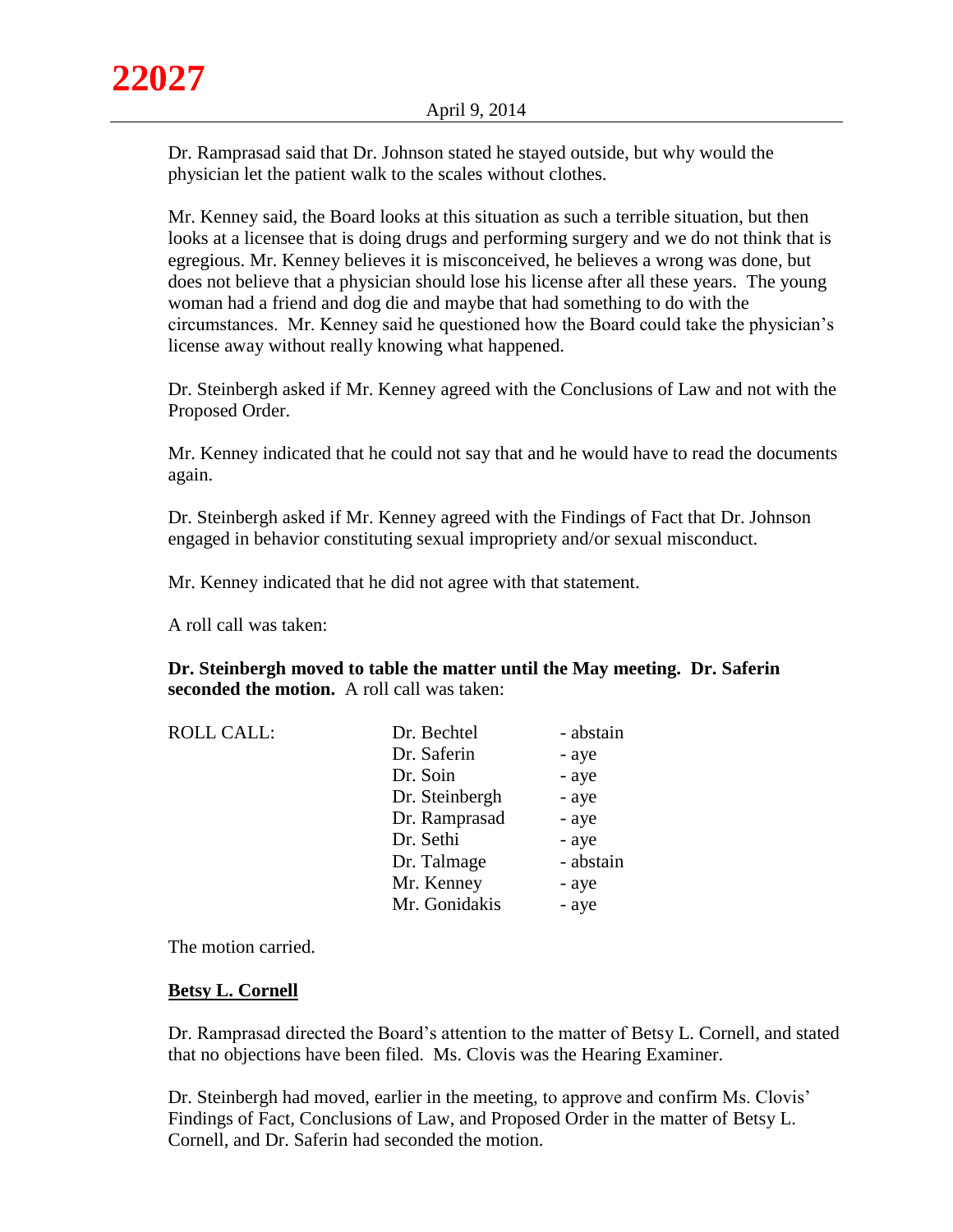Dr. Ramprasad stated that he would now entertain discussion in the matter.

Mr. Gonidakis reviewed the case with the Board saying that Ms. Cornell received notice from the Board on April 14, 2013. That notice indicated the Board was taking disciplinary action against her massage therapist license because it has expired and she had been practicing without a license for approximately seven years, which constitutes a felony. Mr. Gonidakis reviewed Ms. Cornell's credentials, saying she received her license in 1997, and has been self-employed since 2013. Mr. Gonidakis said Board staff testified that Ms. Cornell's certificate needed to be renewed every two years, and Ms. Cornell had not met that requirement. Mr. Gonidakis said that Ms. Cornell stated she did not know until November of 2012 that her certificate had expired and at that time, she contacted the Board, admitted to practicing without a license, and reapplied in February of 2013. Ms. Cornell had claimed that she started school and had moved and did not receive notice from the Board. Mr. Gonidakis indicated that the Hearing Examiner in this matter noted Ms. Cornell appeared remorseful, did not believe there was ill intent and does not believe it will happen again.

Mr. Gonidakis said the proposed order is to grant Ms. Cornell's application to practice with a suspension of 60 days and probation of two years. However, Mr. Gonidakis disagrees and believes that seven years of practice without due diligence is extreme and he asked for the opinion of other Board members.

Dr. Steinbergh agreed with Mr. Gonidakis and said the Board has wrestled with the time frame and what was an appropriate time. Dr. Steinbergh noted that in November of 2012 Ms. Cornell notified the Board that her certificate had expired, but did not stop practicing until the Board told her to do so. Dr. Steinbergh did not believe it was a lack of understanding on Ms. Cornell's part. Ms. Cornell's situation is like having a driver's license and tags on your car and everyone knows those items must be renewed. Dr. Steinbergh suggested a suspension of at least 90 days or longer, if other members agreed and said individuals in this profession must understand the importance of renewing in a timely manner.

Dr. Saferin noted there were several problems with the case. The first being that Ms. Cornell disrespected the Board by not renewing and caused loss of income to the Board for the three or four times she should have renewed, but did not. Dr. Saferin continued to say that Ms. Cornell continued to work, knowing she did not have a license.

# **Dr. Saferin moved to amend the Proposed Order for Betsy L. Cornell to read as follows:**

## **It is hereby ORDERED that:**

A. **GRANT OF CERTIFICATE; SUSPENSION OF CERTIFICATE: The application of Betsy L. Cornell for restoration of her certificate to practice massage therapy in Ohio is GRANTED, provided that she otherwise meets all statutory and regulatory requirements. This certificate shall be immediately SUSPENDED for an indefinite period of time not less than 180 days.**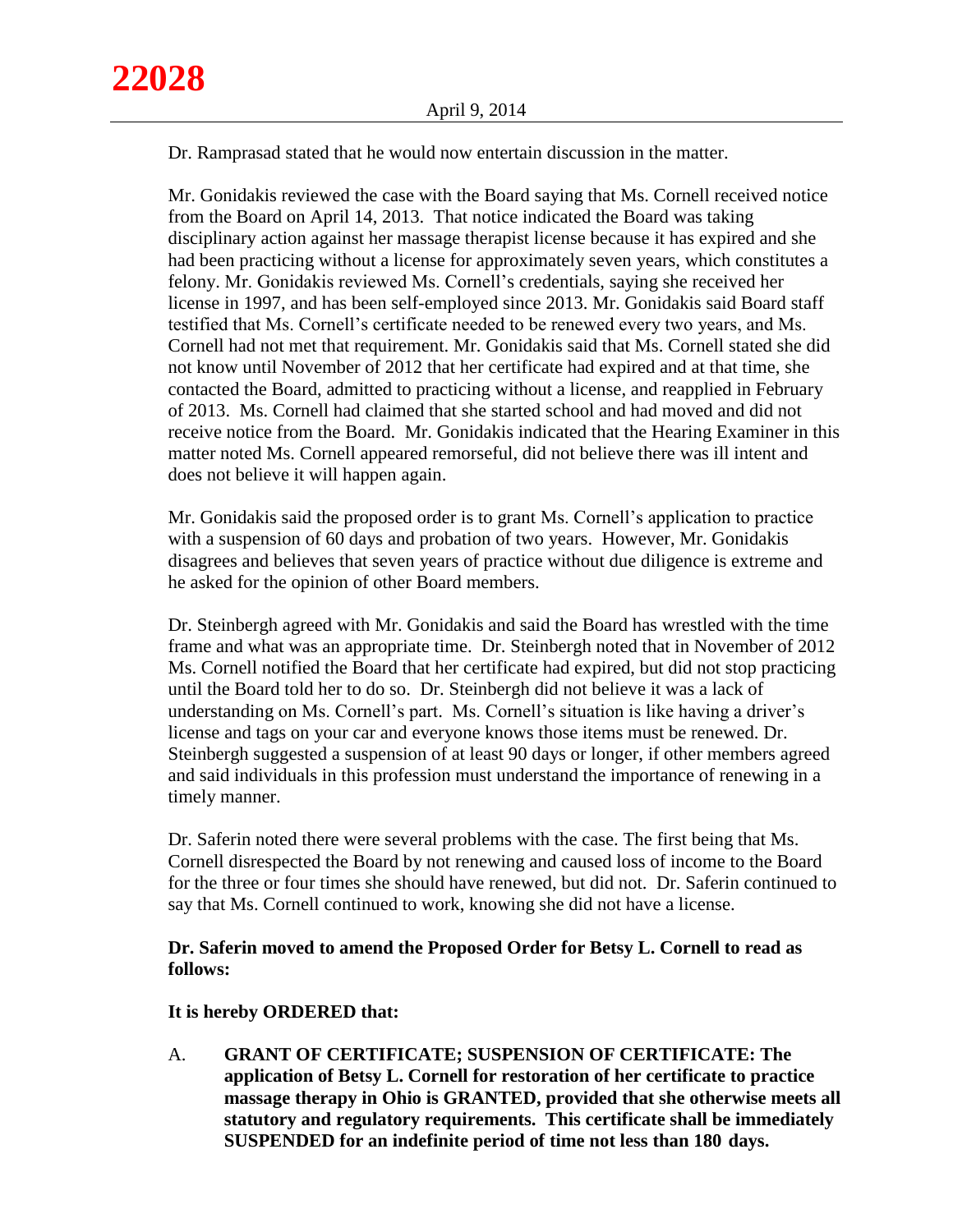- **B. CONDITIONS FOR REINSTATEMENT OR RESTORATION: The Board shall not consider reinstatement or restoration of Ms. Cornell's certificate to practice massage therapy in Ohio until all of the following conditions have been met:**
	- **1. Application for Reinstatement or Restoration: Ms. Cornell shall submit an application for reinstatement or restoration, accompanied by appropriate fees, if any.**
	- **2. Additional Evidence of Fitness to Resume Practice: In the event that Ms. Cornell has not been engaged in the active practice of massage therapy for a period in excess of two years prior to application for reinstatement or restoration, the Board may exercise its discretion pursuant to Section 4731-222, Ohio Revised Code, to require additional evidence of her fitness to resume practice.**
	- **3. Personal/Professional Ethics Course(s): Ms. Cornell shall submit acceptable documentation of successful completion of a course or courses dealing with personal/professional ethics. The exact number of hours and the specific content of the course or courses shall be subject to the prior approval of the Board or its designee.**

**In additional, at the time Ms. Cornell submits the documentation of successful completion of the course(s) dealing with personal/professional ethics, she shall also submit to the Board a written report describing the course(s), setting forth what she learned from the course(s), and identifying with specificity how she will apply what she has learned to her practice of massage therapy in the future.**

- **C. PROBATION: Upon reinstatement or restoration, Ms. Cornell's certificate shall be subject to the following PROBATIONARY terms, conditions, and limitations for a period of two years:**
	- **1. Obey the Law: Ms. Cornell shall obey all federal, state, and local laws, and all rules governing the practice of massage therapy in Ohio.**
	- **2. Declarations of Compliance: Ms. Cornell shall submit quarterly declarations under penalty of Board disciplinary action and/or criminal prosecution, stating whether there has been compliance with all the conditions of this Order. The first quarterly declaration must be received in the Board's offices on or before the first day of the third month following the month in which this Order becomes effective. Subsequent quarterly declarations must be received in the Board's offices on or before the first day of every third month.**
	- **3. Personal Appearances: Ms. Cornell shall appear in person for an interview before the full Board or its designated representative during the third month following the month in which this Order becomes**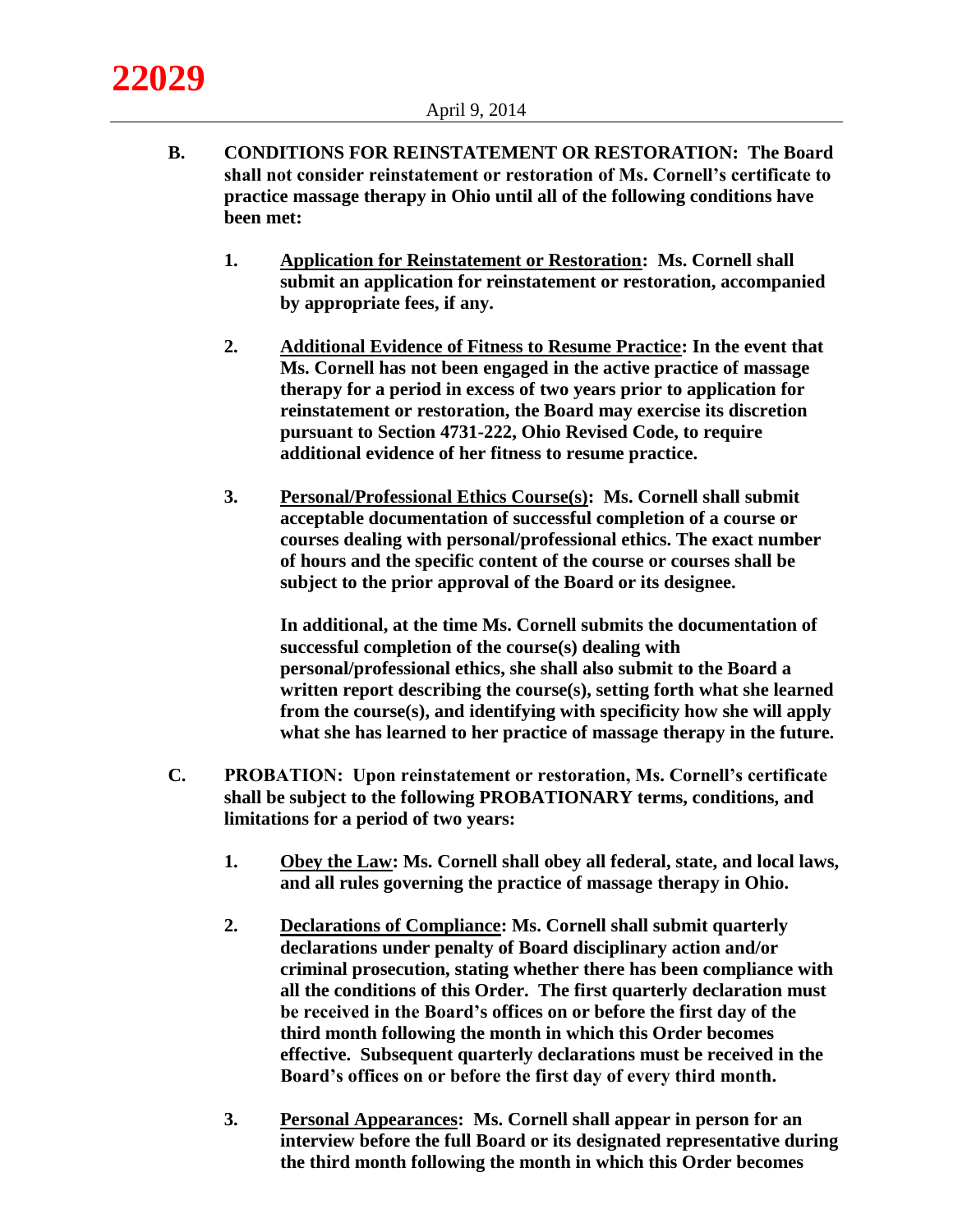**effective, or as otherwise directed by the Board. Subsequent personal appearances shall occur every six months thereafter, and/or as otherwise directed by the Board. If an appearance is missed or is rescheduled for any reason, ensuing appearances shall be scheduled based on the appearance date as originally scheduled.** 

- **4. Tolling of Probationary Period While Out of Compliance: In the event Ms. Cornell is found by the Secretary of the Board to have failed to comply with any provision of this Order, and is so notified of that deficiency in writing, such period(s) of noncompliance will not apply to the reduction of the probationary period under this Order.**
- **5. Required Reporting of Change of Address: Ms. Cornell shall notify the Board in writing of any change of residence address and/or principal practice address within 30 days of the change.**
- **D. TERMINATION OF PROBATION: Upon successful completion of probation, as evidenced by a written release from the Board, Ms. Cornell's certificate will be fully restored.**
- **E. VIOLATION OF THE TERMS OF THIS ORDER: If Ms. Cornell violates the terms of this Order in any respect, the Board, after giving her notice and the opportunity to be heard, may institute whatever disciplinary action it deems appropriate, up to and including the permanent revocation of her certificate.**

# **F. REQUIRED REPORTING WITHIN 30 DAYS OF THE EFFECTIVE DATE OF THIS ORDER:**

**1. Required Reporting to Employers and Others: Within 30 days of the effective date of this Order, Ms. Cornell shall provide a copy of this Order to all employers or entities with which she is under contract to provide health-care services (including but not limited to third-party payors), or is receiving training, and the Chief of Staff at each hospital or health-care center where she has privileges or appointments.**

**Further, Ms. Cornell shall promptly provide a copy of this Order to all employers or entities with which she contracts in the future to provide health-care services, or applies for or receives training, and the Chief of Staff at each hospital where she applies for or obtains privileges or appointments. This requirement shall continue until Ms. Cornell received from the Board written notification of the successful completion of her probation.** 

**For massage therapists, the term "healthcare services" includes massage-therapy services, and the term "healthcare center" includes but is not limited to entities that may be referred to as a wellness center, exercise center, health club, spa, salon, or gymnasium.**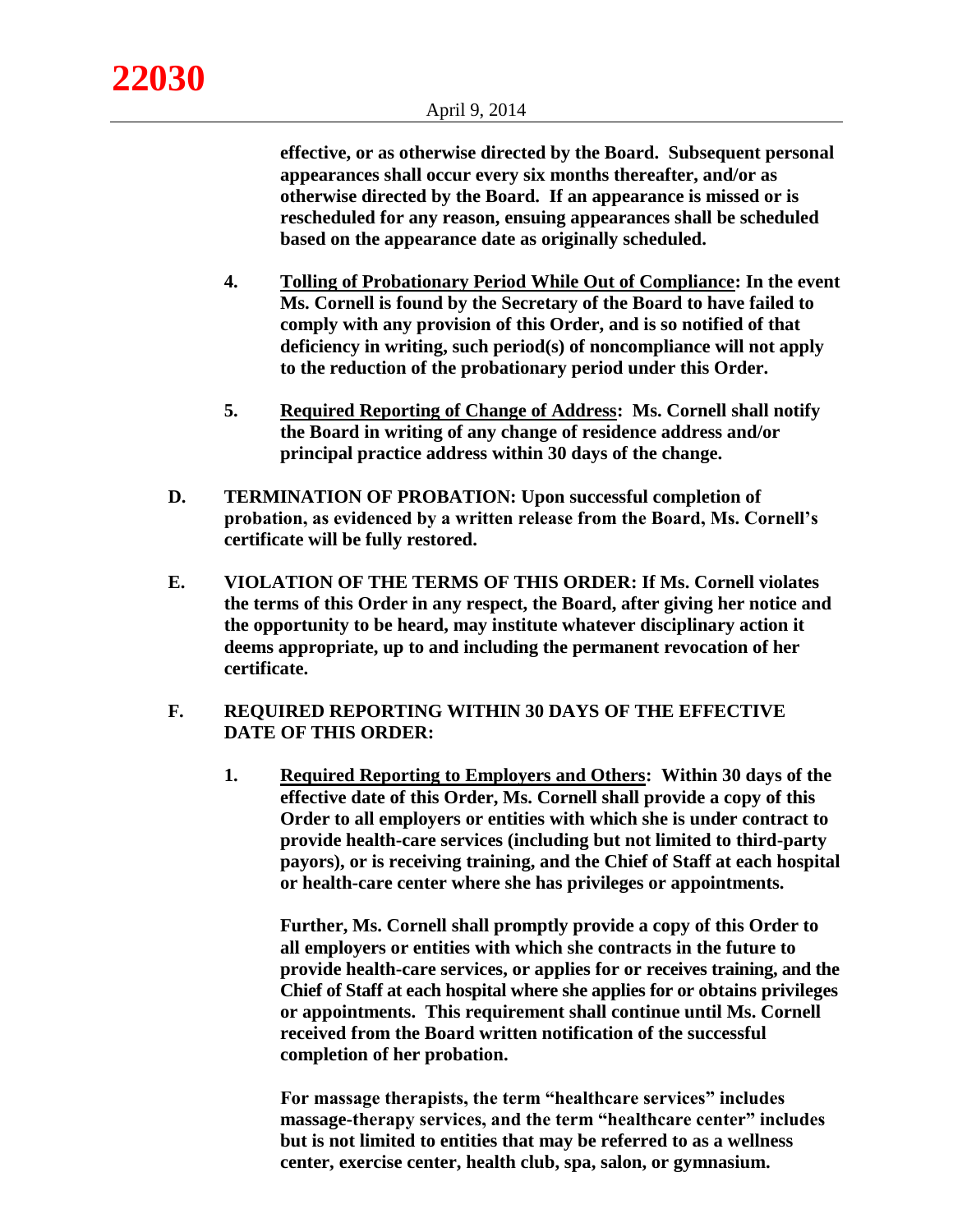**These requirements shall continue until Ms. Cornell receives from the Board written notification of the successful completion of her probation.**

- **2. Required Reporting To Other Licensing Authorities: Within 30 days of the effective date of this Order, Ms. Cornell shall provide a copy of this Order to the proper licensing authority of any State or jurisdiction in which she currently holds any professional license, as well as any federal agency or entity, including but not limited to the Drug Enforcement Agency, through which she currently holds any license or certificate. Also, Ms. Cornell shall provide a copy of this Order at the time of application to the proper licensing authority of any State or jurisdiction in which she applies for any professional license or reinstatement/restoration of any professional license. This requirement shall continue until Ms. Cornell received from the Board written notification of the successful completion of the probation.**
- **3. Required Documentation of the Reporting Required by Paragraph F: Ms. Cornell shall provide the Board with one of the following documents as proof of each required notification within 30 days of the date of each such notification: (a) the return receipt of certified mail within 30 days of receiving that return receipt, (b) an acknowledgement of delivery bearing the original ink signature of the person to whom a copy of the Order was hand delivered, (c) the original facsimilegenerated report confirming successful transmission of a copy of the Order to the person or entity to whom a copy of the Order was faxed, or (d) an original computer-generated printout of electronic mail communication documenting the e-mail transmission of a copy of the Order to the person or entity to whom a copy of the Order was emailed.**

**EFFECTIVE DATE OF ORDER: This Order shall become effective immediately upon the mailing of the notification of approval by the Board.**

## **Dr. Steinbergh seconded the motion.**

Mr. Gonidakis asked if the Board could recoup the charges that Ms. Cornell failed to pay for renewal.

Dr. Saferin indicated he asked that question and the answer was, not any longer. A maximum of a \$100 fee was only allowable at this time.

A roll call was taken on Dr. Saferin's motion to amend:

| ROLL CALL: | Dr. Bechtel | - abstain |
|------------|-------------|-----------|
|            | Dr. Saferin | - ave     |
|            | Dr. Soin    | - ave     |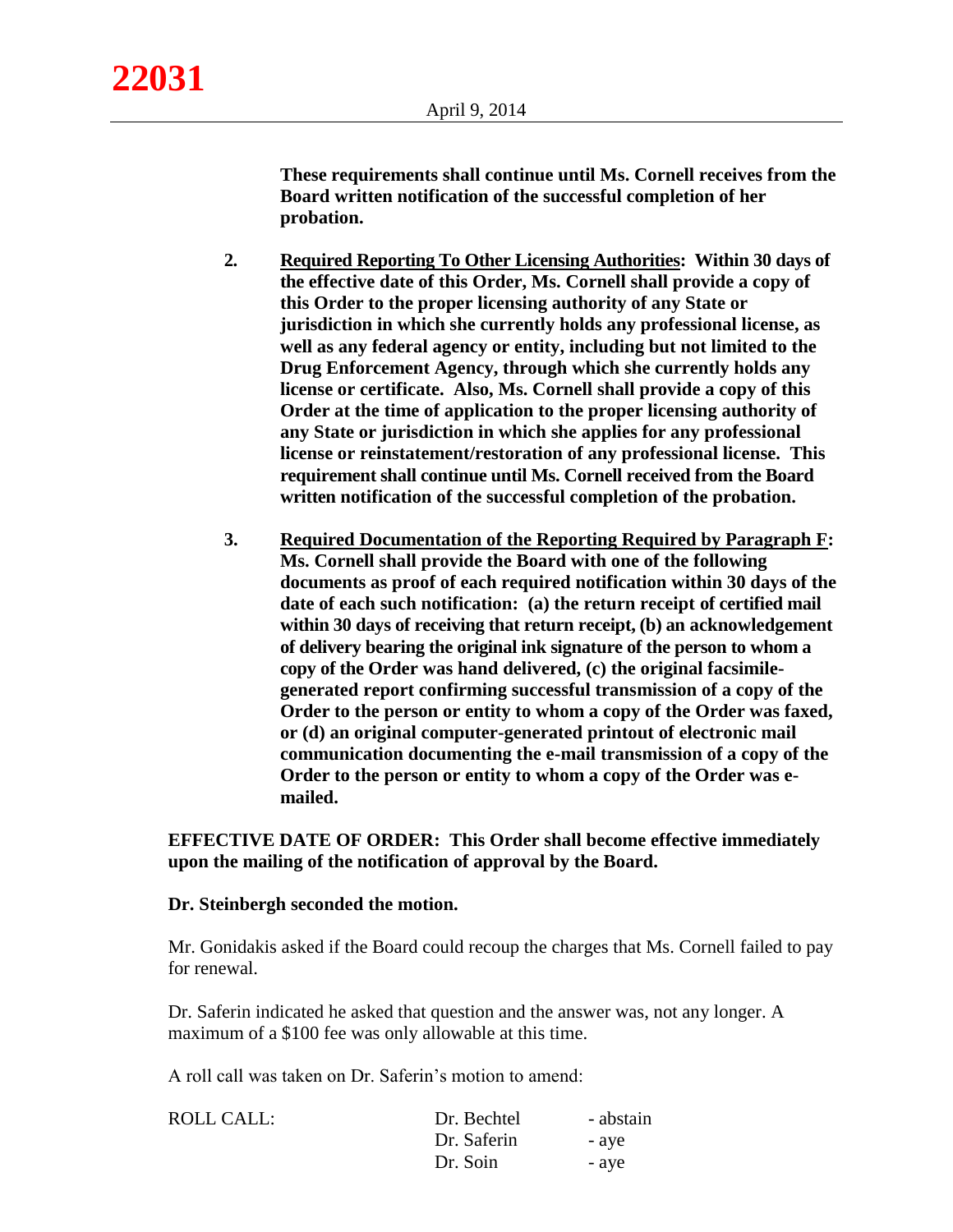April 9, 2014

| Dr. Steinbergh | - aye     |
|----------------|-----------|
| Dr. Ramprasad  | - aye     |
| Dr. Sethi      | - aye     |
| Dr. Talmage    | - abstain |
| Mr. Kenney     | - aye     |
| Mr. Gonidakis  | - aye     |

The motion to amend carried.

**Dr. Steinbergh moved to approve and confirm Ms. Clovis' Findings of Fact, Conclusions of Law, and Proposed Order, as amended, in the matter of Betsy L. Cornell. Dr. Saferin seconded the motion.** 

A roll call was taken:

| <b>ROLL CALL:</b> | Dr. Bechtel    | - abstain |
|-------------------|----------------|-----------|
|                   | Dr. Saferin    | - aye     |
|                   | Dr. Soin       | - aye     |
|                   | Dr. Steinbergh | - aye     |
|                   | Dr. Ramprasad  | - aye     |
|                   | Dr. Sethi      | - aye     |
|                   | Dr. Talmage    | - abstain |
|                   | Mr. Kenney     | - aye     |
|                   | Mr. Gonidakis  | - aye     |
|                   |                |           |

The motion to approve as amended carried.

#### **David Edward Noonan, Jr.**

Dr. Ramprasad directed the Board's attention to the matter of David Edward Noonan, Jr., and stated that no objections have been filed. Ms. Blue was the Hearing Examiner.

Dr. Ramprasad continued in saying that a request to address the Board had been filed timely on behalf of Mr. Noonan. Five minutes would be allowed for that address.

Mr. Noonan thanked the Board for the opportunity to address them. Mr. Noonan stated that he respected Ms. Blue's recommendation and understands her rationale based on his history. However, Mr. Noonan indicated that important information was left out. Mr. Noonan said that he did spend time in jail, but paid restitution to the people he did harm to, paying back over \$35,000 in less than five years of monthly installments. Mr. Noonan said once he accomplished restitution to the individuals, then he paid his taxes. Mr. Noonan reminded the Board that the charges were more than 15 years ago and was because of his drug addictions and said that he has been drug free for 15 years with no alcohol abuse. Mr. Noonan continued saying that he does have a glass of wine every once in a blue moon and quoted Clint Eastwood, saying a good man needs to know his limitations. Mr. Noonan said while going through rehabilitation, he was given the foundation and some building blocks, that did not set in right away, but eventually he found out what he could and could not do.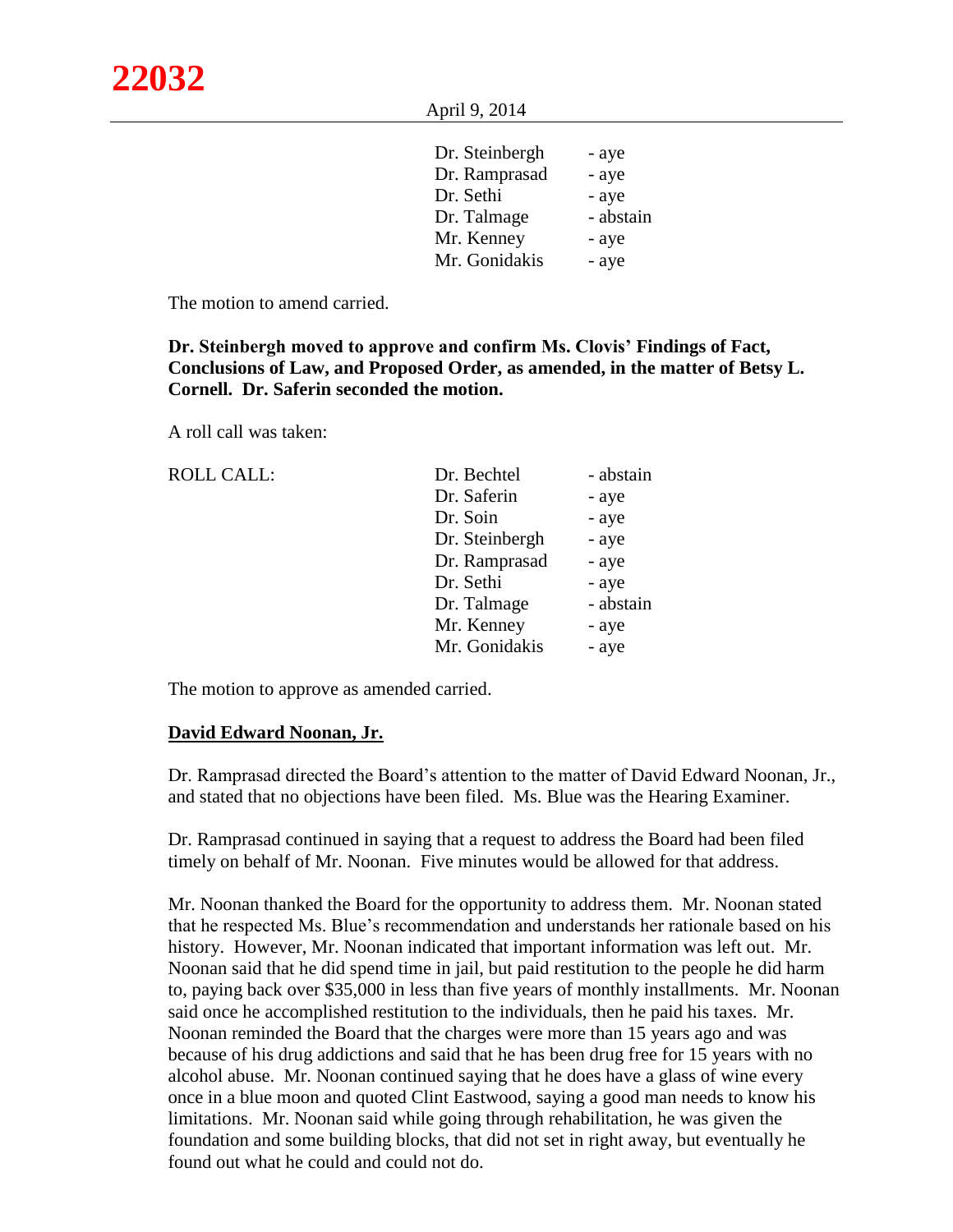Mr. Noonan also said that the references submitted should have been contacted, because these folks have followed him along his journey and will call him to be their designated driver now. Mr. Noonan said that speaks volumes that they trust him with their family and friends safety. Mr. Noonan spoke about the report mentioning gainful employment and the fact that he has a painting business. Mr. Noonan said the report stated that by giving him a license, it would allow him to go out and do what he did again. Mr. Noonan said in his painting business, he is required to have a license and collects several hundreds, sometimes thousands of dollars before work is completed. Mr. Noonan continued by saying many of his clients are elderly, because the work is too hard for them to do themselves. He continued to say that he has no blemish with the Better Business Bureau while he has had his painting business, and the same judge that sentenced him hired Mr. Noonan to paint his and several of his friends' homes.

Mr. Noonan said he knows what he did was wrong, but indicated that he can be trusted and he believes that the risk factor is low in his situation. He said that he will be providing a service and the customers will pay afterwards at the desk of the office and the cost is much less than what he charges with his painting business. Mr. Noonan closed by saying that after doing what he did 15 years ago, he became branded, but he feels that he deserves a second chance because he paid his debt to society.

Dr. Ramprasad asked if the Assistant Attorney General wished to respond.

Ms. Snyder stated she did and addressed the Board by saying that Mr. Noonan has applied for a massage therapist license. Ms. Snyder also indicated that Mr. Noonan informed the Board that the Ohio Department of Insurance permanently revoked his insurance license because he was convicted of insurance fraud, and in layman's terms, Mr. Noonan is a classic con man. Ms. Snyder reviewed the case by saying that Mr. Noonan was convicted in three different counties of defrauding five of his insurance clients and they were all elderly. Ms. Snyder claimed that Mr. Noonan used the elderly as his personal cash machine and would tell the individuals that he needed the money to open them a new policy or renew their policy. Then Mr. Noonan would keep the money and one of the individuals found out of the scam by going to the hospital only to find out that they had no insurance.

Ms. Snyder agreed that these actions happened 15 years ago, and that Mr. Noonan was very forthcoming at the hearings. She indicated she deferred to the Board, but pointed out the crimes were opportunistic and that Mr. Noonan took advantage of the elderly.

# **Dr. Steinbergh moved to approve and confirm Ms. Blue's Findings of Fact, Conclusions of Law, and Proposed Order in the matter of David Edward Noonan, Jr. Dr. Soin seconded the motion.**

Dr. Sethi reviewed the case with the Board, by restating Mr. Noonan's credentials stating he was born in 1965 in Lorain, Ohio. Mr. Noonan obtained an Associate's Degree from the Electronic Technology Institute in 1986, graduated from Cleveland Institute of Medical Massage in Middleburg Heights, Ohio, and is currently employed as a laborer at Judco, Inc., in Elyria, Ohio. Mr. Noonan also owns his own painting company. Dr. Sethi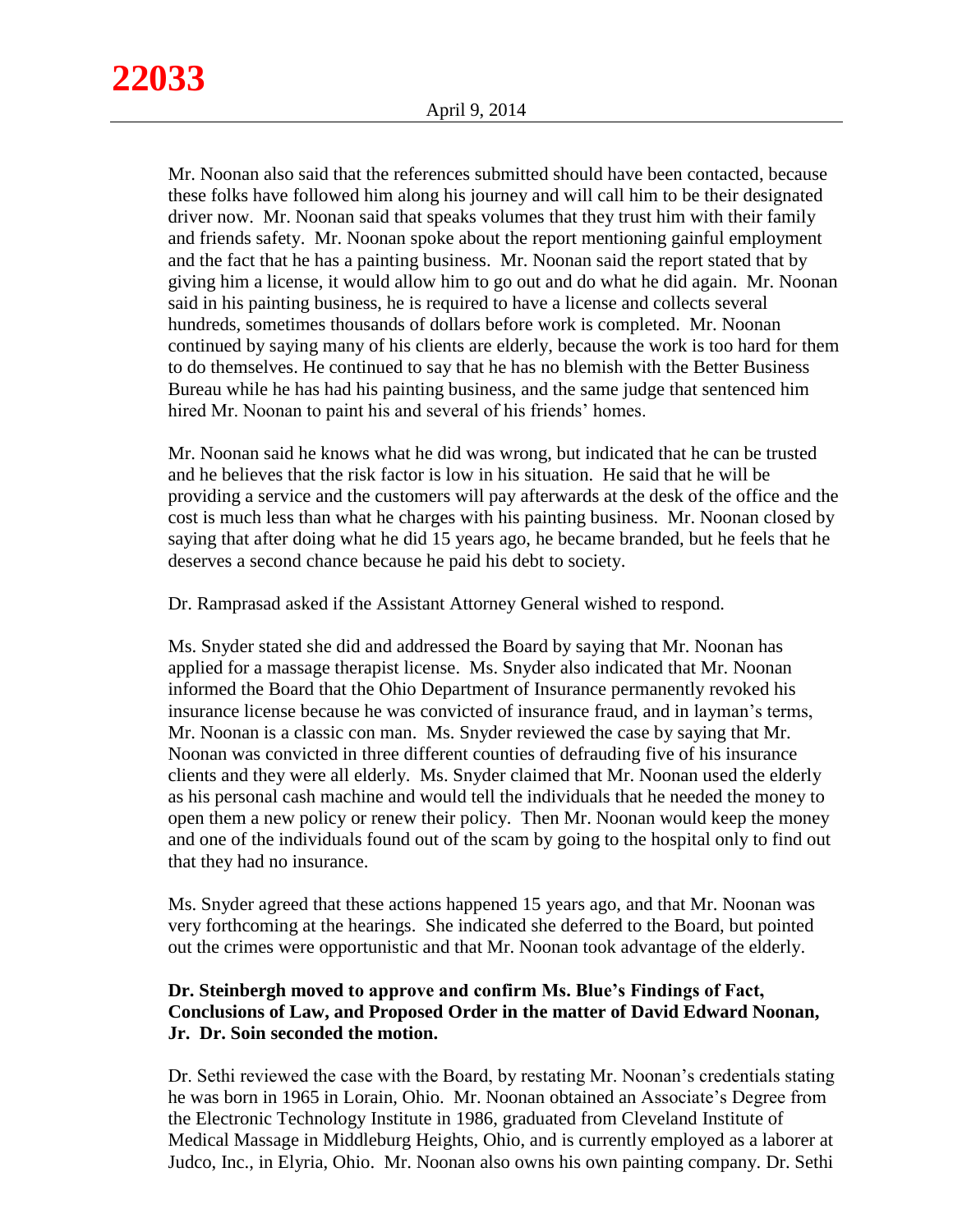continued by saying on January 23, 2013, Mr. Noonan submitted an application to the Board for a certificate to practice massage therapy, which remains pending.

Dr. Sethi said on March 10, 2000, Mr. Noonan plead guilty to Theft in violation of Section 2913.02, Ohio Revised Code, a felony of the fourth degree. The court accepted the plea and sentenced Mr. Noonan to five years of community control, ordered him to submit to random alcohol/drug testing, that he obtain and maintain verifiable employment, surrender his insurance license and pay restitution, which was \$12,165.00.

Dr. Sethi stated on March 21, 2000 in Lorain County Court of Common Pleas, Mr. Noonan was charged with four separate counts of Theft from Elderly Person. Dr. Sethi said one individual was in their 80s and the other in their 90s and said he could not imagine someone stealing from them. Of the charges in the indictment, one was a third degree felony, two were fourth degree felonies, and the final was a fifth degree felony. Dr. Sethi said, on February 12, 2001, Mr. Noonan plead guilty to the four separate counts and was ordered to be incarcerated one year for each count. Mr. Noonan was also ordered to pay restitution of \$21,421.23.

Dr. Sethi continued by saying that April 5, 2000 in Richland County Court of Common Pleas, an indictment was filed against Mr. Noonan. Ultimately, Mr. Noonan was sentenced to four years of community control, fined \$500, and ordered to pay restitution of \$5,003.00.

Dr. Sethi stated it is undisputed that, from 1997 to 1999, Mr. Noonan knowingly and deceptively conned elderly women into giving him money for insurance policies or updates to insurance policies that never existed and stole over \$38,000 from his victims. As a result, Dr. Sethi said, Mr. Noonan was convicted of six felonies in three Ohio courts. Mr. Noonan admitted he committed these crimes, but argued that he did to pay outstanding gambling debts and to feed his drug use. Dr. Sethi said that Mr. Noonan further argued that he has served his time, paid restitution to his victims, and does not gamble or use drugs anymore. Therefore, Mr. Noonan requests that this Board give him a second chance to pursue a career in massage therapy.

Dr. Sethi continued reviewing the case saying that while the Hearing Examiner appreciated Mr. Noonan's candor at the hearing regarding his prior convictions and his desire to make a better life for himself, the Hearing Examiner determined these mitigating factors did not outweigh the seriousness of Mr. Noonan's offenses. Dr. Sethi said the evidence is clear that Mr. Noonan was dishonest and preyed on vulnerable elderly women who trusted him with their money and business.

Dr. Sethi concluded by saying, as such, Mr. Noonan should not be provided an opportunity to engage in this behavior again and the recommendation is that Mr. Noonan's application be permanently denied.

Dr. Saferin said this case struck a note with him and he asked, shouldn't individuals be given a second chance? Mr. Noonan has paid his debt to society, is sober, and paid restitution. Dr. Saferin said the Board gives many people the chance to get life together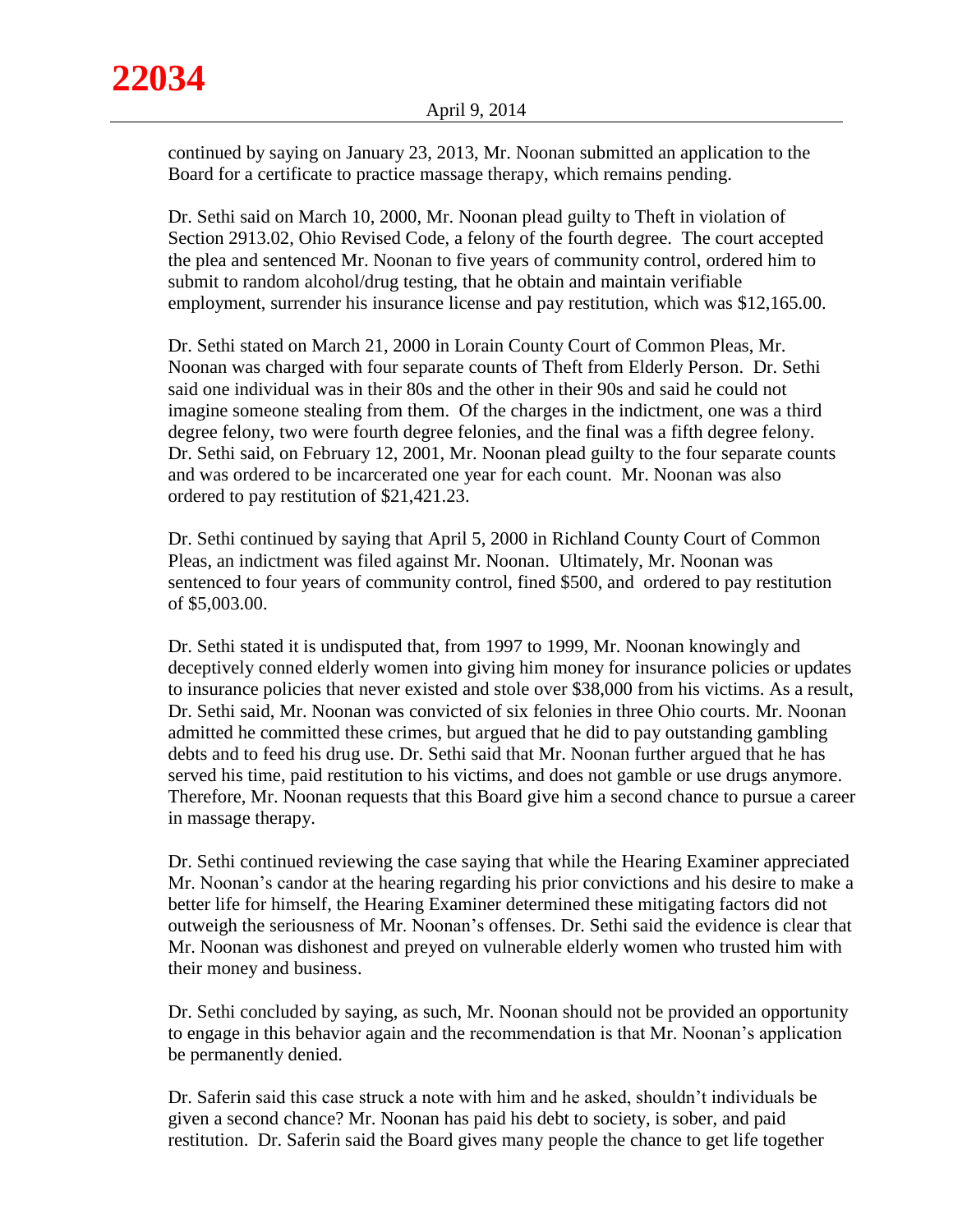once they become sober and Mr. Noonan has done everything the Board would ask of another who has done Step I and II.

**Dr. Saferin moved to amend the Proposed Order to grant and require Mr. Noonan to take personal and professional ethics and two years of probation.** 

# **Mr. Gonidakis seconded the motion.**

Dr. Steinbergh indicated that she is in favor of second chances but cannot get past the six serious felony convictions in Ohio and the elderly that Mr. Noonan victimized.

Dr. Sethi stated he thought gambling was a disease and that Mr. Noonan could go back to his old habits.

Dr. Soin agreed and said these crimes range from the 1980s to 2000s, which seems like a pattern of behavior.

Mr. Gonidakis indicated that the Board is not defending Mr. Noonan's past, and neither is Mr. Noonan, but he has owned it. The Board talks about people accepting responsibility for his actions, which Mr. Noonan has. Most importantly, Mr. Noonan has paid restitution and met all requirements of the law. Mr. Gonidakis agrees that probation would allow the Board to keep an eye on him.

Dr. Ramprasad agreed with Mr. Gonidakis saying these crimes happened almost 15 years ago. Dr. Ramprasad said the Board seems to give drugs and alcohol a second and sometimes third chance and those circumstances are equally dangerous to patients. Dr. Ramprasad indicated that he supported the proposed amendment.

Dr. Steinbergh noted that while the Board did not allege impairment, Mr. Noonan stated he would wave his objection under Eastway, should the Board decide to impose sanctions, which included requirements for impairment evaluation of treatment that the Board could add.

**Dr. Steinbergh moved to table the Proposed Order for David Edward Noonan, Jr. while an amended order is drafted that can be reviewed later in the meeting. Mr. Gonidakis seconded the motion.** A roll call was taken:

| <b>ROLL CALL:</b> | Dr. Bechtel    | - abstain |
|-------------------|----------------|-----------|
|                   | Dr. Saferin    | - aye     |
|                   | Dr. Soin       | - aye     |
|                   | Dr. Steinbergh | - aye     |
|                   | Dr. Ramprasad  | - aye     |
|                   | Dr. Sethi      | - aye     |
|                   | Dr. Talmage    | - abstain |
|                   | Mr. Kenney     | - aye     |
|                   | Mr. Gonidakis  | - aye     |
|                   |                |           |

The motion carried.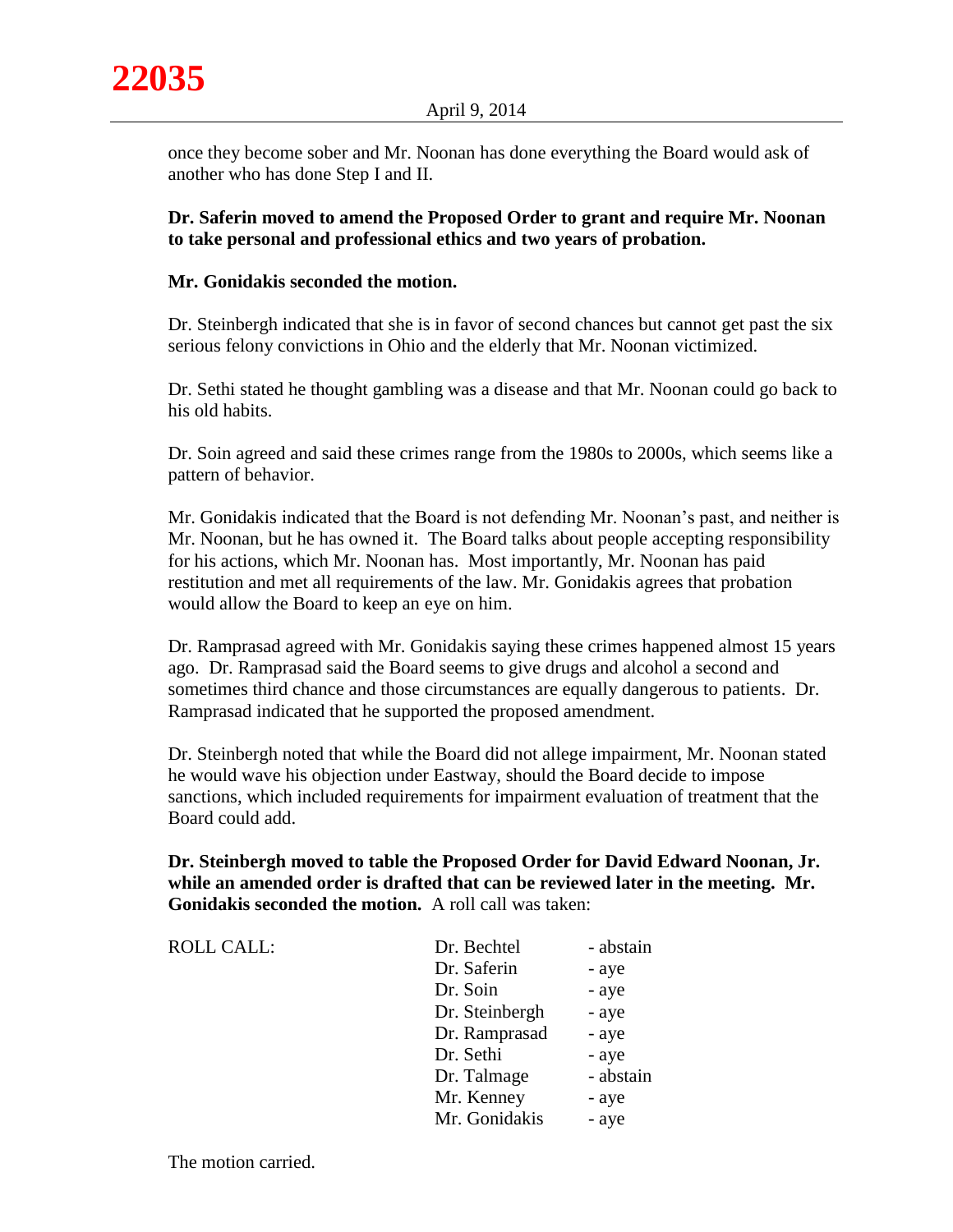# **Nicholas Lawrence Pesa, M.D.**

Dr. Ramprasad directed the Board's attention to the matter of Nicholas Lawrence Pesa, M.D., and stated that no objections have been filed. Ms. Blue was the Hearing Examiner.

Dr. Ramprasad continued in saying that a request to address the Board had been filed timely on behalf of Dr. Pesa. Five minutes would be allowed for that address. Dr. Pesa was represented by Mr. Zinsmaster.

Mr. Zinsmaster addressed the Board and stated that neither he nor Assistant Attorney General Wilcox filed objections to Ms. Blue's report and recommendation, saying he and his client support her summaries and proposals. Mr. Zinsmaster noted that even though this is a disciplinary case from Dr. Pesa's perspective, he wanted the Board to know that it was not an adversarial proceeding.

Mr. Zinsmaster said Dr. Pesa is a young physician with a promising future who nearly threw it all away because of addiction and inappropriate acquisition of the drugs fueling his disease. Thankfully, Dr. Pesa's employers became suspicious and intervened and confronted him. Mr. Zinsmaster indicated that, without hesitation, Dr. Pesa opened up to his employers. The people that recruited Dr. Pesa and trusted him did not cast him aside, but instead showed Dr. Pesa the direction to get help at Cleveland Clinic's Lutheran Hospital and then at Glenbeigh. Mr. Zinsmaster said Dr. Pesa has completed inpatient treatment, extra outpatient therapy, has entered into the aftercare contract, and has been 100% compliant with all his terms. Dr. Pesa has accomplished or is currently accomplishing all that is required by law and the Board's rules and regulations. Mr. Zinsmaster noted that his treatment providers at Glenbeigh spoke glowingly of Dr. Pesa's time, how he embraced and was extremely active in the treatment. Glenbeigh's medical director testified at the hearing, saying that Dr. Pesa was probably one of the best physicians he had worked with for over the past year or so.

Mr. Zinsmaster said while in treatment, Dr. Pesa self-reported to Kim Anderson at the Board, which triggered the summary suspension. Dr. Pesa was candid and forthcoming with the Hearing Examiner, knowing this was part of his recovery. Mr. Zinsmaster indicated that Dr. Pesa's family and employer remain by his side and they hope the Board will also support the physician and allow the opportunity to demonstrate he is, once again, worthy of their trust.

Dr. Pesa thanked the Board for the opportunity to address them and admitted he made very serious mistakes. Dr. Pesa reiterated the facts that his employers approached him when they suspected he was impaired. Dr. Pesa said he was embarrassed, it was shameful, but he willingly accepted the help and was relieved that he was finally going to get help with this serious problem that could hurt his coworkers, his family, his friends and himself. Dr. Pesa said he had been in intensive treatment, first by completing four days at Lutheran Hospital at the Cleveland Clinic because he could not get into Glenbeigh, but he knew he needed help immediately. Dr. Pesa also said he completed 28 days of treatment and was discharged with staff approval, and entered into aftercare agreement, doing outpatient, doing AA and Caduceus meetings.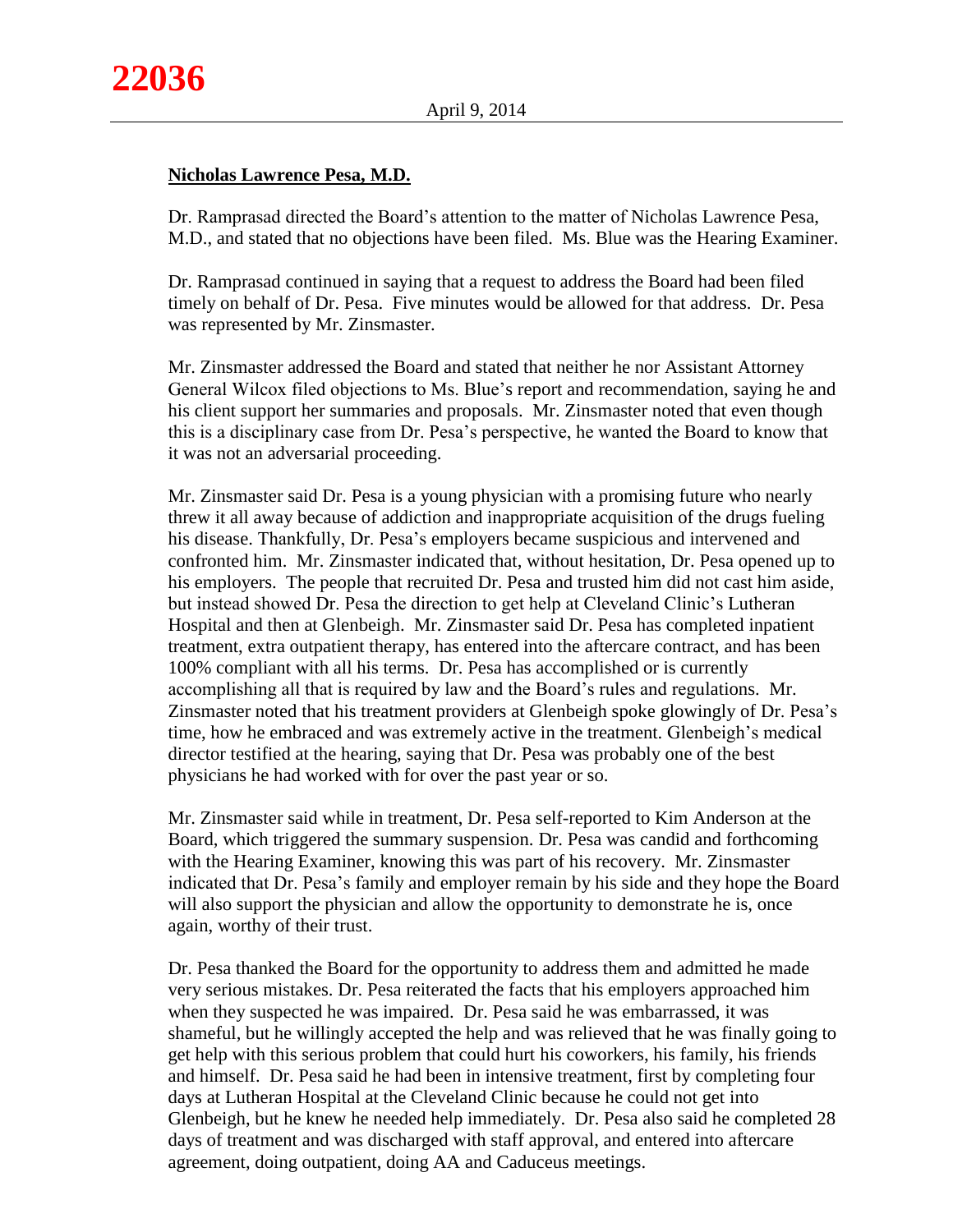Dr. Pesa stated that he understands sobriety is a lifelong commitment and forever and that he also has to make many amends to family, his employer, and the Board. Dr. Pesa said he hopes the Board believes that he is committed to earning back the Board's trust. Dr. Pesa added that, to practice medicine is a privilege not a right and he hopes the Board will allow him to return to what he loves and has worked very hard at, the practice of medicine.

Dr. Ramprasad asked if the Assistant Attorney General wished to respond.

Mr. Wilcox indicated that he did wish to respond and said he commended the Hearing Examiner in this case saying it was a summary suspension case and the staff should be recognized for the prompt handling of it. Mr. Wilcox agreed that Dr. Pesa is a young and accomplished physician who could have a fantastic career ahead of him, if he can control his addiction. Mr. Wilcox disagreed with the recommendation, saying it is too light given the seriousness of Dr. Pesa's addiction. He suggested 90 or 180 days of suspension from the date of the Board meeting to allow Dr. Pesa to establish his sobriety. Mr. Wilcox reiterated that Dr. Pesa has impressive credentials and is well liked by the hospital staff, but believes more time was needed.

# **Dr. Steinbergh moved to approve and confirm Ms. Blue's Findings of Fact, Conclusions of Law, and Proposed Order in the matter of Nicholas Lawrence Pesa, M.D. Dr. Soin seconded the motion.**

Dr. Talmage exited the meeting at this time.

Mr. Kenney reviewed the case with the Board saying that Dr. Pesa was born in 1981 in Cleveland, Ohio, in 2008 obtained a medical degree from Case Western, and was licensed to practice medicine and surgery in 2010. Dr. Pesa has not practiced since January 17, 2014, when he entered the hospital to detox from opiates. Mr. Kenney stated that Dr. Pesa spent seven days in the Cleveland Clinic then was transferred to Glenbeigh where he completed 28 days of inpatient treatment. From the hospital, Dr. Pesa selfreported to the Board that he was in treatment for opiate abuse and diversion. On February 15, 2014, Dr. Pesa entered a two-year agreement with Glenbeigh Hospital, which requires 14 restrictions including random drug screens for the entire two-year period. Mr. Kenney continued by saying Dr. Pesa has a long history of using drugs, using marijuana since he was 15 years old, sometimes five to six times a week. Dr. Pesa's testimony also indicated that he experimented with hallucinogens and cocaine.

According to the testimony, said Mr. Kenney, from June 2013 to January 2014, Dr. Pesa diverted Dilaudid for his own use from electronic pharmacies, the operating room and the intensive care unit. Dr. Pesa said in his testimony that if opiates were around, he would use them and admitted that he had taken Percocet and Vicodin, during parties at medical school. Mr. Kenney stated that Dr. Pesa said he diverted opiates from two to three patients daily for six months and used the waste for himself. Mr. Kenney concluded saying that he disagreed with the Hearing Examiner's 90-day suspension.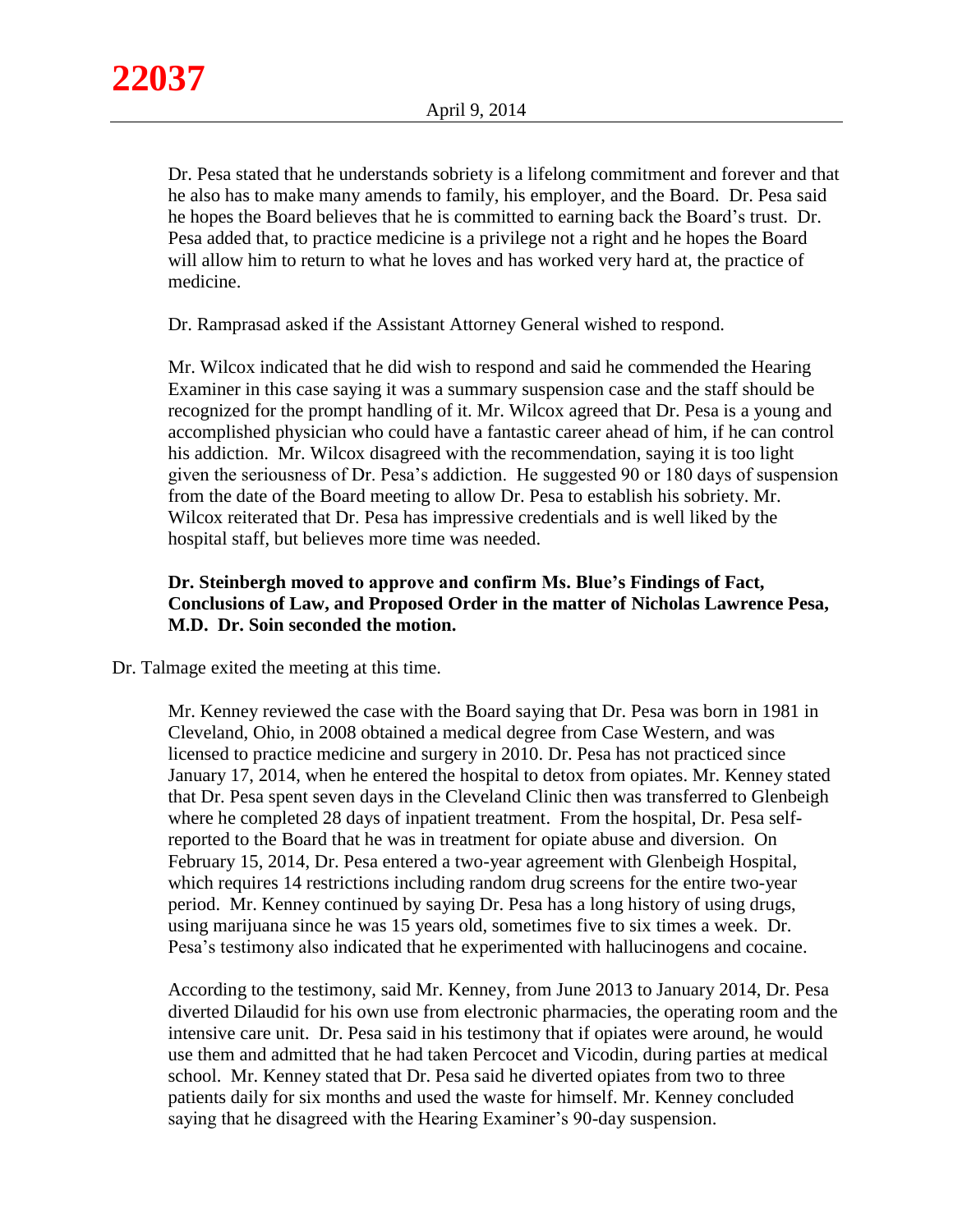**Mr. Kenney moved to amend the Proposed Order of Nicholas Lawrence Pesa, M.D. to read as follows:** 

**It is hereby ORDERED that:**

- **A. SUSPENSION OF CERTIFICATE: The certificate of Nicholas Lawrence Pesa, M.D., to practice medicine and surgery in the State of Ohio shall be SUSPENDED for an indefinite period of time, but not less than eighteen months from April 9, 2014.**
- **B. INTERIM MONITORING: During the period that Dr. Pesa's certificate to practice medicine and surgery in Ohio is suspended, Dr. Pesa shall comply with the following terms, conditions, and limitations:**

**1. Obey the Law: Dr. Pesa shall obey all federal, state, and local laws, and all rules governing the practice of medicine and surgery in Ohio.**

**2. Declarations of Compliance: Dr. Pesa shall submit quarterly declarations under penalty of Board disciplinary action and/or criminal prosecution, stating whether there had been compliance with all the conditions of this Order. The first quarterly declaration must be received in the Board's offices on or before the first day of the third month following the month in which this Order becomes effective. Subsequent quarterly declarations must be received in the Board's offices on or before the first day of every third month.**

**3. Personal Appearances: Dr. Pesa shall appear in person for an interview before the full Board or its designated representative during the third month following the month in which this Order becomes effective, or as otherwise directed by the Board. Subsequent personal appearances shall occur every three months thereafter, and/or as otherwise directed by the Board. If an appearance is missed or is rescheduled for any reason, ensuing appearances shall be scheduled based on the appearance date as originally scheduled.** 

#### **4. Sobriety:**

**a. Abstention from Drugs: Dr. Pesa shall abstain completely from the personal use or personal possession of drugs, except those prescribed, dispensed, or administered to him by another so authorized by law who has full knowledge of Dr. Pesa's history of chemical dependency and/or abuse and who may lawfully prescribe for him (for example, a physician who is not a family member). Further, in the event that Dr. Pesa is so prescribed, dispensed, or administered any controlled substance or tramadol, Dr. Pesa shall notify the Board in writing within seven days, providing the Board with the identity of the prescriber, the name of the drug Dr. Pesa received, the medical purpose for which he received the drug, the date the drug was initially received, and the dosage, amount, number of refills, and directions for use. Further, within 30 days of the date said drug is so prescribed, dispensed, or administered to him, Dr. Pesa shall provide the Board with either a copy of the written prescription or other written verification from the prescriber, including the dosage, amount, number of refills, and directions for use.**

**b. Abstention from Alcohol: Dr. Pesa shall abstain completely from the use of alcohol.**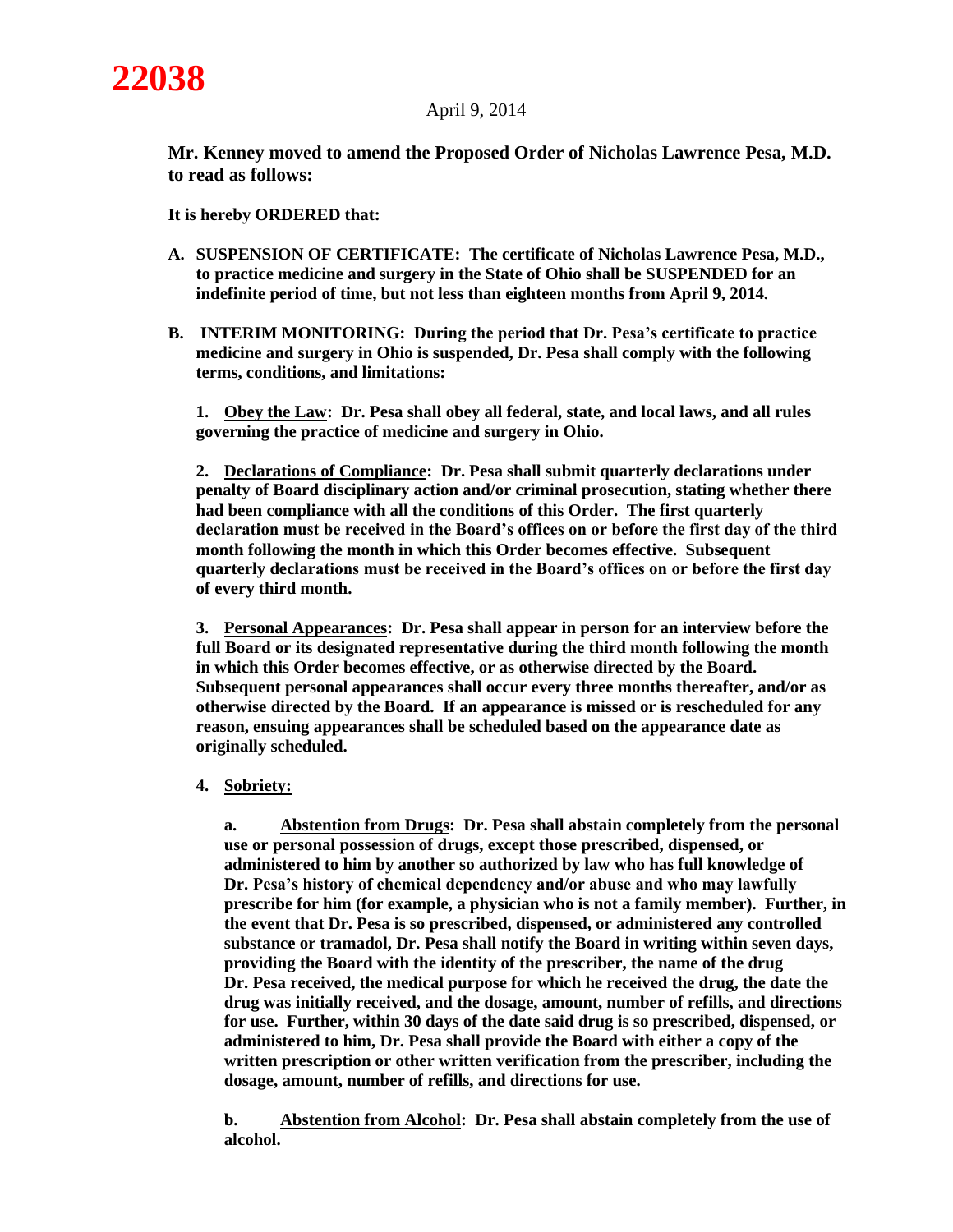#### **5. Drug and Alcohol Screens; Drug Testing Facility and Collection Site:**

**a. Dr. Pesa shall submit to random urine screenings for drugs and alcohol at least four times per month, or as otherwise directed by the Board. Dr. Pesa shall ensure that all screening reports are forwarded directly to the Board on a quarterly basis. The drug-testing panel utilized must be acceptable to the Secretary of the Board, and shall include Dr. Pesa's drug(s) of choice.**

**b. Dr. Pesa shall submit, at his expense and on the day selected, urine specimens for drug and/or alcohol analysis. (The term "toxicology screen" is also used herein for "urine screen" and/or "drug screen.")**

**All specimens submitted by Dr. Pesa shall be negative, except for those substances prescribed, administered, or dispensed to him in conformance with the terms, conditions and limitations set forth in this Order.**

**Refusal to submit such specimen, or failure to submit such specimen on the day he is selected or in such manner as the Board may request, shall constitute a violation of this Order.**

**c. Dr. Pesa shall abstain from the use of any substance that may produce a positive result on a toxicology screen, including the consumption of poppy seeds or other food or liquid that may produce a positive result on a toxicology screen.**

**Dr. Pesa shall be held to an understanding and knowledge that the consumption or use of various substances, including but not limited to mouthwashes, hand-cleaning gels, and cough syrups, may cause a positive toxicology screen, and that unintentional ingestion of a substance is not distinguishable from intentional ingestion on a toxicology screen, and that, therefore, consumption or use of substances that may produce a positive result on a toxicology screen is prohibited under this Order.**

**d. All urine screenings for drugs and alcohol shall be conducted through a Board-approved drug-testing facility and Board-approved collection site pursuant to the global contract between the approved facility and the Board, which provides for the Board to maintain ultimate control over the urine-screening process and to preserve the confidentiality of positive screening results in accordance with Section 4731.22(F)(5), Ohio Revised Code. The screening process for random testing shall require a daily call-in procedure. Further, in the event that the Board exercises its discretion, as provided in Paragraph B.6, below, to approve urine screenings to be conducted at an alternative drug-testing facility, collection site, and/or supervising physician, such approval shall be expressly contingent upon the Board's retaining ultimate control over the urine-screening process in a manner that preserves the confidentiality of positive screening results.**

**e. Within 30 days of the effective date of this Order, Dr. Pesa shall enter into the necessary financial and/or contractual arrangements with the Board-approved drug-testing facility and/or collection site ("DFCS") in order to facilitate the screening process in the manner required by this Order.**

**Further, within 30 days of making such arrangements, Dr. Pesa shall provide to the Board written documentation of completion of such arrangements, including a copy of**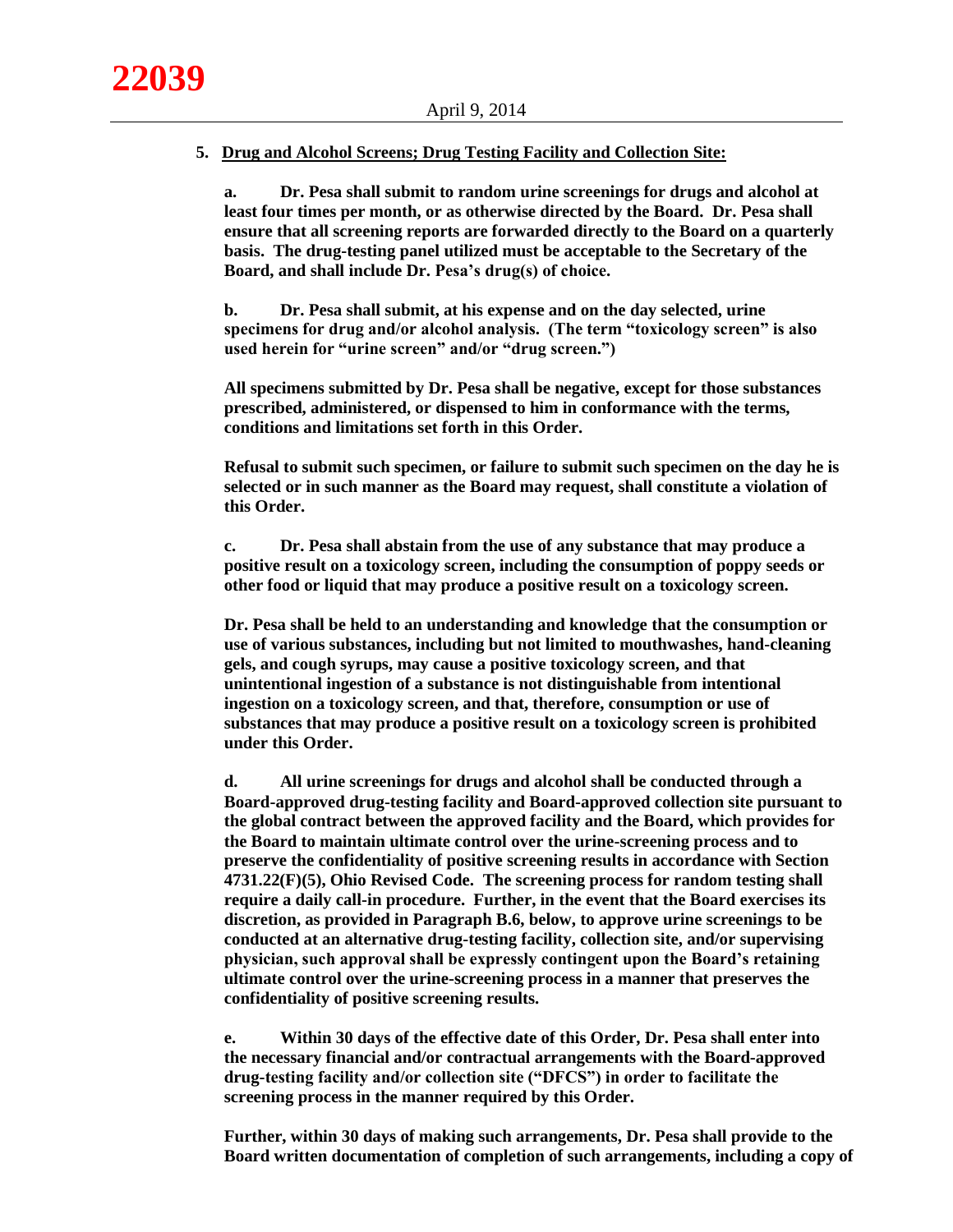**any contract entered into between Dr. Pesa and the Board-approved DFCS. Dr. Pesa's failure to timely complete such arrangements, or failure to timely provide written documentation to the Board of completion of such arrangements, shall constitute a violation of this Order.**

**f. Dr. Pesa shall ensure that the urine-screening process performed through the Board-approved DFCS requires a daily call-in procedure, that the urine specimens are obtained on a random basis, and that the giving of the specimen is witnessed by a reliable person.**

**In addition, Dr. Pesa and the Board-approved DFCS shall ensure that appropriate control over the specimen is maintained and shall immediately inform the Board of any positive screening result.**

**g. Dr. Pesa shall ensure that the Board-approved DFCS provides quarterly reports to the Board, in a format acceptable to the Board, verifying whether all urine screens have been conducted in compliance with this Order, and whether all urine screens have been negative.**

**h. In the event that the Board-approved DFCS becomes unable or unwilling to serve as required by this Order, Dr. Pesa shall immediately notify the Board in writing, and make arrangements acceptable to the Board, pursuant to Paragraph B.6, below, as soon as practicable. Dr. Pesa shall further ensure that the Boardapproved DFCS also notifies the Board directly of its inability to continue to serve and the reasons therefor.**

**i. The Board, in its sole discretion, may withdraw its approval of any DFCS in the event that the Secretary and Supervising Member of the Board determine that the DFCS has demonstrated a lack of cooperation in providing information to the Board or for any other reason.**

**6. Alternative Drug-testing Facility and/or Collection Site: It is the intent of this Order that Dr. Pesa shall submit urine specimens to the Board-approved DFCS chosen by the Board. However, in the event that using the Board-approved DFCS creates an extraordinary hardship on Dr. Pesa, as determined in the sole discretion of the Board, then, subject to the following requirements, the Board may approve an alternative DFCS or a supervising physician to facilitate the urine-screening process for Dr. Pesa.**

- **a. Within 30 days of the date on which Dr. Pesa is notified of the Board's determination that utilizing the Board-approved DFCS constitutes an extraordinary hardship on Dr. Pesa, he shall submit to the Board in writing for its prior approval the identity of either an alternative DFCS or the name of a proposed supervising physician to whom Dr. Pesa shall submit the required urine specimens.**
- **In approving a facility, entity, or an individual to serve in this capacity, the Board will give preference to a facility located near Dr. Pesa's residence or employment location, or to a physician who practices in the same locale as Dr. Pesa. Dr. Pesa shall ensure that the urine-screening process performed through the alternative DFCS or through the supervising physician requires a daily call-in procedure, that the urine specimens are obtained on a random basis, and that the giving of the specimen is witnessed by a reliable person. In**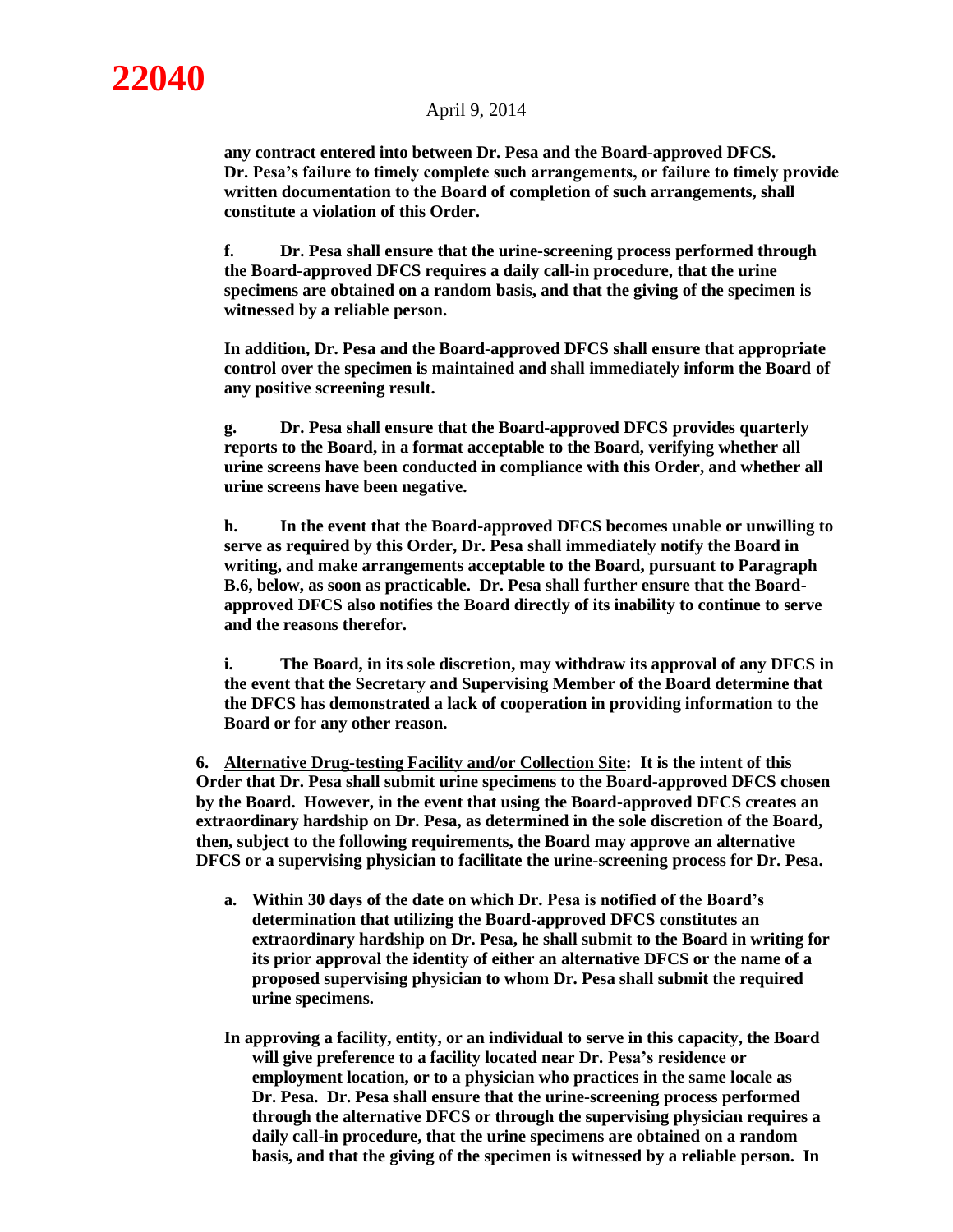**addition, Dr. Pesa shall ensure that the alternative DFCS or the supervising physician maintains appropriate control over the specimen and immediately informs the Board of any positive screening result.**

- **b. Dr. Pesa shall ensure that the alternative DFCS or the supervising physician provides quarterly reports to the Board, in a format acceptable to the Board, verifying whether all urine screens have been conducted in compliance with this Order, and whether all urine screens have been negative.**
- **c. In the event that the designated alternative DFCS or the supervising physician becomes unable or unwilling to so serve, Dr. Pesa shall immediately notify the Board in writing. Dr. Pesa shall further ensure that the previously designated alternative DFCS or the supervising physician also notifies the Board directly of the inability to continue to serve and the reasons therefor. Further, in the event that the approved alternative DFCS or supervising physician becomes unable to serve, Dr. Pesa shall, in order to ensure that there will be no interruption in his urine-screening process, immediately commence urine screening at the Boardapproved DFCS chosen by the Board, until such time, if any, that the Board approves a different DFCS or supervising physician, if requested by Dr. Pesa.**
- **d. The Board, in its sole discretion, may disapprove any entity or facility proposed to serve as Dr. Pesa's designated alternative DFCS or any person proposed to serve as his supervising physician, or may withdraw its approval of any entity, facility or person previously approved to so serve in the event that the Secretary and Supervising Member of the Board determine that any such entity, facility or person has demonstrated a lack of cooperation in providing information to the Board or for any other reason.**

**7. Reports Regarding Drug and Alcohol Screens: All screening reports required under this Order from the Board-approved DFCS, the alternative DFCS and/or supervising physician must be received in the Board's offices no later than the due date for Dr. Pesa's declarations of compliance. It is Dr. Pesa's responsibility to ensure that reports are timely submitted.**

**8. Additional Screening Without Prior Notice: Upon the Board's request and without prior notice, Dr. Pesa shall provide a specimen of his blood, breath, saliva, urine, and/or hair for screening for drugs and alcohol, for analysis of therapeutic levels of medications that may be prescribed for Dr. Pesa, or for any other purpose, at Dr. Pesa's expense. Dr. Pesa's refusal to submit a specimen upon the request of the Board shall result in a minimum of one year of actual license suspension. Further, the collection of such specimens shall be witnessed by a representative of the Board, or another person acceptable to the Secretary and Supervising Member of the Board.**

**9. Rehabilitation Program: Dr. Pesa shall undertake and maintain participation in an alcohol and drug rehabilitation program, such as A.A., N.A., C.A., or Caduceus no less than three times per week, or as otherwise ordered by the Board. Substitution of any other specific program must receive prior Board approval.**

**Dr. Pesa shall submit acceptable documentary evidence of continuing compliance with this program, including submission to the Board of meeting attendance logs, which must be received in the Board's offices no later than the due date for Dr. Pesa's declarations of compliance.**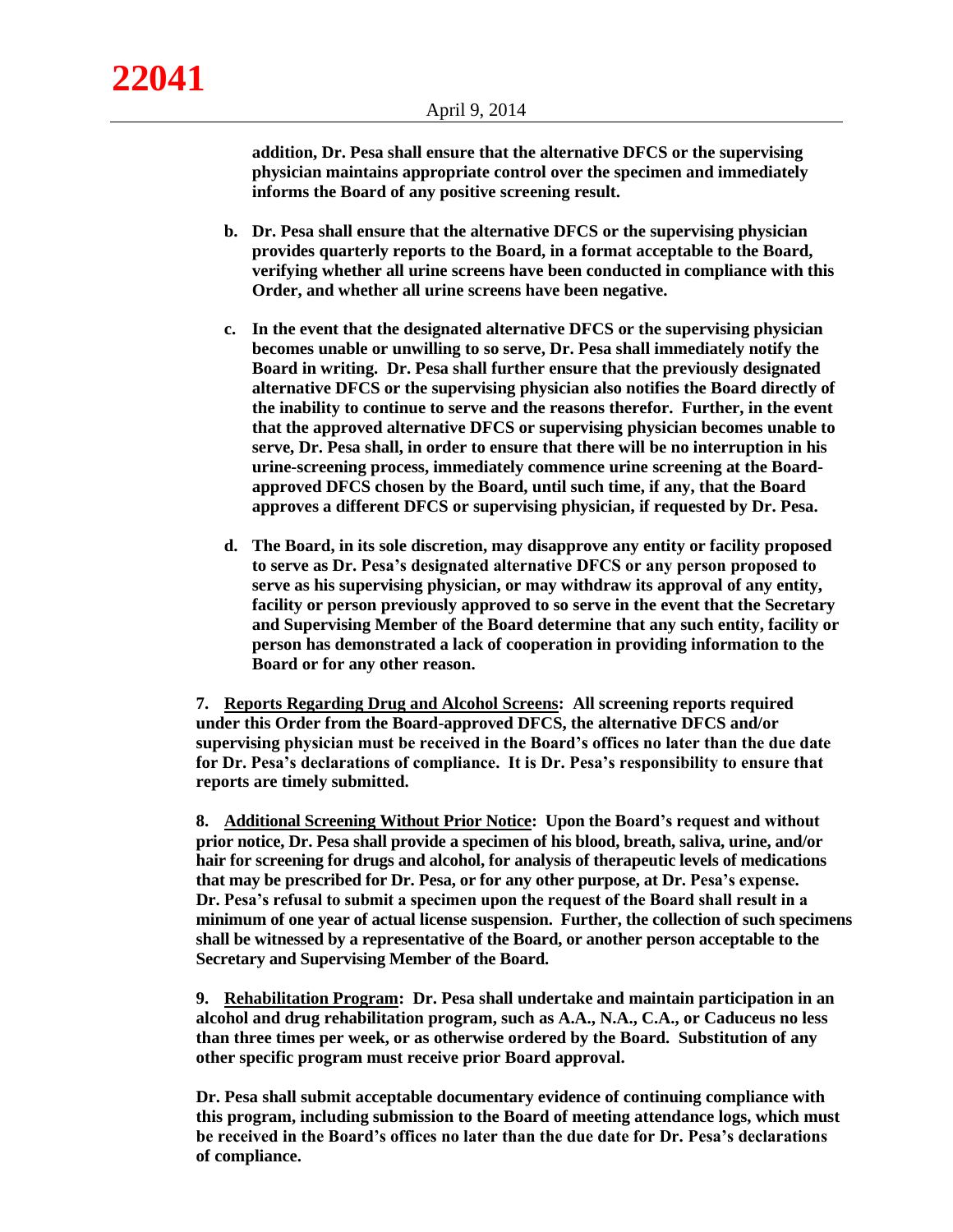**10. Comply with the Terms of Aftercare Contract: Dr. Pesa shall maintain continued compliance with the terms of the aftercare contract(s) entered into with his treatment provider(s), provided that, where terms of an aftercare contract conflict with terms of this Order, the terms of this Order shall control.**

**11. Releases: Dr. Pesa shall provide authorization, through appropriate written consent forms, for disclosure of evaluative reports, summaries, and records, of whatever nature, by any and all parties that provide treatment or evaluation for Dr. Pesa's chemical dependency and/or related conditions, or for purposes of complying with this Order, whether such treatment or evaluation occurred before or after the effective date of this Order. To the extent permitted by law, the above-mentioned evaluative reports, summaries, and records are considered medical records for purposes of Section 149.43, Ohio Revised Code, and are confidential pursuant to statute.** 

**Dr. Pesa shall also provide the Board written consent permitting any treatment provider from whom he obtains treatment to notify the Board in the event Dr. Pesa fails to agree to or comply with any treatment contract or aftercare contract. Failure to provide such consent, or revocation of such consent, shall constitute a violation of this Order.**

**12. Absences from Ohio: Dr. Pesa shall obtain permission from the Board for departures or absences from Ohio. Such periods of absence shall not reduce the suspension/probationary term, unless otherwise determined by motion of the Board for absences of three months or longer, or by the Secretary or the Supervising Member of the Board for absences of less than three months, in instances where the Board can be assured that probationary monitoring is otherwise being performed. Further, the Secretary and Supervising Member of the Board shall have discretion to waive part or all of the monitoring terms set forth in this Order for occasional periods of absence of 14 days or less.**

**In the event that Dr. Pesa resides and/or is employed at a location that is within 50 miles of the geographic border of Ohio and a contiguous state, Dr. Pesa may travel between Ohio and that contiguous state without seeking prior approval of the Secretary or Supervising Member provided that Dr. Pesa is otherwise able to maintain full compliance with all other terms, conditions and limitations set forth in this Order.**

**13. Required Reporting of Change of Address: Dr. Pesa shall notify the Board in writing of any change of residence address and/or principal practice address within 30 days of the change.**

**C. CONDITIONS FOR REINSTATEMENT OR RESTORATION: The Board shall not consider reinstatement or restoration of Dr. Pesa's certificate to practice medicine and surgery until all of the following conditions have been met:**

**1. Application for Reinstatement or Restoration: Dr. Pesa shall submit an application for reinstatement or restoration, accompanied by appropriate fees, if any.** 

**2. Compliance with Interim Conditions: Dr. Pesa shall have maintained compliance with all the terms and conditions set forth in Paragraph B of this Order.**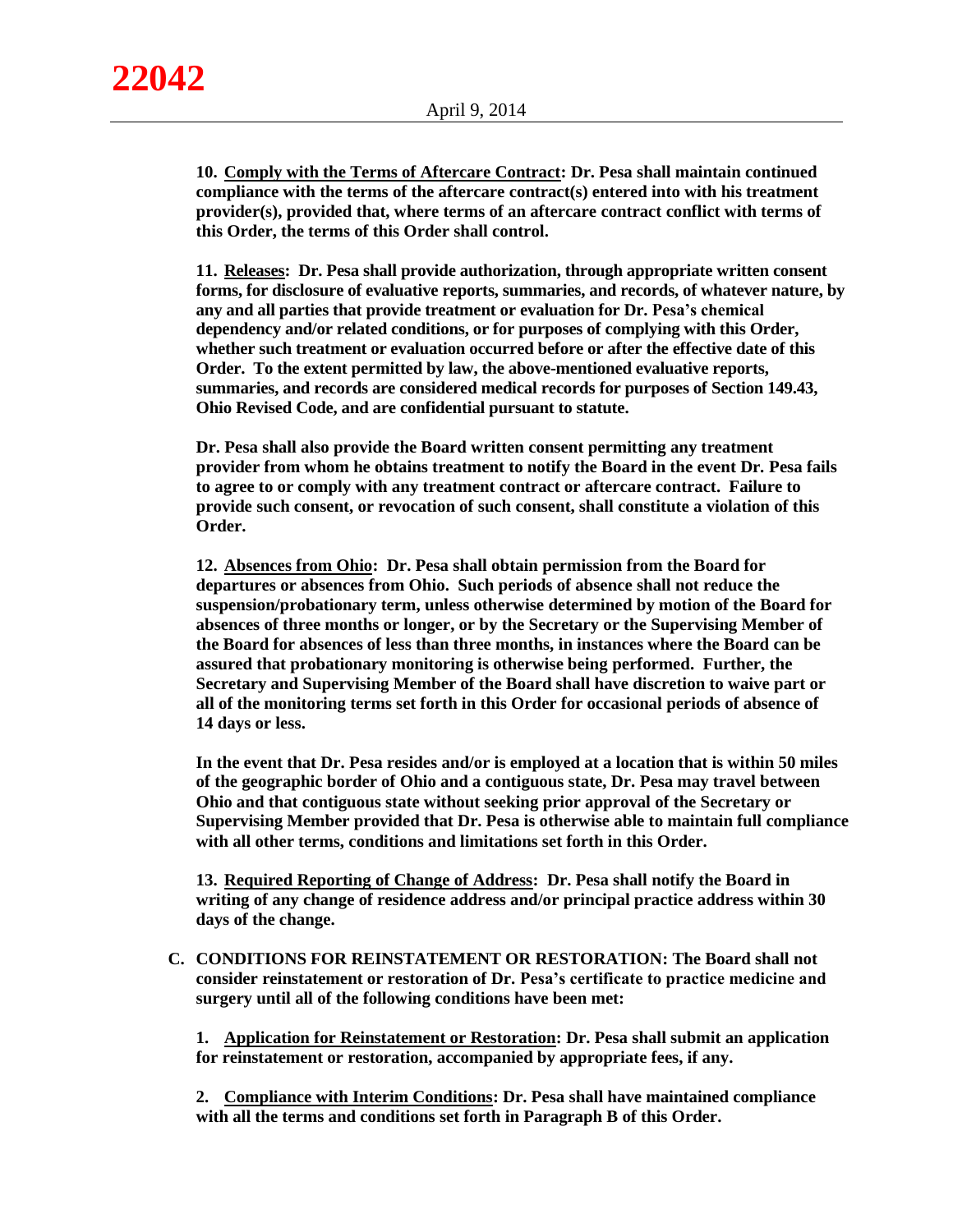**3. Demonstration of Ability to Resume Practice: Dr. Pesa shall demonstrate to the satisfaction of the Board that he can practice in compliance with acceptable and prevailing standards of care. Such demonstration shall include but shall not be limited to the following:**

**a. Certification from a treatment provider approved under Section 4731.25, Ohio Revised Code, that Dr. Pesa has successfully completed a minimum of 28 days of inpatient/residential treatment for chemical dependency/abuse at a treatment provider approved by the Board.**

**b. Evidence of continuing full compliance with an aftercare contract with a treatment provider approved under Section 4731.25, Ohio Revised Code. Such evidence shall include, but shall not be limited to, a copy of the signed aftercare contract. The aftercare contract must comply with Rule 4731-16-10, Ohio Administrative Code.** 

**c. Evidence of continuing full compliance with this Order.**

**d. Two written reports indicating that Dr. Pesa's ability to practice has been assessed and that he has been found capable of practicing according to acceptable and prevailing standards of care, with respect to chemical dependency/abuse.** 

**The reports shall have been made by physicians knowledgeable in the area of addictionology and who are either affiliated with a current Board-approved treatment provider or otherwise have been approved in advance by the Board to provide an assessment of Dr. Pesa. Further, the two aforementioned physicians shall not be affiliated with the same treatment provider or medical group practice. Prior to the assessments, Dr. Pesa shall provide the assessors with copies of patient records from any evaluation and/or treatment that he has received, and a copy of this Order. The reports of the assessors shall include any recommendations for treatment, monitoring, or supervision of Dr. Pesa, and any conditions, restrictions, or limitations that should be imposed on Dr. Pesa's practice. The reports shall also describe the basis for the assessor's determinations.**

**All reports required pursuant to this paragraph shall be based upon examinations occurring within the three months immediately preceding any application for reinstatement or restoration. Further, at the discretion of the Secretary and Supervising Member of the Board, the Board may request an updated assessment and report if the Secretary and Supervising Member determine that such updated assessment and report is warranted for any reason.**

**4. Additional Evidence of Fitness To Resume Practice: In the event that Dr. Pesa has not been engaged in the active practice of medicine and surgery for a period in excess of two years prior to application for reinstatement or restoration, the Board may exercise its discretion under Section 4731.222, Ohio Revised Code, to require additional evidence of his fitness to resume practice.**

**D. PROBATION: Upon reinstatement or restoration, Dr. Pesa's certificate shall be subject to the following PROBATIONARY terms, conditions, and limitations for a period of at least five years:**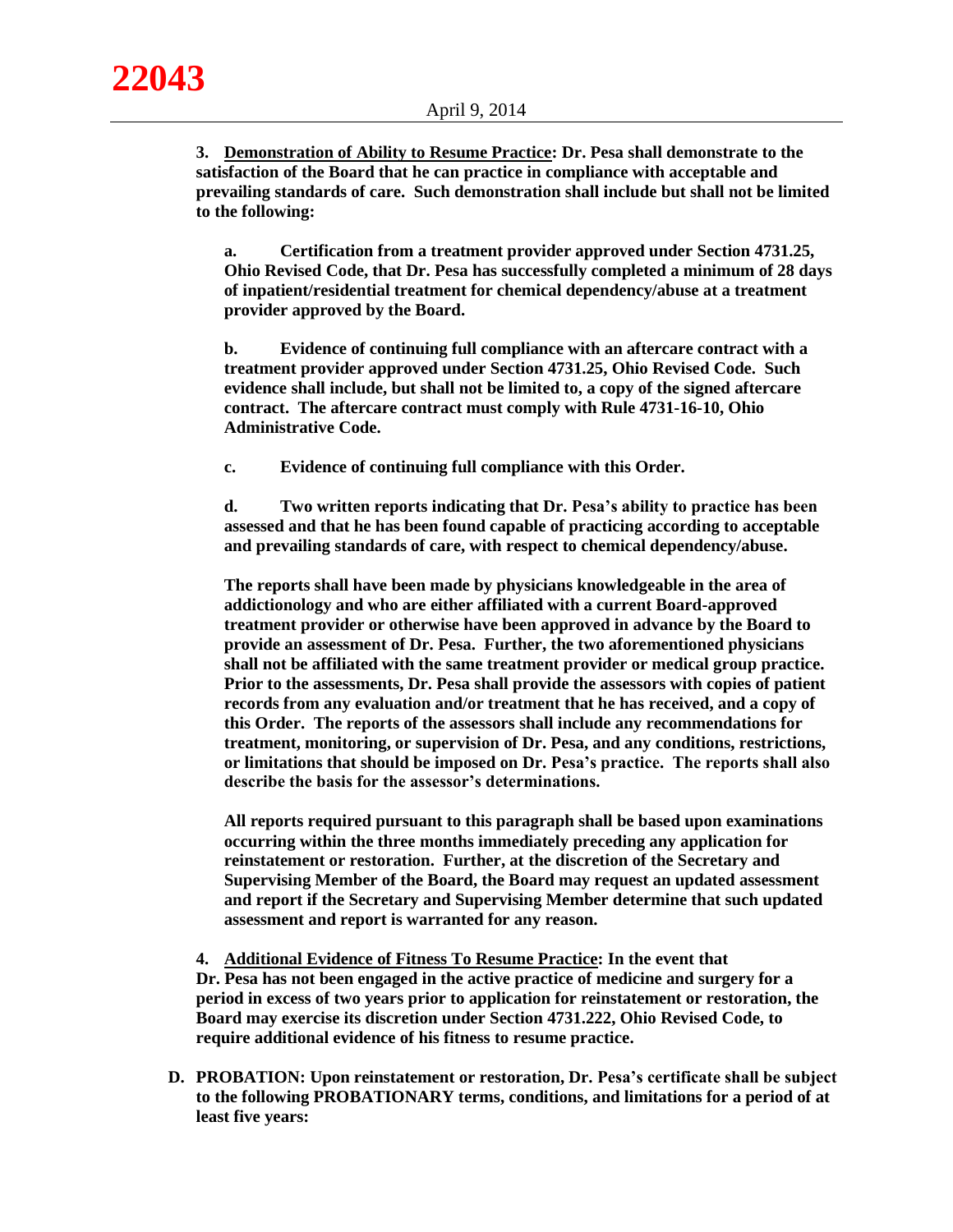**22044**

**1. Terms, Conditions, and Limitations Continued from Suspension Period: Dr. Pesa shall continue to be subject to the terms, conditions, and limitations specified in Paragraph B of this Order.**

**2. Personal/Professional Ethics Course(s): Before the end of the first year of probation, or as otherwise approved by the Board, Dr. Pesa shall submit acceptable documentation of successful completion of a course or courses dealing with personal/professional ethics. The exact number of hours and the specific content of the course or courses shall be subject to the prior approval of the Board or its designee. Any course(s) taken in compliance with this provision shall be in addition to the Continuing Medical Education requirements for relicensure for the Continuing Medical Education period(s) in which they are completed.** 

**In addition, at the time Dr. Pesa submits the documentation of successful completion of the course(s) dealing with personal/professional ethics, he shall also submit to the Board a written report describing the course(s), setting forth what he learned from the course(s), and identifying with specificity how he will apply what he has learned to his practice of medicine in the future.**

**3. Controlled Substances Log [Including Disposal]: Dr. Pesa shall keep a log of all controlled substances prescribed, administered, or personally furnished. Moreover, Dr. Pesa shall dispose of all excess or unused controlled substances properly, and shall assure that such disposal is witnessed and countersigned by a person who is permitted under State law to administer controlled substances and who is employed by or has privileges in the hospital or institution in which Dr. Pesa is practicing. The witness shall sign the controlled substance log indicating that Dr. Pesa has properly disposed of any excess or unused controlled substance.** 

**Such log shall be submitted in a format of Dr. Pesa's choosing and approved in advance by the Board. All such logs required under this paragraph must be received in the Board's offices no later than the due date for Dr. Pesa's declarations of compliance, or as otherwise directed by the Board. Further, Dr. Pesa shall make his patient records with regard to such prescribing, dispensing, or administering available for review by an agent of the Board upon request.** 

**4. Tolling of Probationary Period While Out of Compliance: In the event that Dr. Pesa is found by the Secretary of the Board to have failed to comply with any provision of this Order, and is so notified of that deficiency in writing, such period(s) of noncompliance will not apply to the reduction of the probationary period under this Order.**

- **E. TERMINATION OF PROBATION: Upon successful completion of probation, as evidenced by a written release from the Board, Dr. Pesa's certificate will be fully restored.**
- **F. VIOLATION OF THE TERMS OF THIS ORDER: If Dr. Pesa violates the terms of this Order in any respect, the Board, after giving him notice and the opportunity to be heard, may institute whatever disciplinary action it deems appropriate, up to and including the permanent revocation of his certificate.**
- **G. REQUIRED REPORTING WITHIN 30 DAYS OF THE EFFECTIVE DATE OF THIS ORDER:**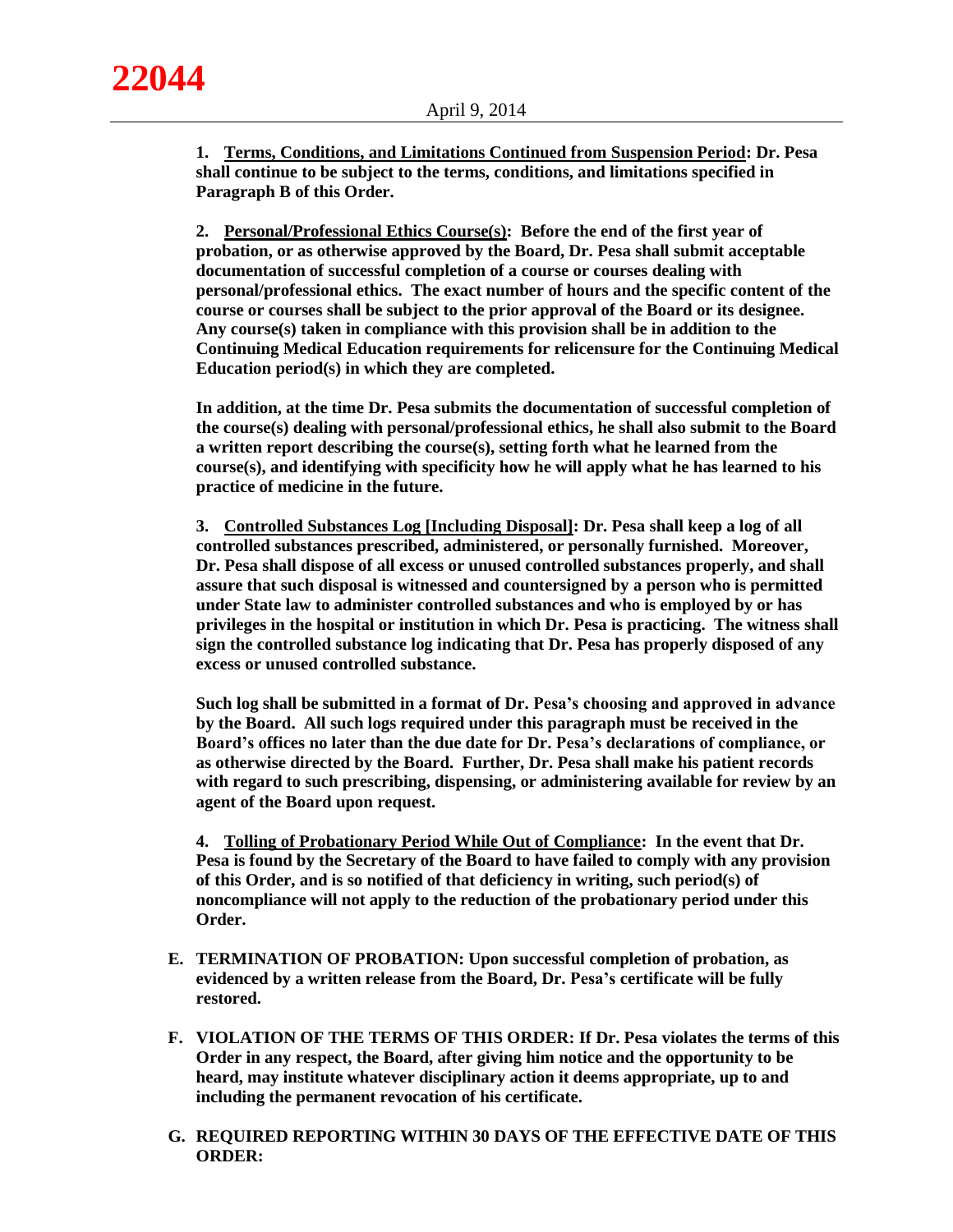**1. Required Reporting to Employers and Others: Within 30 days of the effective date of this Order, Dr. Pesa shall provide a copy of this Order to all employers or entities with which he is under contract to provide healthcare services (including but not limited to third-party payors), or is receiving training; and the Chief of Staff at each hospital or healthcare center where he has privileges or appointments. Further, Dr. Pesa shall promptly provide a copy of this Order to all employers or entities with which he contracts in the future to provide healthcare services (including but not limited to third-party payors), or applies for or receives training, and the Chief of Staff at each hospital or healthcare center where he applies for or obtains privileges or appointments. This requirement shall continue until Dr. Pesa receives from the Board written notification of the successful completion of his probation.**

**In the event that Dr. Pesa provides any healthcare services or healthcare direction or medical oversight to any emergency medical services organization or emergency medical services provider in Ohio, within 30 days of the effective date of this Order, he shall provide a copy of this Order to the Ohio Department of Public Safety, Division of Emergency Medical Services. This requirement shall continue until Dr. Pesa receives from the Board written notification of the successful completion of his probation.**

**2. Required Reporting to Other State Licensing Authorities: Within 30 days of the effective date of this Order, Dr. Pesa shall provide a copy of this Order to the proper licensing authority of any state or jurisdiction in which he currently holds any professional license, as well as any federal agency or entity, including but not limited to the Drug Enforcement Agency, through which he currently holds any license or certificate. Also, Dr. Pesa shall provide a copy of this Order at the time of application to the proper licensing authority of any state or jurisdiction in which he applies for any professional license or reinstatement/restoration of any professional license. This requirement shall continue until Dr. Pesa receives from the Board written notification of the successful completion of his probation.**

**3. Required Reporting to Treatment Providers/Monitors: Within 30 days of the effective date of this Order, Dr. Pesa shall provide a copy of this Order to all persons and entities that provide chemical dependency/abuse treatment to or monitoring of Dr. Pesa. This requirement shall continue until Dr. Pesa receives from the Board written notification of the successful completion of his probation.**

**4. Required Documentation of the Reporting Required by Paragraph G: Dr. Pesa shall provide this Board with one of the following documents as proof of each required notification within 30 days of the date of each such notification: (a) the return receipt of certified mail within 30 days of receiving that return receipt, (b) an acknowledgement of delivery bearing the original ink signature of the person to whom a copy of the Order was hand delivered, (c) the original facsimile-generated report confirming successful transmission of a copy of the Order to the person or entity to whom a copy of the Order was faxed, or (d) an original computer-generated printout of electronic mail communication documenting the e-mail transmission of a copy of the Order to the person or entity to whom a copy of the Order was e-mailed.**

**EFFECTIVE DATE OF ORDER: This Order shall become effective immediately upon the mailing of the notification of approval by the Board.**

**Dr. Sethi seconded the motion.**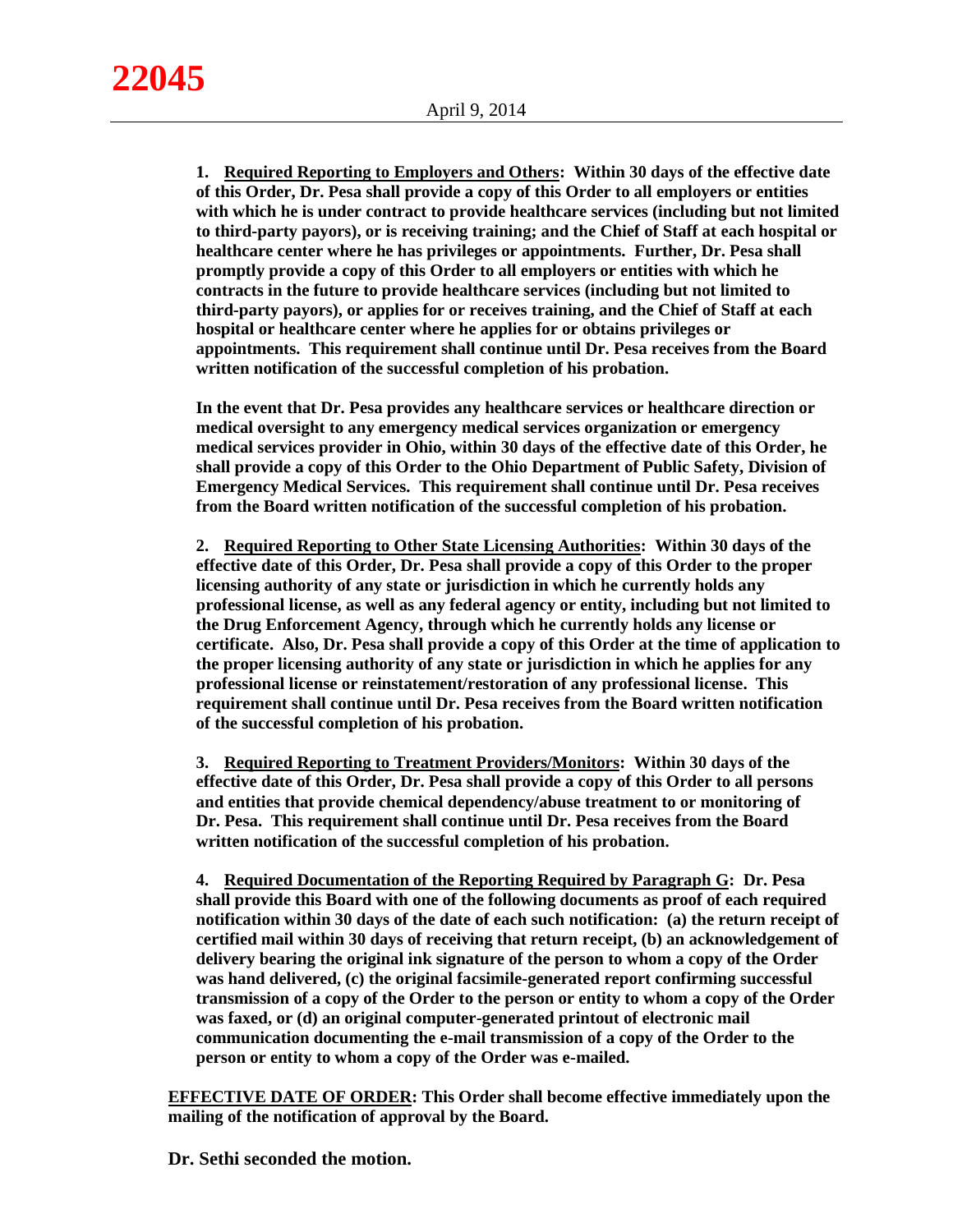Dr. Steinbergh indicated that she wanted to talk to Dr. Pesa about the seriousness of this addiction, saying when he talked about making amends to family, friends and his employer, there was no mention of the patients from which he diverted the Dilaudid. Dr. Steinbergh said she did not trust Dr. Pesa or his decision-making. Dr. Steinbergh continued by saying that Dr. Pesa was not just getting drugs for himself, he involved the care of patients and diverted anesthesia from them. Dr. Steinbergh said she did not think that Dr. Pesa should ever go back to the practice of anesthesiology because she thinks he will relapse and then he will be in serious trouble with the Board. Therefore, Dr. Steinbergh said, unless the Board really makes their point at this time, Dr. Pesa may not fully understand the seriousness of his addiction.

Dr. Steinbergh said the suspension should be longer than 90 days and would speak to a lengthier time, but agrees with interim monitoring with controlled substance logs and the ethics courses. Dr. Steinbergh concluded by restating that she had grave concerns about Dr. Pesa going back to anesthesia and his chances of relapsing, if he does.

Dr. Sethi agreed that more than 18 months is necessary to ensure Dr. Pesa does not relapse and agrees that Dr. Pesa should consider something other than anesthesiology.

Dr. Soin said, as an anesthesiologist, it is very easy to get their hands on narcotics, as they have complete access, more so than any other physician. They can pull drugs all the time because their patients need it urgently and it is very easy to take the medicine and put it in our pockets without anyone ever knowing, because all the physician has to do is turn up the gas and no one will know. Dr. Soin indicated that he has spoken to several of his colleagues who have impairment issues and they state they sit and stare at the narcotics in their hand and know how easy it would be to keep and take the drugs themselves. Dr. Soin concluded by saying he was worried about Dr. Pesa relapsing and said he is a young physician with his whole life and career ahead of him.

Dr. Talmage returned to the meeting at this time.

Dr. Ramprasad joined the discussion and said, with anesthesia, recidivism is very high and there is a 20% mortality rate when individuals go back to anesthesia. In the past, the Board has stopped physicians from going back to anesthesiology and Dr. Ramprasad said he believes Dr. Pesa should consider not going back to it, because addictions are so hard to control.

A roll call was taken:

| <b>ROLL CALL:</b> | Dr. Bechtel    | - abstain |
|-------------------|----------------|-----------|
|                   | Dr. Saferin    | - aye     |
|                   | Dr. Soin       | - aye     |
|                   | Dr. Steinbergh | - aye     |
|                   | Dr. Ramprasad  | - aye     |
|                   | Dr. Sethi      | - aye     |
|                   | Dr. Talmage    | - abstain |
|                   | Mr. Kenney     | - aye     |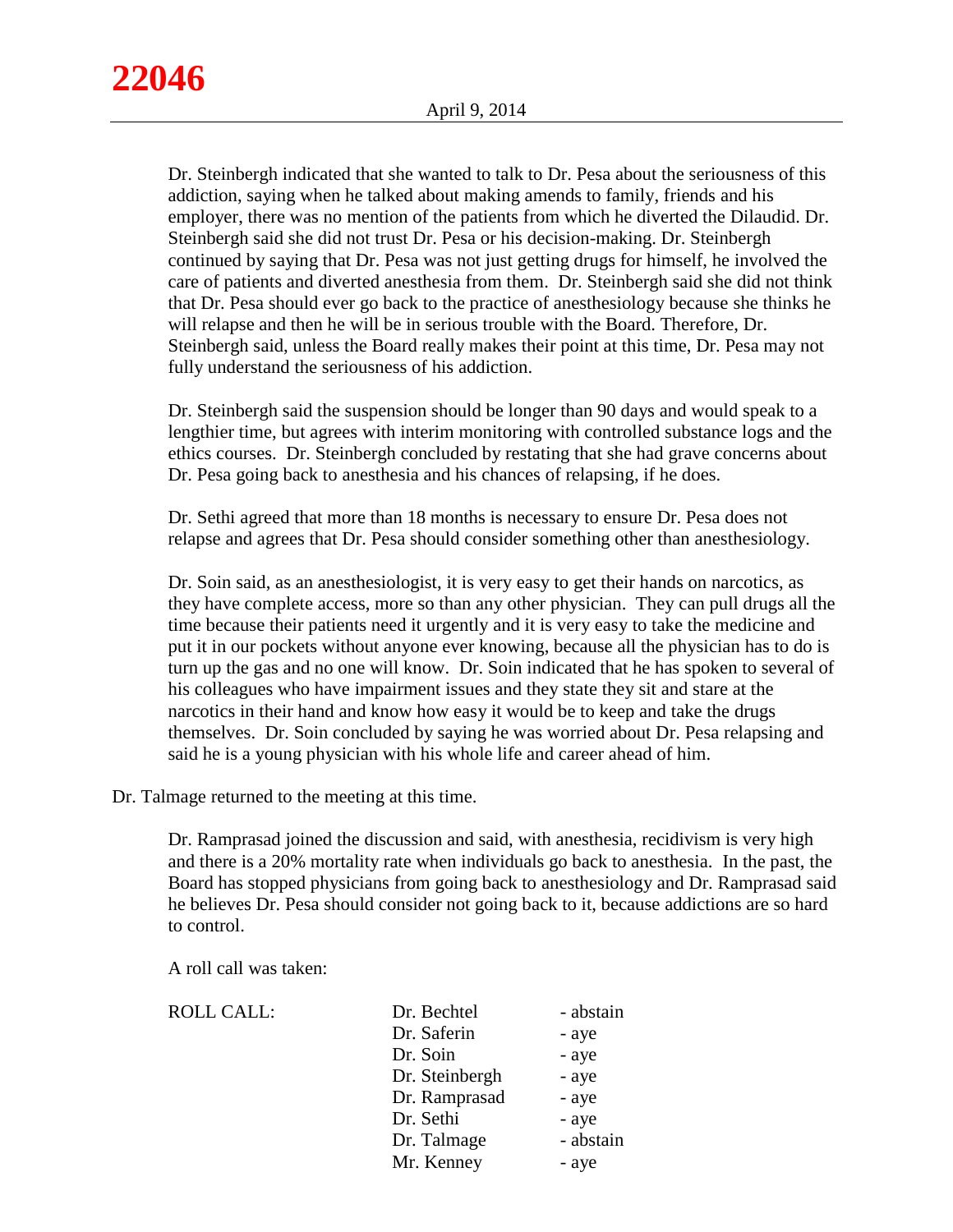#### April 9, 2014

### Mr. Gonidakis - aye

The motion carried.

# **Dr. Steinbergh moved to approve the Proposed Order as amended. Dr. Soin seconded the motion.**

A roll call was taken:

| Dr. Bechtel    | - abstain |
|----------------|-----------|
| Dr. Saferin    | - aye     |
| Dr. Soin       | - aye     |
| Dr. Steinbergh | - aye     |
| Dr. Ramprasad  | - aye     |
| Dr. Sethi      | - aye     |
| Dr. Talmage    | - abstain |
| Mr. Kenney     | - aye     |
| Mr. Gonidakis  | - aye     |
|                |           |

The motion carried.

Dr. Steinbergh commented to Dr. Pesa that she hopes he will take the time that he is out of practice to consider leaving anesthesia, because he has a whole career ahead of him and if he goes back to it, she feels he will be back in front of the Board.

# **PROPOSED FINDINGS AND PROPOSED ORDERS**

Dr. Ramprasad indicated that in the following matter, the Board issued a Notice of Opportunity for Hearing and that no timely request for hearing was received. The matter was reviewed by a Hearing Examiner, who prepared the Proposed Findings and Proposed Orders and the matter is now before the Board for final disposition. Dr. Ramprasad stated that this item is disciplinary in nature, and therefore the Secretary and Supervising Member cannot vote. In this matter, Dr. Talmage served as Acting Secretary and Dr. Bechtel served as Supervising Member.

# **Bikramjit Singh, M.D.**

Dr. Ramprasad directed the Board's attention to the matter of Bikramjit Singh, M.D.

**Dr. Steinbergh moved to find that the allegations as set forth in the January 8, 2014 Notice of Opportunity for Hearing in the matter of Dr. Singh have been proven to be true by a preponderance of the evidence and to adopt the Proposed Findings and Proposed Order. Dr. Sethi seconded the motion.**

Dr. Ramprasad indicated that he would now entertain discussion regarding the matter.

Dr. Saferin reviewed the case with the Board stating that Dr. Singh applied for a Training Certificate in May of 2013. The Board relied on his representation on his application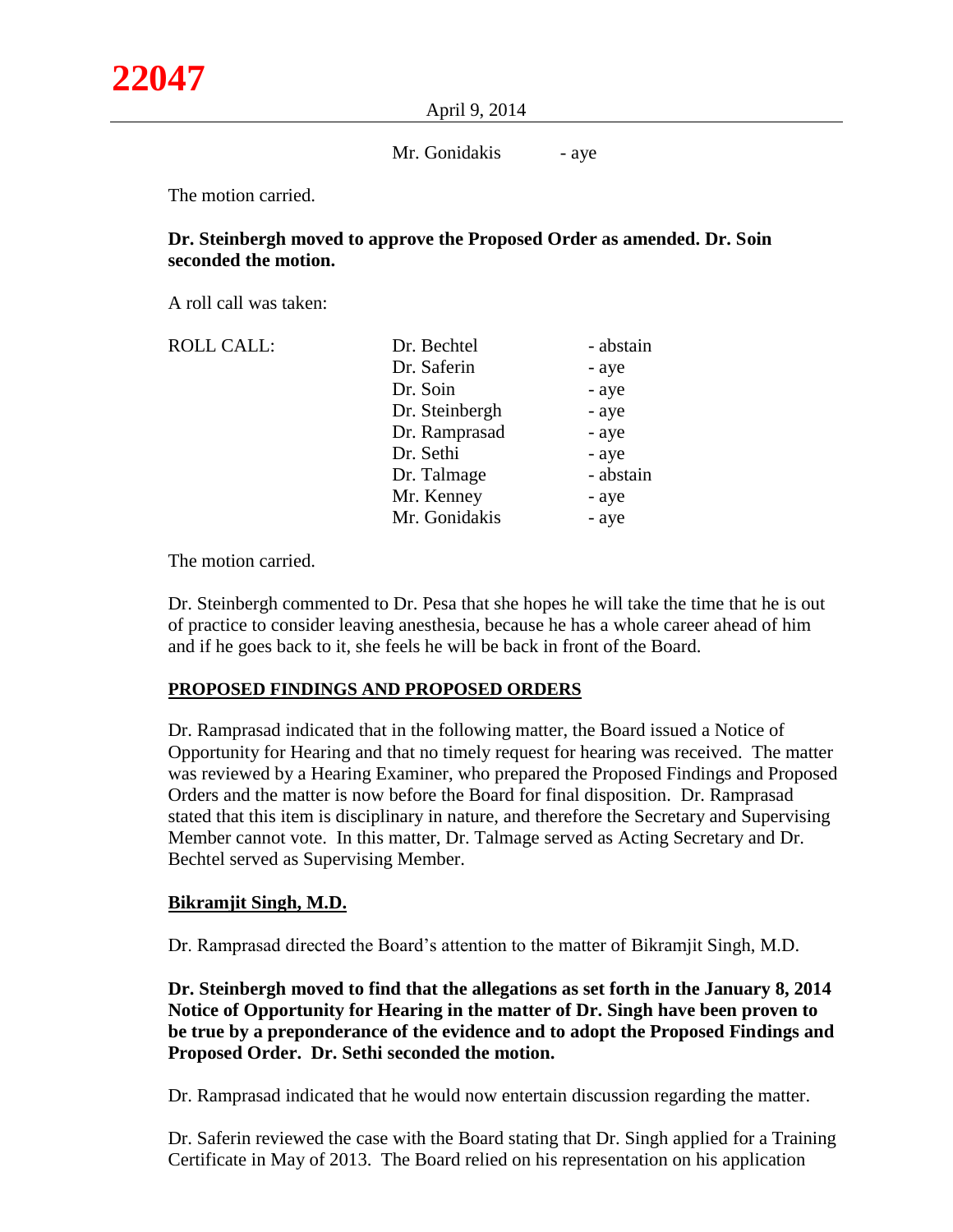detailing Dr. Singh's education and medical experience. Dr. Saferin indicated that Dr. Singh personally completed and signed the application, verified it was strictly true in every respect. Dr. Saferin continued by saying that Dr. Singh had the statement notarized, swearing to the truth and accuracy of the information in the document. On the basis of those representations, the Board issued a Training Certificate to Dr. Singh authorizing him to work directly with patients in a residency program.

Dr. Saferin continued by saying, Dr. Singh was dishonest about his medical training and experience and did not have the qualifications he claimed. On the application for the Training Certificate, Dr. Singh claimed he worked from August of 2004 to June of 2008, as a medical officer at a coronary unit in Metro Hospital in Faridabad, India and from July of 2008 to June of 2011, as a medical officer in critical care unit at Fortis Escorts Hospital in Faridabad, India. Dr. Saferin said that only after a complaint was reported to the Board and interrogatories were sent, did Dr. Singh admit that from 2004 to 2008, he was either a student or was on vacation, and that from 2008 through 2010, he worked as a physician in a general practitioner's office. Dr. Saferin noted that Dr. Singh worked as a medical officer in the critical care unit in Fortis Escorts Hospital for only one year from June 2010 to June 2011, and at Fortis Shalimar, Bagh, New Delhi, for only four months, from July of 2011 to November of 2011.

Dr. Saferin stated that Dr. Singh had significantly less experience and training than indicated on his application and possibly may not have been licensed to work at Mercy St. Vincent's Hospital had the Board known the true level of experience. Dr. Saferin continued by saying that Dr. Singh claimed that his wife, at that time, pressured him to lie on his application. However, that excuse was unacceptable, as Dr. Singh was responsible for the accuracy of his application. Dr. Saferin indicated that Dr. Singh could have corrected his false statements when he submitted an application for renewal, but he did not. Therefore, Dr. Singh lied twice and accepted the Board's renewal until an investigation commenced.

Dr. Saferin concluded by saying the evidence is unequivocal that Dr. Singh obtained his Training Certificate under false pretenses and stated he supported the motion of permanent revocation.

A roll call was taken:

| <b>ROLL CALL:</b> | Dr. Bechtel    | - abstain |
|-------------------|----------------|-----------|
|                   | Dr. Saferin    | - aye     |
|                   | Dr. Soin       | - aye     |
|                   | Dr. Steinbergh | - aye     |
|                   | Dr. Ramprasad  | - aye     |
|                   | Dr. Sethi      | - aye     |
|                   | Dr. Talmage    | - abstain |
|                   | Mr. Kenney     | - aye     |
|                   | Mr. Gonidakis  | - aye     |
|                   |                |           |

The motion carried.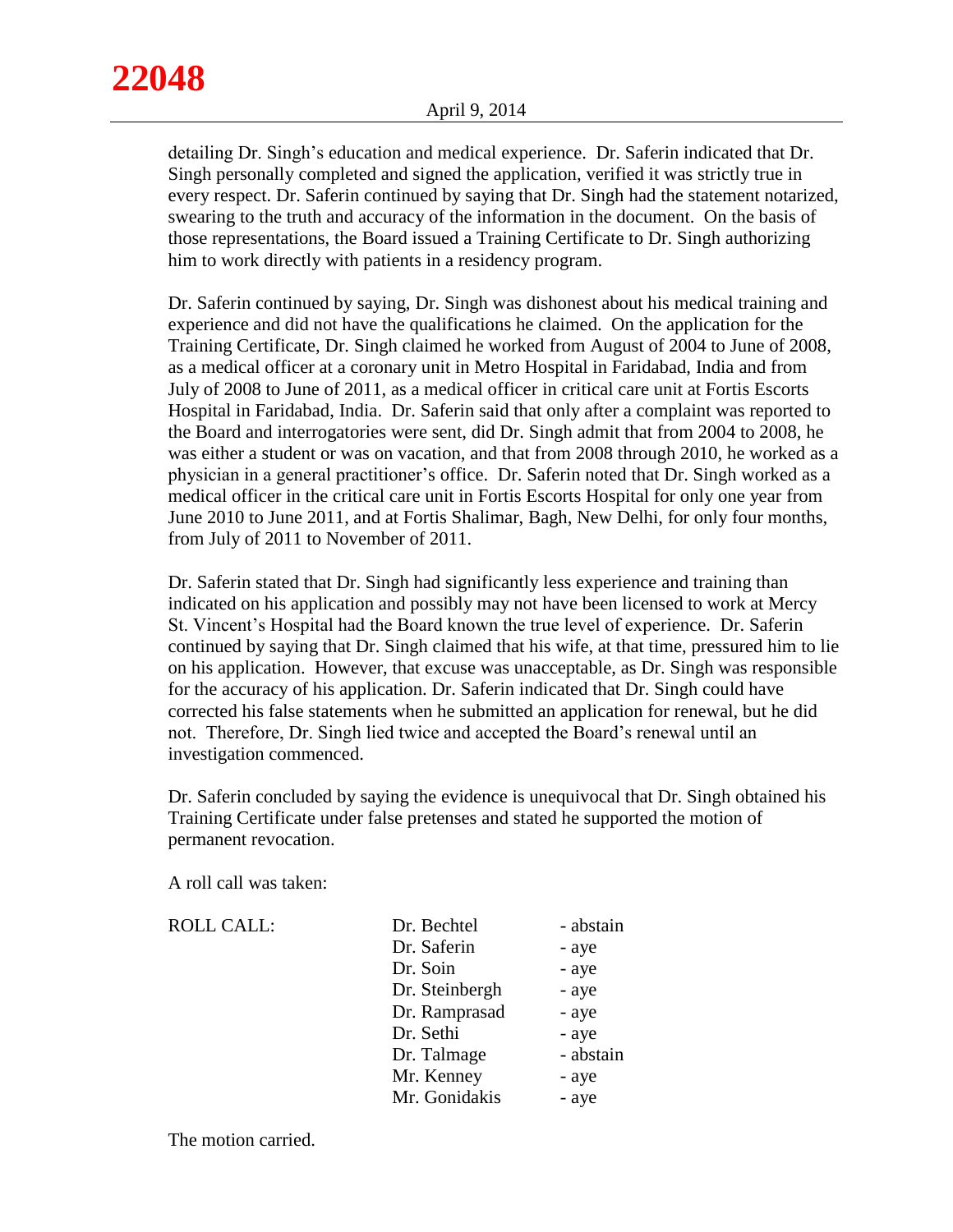Dr. Steinbergh exited the meeting at this time.

#### FINDINGS, ORDERS, AND JOURNAL ENTRIES

Dr. Ramprasad advised that Mr. Good applied for restoration of his massage therapy license, which expired on August 31, 2005. According to the resume of activities on the restoration application, it has been more than two years since Mr. Good has actively engaged in the practice of massage therapy. On January 28, 2014, the Board issued a Corrected Notice of Opportunity for Hearing, and documentation of Service was received. There was no request for hearing filed, and more than 30 days have elapsed since the mailing of the Notice. The matter is now before the Board for final disposition.

Dr. Ramprasad stated that the matter is not disciplinary in nature, and therefore the Secretary and Supervising Member may vote.

#### **James A. Good, M.T.**

**Dr. Soin moved to find that the allegations as set forth in the January 29, 2014 Corrected Notice in the matter of Mr. Good, M.T., have been proven to be true by a preponderance of the evidence, and that the Board enter an Order, effective immediately upon mailing, to approve the restoration of the license to practice massage therapy in Ohio, provided Mr. Good takes and passes the Massage and Bodywork Licensing Examination (MBLEX) within six months of January 29, 2014. Dr. Saferin seconded the motion.**

Dr. Ramprasad stated that he would entertain discussion in the above matter. A roll call was taken:

| <b>ROLL CALL:</b> | Dr. Bechtel   | - aye |
|-------------------|---------------|-------|
|                   | Dr. Saferin   | - aye |
|                   | Dr. Soin      | - aye |
|                   | Dr. Ramprasad | - aye |
|                   | Dr. Sethi     | - aye |
|                   | Dr. Talmage   | - aye |
|                   | Mr. Kenney    | - aye |
|                   | Mr. Gonidakis | - aye |

The motion carried.

#### **Kristen Rochelle Richards**

Dr. Ramprasad stated that Rochelle Richards applied for a license to practice massage therapy in Ohio. According to the information provided on her application, Ms. Richards completed a course of instruction which does not meet the Ohio curriculum requirements at a school that does not hold a certificate of good standing from the Medical Board, nor has she held a license to practice massage therapy in good standing in another state for at least five years prior to her Ohio application*.* On January 27, 2014, the Board issued a Notice of Opportunity for Hearing to Ms. Richards, and documentation of Service was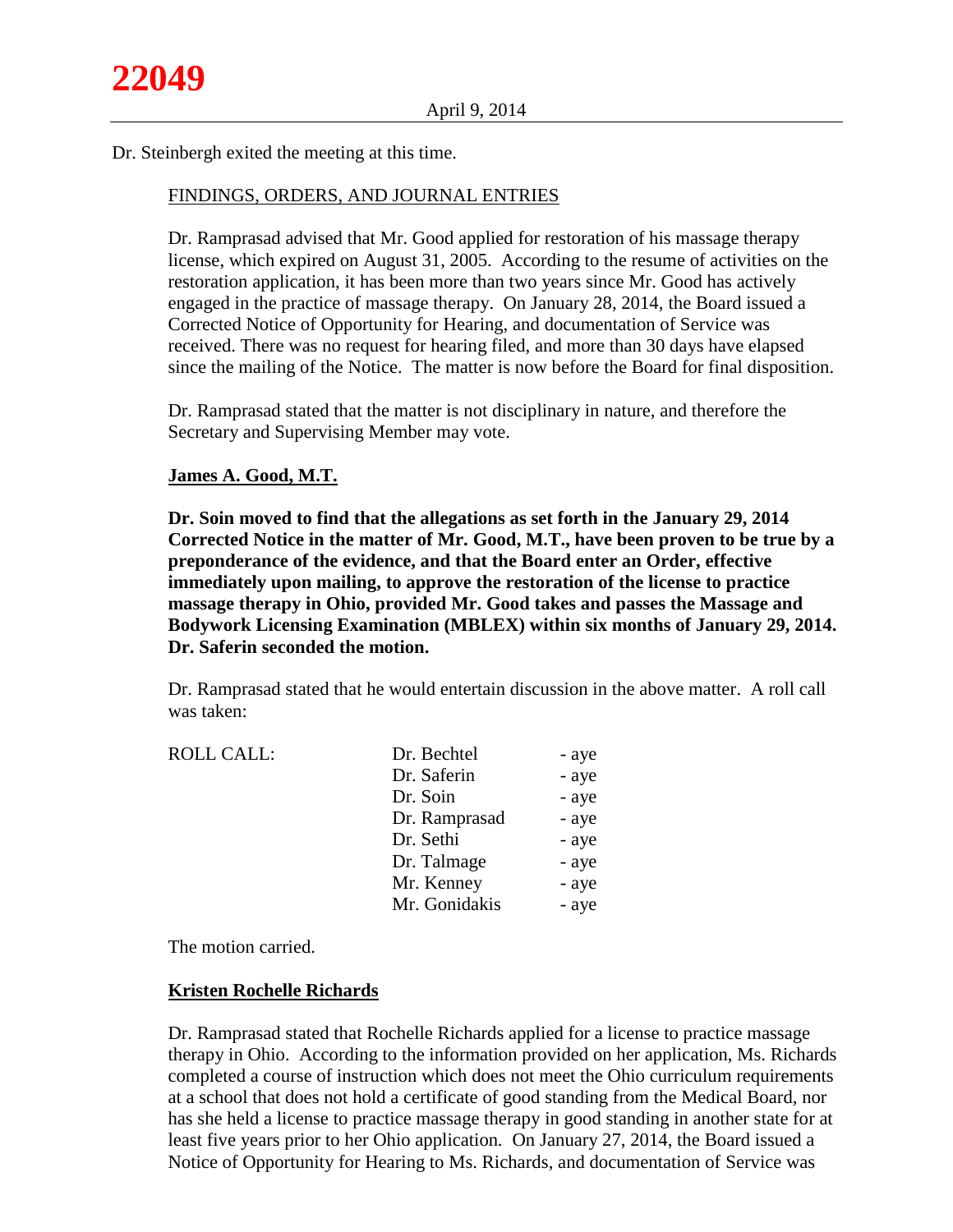received. Dr. Ramprasad said there was no request for hearing filed, and more than 30 days have elapsed since the mailing of the notice and the matter is now before the Board for final disposition.

Dr. Ramprasad stated that the matter is not disciplinary in nature, and therefore the Secretary and Supervising Member may vote.

**Dr. Saferin moved to find that the allegations as set forth in the January 27, 2014 Notice in the matter of Kristen Rochelle Richards have been proven to be true by a preponderance of the evidence, and that the Board enter an Order, effective immediately upon mailing, to deny the application for a license to practice massage therapy in Ohio. Dr. Soin seconded the motion.**

Dr. Ramprasad stated that he would entertain discussion in the above matter. A roll call was taken:

| <b>ROLL CALL:</b> | Dr. Bechtel   | - aye |
|-------------------|---------------|-------|
|                   | Dr. Saferin   | - aye |
|                   | Dr. Soin      | - aye |
|                   | Dr. Ramprasad | - aye |
|                   | Dr. Sethi     | - aye |
|                   | Dr. Talmage   | - aye |
|                   | Mr. Kenney    | - aye |
|                   | Mr. Gonidakis | - aye |
|                   |               |       |

The motion carried.

# **Christi Lynn Greene, M.T.**

Dr. Ramprasad stated that Ms. Greene was convicted of one felony count of Attempted Illegal Assembly or Possession of Chemicals for the Manufacture of Drugs, a fourth degree felony, related to participation in the production of methamphetamine. On February 12, 2014, the Board issued a Notice of Opportunity for Hearing to Ms. Greene, and documentation of Service was received. Dr. Ramprasad stated that there was no request for hearing filed, and more than 30 days have elapsed since the mailing of the notice. The matter is now before the Board for final disposition.

Dr. Steinbergh returned to the meeting at this time.

Dr. Ramprasad stated that this item is disciplinary in nature, and therefore the Secretary and Supervising Member cannot vote. In this matter, Dr. Talmage served as Acting Secretary and Dr. Bechtel served as Supervising Member.

Dr. Ramprasad indicated that the staff had not recommended a disciplinary action in this matter. Therefore, the motion must specify what, if any, disciplinary action should be imposed and the effective date of the Order.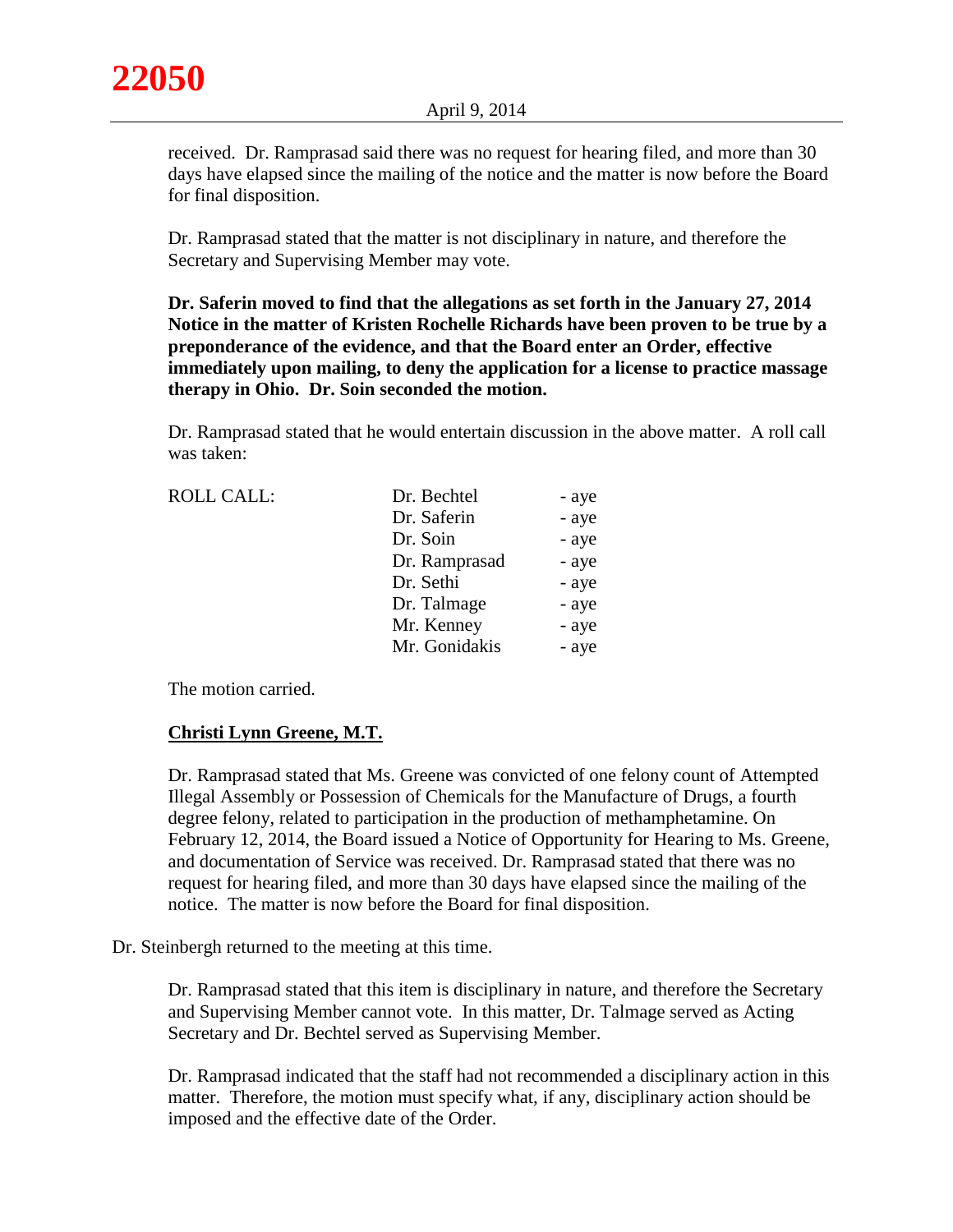**Dr. Soin moved to find that the allegations set forth in the February 12, 2014 Notice issued to Christi Lynn Greene, M.T., have been proven to be true by a preponderance of the evidence, and that the Board enter an Order, effective immediately upon mailing, of permanent revocation of Ms. Greene's massage therapy license. Dr. Sethi seconded the motion.**

Mr. Kenney exited the meeting at this time.

Dr. Ramprasad stated that he would entertain discussion in the above matter. A roll call was taken:

| ROLL CALL: | Dr. Bechtel    | - abstain |
|------------|----------------|-----------|
|            | Dr. Saferin    | - aye     |
|            | Dr. Soin       | - aye     |
|            | Dr. Steinbergh | - aye     |
|            | Dr. Ramprasad  | - aye     |
|            | Dr. Sethi      | - aye     |
|            | Dr. Talmage    | - abstain |
|            | Mr. Gonidakis  | - aye     |
|            |                |           |

The motion carried.

# **Steven Eric Timoteo**

Dr. Ramprasad stated that Mr. Timoteo applied for a massage therapy license, and was directed to submit to an outpatient examination for possible impairment of ability to practice according to acceptable and prevailing standards of care, because of habitual or excessive use or abuse of drugs, alcohol, or other substances that impair ability to practice. Dr. Ramprasad said that Mr. Timoteo failed to appear for the examination and was deemed to be impaired in his ability to practice. He has not provided documentation that the failure to appear was due to circumstances beyond his control. On January 8, 2014, the Board issued a Notice of Opportunity for Hearing to Mr. Timoteo for the purpose of determining whether his failure to appear at the examination was due to circumstances beyond his control. Service was completed via a certificate of mailing. There was no request for hearing filed, and more than 30 days have elapsed since the mailing of the notice. The matter is now before the Board for final disposition.

Dr. Ramprasad stated that the item is disciplinary in nature, and therefore the Secretary and Supervising Member cannot vote. In this matter, Dr. Talmage served as Acting Secretary and Dr. Bechtel served as Supervising Member.

**Dr. Sethi moved to find that the allegations set forth in the January 8, 2014 Notice in the matter of Steven Eric Timoteo have been proven to be true by a preponderance of the evidence, and that the Board enter an Order, effective immediately upon mailing, denying the application of Steven Eric Timoteo. Dr. Soin seconded the motion.**

Dr. Ramprasad stated that he would entertain discussion in the above matter. A roll call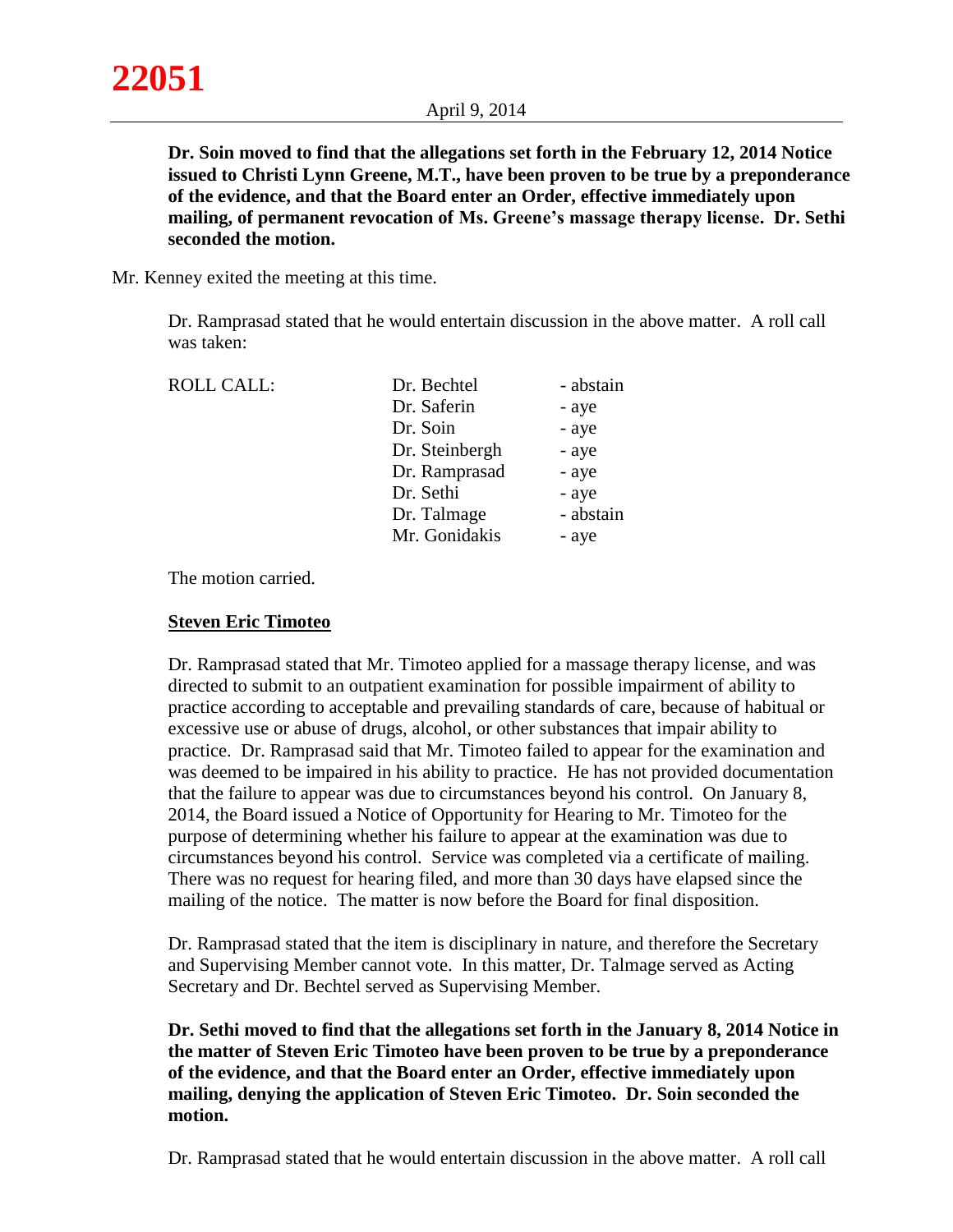April 9, 2014

|  | was taken: |
|--|------------|
|--|------------|

| <b>ROLL CALL:</b> | Dr. Bechtel    | - abstain |
|-------------------|----------------|-----------|
|                   | Dr. Saferin    | - aye     |
|                   | Dr. Soin       | - aye     |
|                   | Dr. Steinbergh | - aye     |
|                   | Dr. Ramprasad  | - aye     |
|                   | Dr. Sethi      | - aye     |
|                   | Dr. Talmage    | - abstain |
|                   | Mr. Gonidakis  | - aye     |
|                   |                |           |

The motion carried.

# ORDERS OF SUMMARY SUSPENSION, ORDERS OF IMMEDIATE SUSPENSION, AND NOTICES OF AUTOMATIC SUSPENSION

# **James Andrew Williams, D.O. - Notice of Summary Suspension and Opportunity for Hearing**

At this time, the Board read and considered the proposed Notice of Summary Suspension and Opportunity for Hearing in the above matter, a copy of which shall be maintained in the exhibits section of this Journal.

# **Dr. Steinbergh moved to enter an Order of Summary Suspension in the matter of James Andrew Williams, D.O., in accordance with Section 4731.22(G), Ohio Revised Code, and to issue the Notice of Summary Suspension and Opportunity for Hearing. Dr. Soin seconded the motion**. A roll call was taken:

| ROLL CALL: | Dr. Bechtel    | - abstain |
|------------|----------------|-----------|
|            | Dr. Saferin    | - aye     |
|            | Dr. Soin       | - aye     |
|            | Dr. Steinbergh | - aye     |
|            | Dr. Ramprasad  | - aye     |
|            | Dr. Sethi      | - aye     |
|            | Dr. Talmage    | - abstain |
|            | Mr. Gonidakis  | - aye     |

The motion carried.

The Board took a short recess.

# PROBATIONARY APPEARANCES

Mr. Kenney returned to the meeting at this time.

# **Francis E. Dumont, M.D.**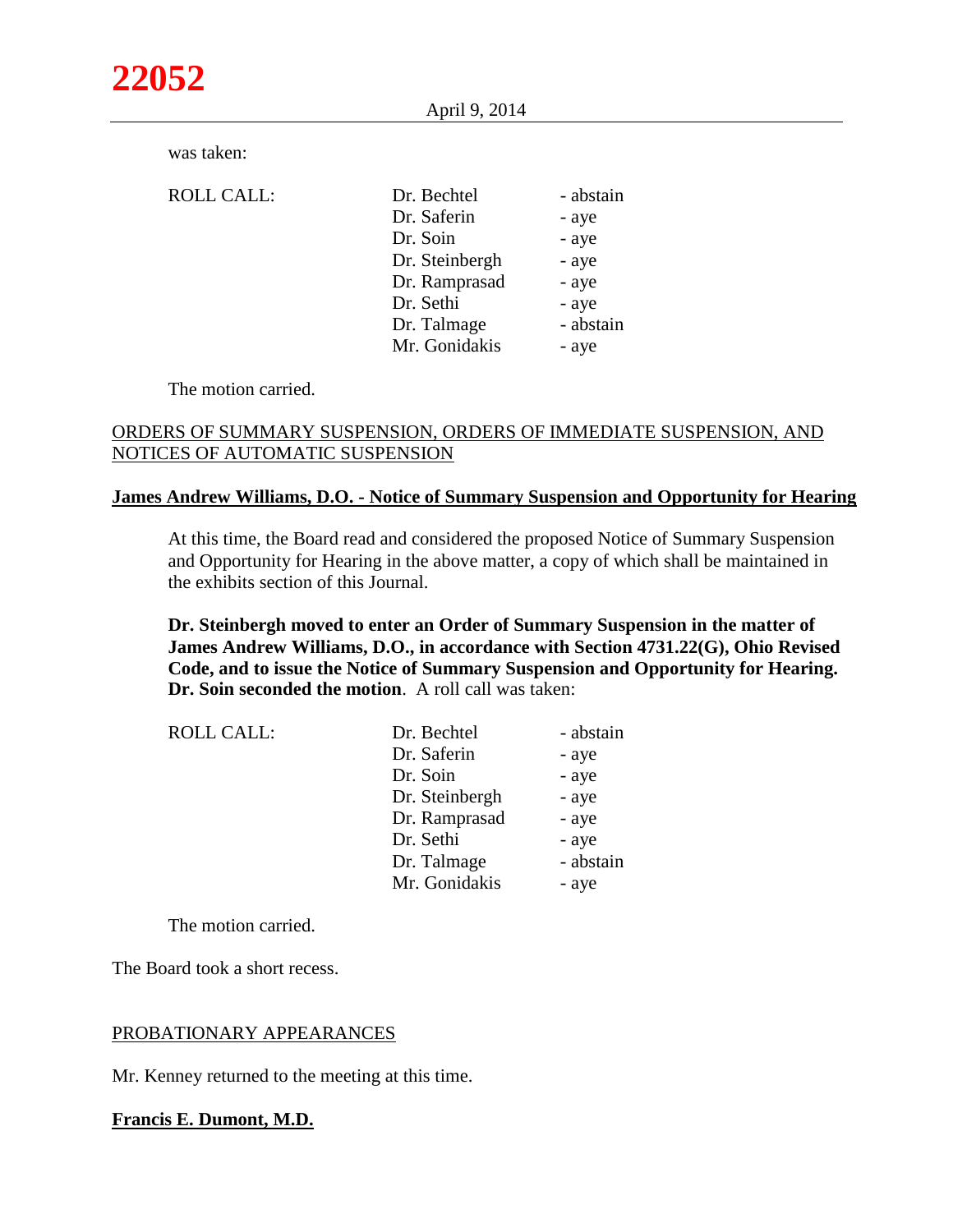Dr. Steinbergh welcomed Dr. Dumont to the meeting, asked how he was doing, asked about his practice and inquired as to how many hours a week he was working.

Dr. Dumont indicated that he was working a 40-hour week and is on the road every weekday. Dr. Dumont said he loved the work and felt it was an amazing gift to be able to bring his work into individual's homes.

Dr. Ramprasad asked if he was in the Christ Hospital group before.

Dr. Dumont answered that he could not get privileges when his license was on probation, so he could not join Christ Hospital's group. He indicated that he was planning to continue what he was doing, because he felt that God had led him there.

**Dr. Steinbergh moved to release Francis E. Dumont, M.D., from the terms of the Board's Order of September 14, 2011, effective April 11, 2014. Dr. Saferin seconded the motion.** All members voted aye. The motion carried.

# **Timothy A. Heinrichs, M.D.**

Dr. Steinbergh welcomed Dr. Heinrichs to the meeting, asked how he plans to handle his recovery moving forward and how his practice was going.

Dr. Heinrichs indicated that he made a number of very good friends in the support groups and plans to continue with the groups. Dr. Heinrichs also said he had been working with younger gentlemen who had problems in the community. He said he had been actively involved with those individuals and in the AA program. Dr. Heinrichs indicated that his practice was going extremely well.

Dr. Steinbergh noted that Dr. Heinrichs raises horses and that he was the Mercer County Coroner.

Dr. Heinrichs said he owns a farm and he and his son raise thoroughbred horses. Dr. Heinrich confirmed that he is the Mercer County Coroner.

Dr. Talmage asked if Dr. Heinrichs was a sponsor or that he intended to become an Alcoholics Anonymous (AA) sponsor.

Dr. Heinrichs indicated that he was a sponsor.

**Dr. Steinbergh moved to release Timothy A. Heinrichs, M.D., from the terms of his April 8, 2009, Step II Consent Agreement, effective April 9, 2014. Dr. Saferin seconded the motion.** All members present voted aye. The motion carried.

# **James M. Kemper, D.O.**

Dr. Steinbergh welcomed Dr. Kemper to the meeting, asked about his practice, specifically in regards to prescribing controlled substances and pain management, and asked what he felt he had learned from the experience.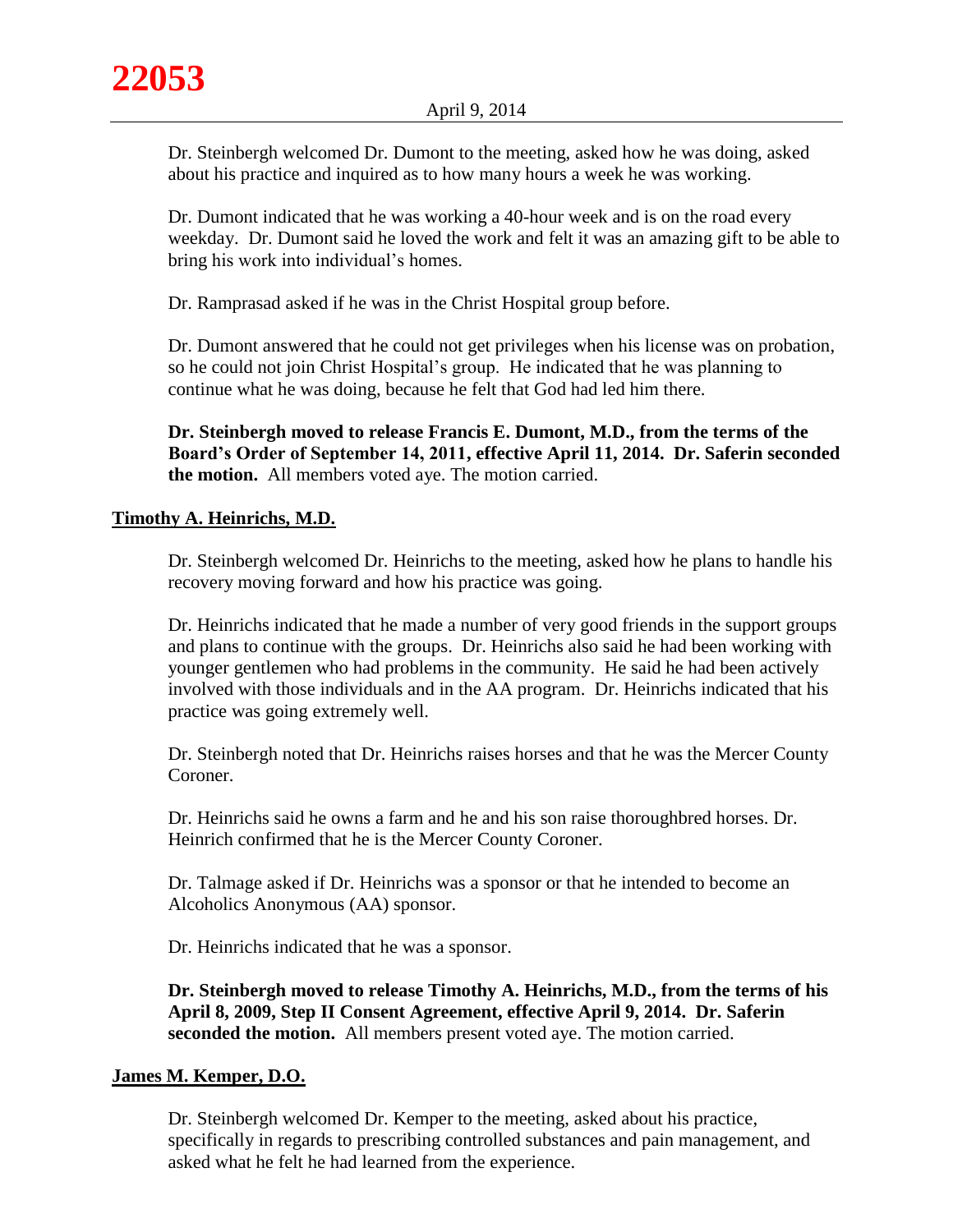Dr. Kemper said he had been working in an urgent care clinic for about three and a half years in Cincinnati.

Dr. Ramprasad stated he thought so, because he knows Dr. Kemper's supervising physician.

Dr. Kemper said that most of the patients that he prescribes pain medication to are for acute injuries, such as broken bones and burns. He indicated that he only prescribes medication in supplies of a few days to a week supply. Dr. Kemper indicated if a patient comes in with chronic or acute pain problems, he checks OARRS for suspicious activity. Dr. Kemper also said that if a patient has a chronic pain problem, he urges them to get a family physician to manage it.

Dr. Steinbergh asked if there are pain management clinics in his area that Dr. Kemper would refer to, rather than primary care, depending on his diagnosis of the patient and asked if a the patient could get a timely appointment at them.

Dr. Kemper indicated that there are a few main management centers in the area and indicated that the office does not schedule the appointment for the patient, but rather, they provide the patient with the contact information.

Dr. Soin joined the conversation to suggest, if Dr. Kemper is treating acute pain as an emergency or in an urgent care setting, that dispensing 72 hours' worth of medication would be sufficient. Dr. Soin indicated that he appreciated Dr. Kemper's statement, which was made during his last appearance, that he had learned to be more suspicious of patients.

Dr. Kemper said that he has become more suspicious of patients and his experience with the Board had made him a better physician in those situations.

Dr. Talmage asked if Dr. Kemper had done continuing medical education (CME) in pain management.

Dr. Kemper indicated, not specifically, but he does attend medical conferences, which last two or three days and includes at least one presentation on pain management.

**Dr. Steinbergh moved to release James M. Kemper, D.O., from the terms of his April 13, 2011 Consent Agreement, effective April 9, 2014. Dr. Soin seconded the motion.** All members voted aye. The motion carried.

# MISCELLANEOUS

**Dr. Steinbergh moved to give the Board President the authority to set the salary for the Interim Executive Director. Dr. Saferin seconded the motion.** All members present, excluding Dr. Ramprasad, voted aye. The motion carried.

The Board took a short recess.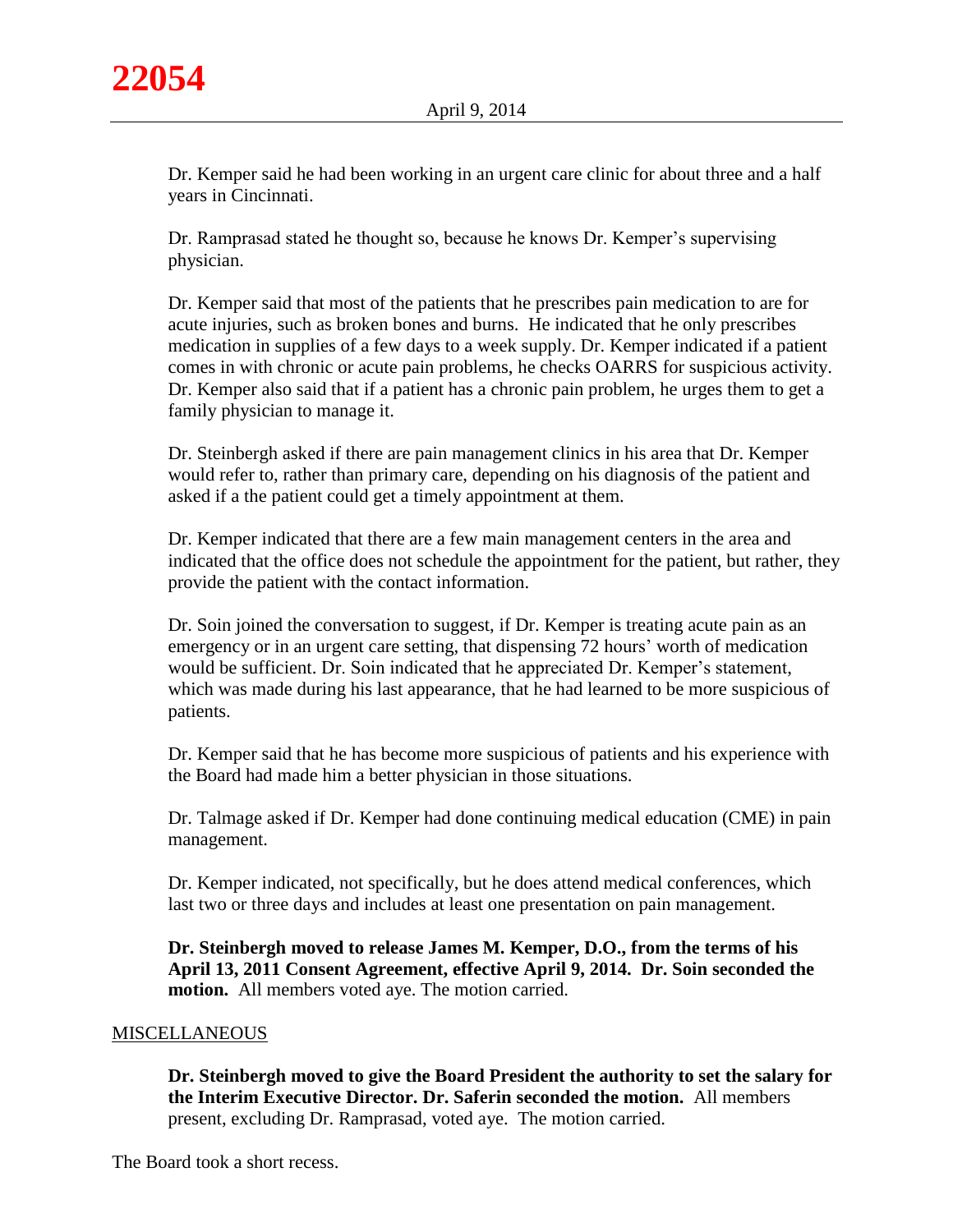#### REPORTS AND RECOMMENDATIONS CONTINUED

### **David Edward Noonan, Jr.**

**Dr. Steinbergh made a motion to remove from the table, the matter of David Edward Noonan, Jr. Dr. Soin seconded the motion.** All members voted aye. The motion carried.

**Dr. Saferin moved to amend the Proposed Order to read as follows:**

**It is hereby ORDERED that:**

**A. GRANT OF APPPLICATION; SUSPENSION OF CERTIFICATE: The application of David Edward Noonan, Jr., to practice massage therapy in the State of Ohio shall be GRANTED, provided that he otherwise meets all statutory and regulatory requirements. That certificate shall be immediately SUSPENDED for an indefinite period of time.**

**B. INTERIM MONITORING: During the period that Mr. Noonan's certificate to practice massage therapy in Ohio is suspended, Mr. Noonan shall comply with the following terms, conditions, and limitations:**

**1. Obey the Law: Mr. Noonan shall obey all federal, state, and local laws, and all rules governing the practice of massage therapy in Ohio.**

**2. Declarations of Compliance: Mr. Noonan shall submit quarterly declarations under penalty of Board disciplinary action and/or criminal prosecution, stating whether there has been compliance with all the conditions of this Order. The first quarterly declaration must be received in the Board's offices on or before the first day of the third month following the month in which this Order becomes effective. Subsequent quarterly declarations must be received in the Board's offices on or before the first day of every third month.**

**3. Personal Appearances: Mr. Noonan shall appear in person for an interview before the full Board or its designated representative during the third month following the month in which this Order becomes effective, or as otherwise directed by the Board. Subsequent personal appearances must occur every three months thereafter, and/or as otherwise directed by the Board. If an appearance is missed or is rescheduled for any reason, ensuing appearances shall be scheduled based on the appearance date as originally scheduled.**

**4. Initiate Drug/Alcohol Treatment: Within 30 days of the effective date of this Order, or as otherwise approved by the Board, Mr. Noonan shall submit to a drug/alcohol assessment and any appropriate drug/alcohol treatment, as determined by an informed assessment of his current needs.**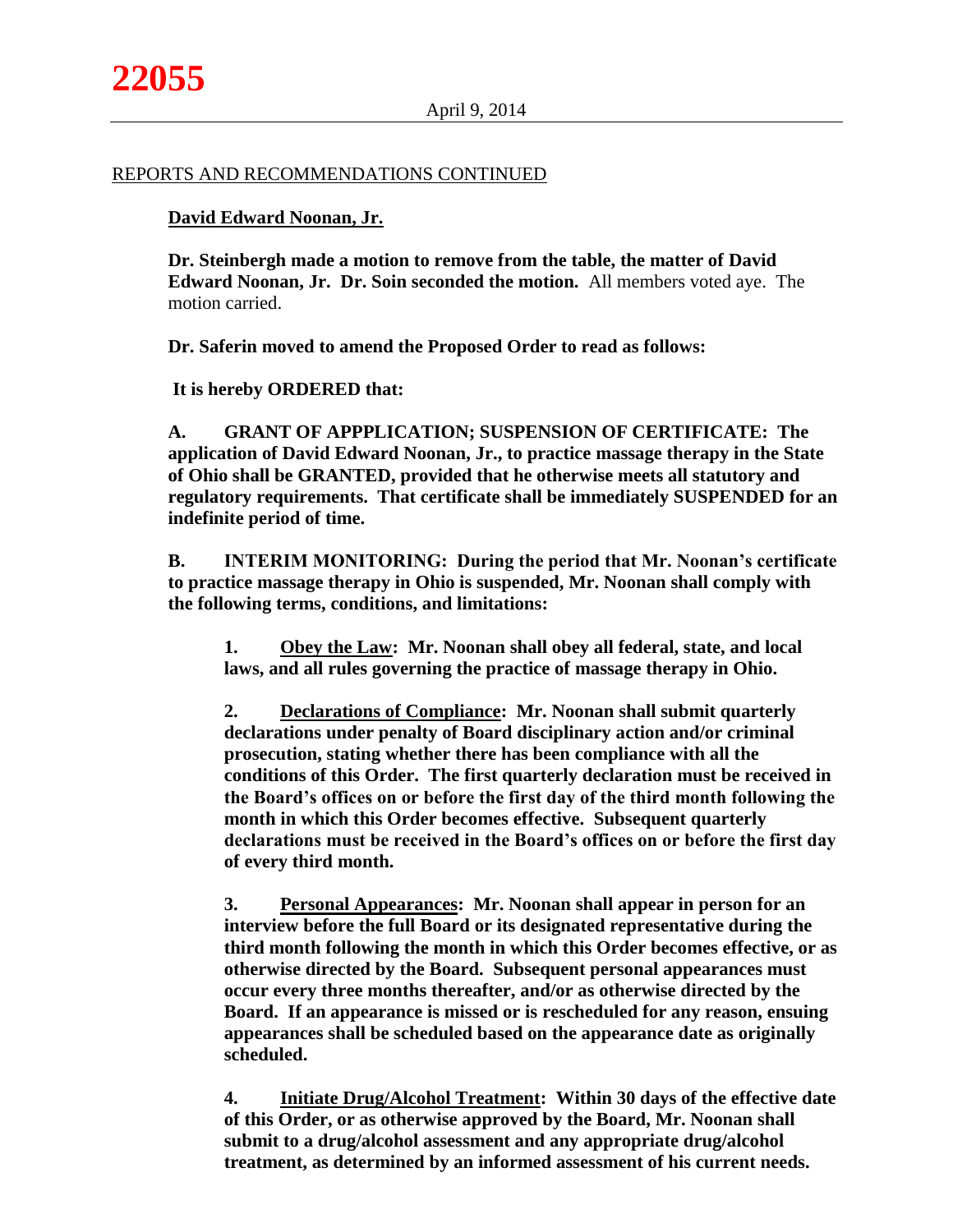**Such assessment shall comply with Rule 4731-16-05, Ohio Administrative Code, and such treatment shall comply with Rule 4731-16-02, Ohio Administrative Code, and shall be provided by a treatment provider approved under Section 4731.25, Ohio Revised Code, for treatment of drug and/or alcohol dependency or abuse.**

**Prior to the assessment, Mr. Noonan shall furnish the approved treatment provider copies of the Board's Summary of the Evidence, Findings of Fact, and Conclusions of Law, and any other documentation from the hearing record that the Board may deem appropriate or helpful to the treatment provider. Within ten days after the completion of the assessment, or as otherwise determined by the Board, Mr. Noonan shall cause a written report to be submitted to the Board from the treatment provider, which shall include, to the extent applicable, the following:**

 **A detailed plan of recommended treatment based upon the treatment provider's informed assessment of Mr. Noonan's current needs;**

 **A statement indicating whether Mr. Noonan entered into or commenced the recommended treatment program within 48 hours of its determination;**

 **A copy of a treatment contract signed by Mr. Noonan establishing the terms of treatment and aftercare, including any required supervision or restrictions on practice during treatment or aftercare; and** 

 **A statement indicating that the treatment provider will immediately report to the Board any failure by Mr. Noonan to comply with terms of the treatment contract during inpatient or outpatient treatment or aftercare.**

**a. Sobriety**

**1. Abstention from Drugs: If Mr. Noonan is found to be impaired by a Board-approved treatment provider, Mr. Noonan shall abstain completely from the personal use or possession of drugs, except those prescribed, dispensed, or administered to him by another so authorized by law who has full knowledge of Mr. Noonan's history of chemical dependency and/or abuse and who may lawfully prescribe for him (for example, a physician who is not a family member).** 

**Further, in the event that Mr. Noonan is so prescribed, dispensed, or administered any controlled substance, carisoprodol, or tramadol, Mr. Noonan shall notify the Board in writing within seven days, providing the Board with the identity of the prescriber, the name of the drug Mr. Noonan received, the medical purpose for which he received the drug,**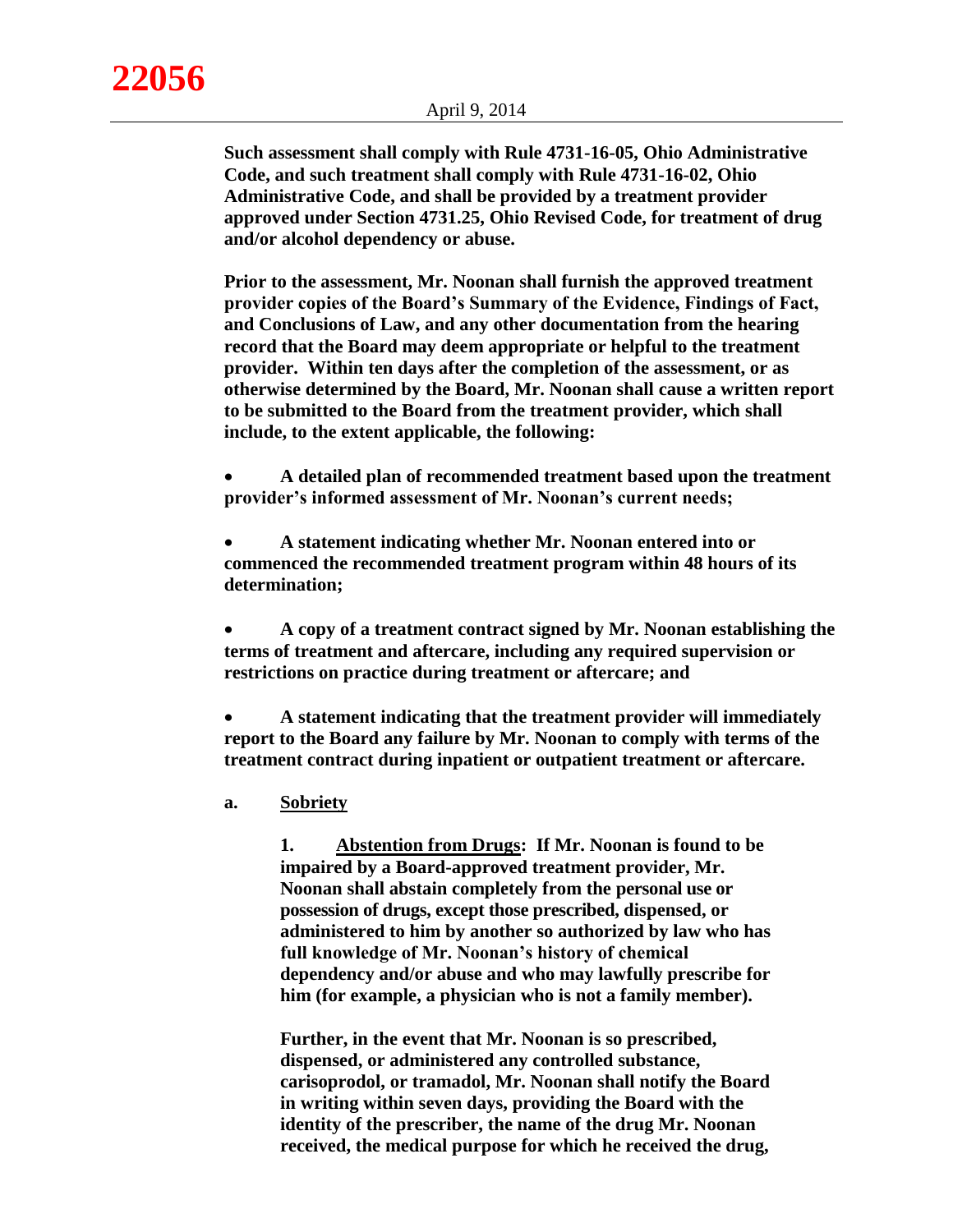**the date the drug was initially received, and the dosage, amount, number of refills, and directions for use.** 

**Further, within 30 days of the date said drug is so prescribed, dispensed, or administered to him, Mr. Noonan shall provide the Board with either a copy of the written prescription or other written verification from the prescriber, including the dosage, amount, number of refills, and directions for use.**

**2. Abstention from Alcohol: If Mr. Noonan is found to be impaired by a Board-approved treatment provider, Mr. Noonan shall abstain completely from the use of alcohol.**

#### **b. Drug & Alcohol Screens; Drug Testing Facility and Collection Site**

**1. If Mr. Noonan is found to be impaired by a Boardapproved treatment provider, Mr. Noonan shall submit to random urine screenings for drugs and alcohol at least four times per month, or as otherwise directed by the Board. Mr. Noonan shall ensure that all screening reports are forwarded directly to the Board on a quarterly basis. The drug-testing panel utilized must be acceptable to the Secretary of the Board, and shall include Mr. Noonan's drug(s) of choice.**

**2. If Mr. Noonan is found to be impaired by a Boardapproved treatment provider, Mr. Noonan shall submit, at his expense and on the day selected, urine specimens for drug and/or alcohol analysis. (The term "toxicology screen" is also used herein for "urine screen" and/or "drug screen.")**

**All specimens submitted by Mr. Noonan shall be negative, except for those substances prescribed, administered, or dispensed to him in conformance with the terms, conditions and limitations set forth in this Order.**

**Refusal to submit such specimen, or failure to submit such specimen on the day he is selected or in such manner as the Board may request, shall constitute a violation of this Order.**

**3. If Mr. Noonan is found to be impaired by a Boardapproved treatment provider, Mr. Noonan shall abstain from the use of any substance that may produce a positive result on a toxicology screen, including the consumption of poppy seeds or other food or liquid that may produce a positive result on a toxicology screen.**

**Mr. Noonan shall be held to an understanding and knowledge that the consumption or use of various substances, including**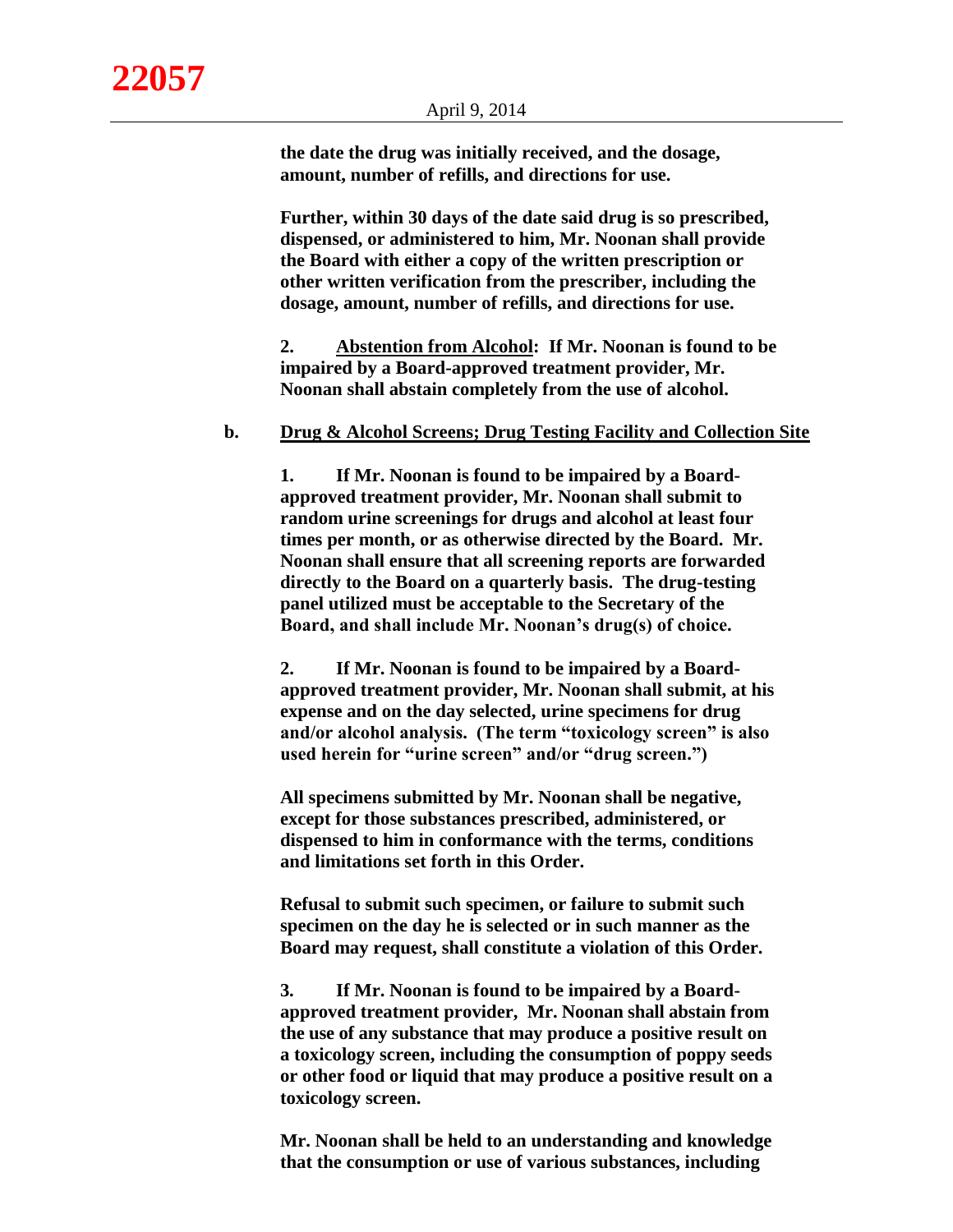**but not limited to mouthwashes, hand-cleaning gels, and cough syrups, may cause a positive toxicology screen and that unintentional ingestion of a substance is not distinguishable from intentional ingestion on a toxicology screen, and that, therefore, consumption or use of substances that may produce a positive result in a toxicology screen is prohibited under this Order.**

**4. If Mr. Noonan is found to be impaired by a Boardapproved treatment provider, all urine screenings for drugs and alcohol shall be conducted through a Board-approved drug-testing facility and a Board-approved collection site pursuant to the global contract between the approved facility and the Board, which provides for the Board to maintain ultimate control over the urine-screening process and to preserve the confidentiality of positive screening results in accordance with Section 4731.22(F)(5), Ohio Revised Code. The screening process for random testing shall require a daily call-in procedure. Further, in the event that the Board exercises its discretion, as provided in Paragraph 6 below ("Alternative Drug-testing Facility and/or Collection Site"), to approve urine screenings to be conducted at an alternative drug-testing facility, collection site, and/or supervising physician, such approval shall be expressly contingent upon the Board's retaining ultimate control over the urinescreening process in a manner that preserves the confidentiality of positive screening results.**

**5. If Mr. Noonan is found to be impaired by a Boardapproved treatment provider, within 30 days of the effective date of this Order, Mr. Noonan shall enter into the necessary financial and/or contractual arrangements with the Boardapproved drug-testing facility and/or collection site ("DFCS") in order to facilitate the screening process in the manner required by this Order.**

**Further, within 30 days of making such arrangements, Mr. Noonan shall provide to the Board written documentation of completion of such arrangements, including a copy of any contract entered into between Mr. Noonan and the Boardapproved DFCS. Mr. Noonan's failure to timely complete such arrangements, or failure to timely provide written documentation to the Board of completion of such arrangements, shall constitute a violation of this Order.**

**6. If Mr. Noonan is found to be impaired by a Boardapproved treatment provider, Mr. Noonan shall ensure that the urine-screening process performed through the Board-**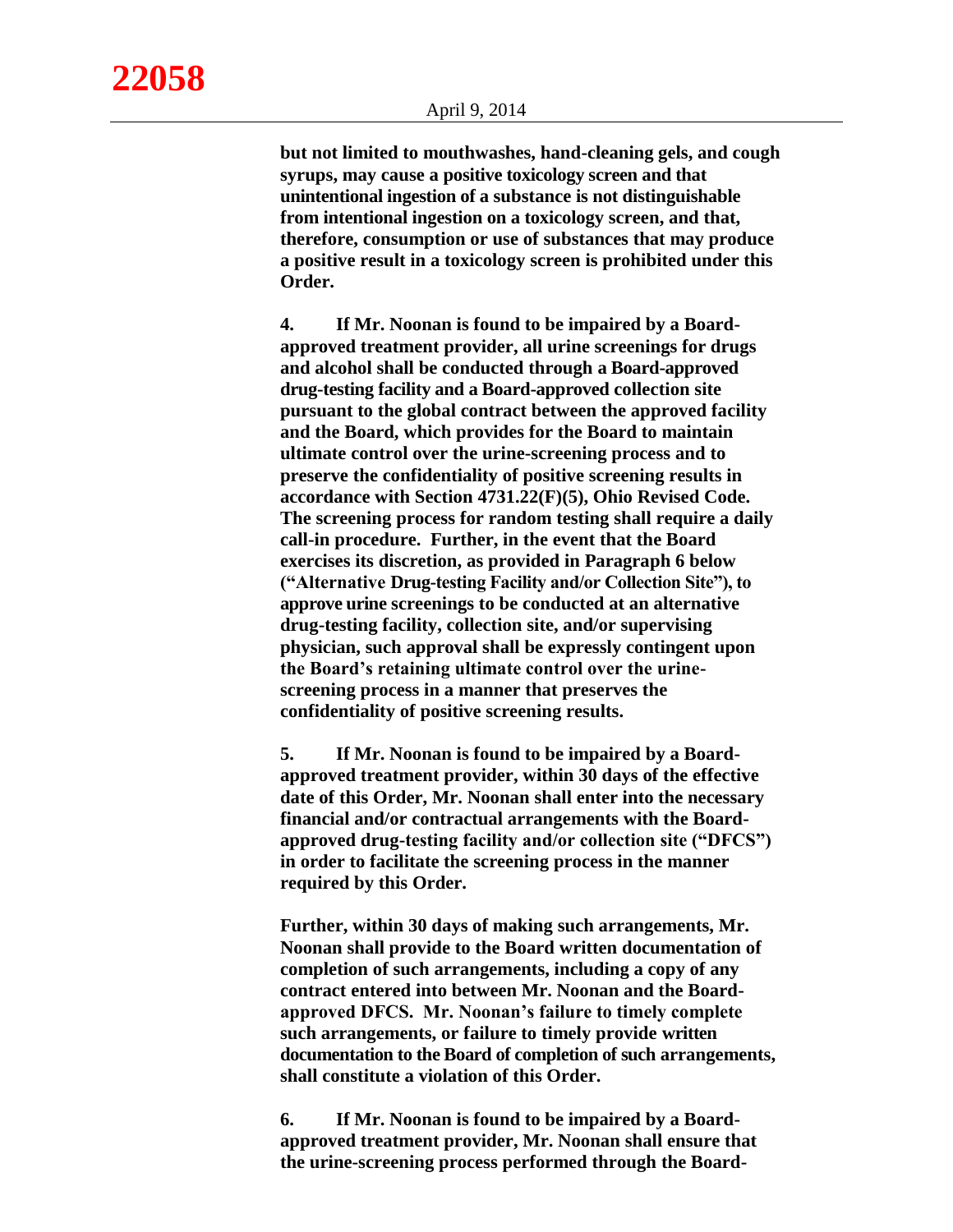**approved DFCS requires a daily call-in procedure; that the urine specimens are obtained on a random basis; and that the giving of the specimen is witnessed by a reliable person.**

**In addition, Mr. Noonan and the Board-approved DFCS shall ensure that appropriate control over the specimen is maintained and shall immediately inform the Board of any positive screening results.**

**7. If Mr. Noonan is found to be impaired by a Boardapproved treatment provider, Mr. Noonan shall ensure that the Board-approved DFCS provides quarterly reports to the Board, in a format acceptable to the Board, verifying whether all urine screens have been conducted in compliance with this Order, and whether all urine screens have been negative.**

**8. If Mr. Noonan is found to be impaired by a Boardapproved treatment provider, in the event that the Boardapproved DFCS becomes unable or unwilling to serve as required by this Order, Mr. Noonan must immediately notify the Board in writing, and make arrangements acceptable to the Board, pursuant to Paragraph 6 below, as soon as practicable. Mr. Truesdale shall further ensure that the Board-approved DFCS also notifies the Board directly of its inability to continue to serve and the reasons therefor.**

**9. The Board, in its sole discretion, may withdraw its approval of any DFCS in the event that the Secretary and Supervising Member of the Board determine that the DFCS has demonstrated a lack of cooperation in providing information to the Board or for any other reason.**

**c. Alternative Drug-testing Facility and/or Collection Site: If Mr. Noonan is found to be impaired by a Board-approved treatment provider, it is the intent of this Order that Mr. Noonan shall submit urine specimens to the Board-approved DFCS chosen by the Board. However, in the event that using the Board-approved DFCS creates an extraordinary hardship on Mr. Noonan, as determined in the sole discretion of the Board, then, subject to the following requirements, the Board may approve an alternative DFCS or a supervising physician to facilitate the urine-screening process for Mr. Noonan.**

**1. Within 30 days of the date on which Mr. Noonan is notified of the Board's determination that utilizing the Boardapproved DFCS constitutes an extraordinary hardship on Mr. Noonan, he shall submit to the Board in writing for its prior approval the identity of either an alternative DFCS or the**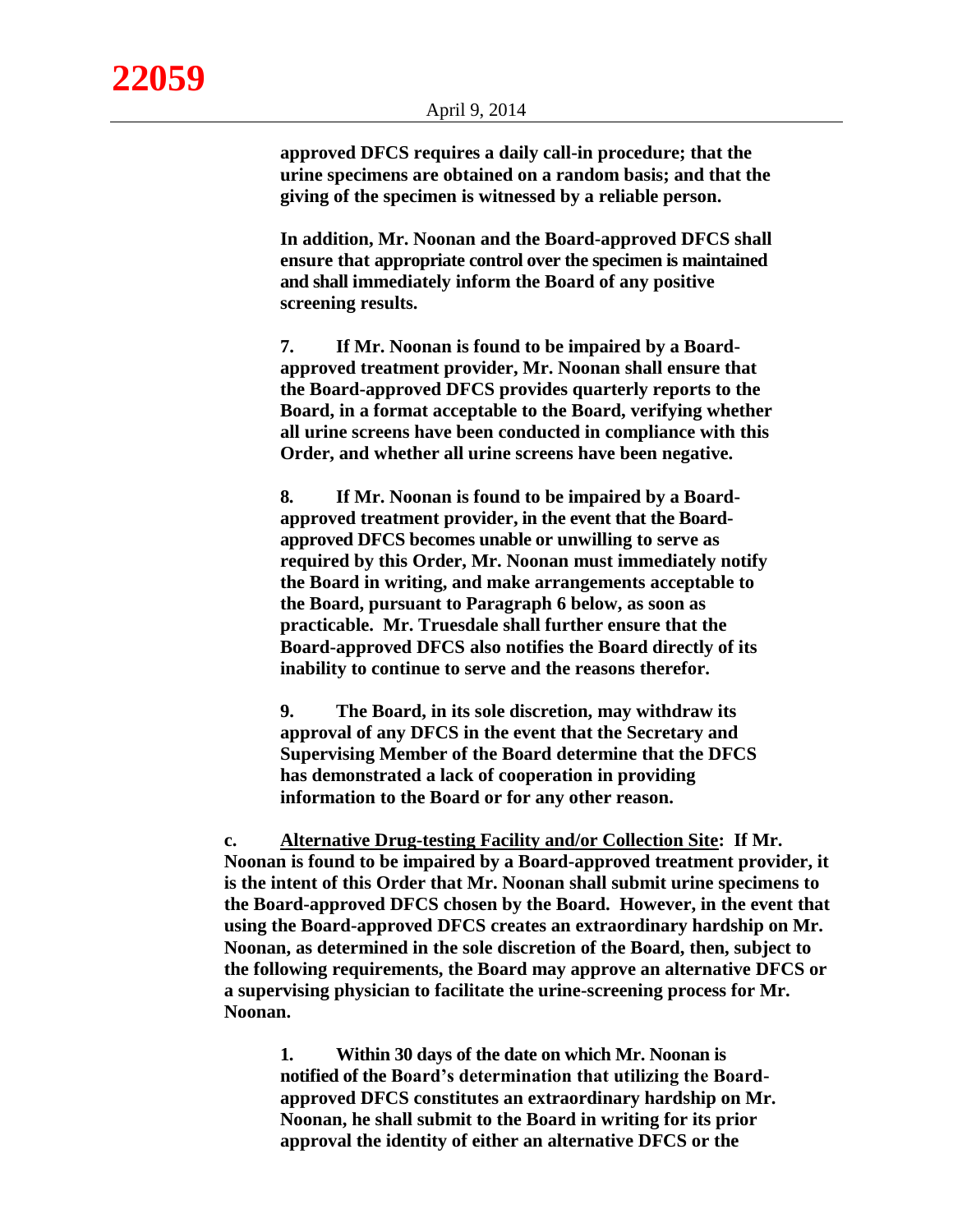**name of a proposed supervising physician to whom Mr. Noonan shall submit the required urine specimens.**

**In approving a facility, entity, or an individual to serve in this capacity, the Board will give preference to a facility located near Mr. Noonan's residence or employment location, or to a physician who practices in the same locale as Mr. Noonan. Mr. Noonan shall ensure that the urine-screening process performed through the alternative DFCS or through the supervising physician requires a daily call-in procedure; that the urine specimens are obtained on a random basis; and that the giving of the specimen is witnessed by a reliable person. In addition, Mr. Noonan acknowledges that the alternative DFCS or the supervising physician shall ensure that appropriate control over the specimen is maintained and shall immediately inform the Board of any positive screening results.**

**2. If Mr. Noonan is found to be impaired by a Boardapproved treatment provider, Mr. Noonan shall ensure that the alternative DFCS or the supervising physician provides quarterly reports to the Board, in a format acceptable to the Board, verifying whether all urine screens have been conducted in compliance with this Order, and whether all urine screens have been negative.**

**3. If Mr. Noonan is found to be impaired by a Boardapproved treatment provider, in the event that the designated alternative DFCS or the supervising physician becomes unable or unwilling to so serve, Mr. Noonan must immediately notify the Board in writing. Mr. Noonan shall further ensure that the previously designated alternative DFCS or the supervising physician also notifies the Board directly of the inability to continue to serve and the reasons therefor. Further, in the event that the approved alternative DCFS or supervising physician becomes unable to serve, Mr. Noonan shall, in order to ensure that there will be no interruption in his urinescreening process, immediately commence urine screening at the Board-approved DFCS chosen by the Board, until such time, if any, that the Board approves a different DFCS or supervising physician, if requested by Mr. Noonan.**

**4. If Mr. Noonan is found to be impaired by a Boardapproved treatment provider, the Board, in its sole discretion, may disapprove any entity or facility proposed to serve as Mr. Noonan's designated alternative DFCS or any person proposed to serve as his supervising physician, or may withdraw approval of any entity, facility or person previously approved to so serve in the event that the Secretary and**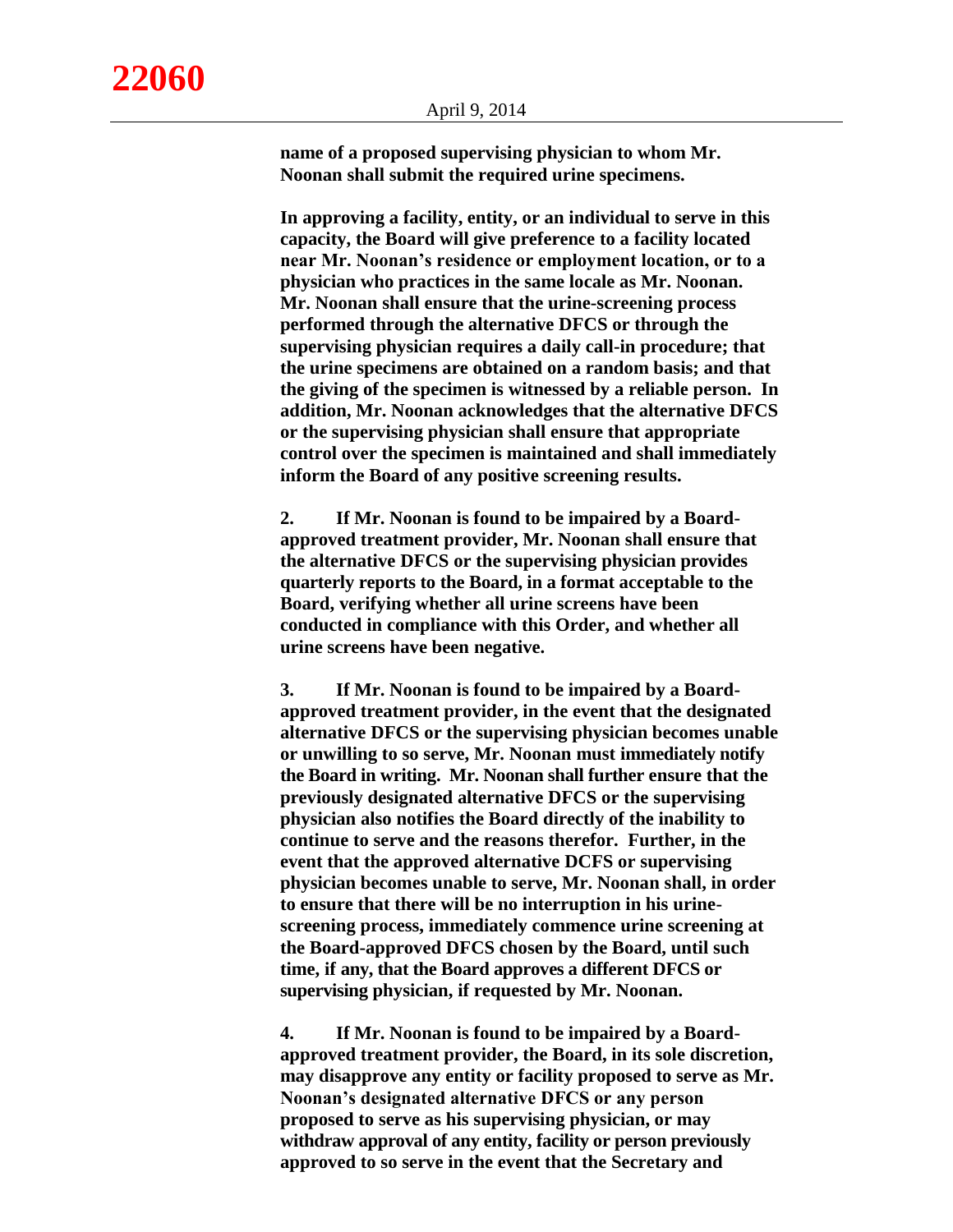**Supervising Member of the Board determine that any such entity, facility or person has demonstrated a lack of cooperation in providing information to the Board or for any other reason.**

**d. Reports Regarding Drug & Alcohol Screens: If Mr. Noonan is found to be impaired by a Board-approved treatment provider, all screening reports required under this Order from the Board-approved DFCS, the alternative DFCS and/or supervising physician must be received in the Board's offices no later than the due date for Mr. Noonan's declarations of compliance. It is Mr. Noonan's responsibility to ensure that reports are timely submitted.**

**e. Additional Screening without Prior Notice: If Mr. Noonan is found to be impaired by a Board-approved treatment provider, upon the Board's request and without prior notice, Mr. Noonan must provide a specimen of his blood, breath, saliva, urine, and/or hair for screening for drugs and alcohol, for analysis of therapeutic levels of medications that may be prescribed for Mr. Noonan, or for any other purpose, at Mr. Noonan's expense. Mr. Noonan's refusal to submit a specimen on request of the Board shall result in a minimum of one year of actual license suspension. Further, the collection of such specimens shall be witnessed by a representative of the Board, or another person acceptable to the Secretary or Supervising Member of the Board.**

**f. Rehabilitation Program: If Mr. Noonan is found to be impaired by a Board-approved treatment provider, Mr. Noonan shall undertake and maintain participation in an alcohol and drug rehabilitation program, such as A.A., N.A., or C.A., no less than three times per week, or as otherwise ordered by the Board. Substitution of any other specific program must receive prior Board approval.**

**Mr. Noonan shall submit acceptable documentary evidence of continuing compliance with this program, including submission to the Board of meeting attendance logs, which must be received in the Board's offices no later than the due date for Mr. Truesdale's declarations of compliance.**

**g. Comply with the Terms of Aftercare Contract: If Mr. Noonan is found to be impaired by a Board-approved treatment provider, Mr. Noonan shall maintain continued compliance with the terms of the aftercare contract entered into with his treatment provider, provided that, where terms of the aftercare contract conflict with terms of this Order, the terms of this Order shall control.**

**h. Releases: If Mr. Noonan is found to be impaired by a Boardapproved treatment provider, Mr. Noonan shall provide authorization, through appropriate written consent forms, for disclosure of evaluative reports, summaries, and records, of whatever nature, by any and all parties that provide treatment or evaluation for Mr. Noonan's chemical**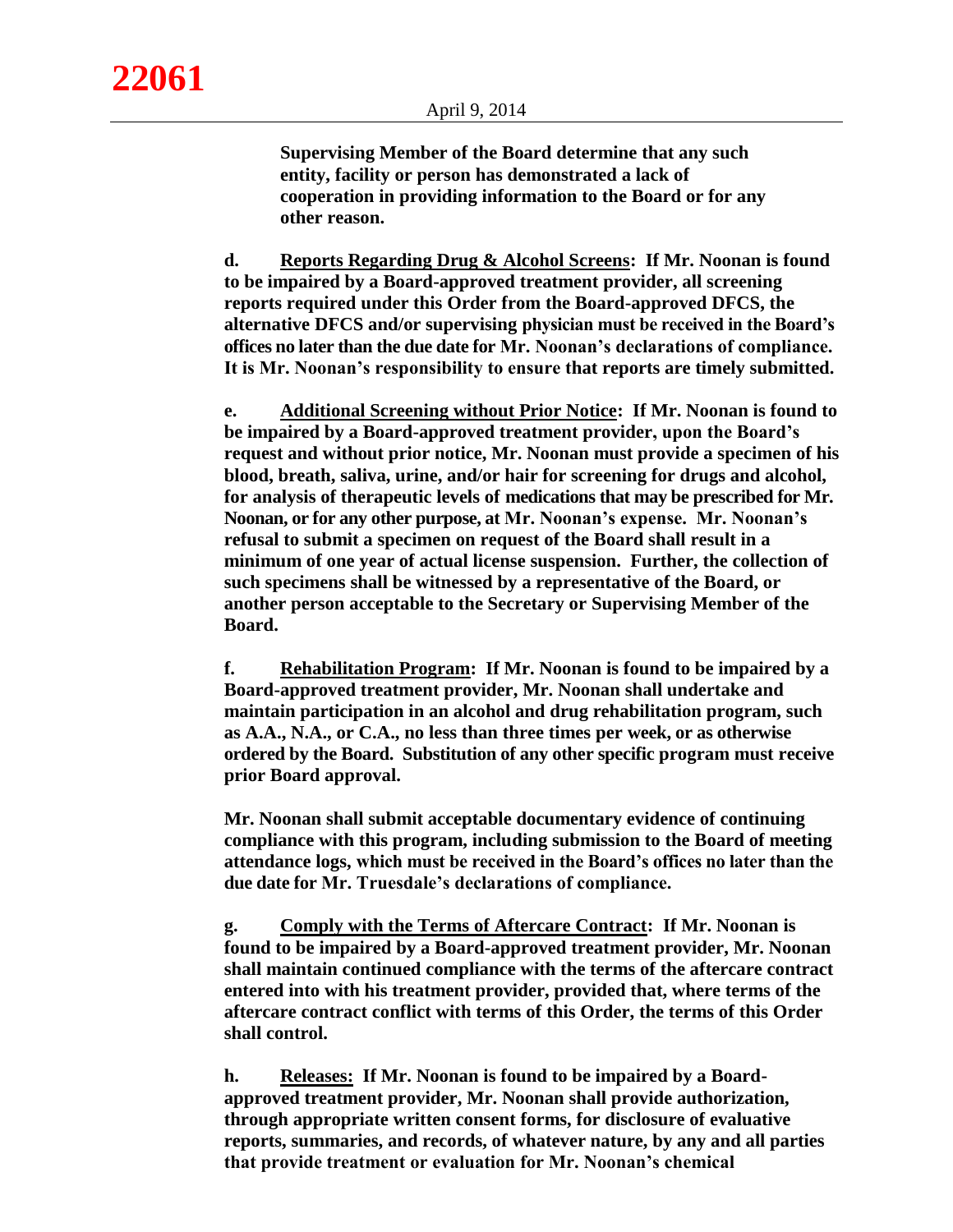**dependency/abuse and/or related conditions, or for purposes of complying with this Order, whether such treatment or evaluation occurred before or after the effective date of this Order. To the extent permitted by law, the above-mentioned evaluative reports, summaries, and records are considered medical records for purposes of Section 149.43, Ohio Revised Code, and are confidential pursuant to statute.** 

**Mr. Noonan shall also provide the Board written consent permitting any treatment provider from whom he obtains treatment to notify the Board in the event Mr. Noonan fails to agree to comply with any treatment contract or aftercare contract. Failure to provide such consent, or revocation of such consent, shall constitute a violation of this Order.**

**5. Absences from Ohio: Mr. Noonan shall obtain permission from the Board for departures or absences from Ohio. Such periods of absence shall not reduce the suspension/probationary term, unless otherwise determined by motion of the Board for absences of three months or longer, or by the Secretary or the Supervising Member of the Board for absences of less than three months, in instances where the Board can be assured that probationary monitoring is otherwise being performed.**

**Further, the Secretary and Supervising Member of the Board shall have the discretion to grant a waiver of part or all of the monitoring terms set forth in this Order for occasional periods of absence of 14 days or less.** 

**In the event that Mr. Noonan resides and/or is employed at a location that is within 50 miles of the geographic border of Ohio and a contiguous state, Mr. Noonan may travel between Ohio and that contiguous state without seeking prior approval of the Secretary or Supervising Member provided that Mr. Noonan is otherwise able to maintain full compliance with all other terms, conditions and limitations set forth in this Order.**

**6. Required Reporting of Change of Address: Mr. Noonan shall notify the Board in writing of any change of residence address and/or principal practice address within 30 days of the change.**

**C. CONDITIONS FOR REINSTATEMNT OR RESTORATION: The Board shall not consider reinstatement or restoration of Mr. Noonan's certificate to practice massage therapy in Ohio until all of the following conditions have been met:**

**1. Application for Reinstatement or Restoration: Mr. Noonan shall submit an application for reinstatement or restoration, accompanied by appropriate fees, if any.**

**2. Compliance with Interim Conditions: Mr. Noonan shall have maintained compliance with all the terms and conditions set forth in Paragraph B of this Order.**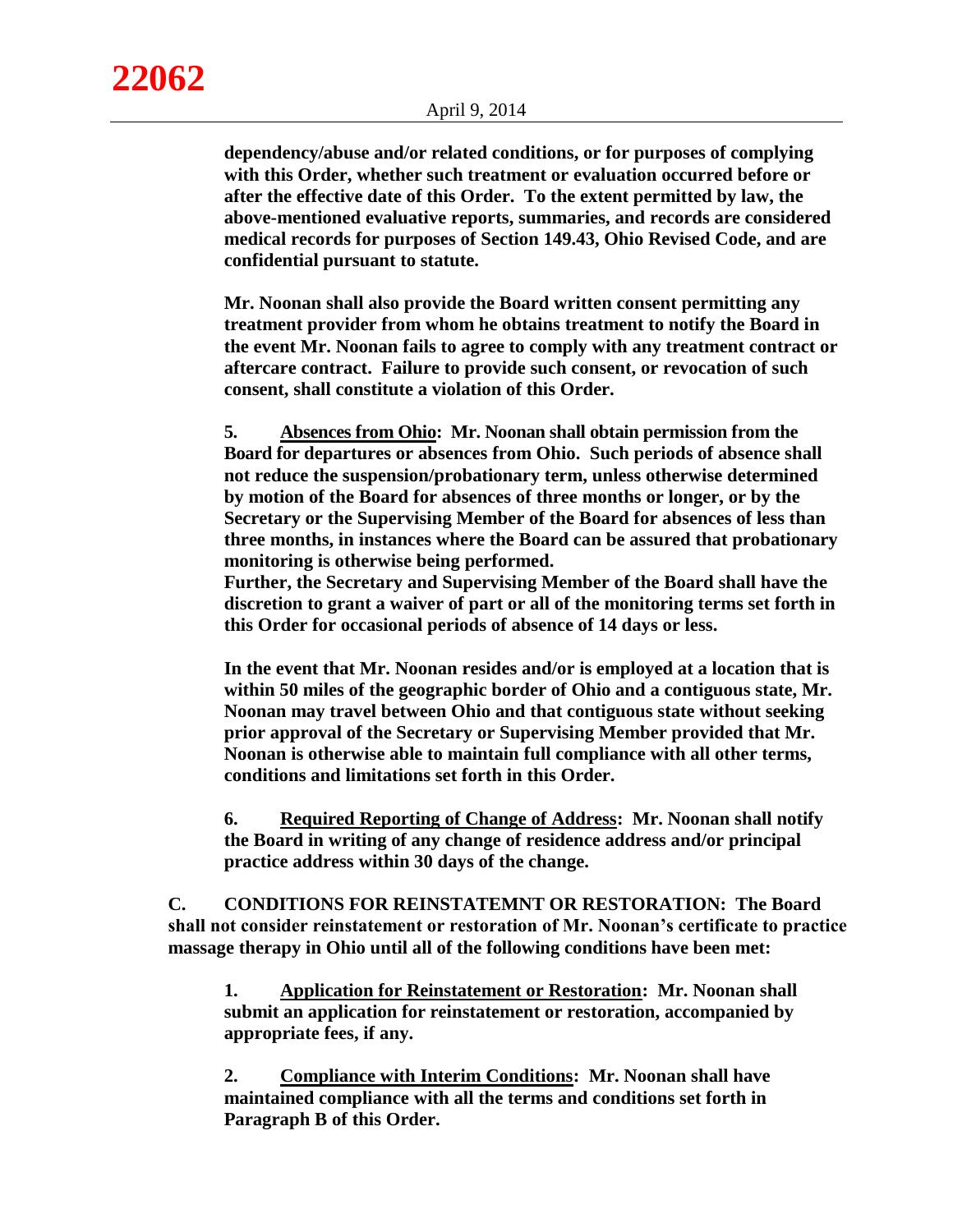**22063**

**3. Demonstration of Ability to Resume Practice: If Mr. Noonan is found to be impaired by a Board-approved treatment provider, Mr. Noonan shall demonstrate to the satisfaction of the Board that he can resume practice in compliance with acceptable and prevailing standards of care. Such demonstration shall include but shall not be limited to the following:**

**a. Certification from treatment provider approved under Section 4731.25, Ohio Revised Code, that Mr. Noonan has successfully completed a program of intensive outpatient treatment for chemical dependency/abuse at a treatment provider approved by the Board. Such treatment shall include a minimum of 20 treatment sessions over no less than five consecutive weeks.**

**b. Evidence of continuing full compliance with an aftercare contract with a treatment provider approved under Section 4731.25, Ohio Revised Code. Such evidence shall include, but shall not be limited to, a copy of the signed aftercare contract. The aftercare contract must comply with Rule 4731-16-10, Ohio Administrative Code.**

**c. Evidence of continuing full compliance with this Order.**

**d. Two written reports indicating that Mr. Noonan's ability to practice massage therapy has been assessed and that he has been found capable of practicing according to acceptable and prevailing standards of care, with respect to chemical dependence/abuse.**

**The reports shall have been made by physicians knowledgeable in the area of addictionology and who are either affiliated with a current Board-approved treatment provider or otherwise have been approved in advance by the Board to provide an assessment of Mr. Noonan. Further, the two aforementioned physicians shall not be affiliated with the same treatment provider or medical group practice. Prior to the assessments, Mr. Noonan shall provide the assessors with copies of patient records from any evaluation and/or treatment that he has received, and a copy of this Order. The reports of the assessors shall include any recommendations for treatment, monitoring, or supervision of Mr. Noonan, and any conditions, restrictions, or limitations that should be imposed on Mr. Noonan's practice of massage therapy. The reports shall also describe the basis for the assessor's determinations.** 

**All reports required pursuant to this paragraph shall be based upon examinations occurring within the three months immediately preceding any application for reinstatement or restoration. Further, at the discretion of the Secretary and Supervising Member of the Board, the Board may require an updated assessment and report if**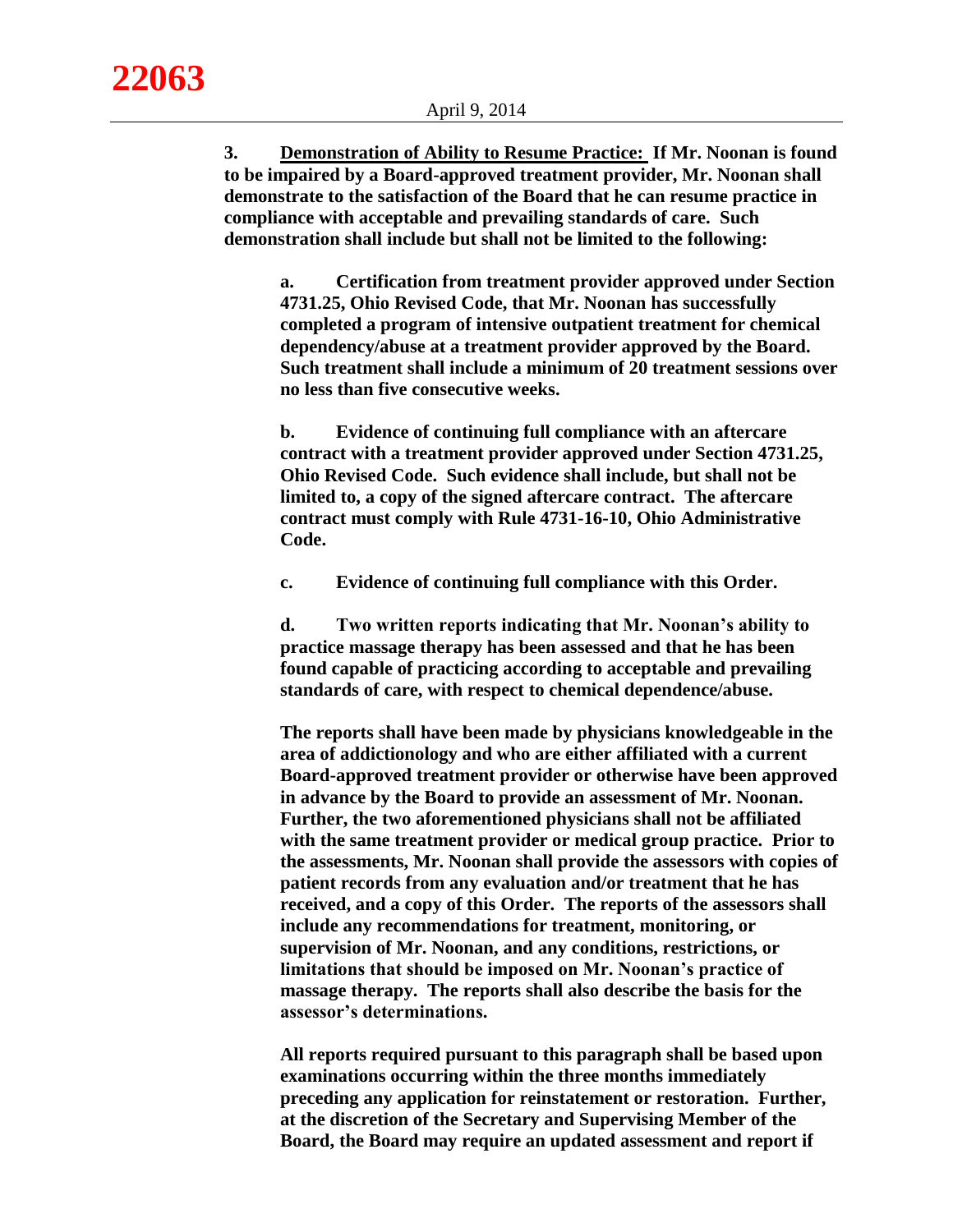**the Secretary and Supervising Member determine that such updated assessment and report is warranted for any reason.**

**4. Effect of Further Board Action During Suspension: In the event that the Board initiates future formal proceedings against Mr. Noonan prior to his reinstatement, Mr. Noonan shall be ineligible for reinstatement until such future proceedings have been fully resolved by the Board.**

**5. Additional Evidence of Fitness To Resume Practice: In the event that Mr. Noonan has not been engaged in the active practice of massage therapy for a period in excess of two years prior to application for reinstatement or restoration, the Board may exercise its discretion under Section 4731.222, Ohio Revised Code, to require additional evidence of his fitness to resume practice.**

**D. PROBATION: Upon reinstatement or restoration, Mr. Noonan's certificate shall be subject to the following PROBATIONARY terms, conditions, and limitations for a period of at least two years:**

**1. Terms, Conditions, and Limitations Continued from Suspension Period: Mr. Noonan shall continue to be subject to the terms, conditions, and limitations specified in Paragraph B of this Order.**

**2. Modifications of Terms: Mr. Noonan shall not request modifications of the terms, conditions, or limitations of probation for at least two years after imposition of these probationary terms, conditions, and limitations.** 

**3. Tolling of Probationary Period While Out of Compliance: In the event Mr. Noonan is found by the Secretary of the Board to have failed to comply with any provision of this Order, and is so notified of that deficiency in writing, such period(s) of noncompliance will not apply to the reduction of the probationary period under this Order.** 

**4. Personal/Professional Ethics Course: Before the end of the first year of probation, or as otherwise approved by the Board, Mr. Noonan shall submit acceptable documentation of successful completion of a course or courses dealing with personal/professional ethics. The exact number of hours and the specific content of the course or courses shall be subject to the prior approval of the Board or its designee.** 

**In addition, at the time Mr. Noonan submits the documentation of successful completion of the course(s) dealing with personal/professional ethics, he shall also submit to the Board a written report describing the course(s), setting forth what he learned from the course(s), and identifying with specificity how he will apply what he has learned to his practice of massage therapy in the future.**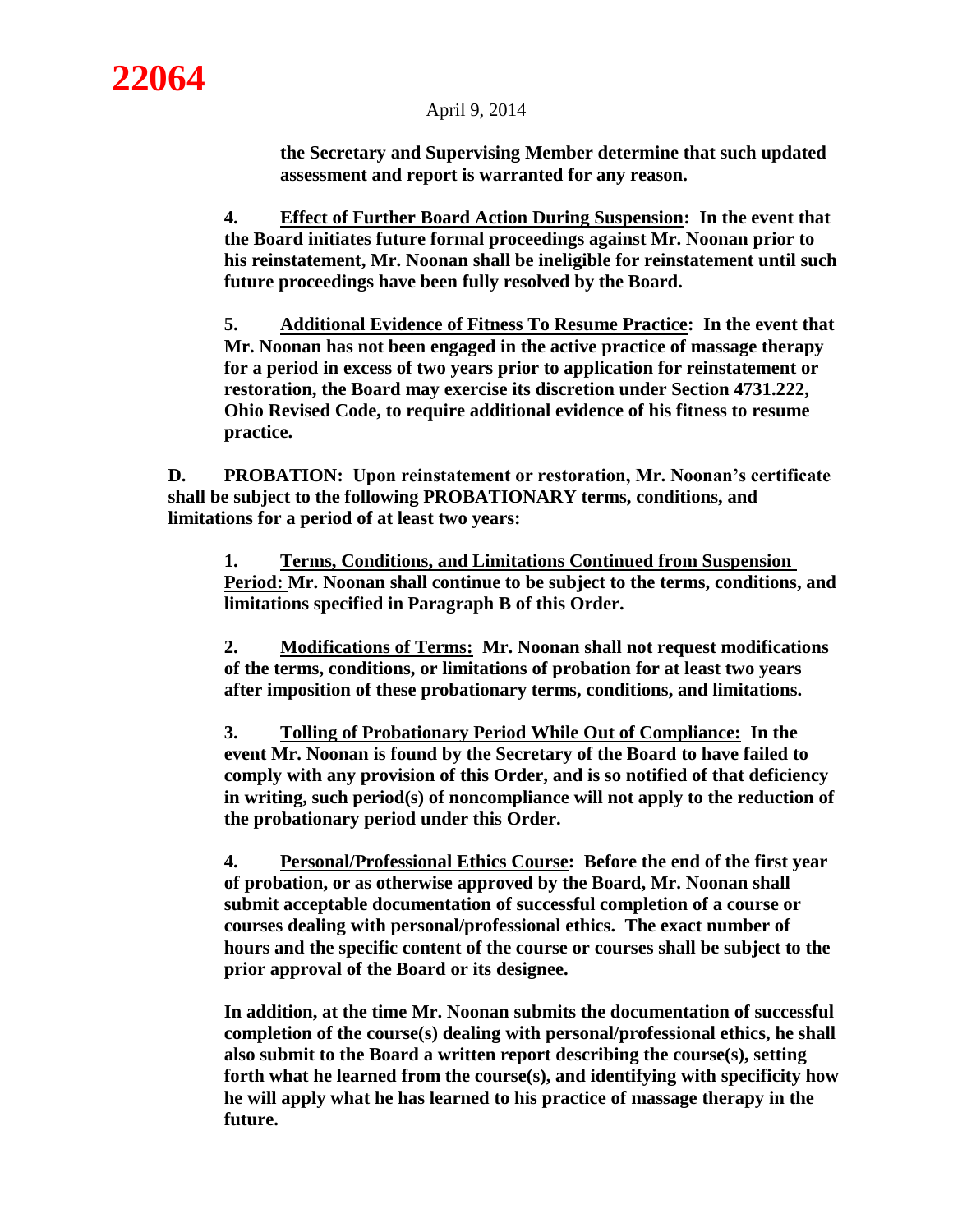**E. TERMINATION OF PROBATION: Upon successful completion of probation, as evidenced by a written release from the Board, Mr. Noonan's certificate will be fully restored.**

**F. VIOLATION OF THE TERMS OF THIS ORDER: If Mr. Noonan violates the terms of this Order in any respect, the Board, after giving him notice and the opportunity to be heard, may institute whatever disciplinary action it deems appropriate, up to and including the permanent revocation of his certificate.**

# **G. REQUIRED REPORTING WITHIN 30 DAYS OF THE EFFECTIVE DATE OF THIS ORDER**

**1. Required Reporting to Employers and Others: Within 30 days of the effective date of this Order, Mr. Noonan shall provide a copy of this Order to all employers or entities with which he is under contract to provide healthcare services (including but not limited to third-party payors), or is receiving training, and the Chief of Staff at each hospital or health-care center where he has privileges or appointments.**

**Further, Mr. Noonan shall promptly provide a copy of this Order to all employers or entities with which he contracts in the future to provide healthcare services, or applies for or receives training, and the Chief of Staff at each hospital where he applies for or obtains privileges or appointments.** 

**For massage therapists, the term "healthcare services" includes massagetherapy services, and the term "healthcare center" includes but is not limited to entities that may be referred to as a wellness center, exercise center, health club, spa, salon, or gymnasium.**

**This requirement shall continue until Mr. Truesdale receives from the Board written notification of the successful completion of his probation.** 

**2. Required Reporting To Other Licensing Authorities: Within 30 days of the effective date of this Order, Mr. Noonan shall provide a copy of this Order to the proper licensing authority of any state or jurisdiction in which he currently holds any professional license, as well as any federal agency or entity, including but not limited to the Drug Enforcement Agency, through which he currently holds any license or certificate. Also, Mr. Noonan shall provide a copy of this Order at the time of application to the proper licensing authority of any State or jurisdiction in which he applies for any professional license or reinstatement/restoration of any professional license. This requirement shall continue until Mr. Noonan receives from the Board written notification of the successful completion of the probation.**

**3. Required Reporting to Treatment Providers/Monitors: Within 30 days of the effective date of this Order, Mr. Noonan shall promptly provide a copy of this Order to all persons and entities that provide chemicaldependency treatment to or monitoring of Mr. Noonan. This requirement**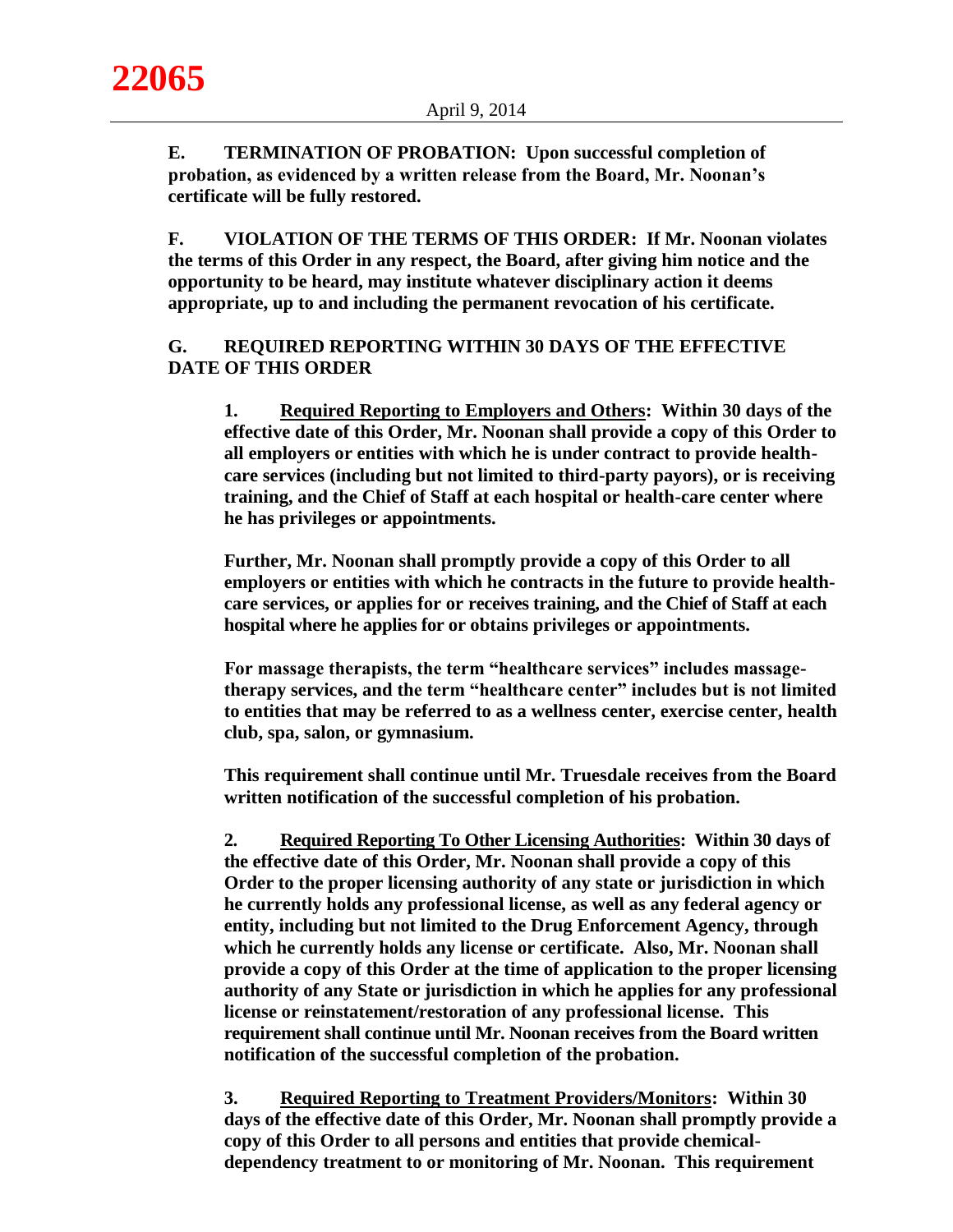**shall continue until Mr. Noonan receives from the Board written notification of the successful completion of his probation.**

**4. Required Documentation of the Reporting Required by Paragraph G: Mr. Noonan shall provide the Board with one of the following documents as proof of each required notification within 30 days of the date of each such notification: (a) the return receipt of certified mail within 30 days of receiving that return receipt, (b) an acknowledgement of delivery bearing the original ink signature of the person to whom a copy of the Order was hand delivered, (c) the original facsimile-generated report confirming successful transmission of a copy of the Order to the person or entity to whom a copy of the Order was faxed, or (d) an original computer-generated printout of electronic mail communication documenting the e-mail transmission of a copy of the Order to the person or entity to whom a copy of the Order was e-mailed.**

# **This Order shall become effective immediately upon the mailing of the notification of approval by the Board.**

Dr. Steinbergh stated that she disagreed with the amended proposed order because of the felony convictions.

Discussion followed among the Board members and staff about the specifics of the amended proposed order. A roll call was taken:

| <b>ROLL CALL:</b> | Dr. Bechtel    | - abstain |
|-------------------|----------------|-----------|
|                   | Dr. Saferin    | - aye     |
|                   | Dr. Soin       | - nay     |
|                   | Dr. Steinbergh | - nay     |
|                   | Dr. Ramprasad  | - aye     |
|                   | Dr. Sethi      | - aye     |
|                   | Dr. Talmage    | - abstain |
|                   | Mr. Kenney     | - aye     |
|                   | Mr. Gonidakis  | - aye     |

The motion to amend carried.

**Dr. Saferin moved to approve the Proposed Order, as amended, for David Edward Noonan, Jr.. Dr. Sethi seconded the motion.** A roll call was taken:

| <b>ROLL CALL:</b> | Dr. Bechtel    | - abstain |
|-------------------|----------------|-----------|
|                   | Dr. Saferin    | - aye     |
|                   | Dr. Soin       | - nay     |
|                   | Dr. Steinbergh | - nay     |
|                   | Dr. Ramprasad  | - aye     |
|                   | Dr. Sethi      | - aye     |
|                   | Dr. Talmage    | - abstain |
|                   | Mr. Kenney     | - aye     |
|                   | Mr. Gonidakis  | - aye     |
|                   |                |           |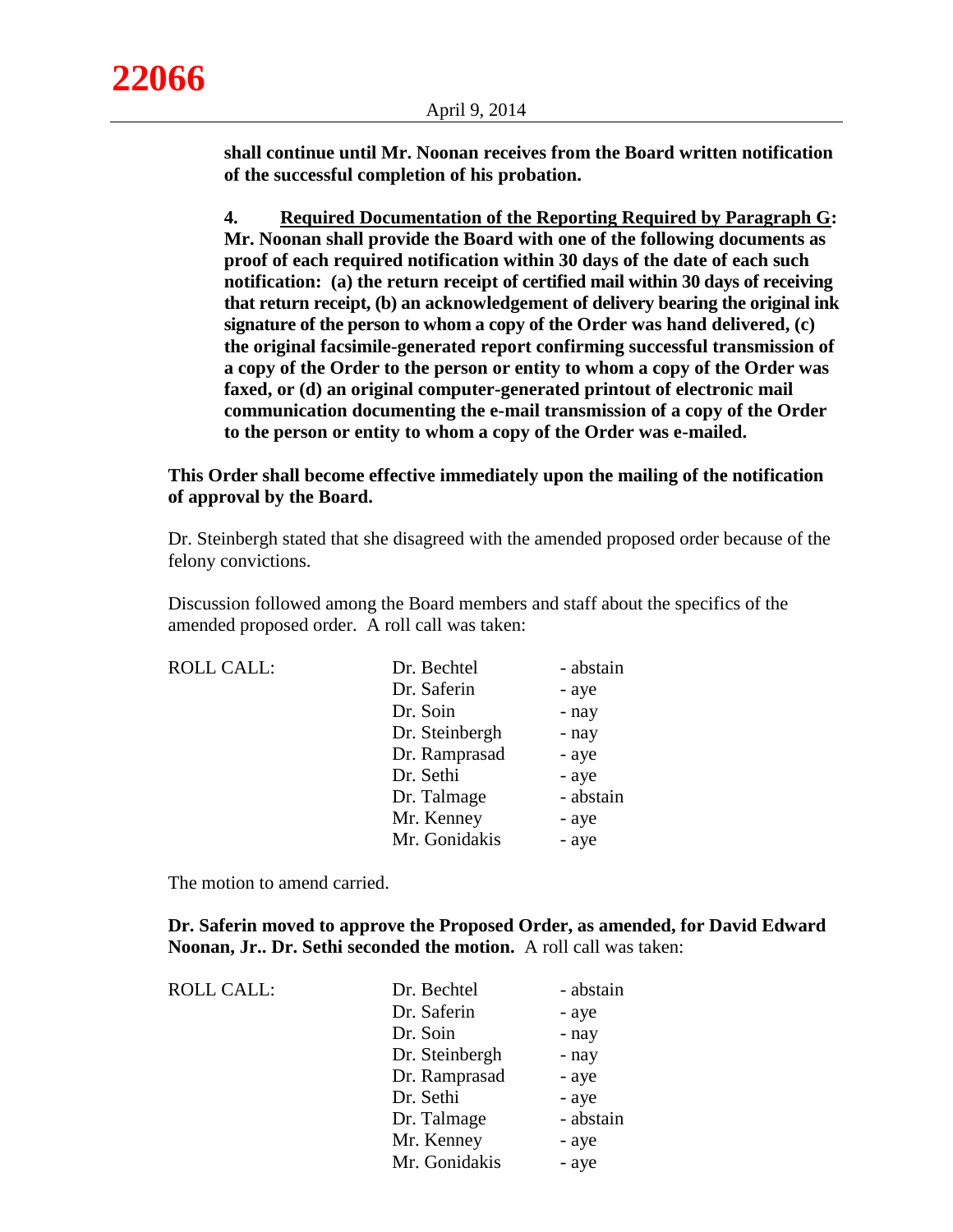The motion failed.

Dr. Steinbergh reiterated that the felony convictions are preventing her from voting for the proposed order.

**Dr. Steinbergh asked to vote on the motion to approve and confirm Ms. Blue's Findings of Fact, Conclusions of Law, and Proposed Order in the matter of David Edward Noonan, Jr.** A roll call was taken:

| <b>ROLL CALL:</b> | Dr. Bechtel    | - abstain |
|-------------------|----------------|-----------|
|                   | Dr. Saferin    | - nay     |
|                   | Dr. Soin       | - aye     |
|                   | Dr. Steinbergh | - aye     |
|                   | Dr. Ramprasad  | - nay     |
|                   | Dr. Sethi      | - aye     |
|                   | Dr. Talmage    | - abstain |
|                   | Mr. Kenney     | - nay     |
|                   | Mr. Gonidakis  | - nay     |
|                   |                |           |

The motion to reconsider failed.

**Dr. Steinbergh moved to table the Proposed Order in the matter of David Edward Noonan, Jr., until the May meeting. Mr. Gonidakis seconded the motion.** All members voted aye. The motion carried.

# **Craig Whitaker Johnson, M.D.**

**Dr. Steinbergh moved to remove from the table, the matter of Craig Whitaker Johnson, M.D. Dr. Soin seconded the motion.** All members voted aye. The motion carried.

Dr. Steinbergh stated for the record, that the Board had tabled the matter until May, but were able to prepare a proposed order. The Board attempted to notify Dr. Johnson that the Board planned to consider the proposed order at the meeting. Considering the fact that the proposed order was better than permanent revocation, the Board felt it was important to move forward with the matter at this meeting.

# **Dr. Steinbergh moved to amend the Proposed Order in the matter of Craig Whitaker Johnson, M.D., to read as follows:**

#### **It is hereby ORDERED that:**

**A. SUSPENSION OF CERTIFICATE: The certificate of Craig Whitaker Johnson, M.D., to practice medicine and surgery in the State of Ohio shall be SUSPENDED for an indefinite period of time, but not less than two years.**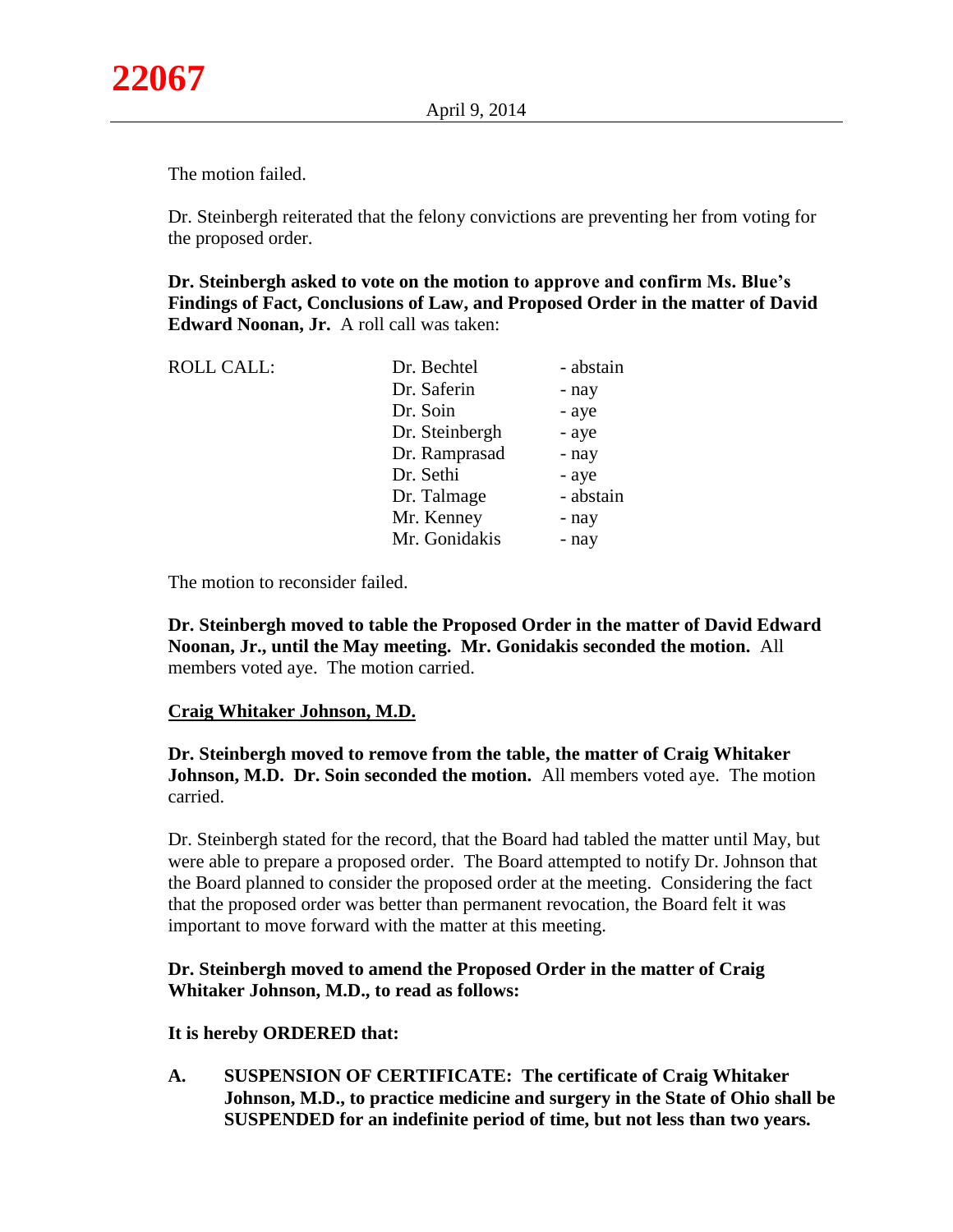**22068**

- **B. CONDITIONS FOR REINSTATEMENT OR RESTORATION: The Board shall not consider reinstatement or restoration of Dr. Johnson's certificate to practice medicine and surgery until all of the following conditions have been met:**
	- **1. Application for Reinstatement or Restoration: Dr. Johnson shall submit an application for reinstatement or restoration, accompanied by appropriate fees, if any.**
	- **2. Personal/Professional Ethics Course(s): Before the end of the first year of probation, or as otherwise approved by the Board, Dr. Johnson shall submit acceptable documentation of successful completion of a course or course dealing with personal/professional ethics. The exact number of hours and the specific content of the course or courses shall be subject to the prior approval of the Board or its designee. Any course(s) taken in compliance with this provision shall be in addition to the Continuing Medical Education requirements for relicensure for the Continuing Medical Education period(s) in which they are completed.**

**In addition, at the time Dr. Johnson submits the documentation of successful completion of the course(s) dealing with personal/professional ethics, he shall also submit to the Board a written report describing the course(s), setting forth what he learned from the course(s), and identifying with specificity how he will apply what he learned to his practice of medicine in the future.**

**3. Course(s) Concerning Physician/Patient Boundaries: Before the end of the first year of probation, or as otherwise approved by the Board, Dr. Johnson shall submit acceptable documentation of successful completion of a course or courses on maintaining physician/patient boundaries. The exact number of hours and the specific content of the course or courses shall be subject to the prior approval of the Board or its designee. Any course(s) taken in compliance with this provision shall be in addition to the Continuing Medical Education requirements for relicensure for the Continuing Medical Education period(s) in which they are completed.**

**In addition, at the time Dr. Johnson submits the documentation of successful completion of the course(s) on maintaining physician/patient boundaries, he shall also submit to the Board a written report describing the course(s), setting forth what he learned from the course(s), and identifying with specificity how he will apply what he learned to his practice of medicine in the future.**

**4. Additional Evidence of Fitness to Resume Practice: In the event that Dr. Johnson has not been engaged in the practice of medicine and surgery for a period in excess of two years prior to application for**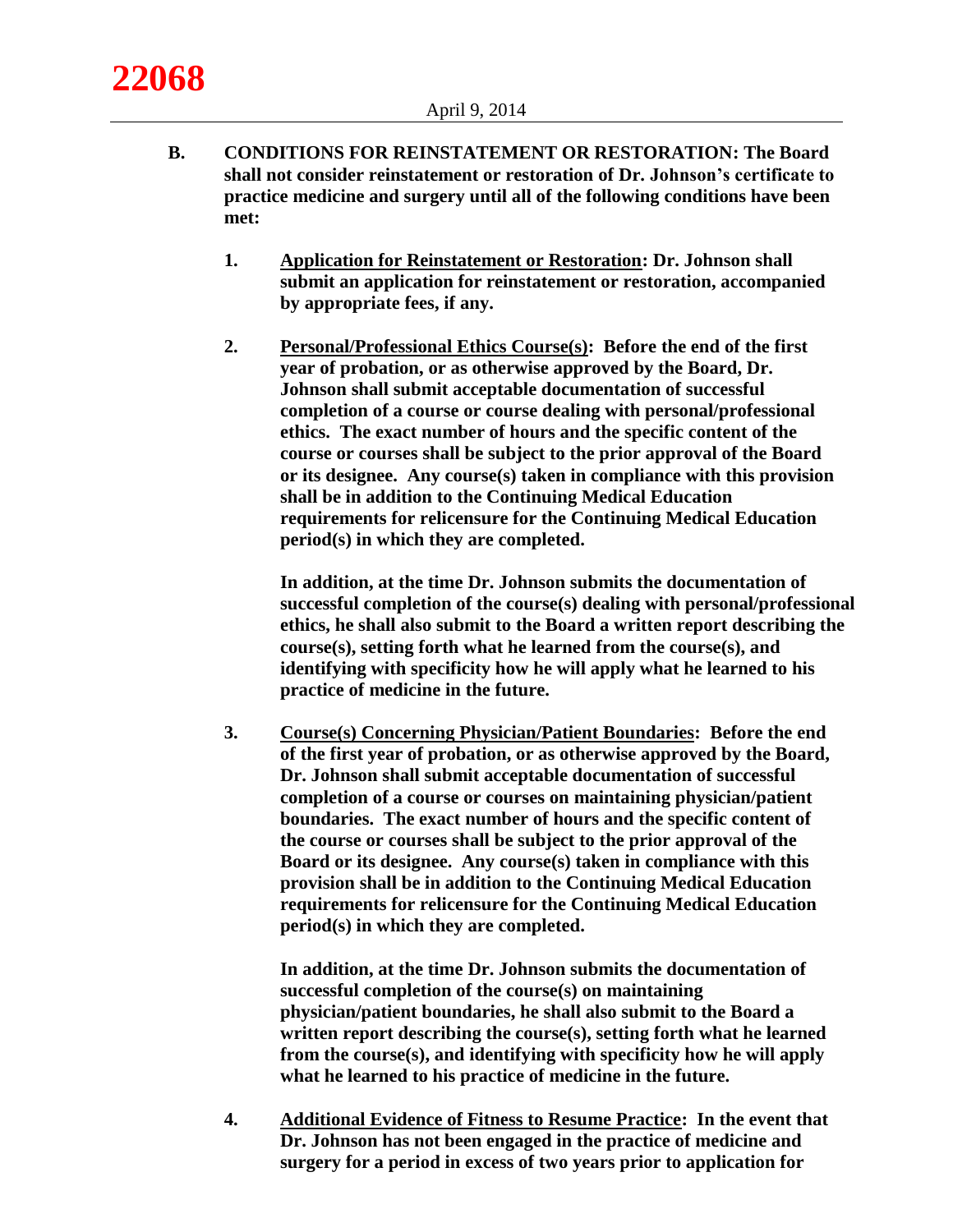**reinstatement or restoration, the Board may exercise its discretion under Section 4731.222, Ohio Revised Code, to require additional evidence of his fitness to resume practice.**

- **C. PROBATION: Upon reinstatement or restoration, Dr. Johnson's certificate shall be subject to the following PROBATIONARY terms, conditions, and limitations for a period of at least five years:**
	- **1. Obey the Law: Dr. Johnson shall obey all federal, state, and local laws, and all rules governing the practice of medicine and surgery in Ohio.**
	- **2. Declarations of Compliance: Dr. Johnson shall submit quarterly declarations under penalty of Board disciplinary action and/or criminal prosecution, stating whether there had been compliance with all conditions of this Order. The first quarterly declaration must be received in the Board's offices on or before the first day of the third month following the month in which this Order becomes effective. Subsequent quarterly declarations must be received in the Board's offices on or before the first day of every third month.**
	- **3. Personal Appearances: Dr. Johnson shall appear in person for an interview before the full Board or its designated representative during the third month following the month in which this Order becomes effective, or as otherwise directed by the Board. Subsequent personal appearances shall occur every six months thereafter, and/or as otherwise directed by the Board. If an appearance is missed or is rescheduled for any reason, ensuing appearances shall be scheduled based on the appearance date as originally scheduled.**
	- **4. Tolling of Probationary Period While Out of Compliance: In the event Dr. Johnson is found by the Secretary of the Board to have failed to comply with any provision of this Order, and is so notified of that deficiency in writing, such period(s) of noncompliance will not apply to the reduction of the probationary period under this Order.**
	- **5. Required Reporting of Change of Address: Dr. Johnson shall notify the Board in writing of any change of residence address and/or principal practice address within 30 days of the change.**
- **D. TERMINATION OF PROBATION: Upon successful completion of probation, as evidenced by a written release from the Board, Dr. Johnson's certificate will be fully restored.**
- **E. VIOLATION OF THE TERMS OF THIS ORDER: If Dr. Johnson violates the terms of this Order in any respect, the Board, after giving his notice and the opportunity to be heard, may institute whatever disciplinary action it**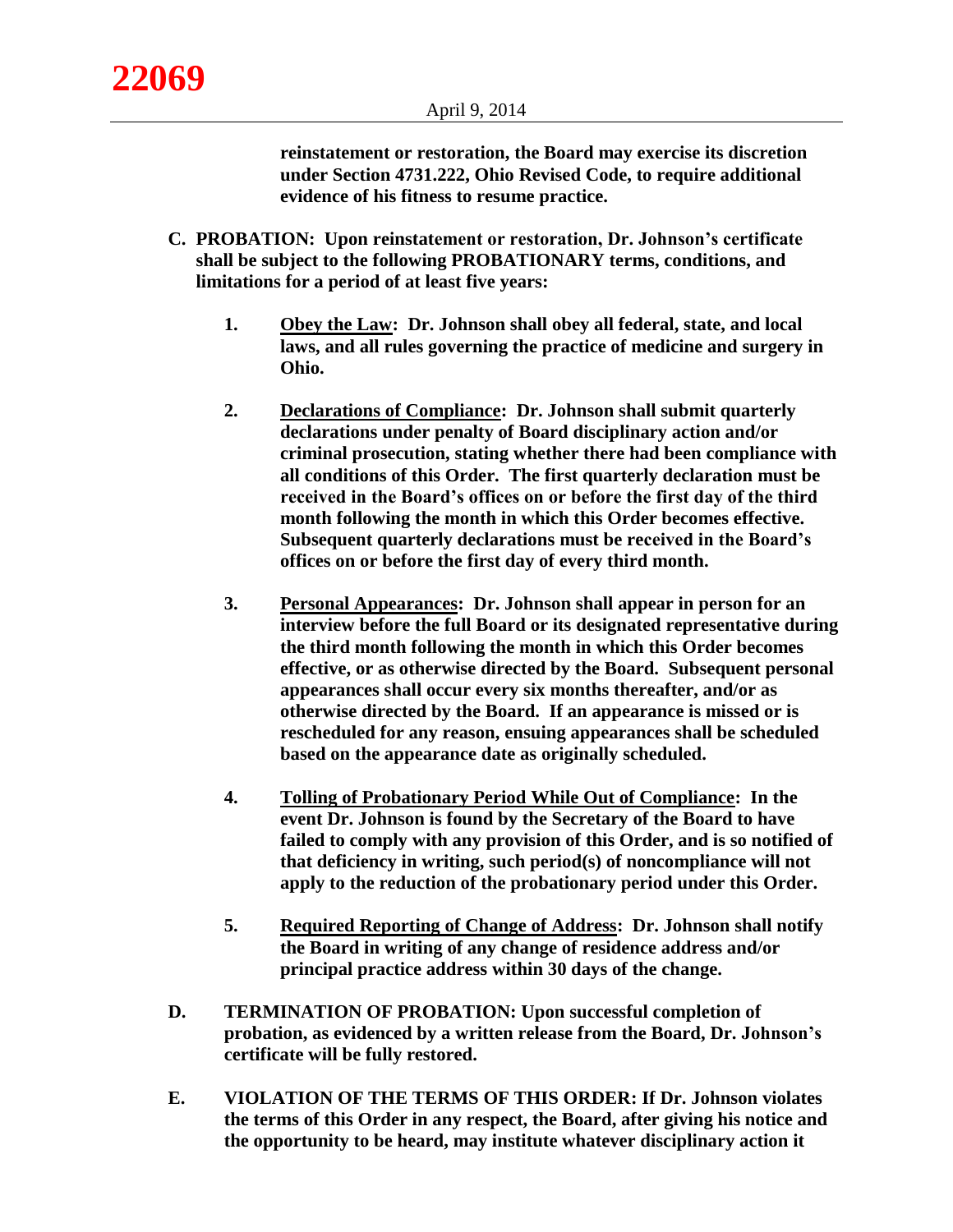**deems appropriate, up to and including the permanent revocation of his certificate.**

## **F. REQUIRED REPORTING WITHIN 30 DAYS OF THE EFFECTIVE DATE OF THIS ORDER:**

**1. Required Reporting to Employers and Others: Within 30 days of the effective date of this Order, Dr. Johnson shall provide a copy of this Order to all employers or entities with which he is under contract to provide healthcare services (including but not limited to third-party payors), or is receiving training; and the Chief of Staff at each hospital or healthcare center where he has privileges or appointments. Further, Dr. Johnson shall promptly provide a copy of this Order to all employers or entities with which he contracts in the future to provide healthcare services (including but not limited to third-party payors), or applies for or receives training, and the Chief of Staff at each hospital or healthcare center where he applies for or obtains privileges or appointments. This requirement shall continue until Dr. Johnson receives from the Board written notification of the successful completion of his probation.**

**In the event that Dr. Johnson provides any healthcare services or healthcare direction or medical oversight to any emergency medical services organization or emergency medical services provider in Ohio, within 30 days of the effective date of this Order, he shall provide a copy of this Order to the Ohio Department of Public Safety, Division of Emergency Medical Services. This requirement shall continue until Dr. Johnson receives from the Board written notification of the successful completion of his probation.**

- **2. Required Reporting to Other State Licensing Authorities: Within 30 days of the effective date of this Order, Dr. Johnson shall provide a copy of this Order to the proper licensing authority of any state or jurisdiction in which he currently holds any professional license, as well as any federal agency or entity, including but not limited to the Drug Enforcement Agency, through which he currently holds any license or certificate. Also, Dr. Johnson shall provide a copy of this Order at the time of application to the proper licensing authority of any state or jurisdiction in which he applies for any professional license or reinstatement/restoration of any professional license. This requirement shall continue until Dr. Johnson receives from the Board written notification of the successful completion of his probation.**
- **3. Required Documentation of the Reporting Required by Paragraph B: Dr. Johnson shall provide this Board with one of the following documents as proof of each required notification within 30 days of the date of each such notification: (a) the return receipt of certified mail within 30 days of receiving that return receipt, (b) an**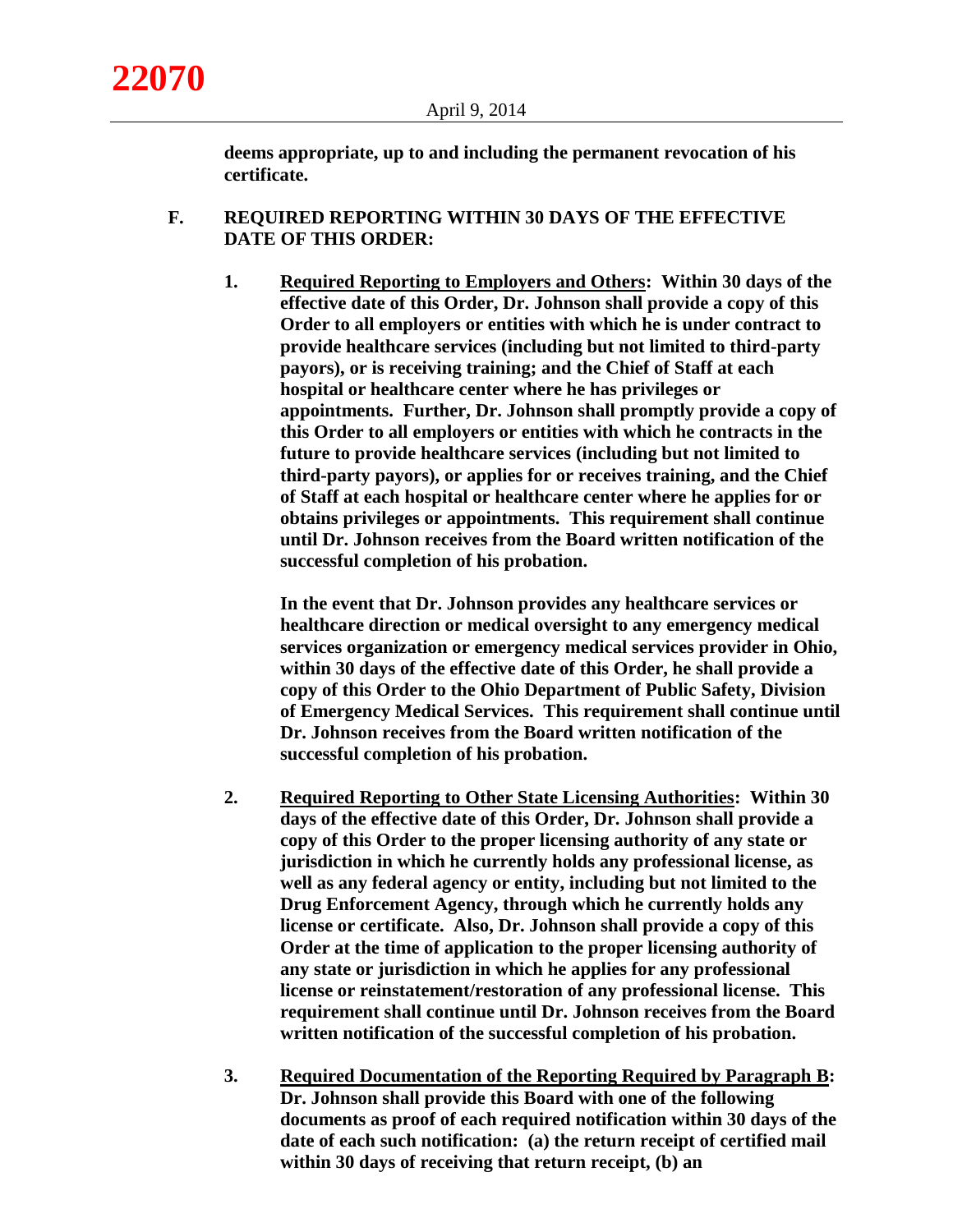**acknowledgement of delivery bearing the original ink signature of the person to whom a copy of the Order was hand delivered, (c) the original facsimile-generated report confirming successful transmission of a copy of the Order to the person or entity to whom a copy of the Order was faxed, or (d) an original computer-generated printout of electronic mail communication documenting the e-mail transmission of a copy of the Order to the person or entity to whom a copy of the Order was e-mailed.**

**EFFECTIVE DATE OF ORDER: This Order shall become effective immediately upon the mailing of the notification of approval by the Board.**

## **Dr. Saferin seconded the motion.**

A roll call was taken:

| <b>ROLL CALL:</b> | Dr. Bechtel    | - abstain |
|-------------------|----------------|-----------|
|                   | Dr. Saferin    | - aye     |
|                   | Dr. Soin       | - aye     |
|                   | Dr. Steinbergh | - aye     |
|                   | Dr. Ramprasad  | - aye     |
|                   | Dr. Sethi      | - aye     |
|                   | Dr. Talmage    | - abstain |
|                   | Mr. Kenney     | - aye     |
|                   | Mr. Gonidakis  | - aye     |
|                   |                |           |

The motion carried.

## **Dr. Steinbergh moved to approve the Proposed Order, as amended, in the matter of Craig Whitaker Johnson, M.D. Dr. Saferin seconded the motion.**

A roll call was taken:

| <b>ROLL CALL:</b> | Dr. Bechtel    | - abstain |
|-------------------|----------------|-----------|
|                   | Dr. Saferin    | - aye     |
|                   | Dr. Soin       | - aye     |
|                   | Dr. Steinbergh | - aye     |
|                   | Dr. Ramprasad  | - aye     |
|                   | Dr. Sethi      | - aye     |
|                   | Dr. Talmage    | - abstain |
|                   | Mr. Kenney     | - aye     |
|                   | Mr. Gonidakis  | - aye     |

The motion carried.

## **MISCELLANEOUS**

Dr. Ramprasad appointed Dr. Steinbergh, Dr. Saferin, Mr. Kenney and Mr. Gonidakis to